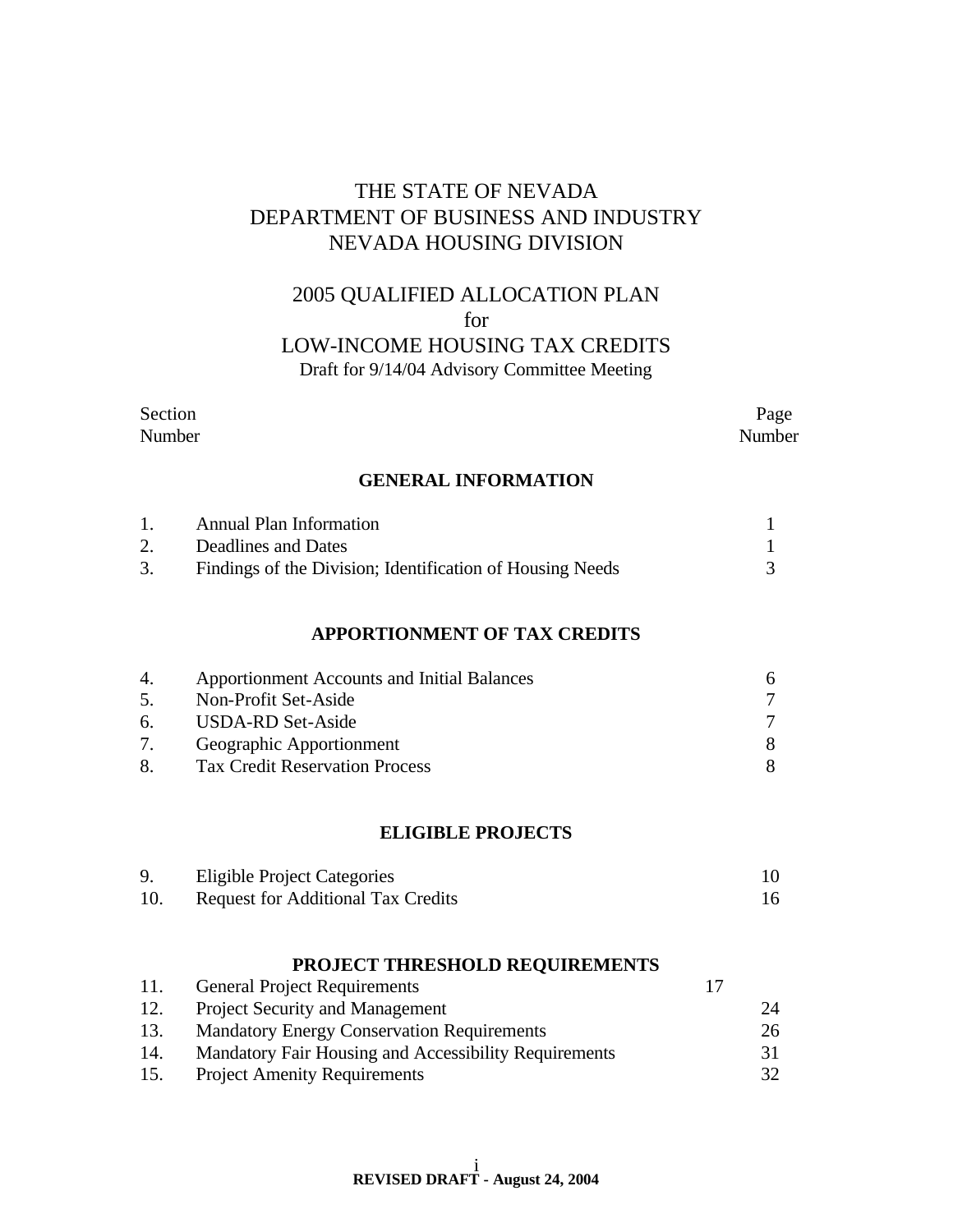|        | Section<br>Number                                      |            |
|--------|--------------------------------------------------------|------------|
|        | <b>PROJECT SCORING</b>                                 |            |
| 16.    | Preference Points Scoring Categories                   | 34         |
|        | <b>PREFERENCE POINTS - Standard Scoring Factors</b>    |            |
| 17.    | Project Location                                       | 35         |
| 18.    | <b>Project Readiness</b>                               | 35         |
| 19.    | <b>Project Amenities</b>                               | 36         |
| 20.    | Nevada Based Applicant                                 | 37         |
| 21.    | Nevada Based Projects by Out of State Based Applicants | 37         |
| 22.    | <b>Affordability Period</b>                            | 38         |
| 23.    | Water Efficiency of Landscape Design                   | 38         |
| 24.    | <b>Negative Compliance Finds</b>                       | 38         |
|        | <b>PREFERENCE POINTS - Project Type Priorities</b>     |            |
| 25.    | Projects for Individuals/Families with Children        | 39         |
| 26.    | Projects for Senior (Age 55 Years and Older)           | 39         |
| $\sim$ | $\mathbf{1}$                                           | $\sqrt{2}$ |

| 27.        | <b>Special Needs Housing Projects</b>      | 40 |
|------------|--------------------------------------------|----|
| 28.        | Mixed-Income/ Mixed Use Projects           | 40 |
| <b>29.</b> | <b>Tenant Ownership Projects</b>           |    |
| 30.        | <b>Acquisition Rehabilitation Projects</b> | 41 |

## *PREFERENCE POINTS – Special Scoring Factors*

| 31. Low Rent Targeting          | 42 |
|---------------------------------|----|
| 32. Low Income Targeting        | 43 |
| 33. Supportive Services         | 44 |
| 34. Lowest Developer Fee        | 45 |
| 35. Lowest Contractor Fee       | 45 |
| 36. Public Private Partnerships | 46 |
| 37. Tie Breakers                | 46 |
|                                 |    |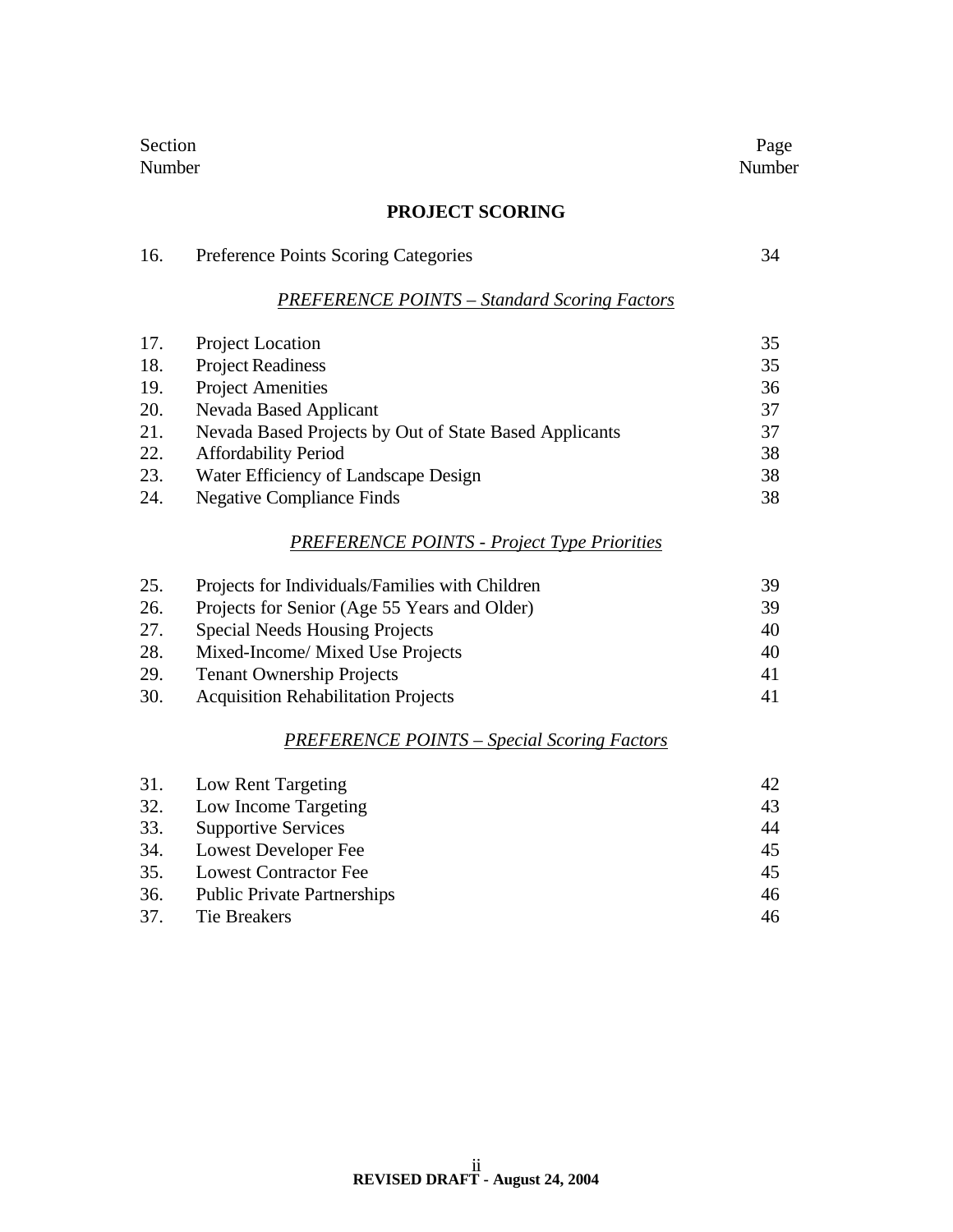| Section | Page   |
|---------|--------|
| Number  | Number |

## **PROJECT DEVELOPMENT INFORMATION**

| 38. | Maximum 2005 Per Unit Development Cost                                 | 47 |
|-----|------------------------------------------------------------------------|----|
| 39. | <b>Operating Expenses</b>                                              | 48 |
| 40. | <b>Estimation of Utility Allowances</b>                                | 48 |
| 41. | Adjustments to Eligible Basis for Projects Located in Qualified Census |    |
|     | <b>Tract and Difficult to Develop Areas</b>                            | 49 |
| 42. | Maximum Amount of Tax Credits Awarded                                  | 50 |
| 43. | Final Allocation of Tax Credits                                        | 51 |
| 44. | <b>Tax Credit Monitoring</b>                                           | 51 |
| 45. | Fees                                                                   | 51 |
| 46. | Disbarred List                                                         | 53 |
| 47. | Lease-up Requirement                                                   | 53 |
| 48. | Waiver of Annual Income Re-certification                               | 54 |
| 49. | Tax Exempt Bond Program                                                | 55 |
|     | <b>PUBLIC COMMENT PROCESS</b>                                          |    |
| 50. | Public Comment, Distribution and Approval of QAP                       | 56 |
|     |                                                                        |    |

## **CONTACT INFORMATION**

| 51. | <b>Housing Division Offices</b> |  |
|-----|---------------------------------|--|
|     |                                 |  |

## **APPENDICES**

| ATTACHMENT A - CRITICAL HOUSING NEEDS                                                                                          | 58 |
|--------------------------------------------------------------------------------------------------------------------------------|----|
| ATTACHMENT B - NEVADA HOUSING MARKT TABLES                                                                                     | 60 |
| ATTACHMENT C - REQUIRED PLANNED EXPENSE FORM<br>(For Acquisition Rehabilitation Projects)                                      | 63 |
| ATTACHMENT D - REQUIRED ENERGY AUDIT FORMS                                                                                     | 64 |
| ATTACHMENT E - SEVEN SAFE HARBORS FOR COMPLIANCE<br>WITH THE FAIR HOUSING ACT'S DESIGN AND<br><b>CONSTRUCTION REQUIREMENTS</b> | 70 |
| ATTACHMENT F - 2005 TAX CREDIT SCORING SHEETS                                                                                  | 75 |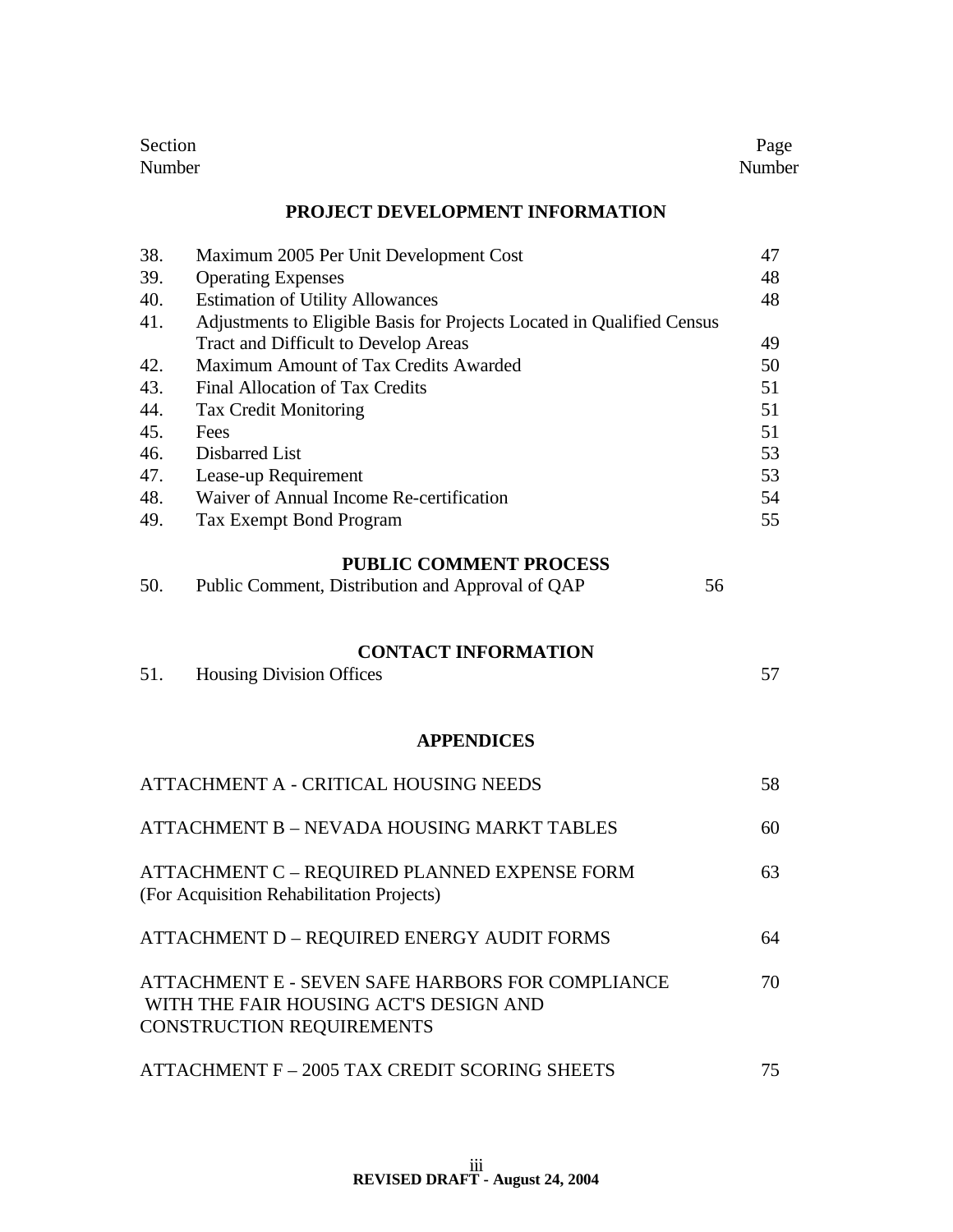## **2005 ANNUAL QUALIFIEDALLOCATION PLAN for LOW-INCOME HOUSING TAX CREDITS**

## **GENERAL INFORMATION**

## **Section 1 Annual Plan Information**

Nevada's 2005 Qualified Allocation Plan (QAP) is adopted pursuant the Nevada Housing Division's (Division) regulations implementing the Low-Income Housing Tax Credits (Tax Credits) program. The Regulations, the Application form, the Instructions and the Compliance Policies and Procedures Manual constitute the Division's QAP for the Low Income Housing Tax Credits Program pursuant to Section 42 of the Internal Revenue Code of the United States and implementing regulations.

The 2005 QAP covers the period January 1, 2005 to December 31, 2005. All reservations of Tax Credits made during the plan year are subject to this annual plan.

The Division will continually update our web page with information regarding the 2005 QAP. NHD web address: http://www.nvhousing.state.nv.us/.

## **Section 2 Training and Application Submission Dates**

A. Completeness and Consistency of Tax Credit Application Final applications must be completed on a Final Application form prescribed by the Division.

Original applications must be complete and must materially match other applications for funding that relate to the project (i.e. other applications for NHD funding, HOME for example). All material information must be comparable as it relates to other funding and to the final cost that the IRS form(s) 8609 are issued from.

#### B. Tax Credit Application Deadline

Pursuant to Nevada Administrative Code (NAC) 319.974, Applications for Tax Credits and all supporting documentation must be sent to the Las Vegas or Carson City office of the Nevada Housing Division and *received by 5:00 p.m. May 6, 2005,* unless otherwise notified by the Division. One original and one copy of the application must be submitted. Applicants are encouraged to send in applications more than 10 days before the deadline to take advantage of a pre-deadline review period. The Division will allow an extension of the 10-day review period if HUD guidelines required for the finalization of the QAP are delayed. The Division will make an announcement regarding the extension if applicable.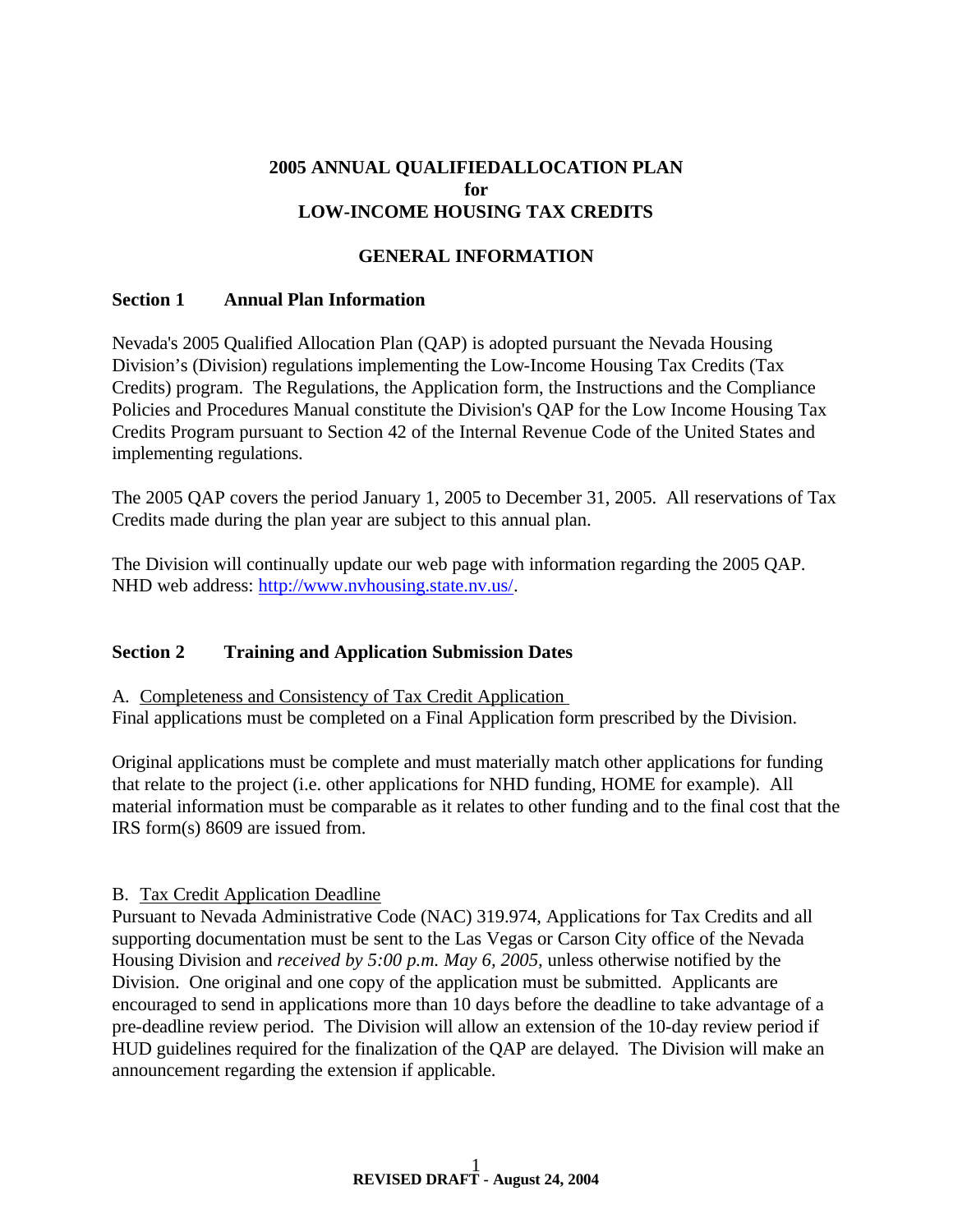## C. Carryover Deadline

Pursuant to the year-end tax bill of 2000, the 10% test for carryover will be extended for six months from the date of allocation. Carryover information must be sent to the Las Vegas or Carson City office of the Nevada Housing Division and *received by 5:00 p.m., September 30, 2005.* The Project Sponsor must meet the 10% test by May 1, 2006, and must supply the Division with a Federal Tax Identification Number to receive a carryover commitment. The Division will issue carryover allocations on November 1, 2005.

## D. Training Dates/Reservations for Sessions

The Division will conduct training on the 2005 QAP in Carson City and Las Vegas on November 17, 2004 at 9:00 a.m. The training locations are listed below.

> Nevada Housing Division Office 1802 North Carson Street, Suite 154 Carson City, Nevada

Nevada Housing Division Office 1771 E. Flamingo Rd., Suite 206-B (Second Floor Conference Room) Las Vegas, Nevada

Persons desiring to attend should notify the Division by November 11, 2004 so that space and materials may be assured. A telephone hookup with both Division offices will be established to discuss any questions relating to the 2005 QAP.

## E. Training Cost

The cost of this training is **\$25.00 per person**. The registration fee must be prepaid by check to the Division's offices in Carson City or Las Vegas by November 11, 2004. *(Cash cannot be accepted.)*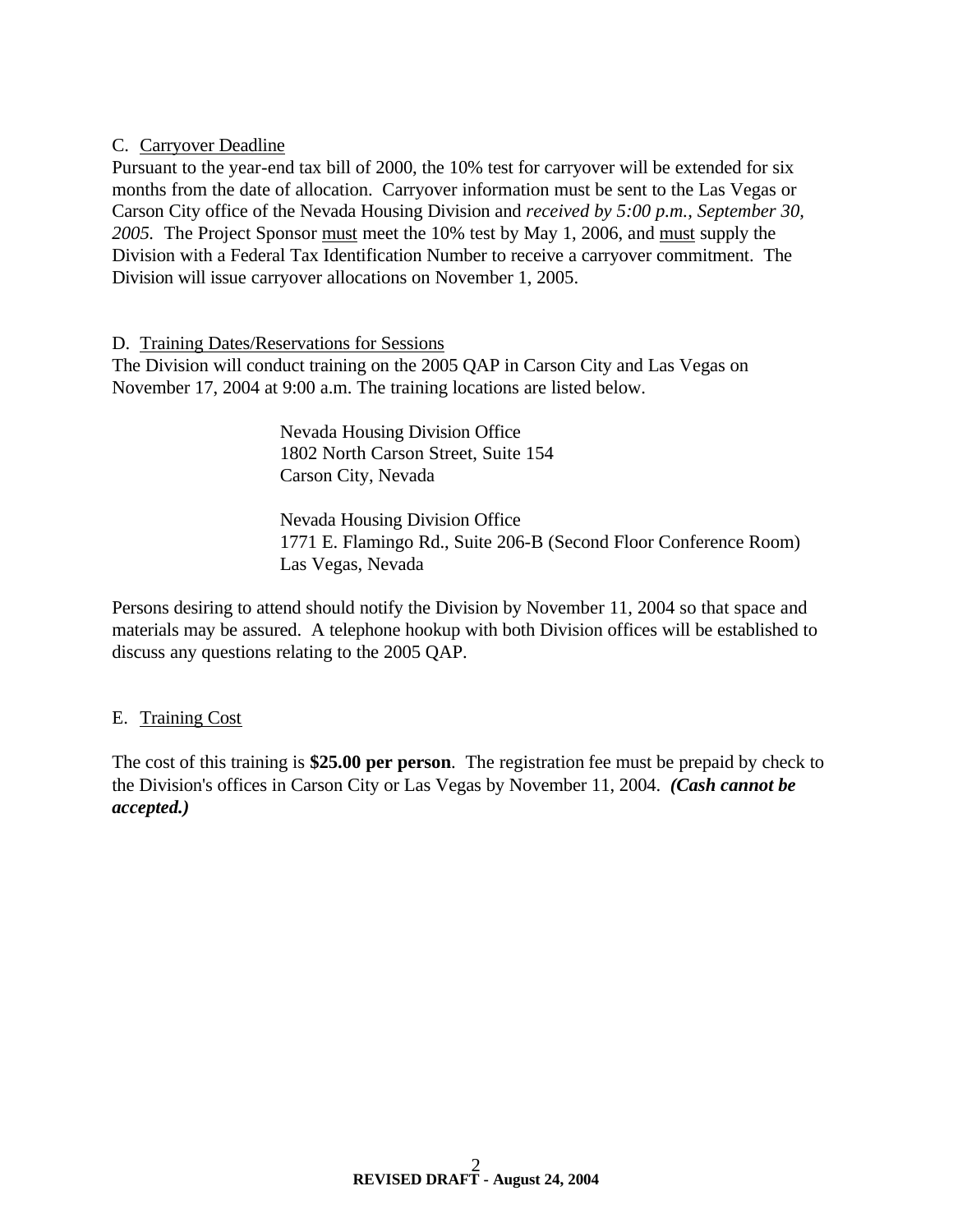## **Section 3 Findings of the Division; Identification of Housing Needs**

The Nevada Housing Division has reviewed State and local plans and studies to determine the market needs for all types of affordable housing, including single family units, manufactured housing alternatives, rental units and public assisted housing.

The plans and studies consulted by the Division include the State of Nevada's Consolidated Plan, Consolidated Plans for Nevada's metropolitan areas, the Nevada Housing Division's Special Needs Assessment prepared by BBC Research and Consulting, the Division's market studies for the Las Vegas and Reno markets, surveys of federal and public housing agencies located within the state, and surveys of city planners and county assessors, and compilations of demographic statistics.

For the 2005 plan year, the Division's review specifically considered factors including high concentrations of low-income persons, vacancy rates, and the conditions of existing housing units.

## A. Findings On Existing Housing Needs

The Division's findings regarding housing needs for the 2005 plan years are listed below. More detailed information on housing needs by geographic area is available in ATTACHMENT A.

- 1. There is an inadequate supply of transitional housing to support the needs of the homeless within Nevada.
- 2. There is an inadequate supply of affordable standard housing units for extremely- and very low-income populations, especially low-income elderly and families with single heads of households.
- 3. A significant number of Nevada's households live below the poverty level especially households with persons 55 and older and families with children and female heads of households.
- 4. There is a lack of affordable handicapped accessible housing units for the physically disabled who generally have low incomes. (Within the QAP the term "handicapped" refers persons with disabilities as defined in the Federal Fair Housing Act and the Department of Housing and Urban Development's regulations.)
- 5. The vacancy rate among three-bedroom units is *higher* than the vacancy rate of one- and two-bedroom units in Las Vegas and Reno.
- 6. Certain counties and communities are experiencing economic growth, but have insufficient housing for low-income persons.
- 7. Throughout the state rental housing needs are exacerbated by overcrowding, lack of essential facilities, and costs disproportionate to household income.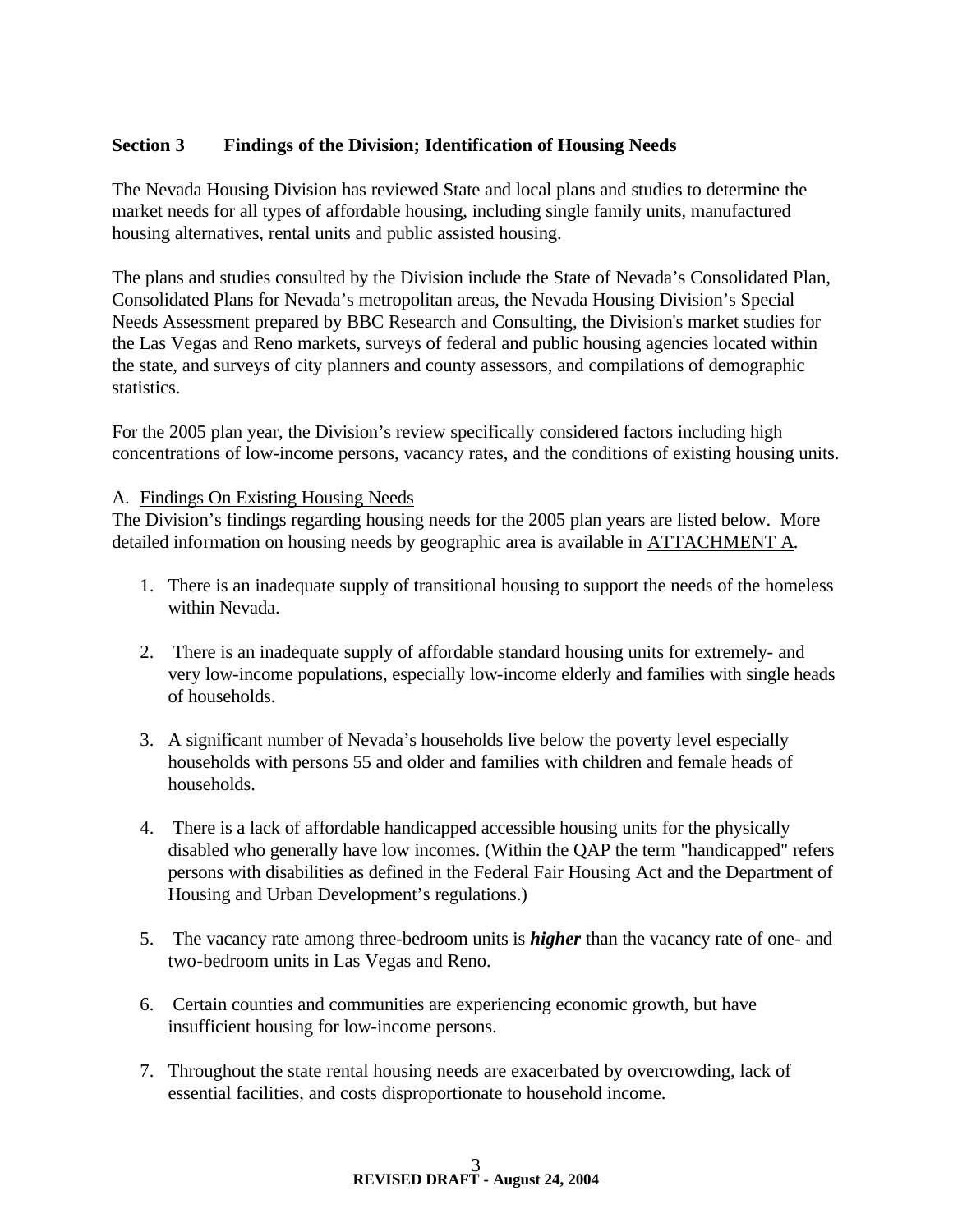- 8. A significant number of housing units within the state suffer from obsolescence and deteriorated housing conditions.
- 9. Populations with specialized housing requirements have significant unmet needs.

The Division has addressed the housing needs identified by the various Consolidated Plans through the selection requirements and project scoring factors in the 2005 QAP.

#### B. Findings On Housing Market Conditions

The Division annually publishes information on housing market conditions for the Las Vegas and Reno/Sparks metropolitan area.<sup>1</sup> A copy of this publication is available on the Division's website www.nvhousing.state.nv.us. Selected tables from this publication showing housing units and vacancy rates are provided in ATTACHMENT B. Applicants should consult this information in developing eligible Tax Credit projects.

## Key Findings – Las Vegas Housing Market:

<u>.</u>

- **2004** new construction starts of multi-family properties is ahead of 2003 levels, although since 2000 data continues to reflect a downward trend in the number of new multifamily rental properties added to the housing market.
- ??Affordable unit rental rates are typically 18% 20% below market unit rental rates.
- ??Average rents increased between 2003 and 2004 for all housing bedroom unit sizes, ranging from a 3.28% increase for studio apartments to 1.52% for 3-bedroom units.
- $\ll$  The overall vacancy in the Las Vegas market decreased from 7.6% in 2003 to 5.3% in 2004, a reduction of over 30 %.
- ??Vacancy rates significantly declined for all housing bedroom unit sizes in the Las Vegas Metropolitan area.
- $\lll$  3 and 4 bedroom size units continued have the highest vacancy rates in the Las Vegas and Reno/Sparks housing markets.

 $\lll$  Vacancy rate for senior apartments is 7.12% compared to 5.3% for the area's total market.

 $\ll$  Larger assisted living complexes (18+ units) were found to have a 17.3% vacancy rate.

 $\approx$  Mean monthly rental rates for units in assisted living facilities ranged from \$1,785 - \$3,240.

<sup>&</sup>lt;sup>1</sup> Source: Nevada Housing Division. NHD Apartment Facts, Second Quarter 2004. This report is an annual publication of the Nevada Housing Division available at www.nvhousing.state.nv.us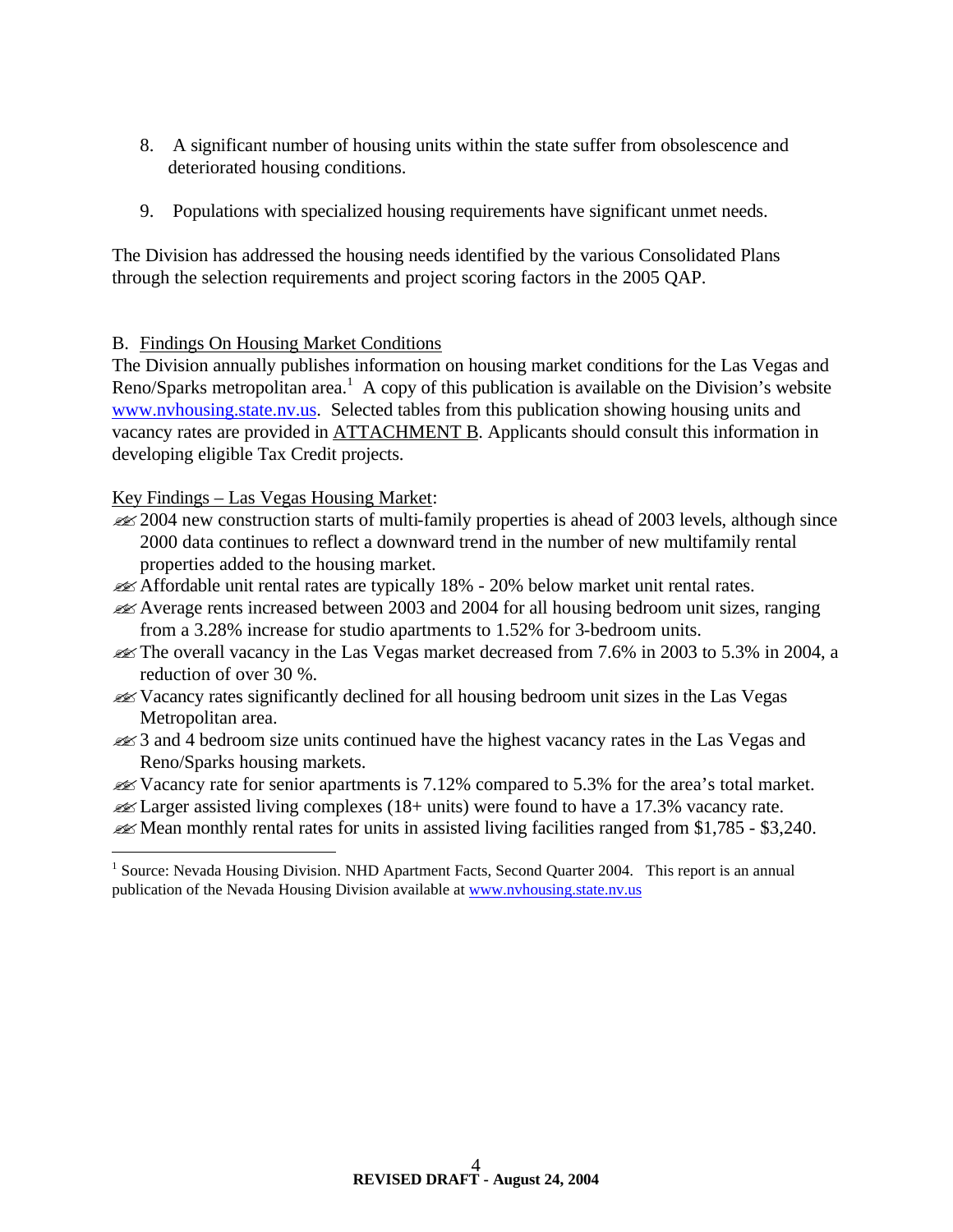Key Findings – Reno/Sparks Housing Market:

- **EXACCES** Since 2002 the construction of new multifamily rental properties has steadily declined in the Reno/Sparks housing market. The estimated 2004 new construction starts of multi-family properties are slightly lower than 2003 levels.
- $\ll$  Affordable unit rental rates for studio and 1-bedroom units are respectively 2% to 8% below market unit rental rates. Affordable unit rental rates for 2- and 3-bedroon units are 12%– 18% below market rental rates.
- $\ll$  Average rents for studio and 1-bedroom units were within  $+/-1\%$  of 2003 average rent levels. Average rent increases were 1.7% for 2-bedroom units and 2.5% for 3-bedroom units.
- $\ll$  The overall 2004 vacancy rates in Reno/Sparks declined slightly from 5.8% to 5.1%.
- **EX** 2004 vacancy rates slightly declined for most housing bedroom unit sizes. The greatest decline in vacancies was for 2-bedroom units, which declined from 6.1% (2003) to 4.5%. The vacancy rate for 3-bedroom units increased from 6.6% (2003) to 8.0%. Studio size units continue to have the highest vacancy rate, although the vacancy rate declined to 10.1% from 11.6% (2003).

## C. Market Area Saturation Assessment

The Nevada Housing Division will conduct a special assessment of Tax Credit applications proposing projects in communities having populations less than 50,000 to determine whether or not the affordable housing market for the community and segment of the population served adequately supports the proposed project.

In making this finding, the Division will consider several factors including:

- ??Occupancy rates of affordable housing projects in the community that have been completed within the previous 3 years;
- ??Potential financial effects on existing publicly funded housing projects;
- ??Rents and occupancy levels of comparable market-rate **or other similar** housing;
- **EX** Local housing conditions, services, and amenities available in existing housing projects; and **Example 3** Special housing needs and housing choices available for low-income households.

Tax Credit applications may be deemed ineligible if: (1) the assessment determines that comparable affordable housing projects have occupancy levels less than 90 percent; (2) the proposed housing project would have a significant adverse financial affect on other publicly funded projects without offsetting public benefits; or, (3) the rents for the affordable housing project are equal to or greater than comparable market-rate housing.

Community population estimates will be based on the State Demographer's estimate of record as of July 1, 2004.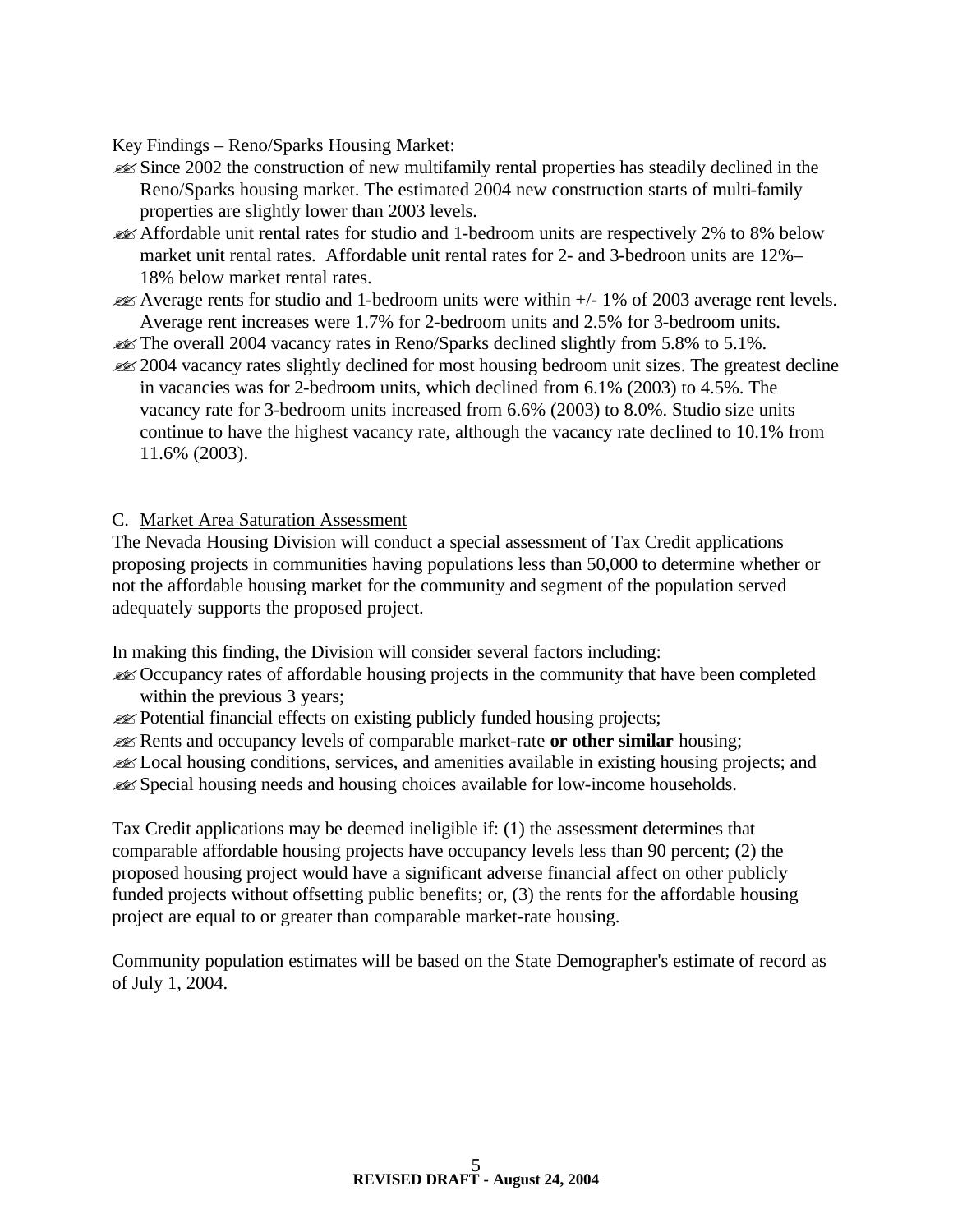## **APPORTIONMENT OF TAX CREDITS**

## **Section 4 Apportionment Accounts and Initial Balances**

The Per Capita Tax Credit (PCTC) for 2005 is \$1.75, subject to adjustment by the Consumer Price Index (CPI). The adjusted PCTC will be published in the *Federal Register*. If the adjusted PCTC is not available by May 1, 2005, the application deadline will be extended 10 days from the date that the PCTC is published.

Estimated Tax Credit allocations are shown in the table below. Project Sponsors are responsible for obtaining information on the actual amount of apportionment prior to the submission of an application. Information on the actual amount of apportionment for each set-aside or other subaccount will be available on the Division's web site: http://www.nvhousing.state.nv.us/ or may be obtained by contacting the Division. The Division reserves the right to round up or down the actual dollar amount designated to any set-aside or geographical apportionment.

|                                                                                                                   | <b>State</b><br>Population<br>$\text{Est.}^2$ |                | <b>Estimated Tax Credit</b><br>Levels |
|-------------------------------------------------------------------------------------------------------------------|-----------------------------------------------|----------------|---------------------------------------|
|                                                                                                                   | 2,296,56                                      |                |                                       |
| <b>STATE TAX CREDIT CEILING:</b>                                                                                  | 3                                             |                | \$4,018,985.25                        |
| <b>CARRYOVER AND OTHER CREDITS:</b>                                                                               |                                               |                | \$<br>0.00                            |
| <b>TOTAL AVAILALE 2005 ALLOCATION:</b>                                                                            |                                               |                | \$4,018,985.25                        |
| <b>TOTAL SET-ASIDES:</b>                                                                                          | Set A-side<br>Percent                         |                | \$602,847.79                          |
| NON-PROFIT SET-ASIDE -                                                                                            | 10%                                           | \$401,898.53   |                                       |
| USDA-RD SET-ASIDE -                                                                                               | 5%                                            | \$200,949.26   |                                       |
| TOTAL GEOGRAPHIC APPORTIONMENT:                                                                                   | Percent of<br>Population                      |                | \$3,416,137.46                        |
| <b>Clark County</b>                                                                                               | 70.57%                                        | \$2,410,862.65 |                                       |
| <b>Washoe County</b>                                                                                              | 16.25%                                        | \$555,184.09   |                                       |
| <b>Other Counties</b><br>$\sim$<br>$\overline{111}$ $\overline{0}$ $\overline{010}$ $\overline{0}$ $\overline{0}$ | 13.18%                                        | \$450,090.73   |                                       |

*See* NAC 319.972

 $\overline{a}$ 

 $2$  2003 Official Population Estimates. Nevada County Population Estimates July 1, 1986 to July 1, 2003. Nevada State Demographer. http://www.nsbdc.org/demographer/pubs/pop\_increase.html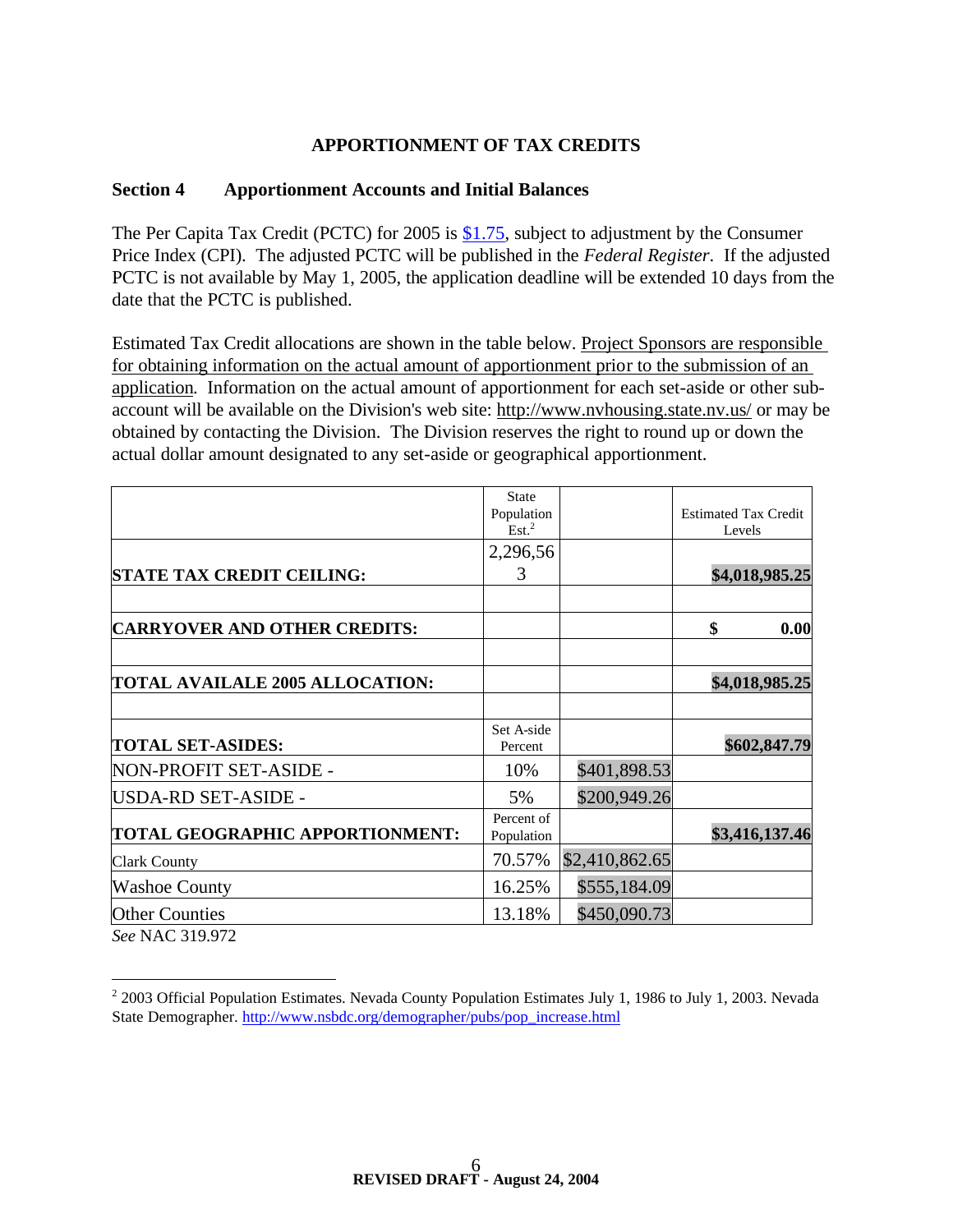## **Section 5 Non-Profit Set Aside**

There will be a non-profit set-aside in the amount of 10% of the state ceiling or approximately \$400,000.00. A reservation or allocation of Tax Credits from this set-aside will be limited to nonprofit organizations acting alone or in partnership with a for-profit developer if the non-profit partner has received a determination letter from the Internal Revenue Service indicating that the organization is qualified pursuant to IRC  $\S$  501 (c) (3) or 501 (c) (4) and the application package contains an executed Exhibit Seven. The non-profit organization must certify in writing to the Division that it meets the requirements of NAC 319.988. The Project Sponsor must also certify that no change has occurred in the organization since the issuance of the determination letter from the Internal Revenue Service that would affect the validity of the determination letter. If the project is awarded Tax Credits from the non-profit set-aside, any new Project Sponsor during the compliance period must qualify for an allocation of Tax Credits from the non-profit set-aside under the provisions of this QAP.

## **Section 6 USDA-RD Set Aside**

There will be a United States Department of Agriculture Rural Development (USDA-RD) set aside in the amount of 5% of the State's ceiling, or approximately \$200,000.00. At the time of application, the Project Sponsor must supply the local USDA-RD office with a letter authorizing that office to release to the Division a copy of the Project Sponsor's application for USDA-RD funding. A copy of the letter must be submitted with the Tax Credits application.

A reservation or allocation of Tax Credits from the USDA-RD set-aside will be limited to those projects that are receiving direct funding from USDA. Loan guarantees or other similar support will not be considered for a reservation or allocation from this set-aside.

Acquisition/Rehabilitation projects must be in accordance with USDA regulations and must substantially rehabilitate or change the project to accommodate the housing needs in which the project is located. Acquisition/Rehabilitation projects will require a letter from USDA explaining why the rehabilitation is warranted.

USDA-RD Tax Credits applications will be processed within the normal Tax Credits reservation cycle.

If no Tax Credit applications are received requesting the USDA-RD set aside, the Division will redistribute all sums in the USDA-RD set aside to the three geographic sub-accounts based on population.

If the USDA-RD is unable to issue a certification stating the availability of federal funding by the date the Division receives notice that National Pool Tax Credits are available, said reservations will be canceled and the USDA-RD set aside will be returned to the general pool for distribution. *See* NAC 319.972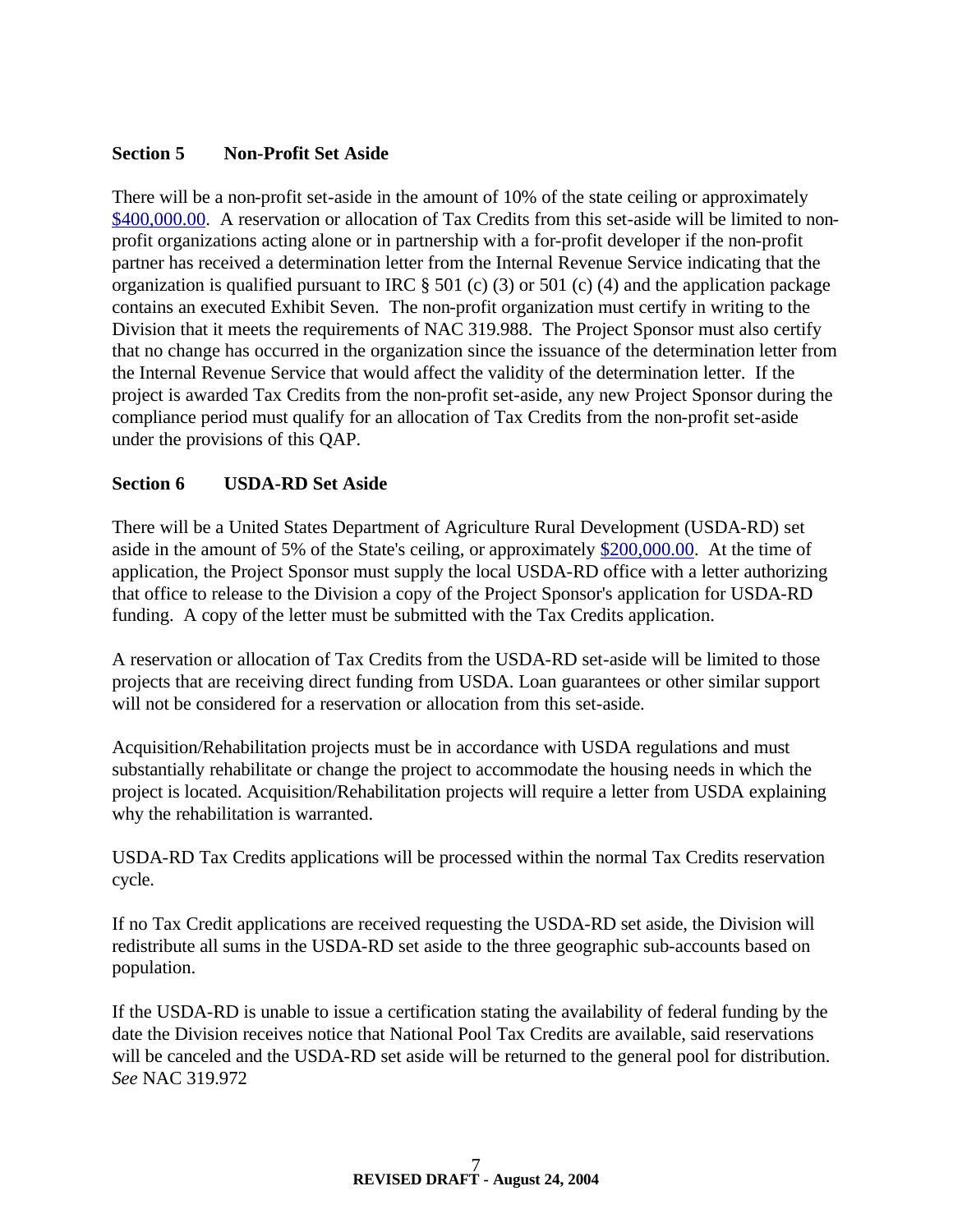## **Section 7 Geographic Apportionment**

After each apportionment has been made to set-aside accounts established in the QAP, the Division will allocate the remaining Tax Credits specified in the annual plan into a geographic distribution account. The Division will allocate Tax Credits in this account to geographic subaccounts established for Clark County, Washoe County, and Other Nevada Counties. The allocations will be based on Nevada's official population estimates issued by the Nevada State Demographer's Office on July 1, 2003. The population estimates for Clark County, Washoe County, and Other Nevada Counties will be used to establish apportionment percentages for the mandated geographic sub-accounts: *See* NAC 319.972.

## **Section 8 Tax Credit Reservation Process**

The reservation of Tax Credits will be made on the basis of high score within the established setaside and geographic sub-accounts. **The application must specify all of the set-asides and/or geographic apportionments apply for by the Project Sponsors.**

The reservation of Tax Credits will be made in three steps.

## A. **Step One:** Reservations of Set Aside Allocations

Allocation of Tax Credits to the project(s) with the highest score in the Non-Profit and USDA set-asides accounts will be made first. Tax credits will be allocated until the amount of tax credits in each set-aside is fully allocated. If additional Tax Credits are needed to fund the proposal, additional Tax Credits will be taken from the appropriate geographic apportionment on the basis of high score.

- Unreserved amounts from the Non-Profit set-aside will be carried over into subsequent rounds for non-profit as a minimum tax credit to be set-aside for non-profit corporations pursuant to regulation.

- Unreserved amounts from the USDA-RD set aside will be returned for redistribution to the three geographic sub-accounts based on population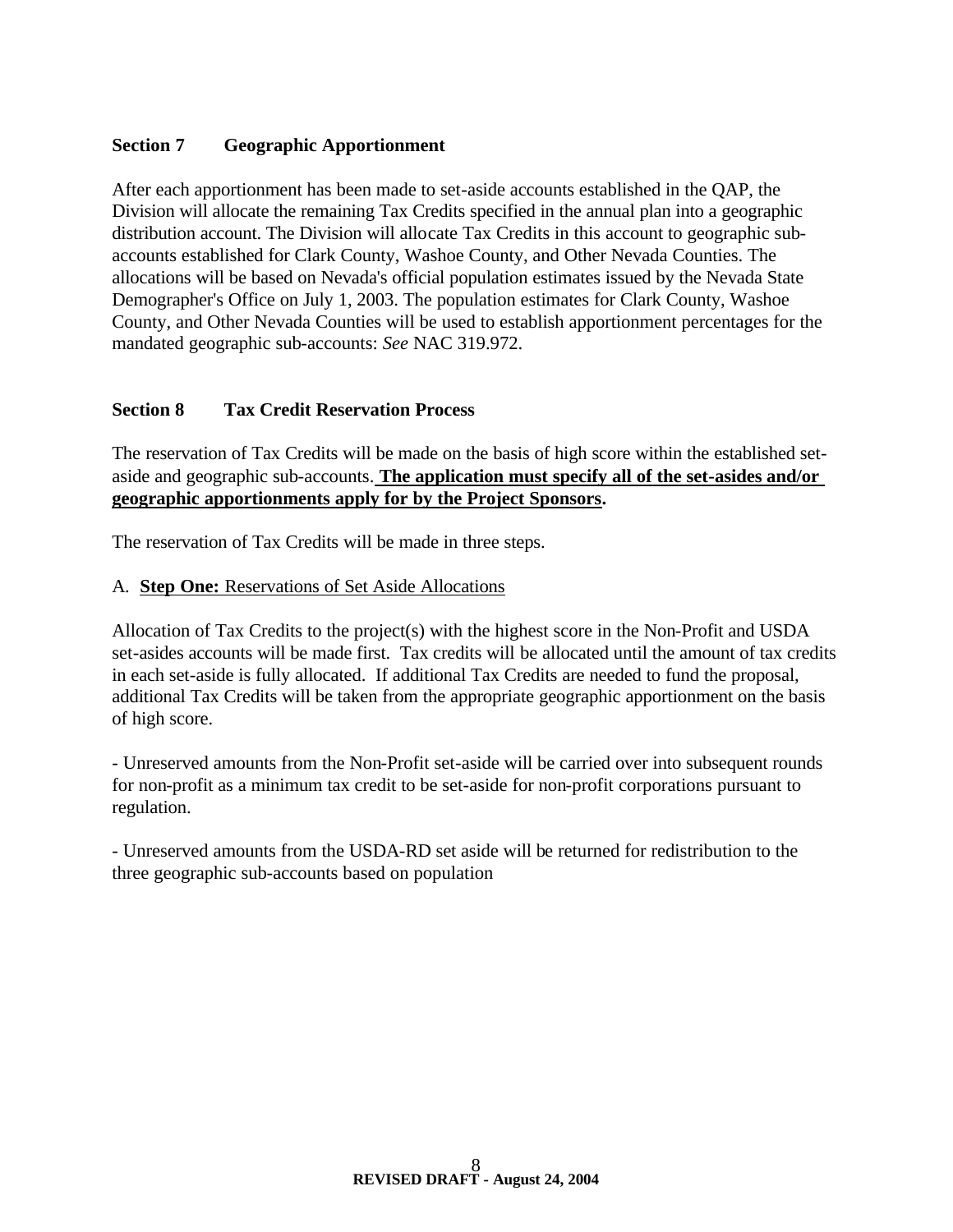## B. **Step Two:** Reservation of Geographic Apportionments

After reservations are made to projects requesting set-aside funding, the Division will allocate Tax Credits to the new projects and projects requesting additional tax credits in each of the three mandated geographic sub-accounts: Clark County, Washoe County, and Other Nevada Counties. Geographic allocations will be made based on high score within each set-aside. The Division will make Tax Credit reservations to geographic sub-accounts in the following order: (1) Clark County

(2) Washoe County (3) Other Nevada Counties.

- If the Division does not reserve all of the funds allocated to the Clark County sub-account the Division will transfer any surplus tax credits remaining in that sub-account to the sub-account for Washoe County.

- If the Division does not reserve all of the funds allocated to the Washoe County sub-account the Division will transfer any surplus tax credits remaining in that sub-account to the sub-account for Other Nevada Counties.

Tax credits will be allocated until the amount of Tax Credits remaining in each Geographic Apportionment is insufficient to fund the next highest-ranked ranked project for that area.

## C. **Step Three:** Transfer to General Pool

Any Tax Credits not reserved from the Geographic account will be placed in a General Pool.

At the discretion of the Division Administrator, Tax Credits in the General Pool may be allocated to fund: (1) the next highest ranked project in the first funding round; (2) new projects as part of a second funding round; or (3) projects requesting additional Tax Credits.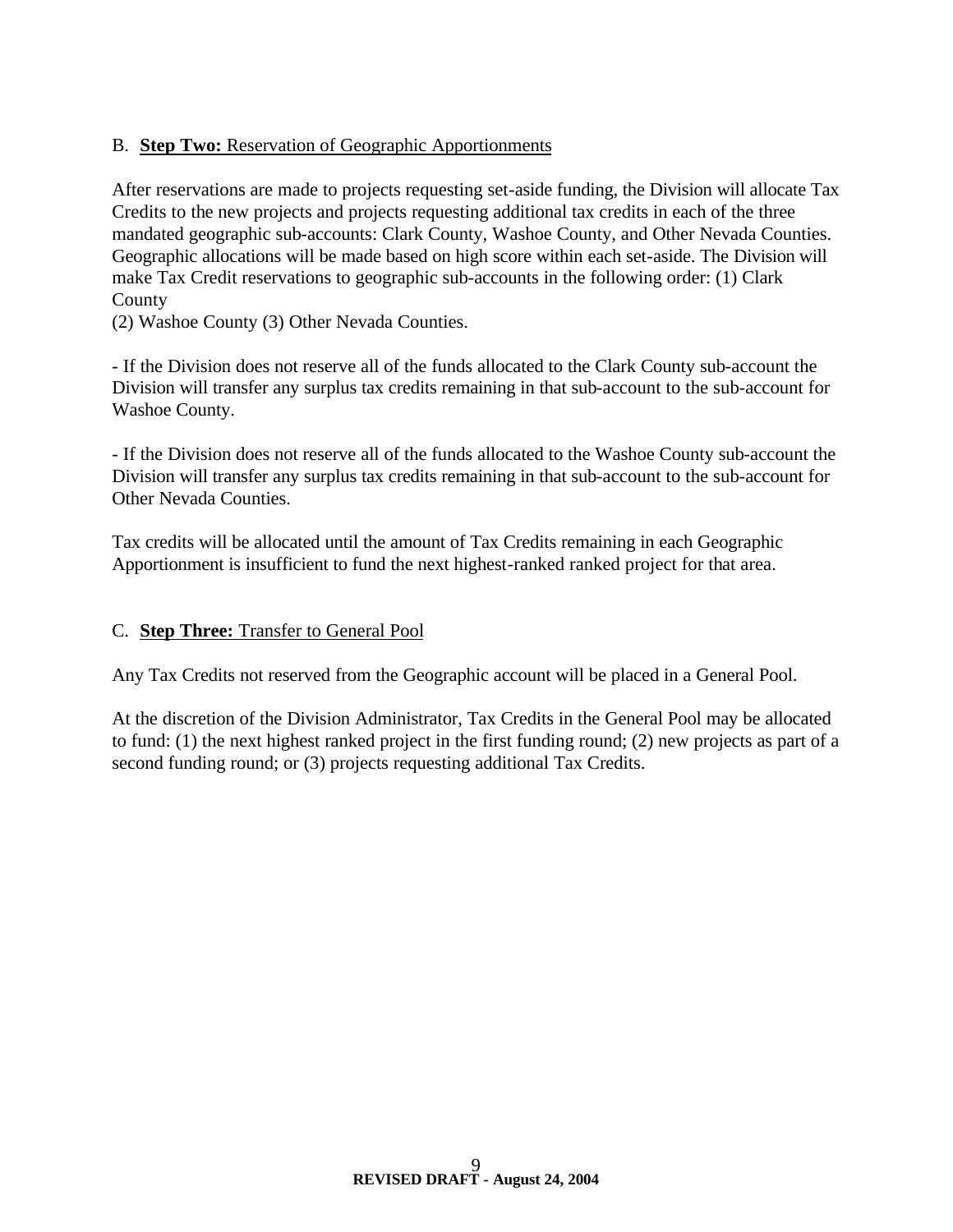## **ELIGIBLE PROJECTS**

## **Section 9 Eligible Project Categories**

The 2005 QAP contains six eligible project categories listed below. Only one project category may be selected for each application.

## A. Projects for Individuals and Families with Children - (New Construction)

To be considered for this category, units must be made available to individuals and families with children. No 100 percent studio apartment projects are allowed.

## B. Senior Housing Age 55 Years and Older - (New Construction)

To be considered for this category, all of the units in the project must be targeted for seniors. Pursuant to The Federal Fair Housing Act, at least 80% of the units must have one household member who is 55 years of age or older to be considered senior housing and at least 20% of the units must be rented to households in which every member of the household is 55 years or older (62 years and older for USDA/RD projects).

At least 10% of the total units in the project must be two-bedroom units (with the exception of USDA/RD funded projects).

#### C. Special Needs Housing - (New Construction)

To be considered for this category, at least 30% of the units must serve one or more or the special needs population identified below. The Special Needs Populations identified below are not intended to be "all inclusive" and the Division reserves the right to award preference points to other Special Needs populations upon request of the Project Sponsor and approval by the Division. The approval must be received prior to the submission of the application.

- 1) Persons with physical disabilities
- 2) Persons with developmental disabilities
- 3) Persons with mental illness as defined by the National Institute of Mental Health
- 4) Permanent supportive housing for persons and families who are homeless
- 5) Victims of domestic violence
- 6) Persons with HIV/AIDS (as diagnosed by a board certified physician in Nevada)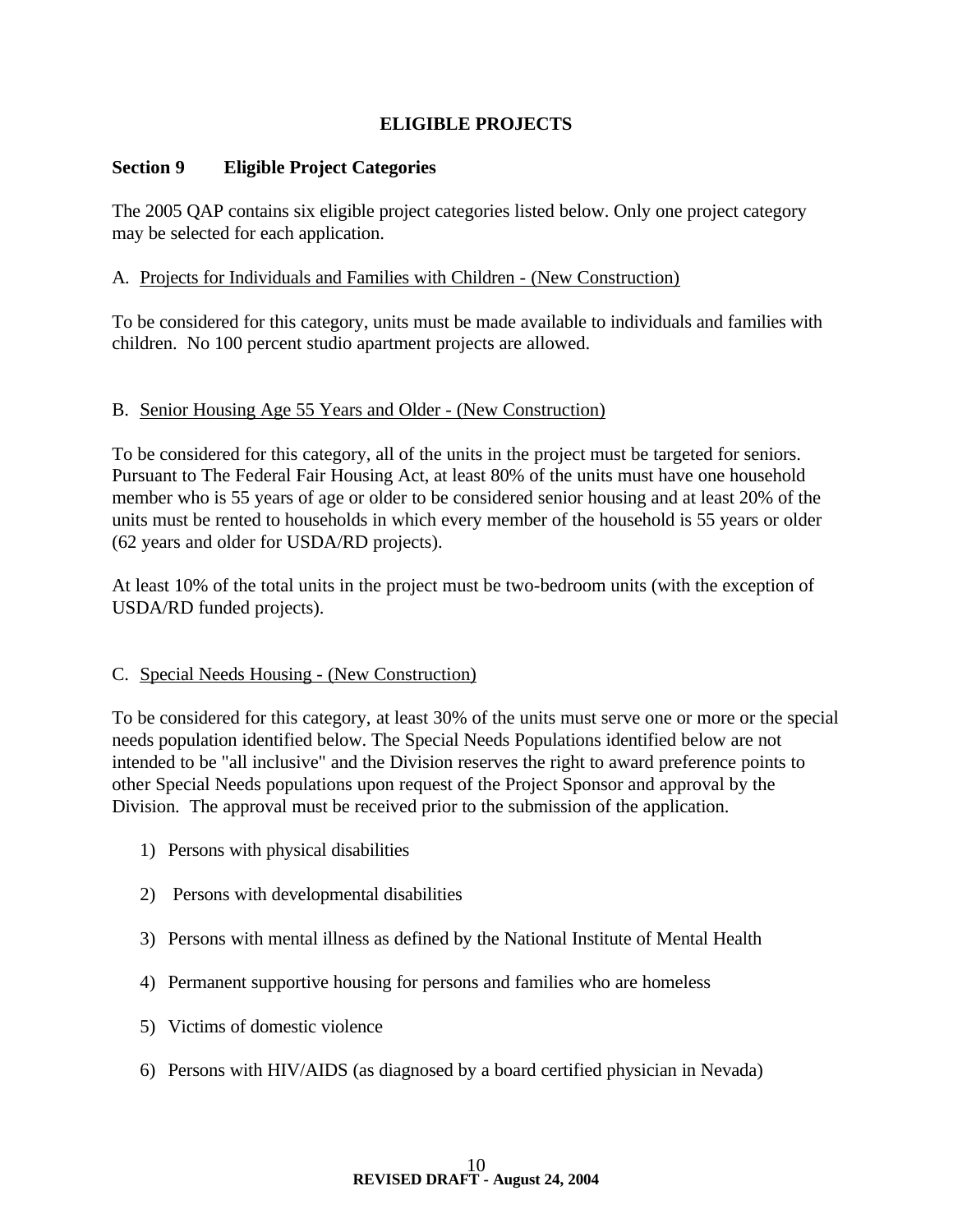- 7) Transitional housing for persons released from incarceration, including persons paroled or on probation
- 8) Transitional housing as defined in IRC Section  $42 \text{ (i)}(3)(B)\text{ (iii)}$
- 9) Persons with drug, substance and/or alcohol abuse behavior. The individual must be in a state of recovery or is currently receiving treatment and/or counseling for the abusive behavior
- 10) Frail elderly requiring assisted housing with 24-hour care
- 11) Persons with Alzheimer's/Dementia

Services and care provided to Special Needs populations must be provided for the initial 15-year IRS mandated period of affordability. The provision of care during the extended compliance period will be assessed by the Division to determine if the project can continue as both an affordable housing facility and a provider of care. If the provision of care is not feasible the Division has the authority to amend the extended use agreement.

Care services for Special Needs populations must be optional to tenants residing in restricted units. Any cost associated with care services must be separated from the rent. *Caution: Fees may not be charged for any item that is part of the eligible basis.* 

The Project Sponsor must provide a description of the care services provided and/or available to low-income tenants and the estimated costs of these services. The Project Sponsor must provide a list of the services provided at the facility, the cost of each service, and a description of how the cost for the services will be funded, especially for tenants that may not have the means to pay for the level of care. The subsidization of the services to low-income tenants may be accomplished through a mixed-income project in which residual income derived from the market-rate units subsidize the services received by low-income tenants.

For projects serving Frail Elderly and Alzheimer populations:

**EX** Only 20/50 and 40/60 mixed-income projects are eligible for Tax Credits  $\mathscr{A}$  Care services must be conducted on a 24-hour basis

Frail Elderly and Alzheimer projects are not eligible to receive preference points for extend compliance periods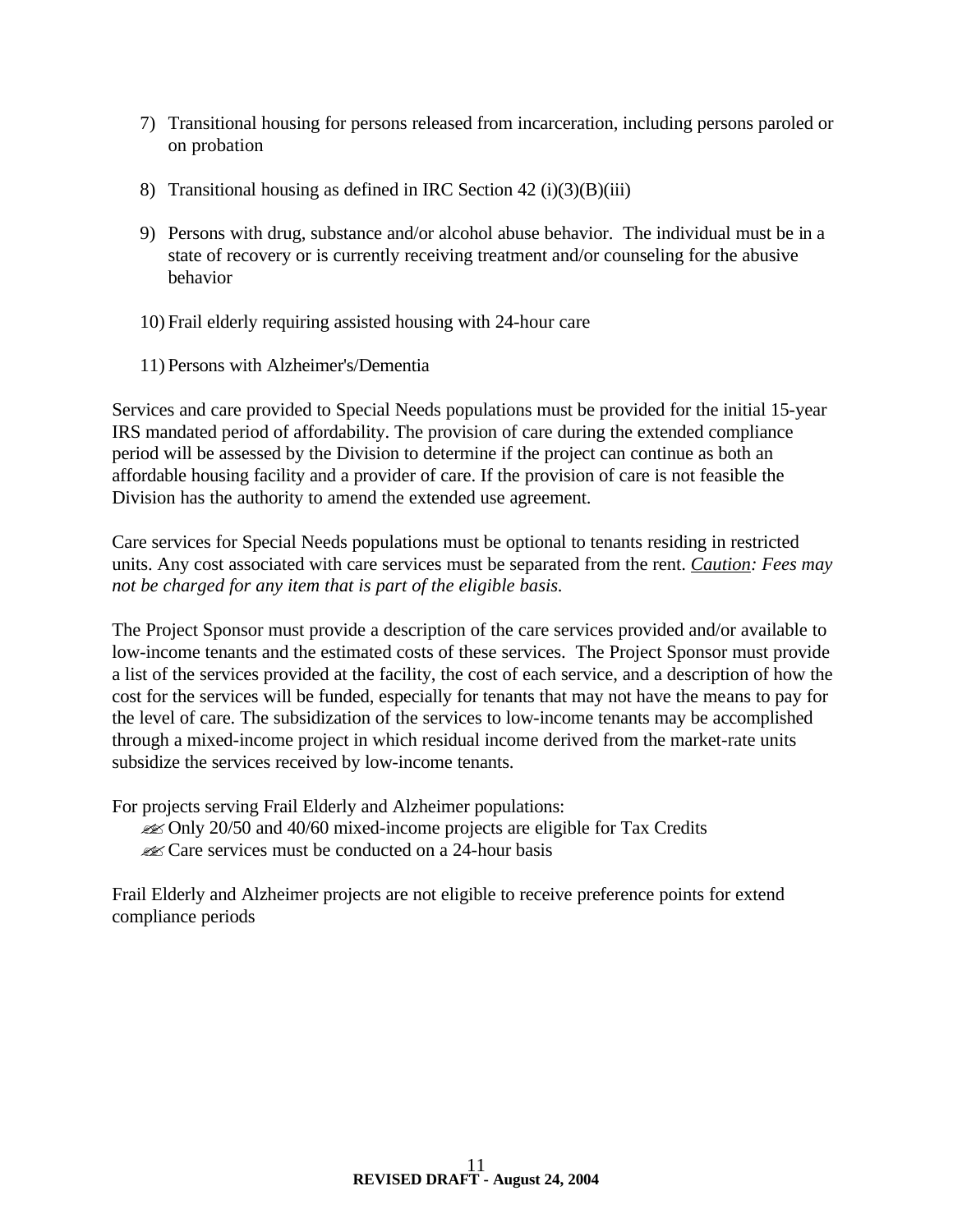## D. Mixed Income/ Mixed Use Residential Projects - (New Construction)

- 1) Mixed Income. Under this category, to be considered a Mixed Income Project a minimum of 10% of the units in the project must be unrestricted, market-rate dwelling units. Once established, the qualified basis (applicable fraction) for the project must be maintained for at least the 30-year compliance period. The applicable fraction will be the lesser of the percentage of Tax Credit units to the total units in the project, or the percentage of restricted square footage in the project to the total square footage in the project, excluding common areas.
- 2) Mixed Use. Under this category, to be considered a Mixed Use Project the following criteria must be met:
	- a. Commercial retail or office space must be a minimum of either 10% of the gross floor space for the project or 3,000 square feet.
	- b. Commercial retail or office space must be leased to a third-party with a minimum of 50% of the commercial retail or office space leased up prior to the issuance of IRS Form 8609s for the project.
	- c. The local government must provide documentation that the site must be properly zoned for commercial retail or office space. The commercial retail or office space components and the housing component must be parceled out. Each component must have a separate legal description prior to the receiving a carry-over allocation of tax credits.
	- d. The eligible basis for the Tax Credit project must not include any costs for the commercial retail or office space. The Project Sponsor must document the source of funding for commercial retail or office space components in the sources and uses section of the application. The commercial retail or office space components must be underwritten separately with a minimum debt service ratio of 1.20.
	- e. The marketing study must include an assessment of the economic viability of the commercial retail or office space site based on comparable leasing costs per square foot, projected income/operating expenses, vacancy, local competition, etc.
	- f. Commercial retail or office space establishments must be conducive to family housing. Commercial retail or office space establishments may not include adult only establishments, night clubs, massage parlors, liquor stores, or other similar establishments.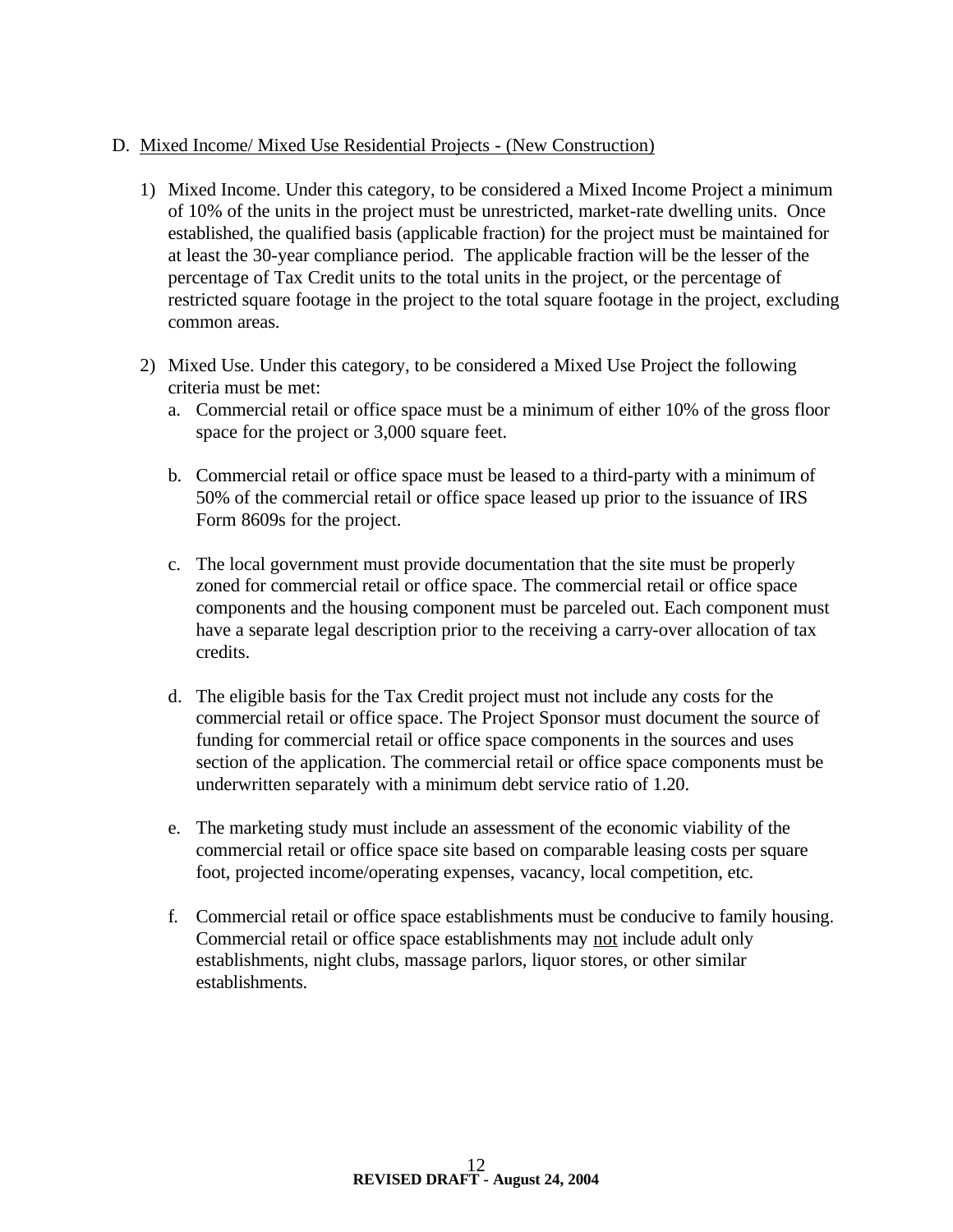## E. Housing for Eventual Tenant Ownership - (New Construction)

To be considered for this category, all of the restricted rental units in the project must be made available for eventual ownership. Residential units must be detached single-family structures and/or townhouses. The lots for each single-family home must be parceled out and must have separate legal descriptions. All single-family homes must be located in the same parcel or parcels if they are contiguous. Scattered site projects will not be allowed.

The Project Sponsor must make the units in the project available for purchase by the existing tenants upon the termination of the 15-year compliance period. Existing tenants have a first right of refusal to purchase the unit. Thereafter, units may be made available for purchase to other qualified low-income families and/or individuals that satisfy the project's requirements.

The purchase price of the units must take into consideration the rent paid by the tenants.

The mortgage must be a 15-year mortgage with rates and terms consistent with those offered and available in the local housing market.

The project must fully comply with the tenant income and rent requirements for the LIHTC program during the initial 15-year period of affordability. The project will be exempt from any additional affordability requirements when all of the single-family structures in the project are sold to eligible families. The 15-year affordability period will be extended on all of the remaining, unsold units until the last single-family home in the project is purchased. The project is not eligible for any extended compliance points. Homes not sold must remain affordable rental units pursuant to the terms and conditions of the original application and the Declaration of Restrictive Covenants.

## Key Requirements for Tenant Ownership Projects:

- 1) Tenant Income: The Project Sponsor must set eligible tenant incomes pursuant to LIHTC program requirements during the initial 15-year period of affordability. Tenant incomes must conform to HUD income guidelines and Project Sponsors must complete all of the required income verifications and certifications. Project compliance requirements are contained in the Divisions *Low Income Housing Tax Credit Compliance Policies and Procedures Manual*.
- 2) Rent Restrictions/Lease Agreements: Tenant lease agreements must conform to LIHTC program requirements during the initial 15-year period of affordability. The tenant portion of the rent plus utility allowance and any other mandatory fees must not exceed the maximum gross rent allowed by Section 42 of the Internal Revenue Code. Project compliance requirements are contained in the Divisions *Low Income Housing Tax Credit Compliance Policies and Procedures Manual*.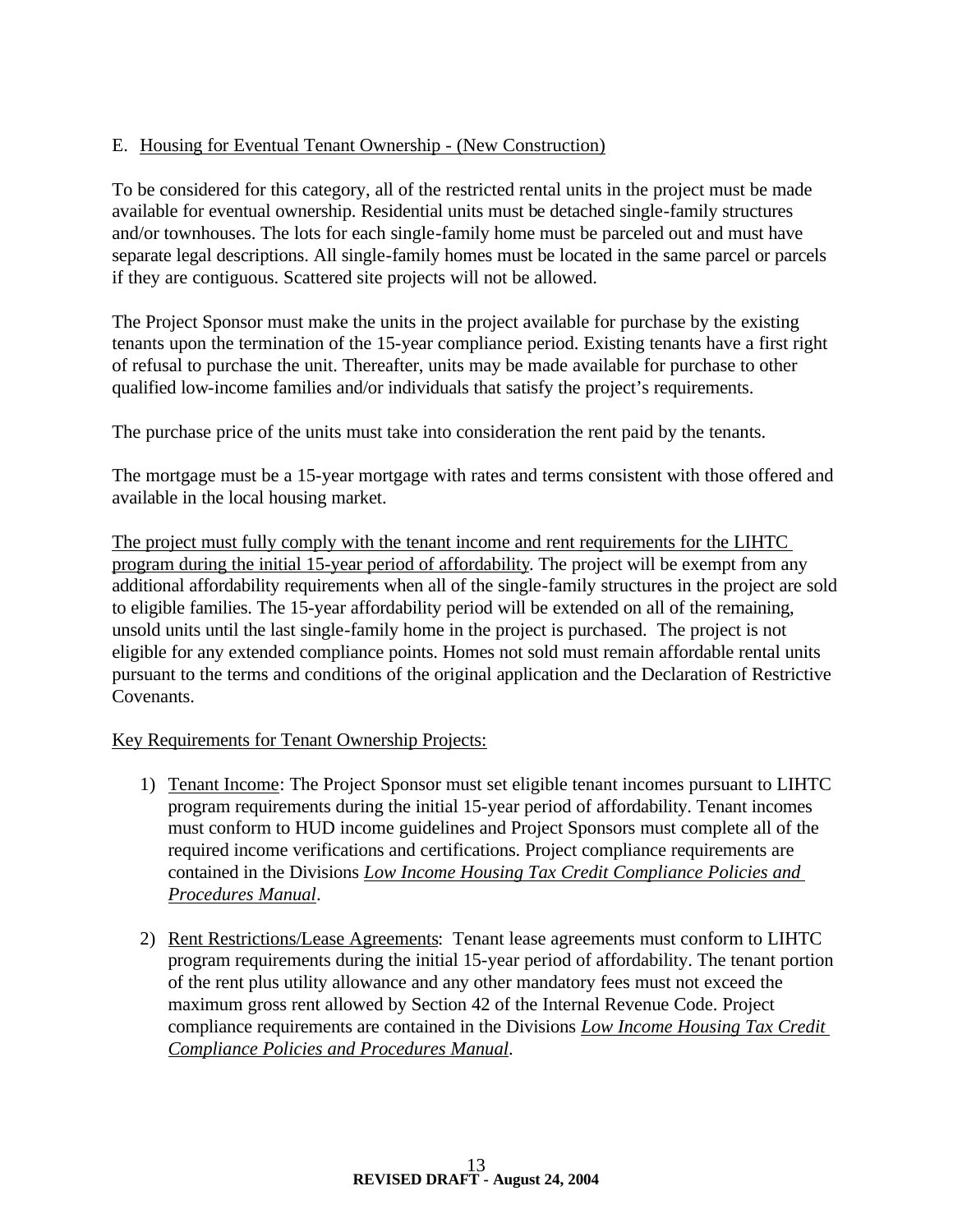- 3) Management Plan: The Project Sponsor must submit a plan for the ongoing management and maintenance/repair of the project as a rental property for the initial 15-year credit period. The plan should include information on the location of the leasing office, costs associated with property leasing and administration, and maintenance schedules and costs for general repairs, maintenance, and replacement of mechanical items.
- 4) Escrow Account: The Project Sponsor must provide a written description as to how the diminimus tenant escrow accounts will be set up. A portion of each tenants rent must be set aside and accumulated to contribute as a down payment towards the purchase of the unit (diminimis payment). Tenants who terminate residency at the project must have this money returned to them plus nominal interest accrued The Project Sponsor is required to set up individual bank accounts (diminimus accounts) for each tenant family residing in the property.
- 5) Right of First Refusal: The Project Sponsor must provide a copy of the Right of First Refusal Agreement (Agreement) to the Division for approval. The Agreement must:
	- a. Guarantee the tenant the right to purchase the property if the tenant agrees to the terms and conditions of the initial lease;
	- b. Specify a "not to exceed" offering price to the tenant; and
	- c. Provide a clause that the tenant cannot be displaced from the property without just cause

## F. Acquisition/Rehab/Conversion<sup>3</sup>/Change of Use<sup>4</sup>

 $\overline{a}$ 

Applications for Acquisition/Rehab may be proposed for any tenant base specified in Section 9 A-E of the 2005 QAP. However, the project will be categorized and scored solely as an Acquisition/Rehab project.

To be considered for this category all units in the project must be dedicated to affordable housing and all of the existing buildings, excepting out buildings (e.g., garages, storage sheds or workshops) are to be adapted for use as low-income rental dwelling units.

The allowable acquisition price used in calculating the eligible basis is the "as-is" appraised value as of the date of acquisition. A copy of the appraisal must be submitted with the application.

 $3$  Conversion Projects – refers to structures converted from an unrelated use to housing (i.e. converting an old schoolhouse into affordable housing).

<sup>&</sup>lt;sup>4</sup> Change of Use Projects – refers to projects that alter existing housing to meet other housing, needs (i.e. converting a transitional housing project into affordable housing for the elderly).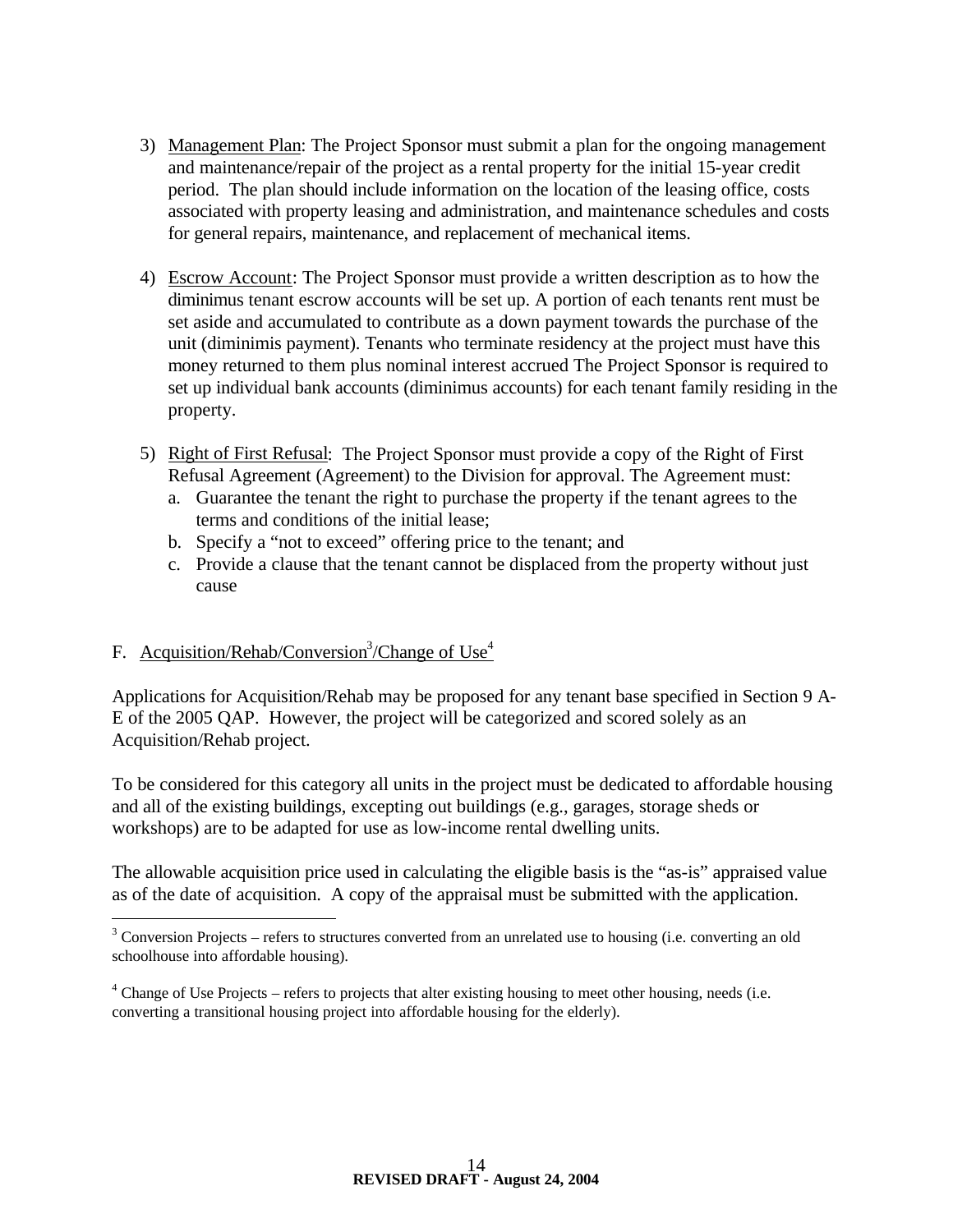The per unit rehabilitation investment will be calculated by taking the actual hard construction cost of the project divided by the number of residential units. Rehabilitation work elements and costs must be specified in the Comprehensive Needs Assessment.

The building(s) must be purchased by the Project Sponsor, and meet the 10-year test in order to qualify for acquisition/rehab Tax Credits. The Project Sponsor must provide a certification by a tax attorney that the 10-year rule has been met.

Key Requirements for Acquisition/Rehabilitation Projects

- 1) Capital Needs Assessment: A Capital Needs Assessment (CNA) is required for all acquisition/rehabilitation or conversions projects whether or not the project will maintain its affordability for 30 years or more. The CNA must be prepared by a competent independent third-party. The Capital Needs Assessment must a list of planned expenses by component category. The format for itemizing planned expenses by component category is available in **ATTACHMENT C**.
- 2) Scope of Rehabilitation: Rehabilitation developments must demonstrate that the rehabilitation is substantial and involves at least \$10,000.00 per unit in direct hard costs (actual construction costs). If the CNA reflects a per-unit investment of less than \$10,000.00 per unit the project will not be considered for Tax Credits.
- 3) Service Date: All buildings must be placed in service within two years from the date of allocation of the Tax Credits, or the Tax Credits will be returned to the Division.
- 4) Tenant Displacement and Relocation: To minimize displacement of existing tenants, the Project Sponsor may choose to income-qualify all tenants immediately upon acquisition of the buildings in the project.
- 5) Prior Ownership: Project Sponsors must provide a detailed ownership history of buyer and seller. The Project Sponsor's prior ownership interest in the property cannot exceed 10 percent. No sale will be allowed from one partnership to another partnership if the entity selling the property is also one of the limited/general partners purchasing the property, and the entity selling the property has more than a 10 percent interest in the purchased property.
- 6) Lead Based Paint: Under the Uniform Physical Conditions Standards housing projects must comply with Lead Safe Housing Rules.<sup>5</sup> These requirements apply to building and units built before 1978. Paint with at least one (1) milligram of lead per square centimeter of paint, or with a half percent of lead by weight is considered lead-based paint and subject to the federal regulations*.* Typical lead based-paint hazards include deteriorated paint, and dust or bare soil with lead above specified levels.

 5 24 C.F.R. part 35.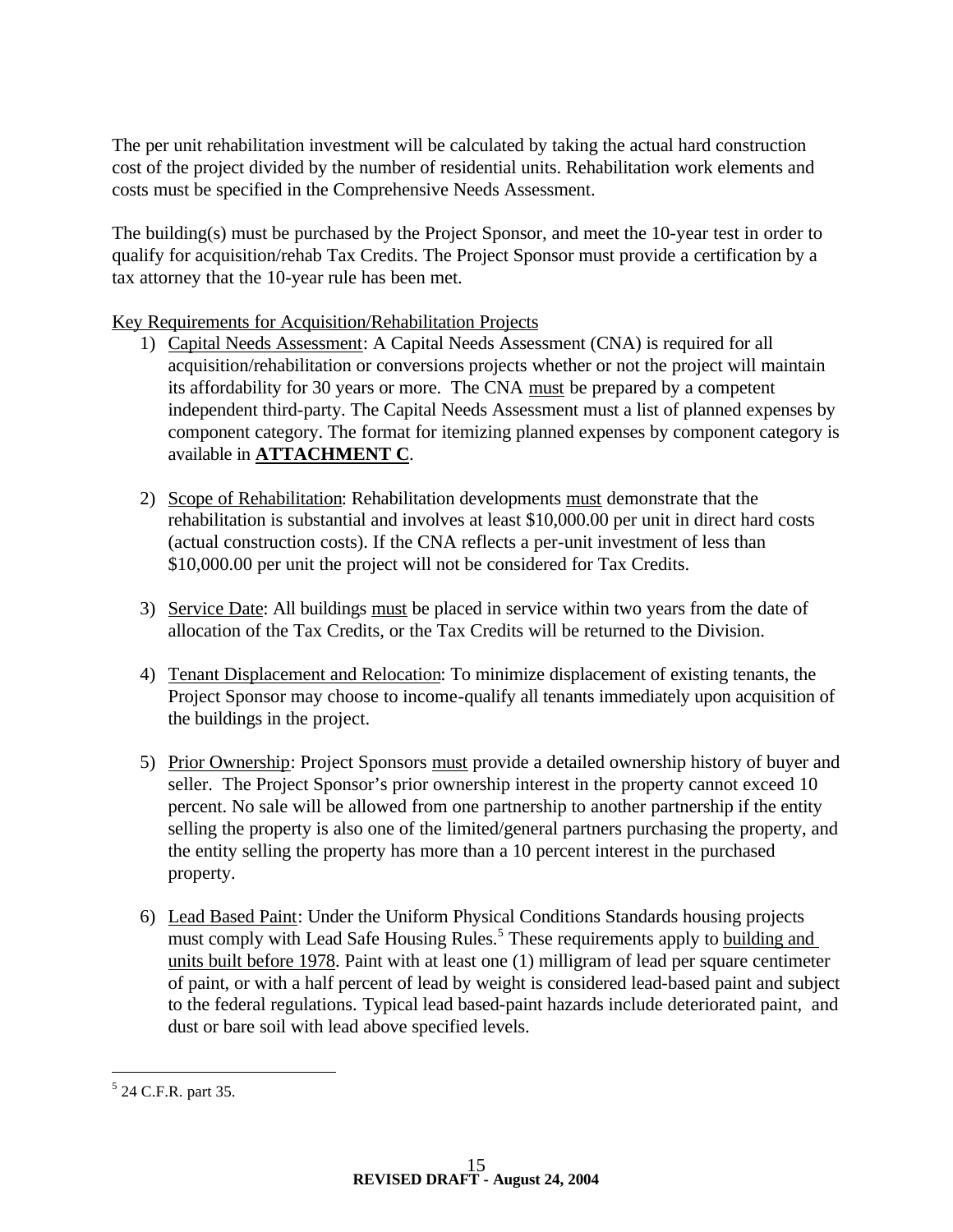## **Section 10 Request for Additional Tax Credits**

Projects receiving Tax Credits in previous allocation rounds may request additional Tax Credits due to increased construction costs. To request additional Tax Credits, applicants must submit an updated application pursuant to the instructions in the 2005 QAP and a letter to the Division outlining the reason for the request for additional Tax Credits.

Requests for additional Tax Credits are subject to the limitations specified below:

- 1) Requests for additional Tax Credits must be based on an increase in eligible basis.
- 2) Additional Tax Credits exclude Developer and Contractor Fees.
- 3) The request for additional Tax Credits **shall not exceed ten percent of the original Tax Credit award**.
- 4) A project may only apply once for additional Tax Credits.
- 5) All requests for additional Tax Credits will compete with new tax credit projects within each geographic set aside using the project scoring criteria of current year QAP.
- 6) Except as provided in subsection 5) requests for additional Tax Credits may be considered with other Tax Credit requests at the end of the initial competitive round at the discretion of the Administrator for projects that have not meet the per project Tax Credit cap requirements of \$750,000.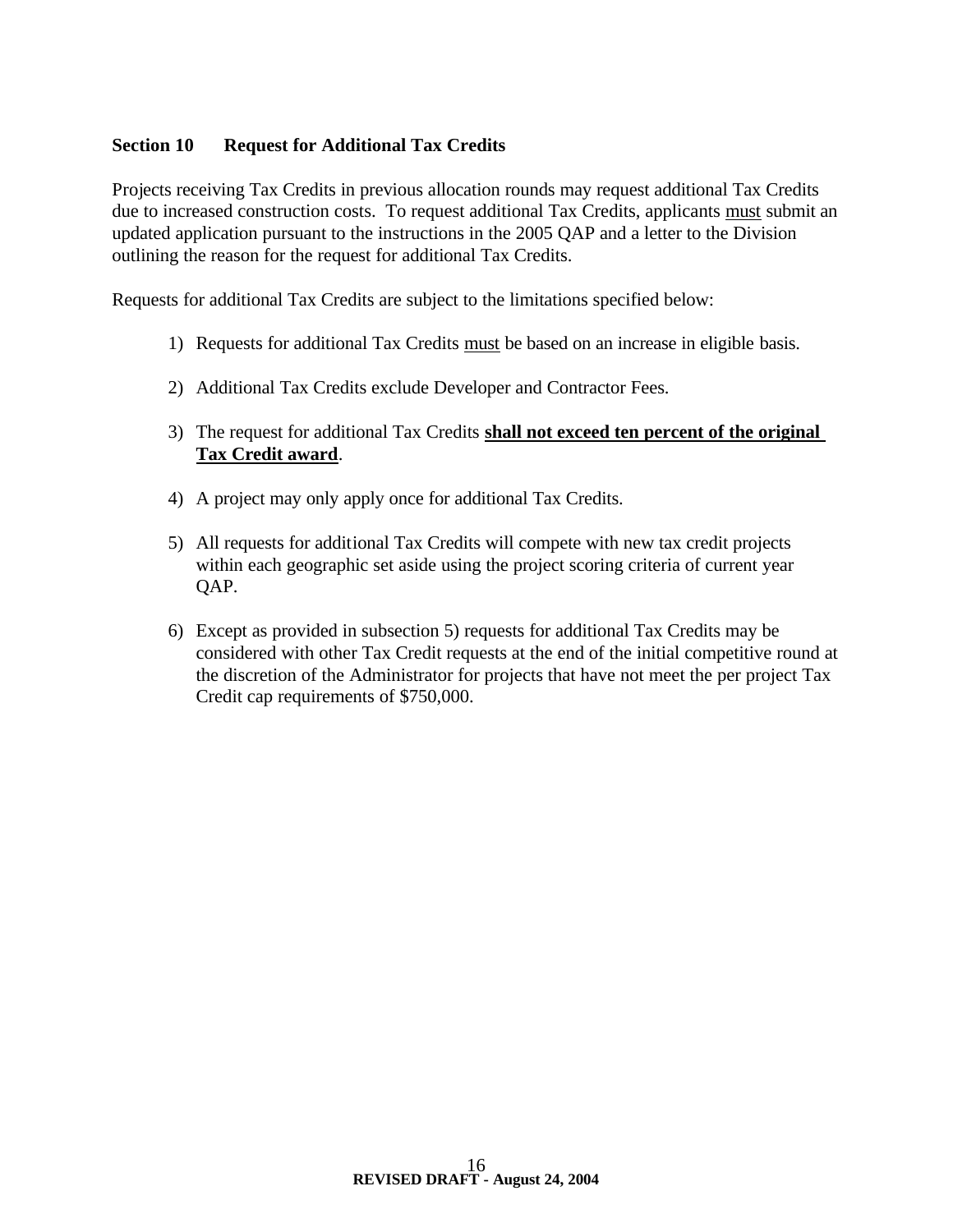## **PROJECT THRESHOLD REQUIRMENTS**

## **Section 11 General Project Requirements**

The following reflect minimum threshold requirements:

## A. Project Compliance Period

Except as provided for below the minimum compliance period for Tax Credit projects is 30-year. The Project Sponsor has the option of extending this period in increments of 5 years up to a maximum of 50 years.

- 1) Special Needs Housing: The minimum compliance period for special needs housing projects for the frail elderly and seniors with Alzheimer's disease is 15 years.
- 2) Assisted Living: The minimum compliance period for assisted living projects is 15 years.
- 3) Tenant Ownership: The minimum compliance period for tenant ownership projects is 15 years.

The Division will not agree to stipulations or subordinations agreements to reduce the affordability period of a Low Income Housing Tax Credit Project.

## B. Project Rent Restrictions

Rent must be restricted to one of the following elections:

- 1) A minimum of 40% of the units will be occupied by households with incomes at or below 60% AMI. In 100% Tax Credits projects, all units must be rent and income restricted to 60% of AMI or lower.
- 2) A minimum of 20% of the units will be occupied by households with incomes at or below 50% AMI. In 100% Tax Credits projects, all units must be rent and income restricted to 50% of AMI or lower.

## C. Project Reserves For Replacement Requirements

The project must maintain minimum annual replacement reserves as follows:

- 1) For new construction senior projects: \$200.00 per unit.
- 2) For all other new construction projects: \$250.00 per unit.
- 3) For all Acquisition/rehabilitation Projects: \$300.00 per unit.

Annual replacement reserves that exceed the above referenced minimums by more than 20% may be considered excessive and the Division may require additional documentation that supports the higher annual replacement reserve. The Division reserves the right to limit excessive minimum reserves.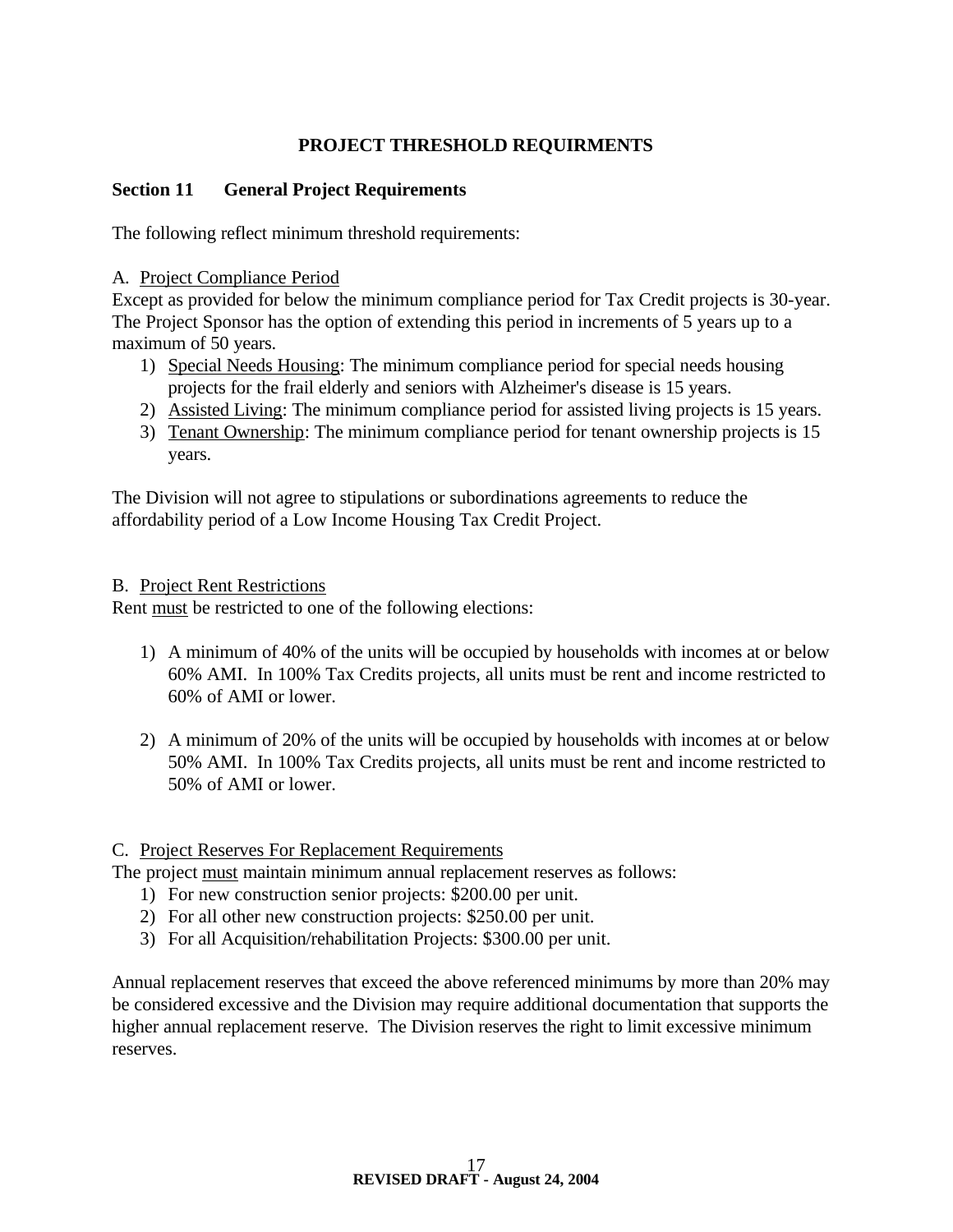## D. Financial Feasibility Requirements

IRS rules require the Division to limit Tax Credits allocations to the amount necessary for the project to be financially feasible and induce long-term viability. To make this determination, the Division completes financial feasibility evaluations three times before Tax Credits are issued.

| <b>Factors For Assessing Financial Feasibility</b>                                                                                          |                                                                                                                                                 |  |  |
|---------------------------------------------------------------------------------------------------------------------------------------------|-------------------------------------------------------------------------------------------------------------------------------------------------|--|--|
| The Division considers the following factors in performing the financial feasibility evaluations:                                           |                                                                                                                                                 |  |  |
| $\mathcal{A}$ The cost of the project                                                                                                       | $\mathcal{A}$ The sources and uses of money for the<br>project                                                                                  |  |  |
| $\mathcal{A}$ The reasonableness of construction costs                                                                                      | $\mathcal{Z}$ The plan for financing the project                                                                                                |  |  |
| $\mathcal{Z}$ The cost per unit of the project                                                                                              | $\mathcal{A}$ The projected proceeds from the sale of<br>Tax Credits                                                                            |  |  |
| $\mathcal{A}$ The projected income, expenses and cash<br>flow, for the compliance and extended<br>compliance period                         | $\mathcal{A}$ The percentage of the housing credits used<br>for the cost of the project                                                         |  |  |
| $\mathcal{Z}$ The reasonableness of the projections of<br>income and expenses and the assumptions<br>upon which those projections are based | $\mathcal{A}$ The demonstrated stability of the Project<br>Sponsor, including an analysis of the<br>financial statements of the Project Sponsor |  |  |
| $\mathcal{A}$ The fees for developers and contractors                                                                                       |                                                                                                                                                 |  |  |

The Division has also adopted the financial standards to analyze the financial pro forma included in each application. They include:

- $\mathcal{L}$  Minimum debt service coverage ratio of 1.15 on all combined debt excluding notes not requiring repayment until the sale of the property (except for USDA financed projects);
- **22** 3 percent limitation on increases to projected project income and expenses;
- $\mathcal{L}$  7 percent limitation on unit vacancy assumption;
- $\mathcal{L}$  Operating ratio of at least 35 percent but not greater than 45 percent;
- $\ll$  Replacement Reserves of \$200 per unit for senior new construction, \$250 per unit for other new construction projects, and \$300 per unit for acquisition/rehabilitation projects;
- $\mathscr{A}$  15 percent limitation on developer fees; and
- **226 14 percent limitation on builder's profit, overhead and general requirements.**

The first financial feasibility evaluation is performed at the time of application. The applicant must demonstrate to the satisfaction of the Division that the project is financially feasible based on the amount of rent charged for units as submitted in the application.<sup>6</sup>

The Division performs the last of the three required financial feasibility evaluations prior to the final award of Tax Credits. The Division uses the Eligible Basis Method and the Gap Calculation Method to determine the appropriate amount of Tax Credits required for a project.

1

<sup>6</sup> NAC 319.987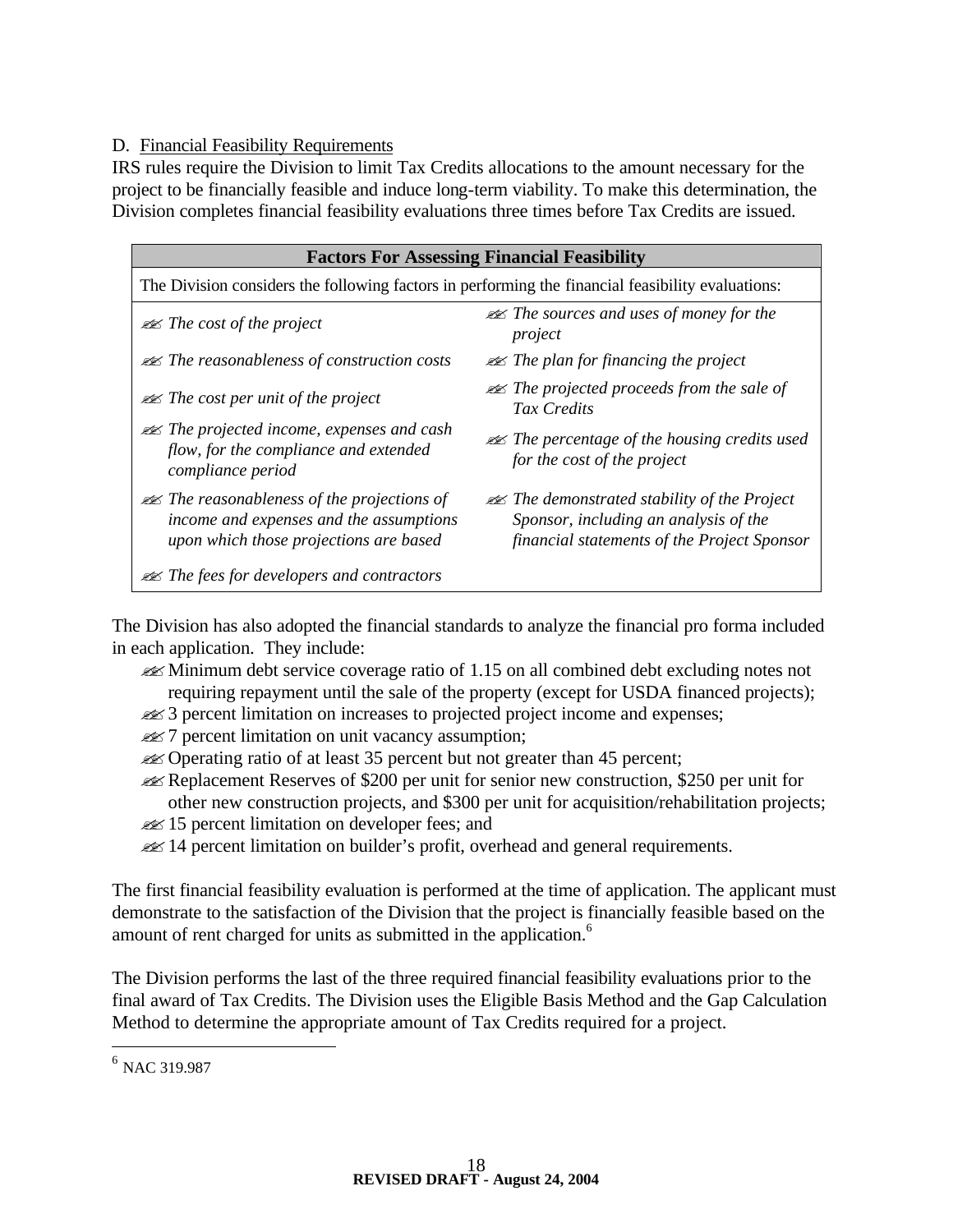## E. Market Condition Assessment Requirements

Project Sponsors must provide a market study conducted by an independent third-party that provides evidence of the need of the project at the proposed location.

- 1) Minimum Qualifications. The party completing the market study must have the following qualifications:
	- a. Minimum of five years of experience, with a strong background assessing affordable housing markets
	- b. Multi-state experience
	- c. Bachelor's degree in real estate development/ finance, planning, marketing, accounting, statistics or a related field and
	- d. Certification from a nationally recognized housing or real estate market research association or authorized by the Division
- 2) Required Format and Elements of Market Study: **The market study must be organized using the format below and minimally include the elements listed below**.
	- a. Statement of Qualifications/Conflict of Interest Disclaimer
		- i. Statement of the qualifications of the market analyst; and
		- ii. Certification that the market analyst will not benefit financially if the project receives a reservation or award of Tax Credits.
	- b. Description of Market Area
		- i. Description of the proposed project site and market study area. (The market study area must include an area within a **2.5-mile radius** of the project site in urban areas and 5-mile radius of the project in rural areas unless otherwise supported by the market study.);**\***
		- ii. General description of housing stock/types in market area;
	- iii. General description of major employers and public facilities in the market area; and
	- iv. Maps of project site and market study area including a map of all affordable or similar housing projects located within 2.5 miles of the proposed project.
	- c. Analysis of Housing Demand
		- i. Analysis of income eligible households in the market area that can afford to pay the proposed rents;
		- ii. Analysis of household sizes and rental housing types in the market area; and
	- iii. Analysis of economic and employment landscape.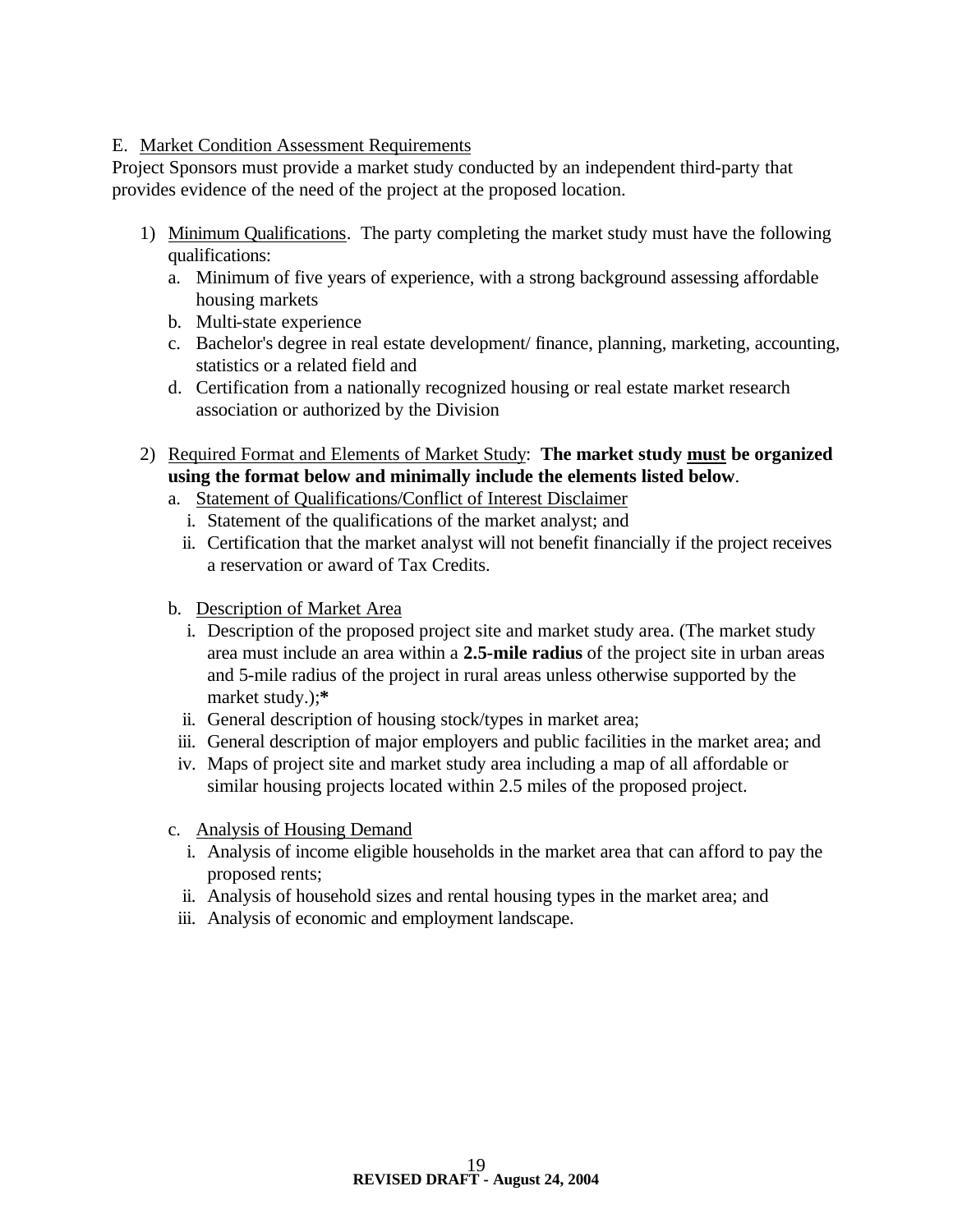- d. Competitive Assessment of Comparable Projects in Market Area
	- i. Description of comparable market-rate and affordable properties in the market area with details on unit size, amenities, and proximity to services;
	- ii. Description of rent levels and vacancy rates of comparable market-rate and affordable properties; and
- iii. Analysis of available operating expenses and turnover rates of comparable properties in the market area.<sup>7</sup>
- e. Assessment of Project Impacts on Housing Market
	- i. **Analysis of expected market absorption of the proposed project**;\*
	- ii. Analysis of the impact of the proposed project on the rent levels and vacancy rates of other assisted and/or subsidized housing projects;
- iii. An assessment of the potential financial impacts on other assisted and/or subsidized housing projects; and
- iv. Analysis of the potential affects that business closures of a major area employers would have on the proposed project.

*\* The market study will not be considered if the market study does not comply with this mandatory element.*

## F. Project Ownership Documentation

1

Project Sponsors must provide (1) proof of site ownership, supported by a copy of the grant deed or title insurance policy; or (2) a valid and binding purchase contract or option to purchase that identifies the seller and buyer, the amount to be paid, the expiration date of the contract or option, and a statement from the seller and buyer describing any prior interest in the land or business dealings between seller and buyer; or (3) the resolution passed by the governmental body that owns the land, agreeing to transfer or provide a long-term lease of the property to the Project Sponsor under provisions of NRS 244.287. The resolution must further allow the recording of the Division's Declaration of Restricted Covenants on the property.

The duration of acceptable long-term leases must be at least 50 years and fully cover the period of affordability. Governmental entities entering into long-term lease agreements with the Project Sponsors/Project Sponsor must also agree to the Division Declaration of Restricted Covenants and must allow the recording of the Division's Declaration of Restricted Covenants on the property.

 $<sup>7</sup>$  The Division acknowledges that obtaining operating expenses and turnover rates on comparable properties may</sup> be difficult to obtain and therefore the absence of this information from the market study will not cause the market study to be rejected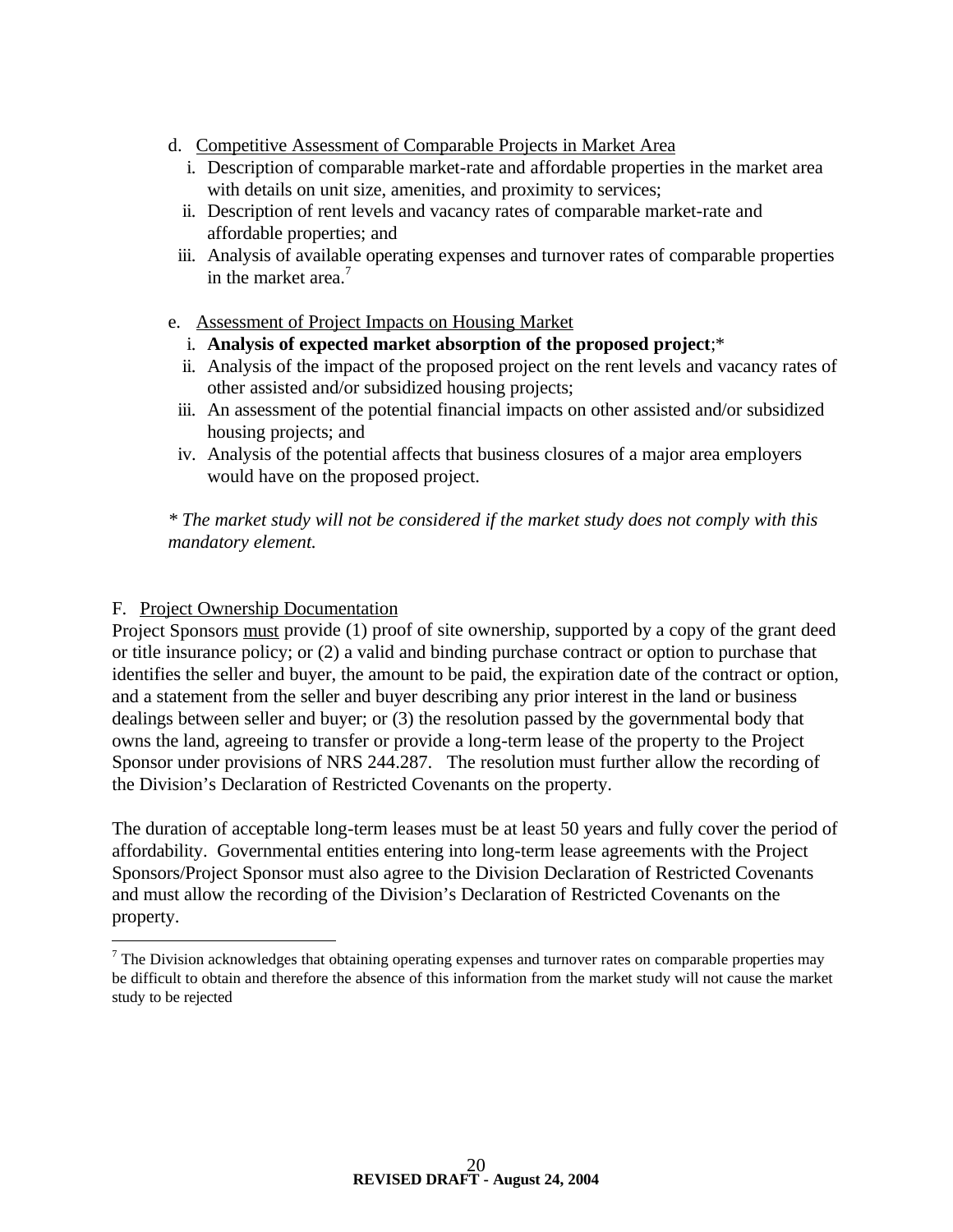## G. Housing Development and Management Capacity

Project Sponsors must demonstrate sufficient organizational capacity to develop and manage lowincome housing projects.<sup>8</sup> To make this demonstration, the Division requires applicants to provide the following additional information with the Tax Credit application.

1) Housing Experience. The Project Sponsor must submit an addendum to the application providing a description of at least five projects developed/managed, including the name and location, date construction began, the date lease-up began, current occupancy levels, and permanent financing sources. Organizations with less than five projects will be considered if they have received an allocation of Tax Credits within the last three years and if the project(s) is in good standing. A copy of the recorded Declaration of Restricted Covenants must be provided for these projects. If the Project Sponsor is a Nevada based developer and the declaration of restrictive covenants are filed and on record with the Division, simply state the name of the completed project. (*See* NAC 319.989(16))

 Project Sponsors must identify the management firm and individual or employee for which experience is being claimed and their involvement in the project. The Project Sponsor must demonstrate that housing management personnel have undergone management training from the Division or a nationally recognized Tax Credit compliance trainer.

2) Compliance History. The Project Sponsor must demonstrate a satisfactory record of compliance with regulatory and program requirements. Applicants must provide an addendum to the application describing outstanding compliance violations cited during project monitoring reviews by Federal, State, or local funding agencies. If there are no outstanding compliance violations, the applicant may simply indicate that there are no outstanding negative compliance findings.

**The Division may reject applications and/or make reductions to application point totals** in cases where Project Sponsors have significant outstanding unresolved negative compliance findings.<sup>9</sup>

## H. Special Needs Housing Experience

 $\overline{a}$ 

Project Sponsors of special needs projects must demonstrate a minimum of three years of experience providing a service or assistance to persons with special needs. Organizational information included in the application package must demonstrate the minimum of three years of experience and provide a summary of the supportive services provided to residents.

<sup>&</sup>lt;sup>8</sup> A low-income housing project is defined as a project with restricted rents serving households whose gross income does not exceed 60% AMI subject to a minimum period of affordability.

<sup>&</sup>lt;sup>9</sup> Negative Findings refer to cases in which the project is in material non-compliance and the responsible public entity has filed a 8823 form or other similar notification of non-compliance.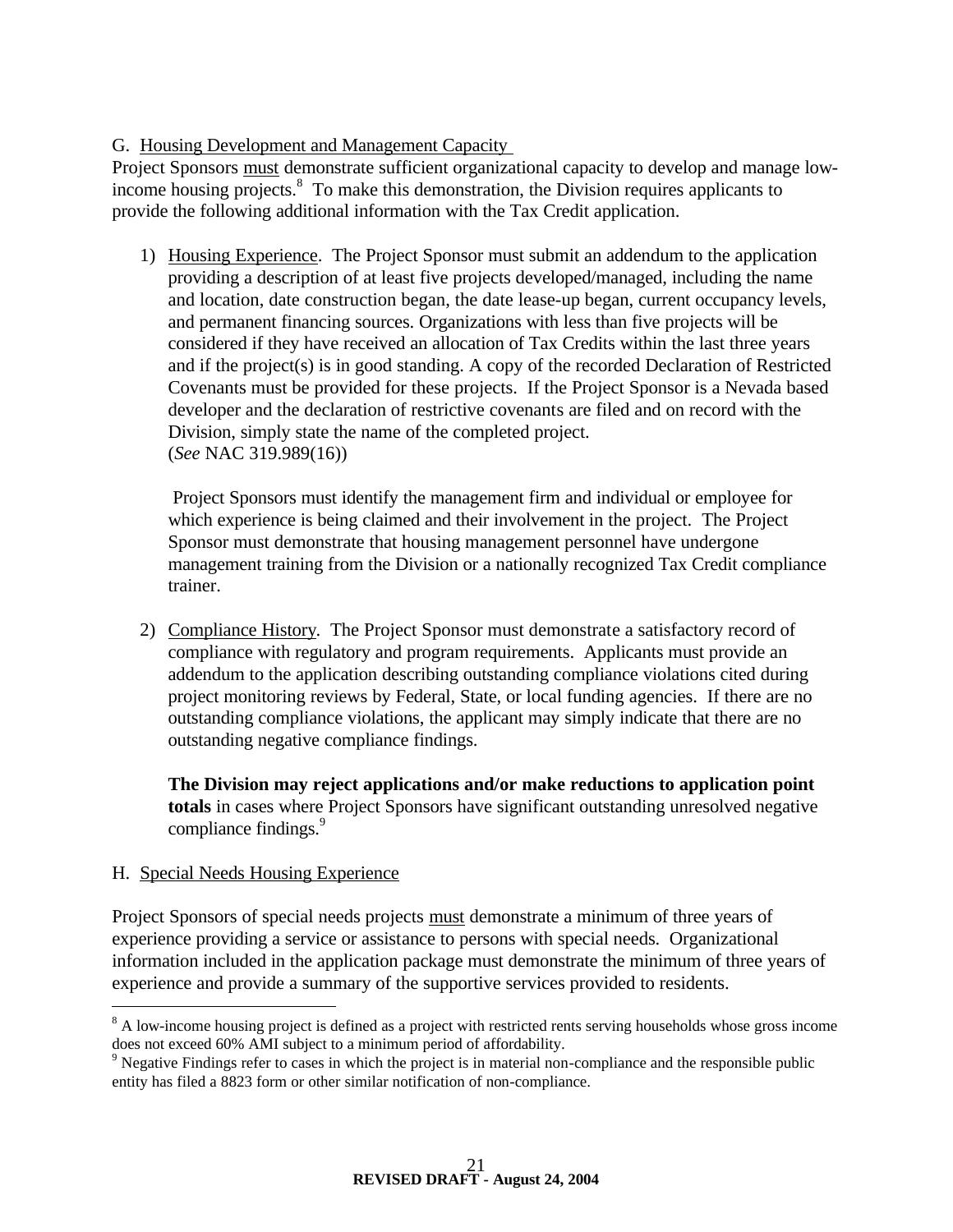## I. Project Physical Conditions Standards

The project must provide decent, safe and sanitary housing for low-income persons as set forth in applicable federal and state statutes and regulations during the compliance period.

Effective July 1, 2004, the Division will use the Uniform Physical Condition Standards, published by the Department of Housing and Urban Development, to determine whether the LIHTC projects remains suitable for occupancy. *HUD's Uniform Physical Condition Standards (24 CFR 5.703) can be accessed at www.hudclips.org*. These standards require properties to be in "decent, safe and sanitary condition and in good repair" and require agencies to inspect the following five major areas:

- 1) **Site**  The site includes components such as fencing and retaining walls, grounds, lighting, mailboxes, signs, parking lots/driveways, play areas and equipment, refuse disposal, roads, storm drainage and walkways. The site must be free of health and safety hazards and be in good repair.
- 2) **Building exterior**  Each building on the site must be structurally sound, secure, habitable, and in good repair. The building's exterior components such as doors, fire escapes, foundations, lighting, roofs, walls and windows, where applicable, must be free of health and safety hazards, operable, and in good repair.
- 3) **Building systems** The building's systems include components such as domestic water, electrical system, elevators, emergency power, fire protection, HVAC, and sanitary system. Each building's systems must be free of health and safety hazards, functionally adequate, operable, and in good repair.
- 4) **Dwelling units**  Each dwelling unit within a building must be structurally sound, habitable, and in good repair. All areas and aspects of the dwelling unit (for example the unit's bathroom, call-for-aid, ceiling, doors, electrical systems, floors, hot water heater, HVAC (where individual units are provided), kitchen, lighting, outlets/switches, patio/porch/balcony, smoke detectors, stairs, walls and windows) must be free of health and safety hazards, functionally adequate, operable, and in good repair.
- 5) **Common areas**  The common areas must be structurally sound, secure and functionally adequate for the purposes intended. The common areas include components such as basement/garage/carport, restrooms, and closets, utility, mechanical, community rooms, day care, halls/corridors, stairs, kitchens, laundry rooms, office, porch, patio, balcony, and trash collection areas, if applicable. The common areas must be free of health and safety hazards, operable, and in good repair.

All areas and components of the housing must be free of health and safety hazards including but are not limited to: air quality, electrical hazards, elevators, emergency/fire exits, flammable materials, garbage and debris, handrail hazards, infestation, and lead based paint. For example, the buildings must have fire exits that are not blocked and have handrails that are undamaged and have no other observable deficiencies. The housing must have no evidence of infestation by rats, mice, or other vermin, or of garbage and debris. The housing must have no evidence of electrical hazards, natural hazards, or fire hazards. The dwelling units and common areas must have proper ventilation and be free of mold, odor or other observable deficiencies.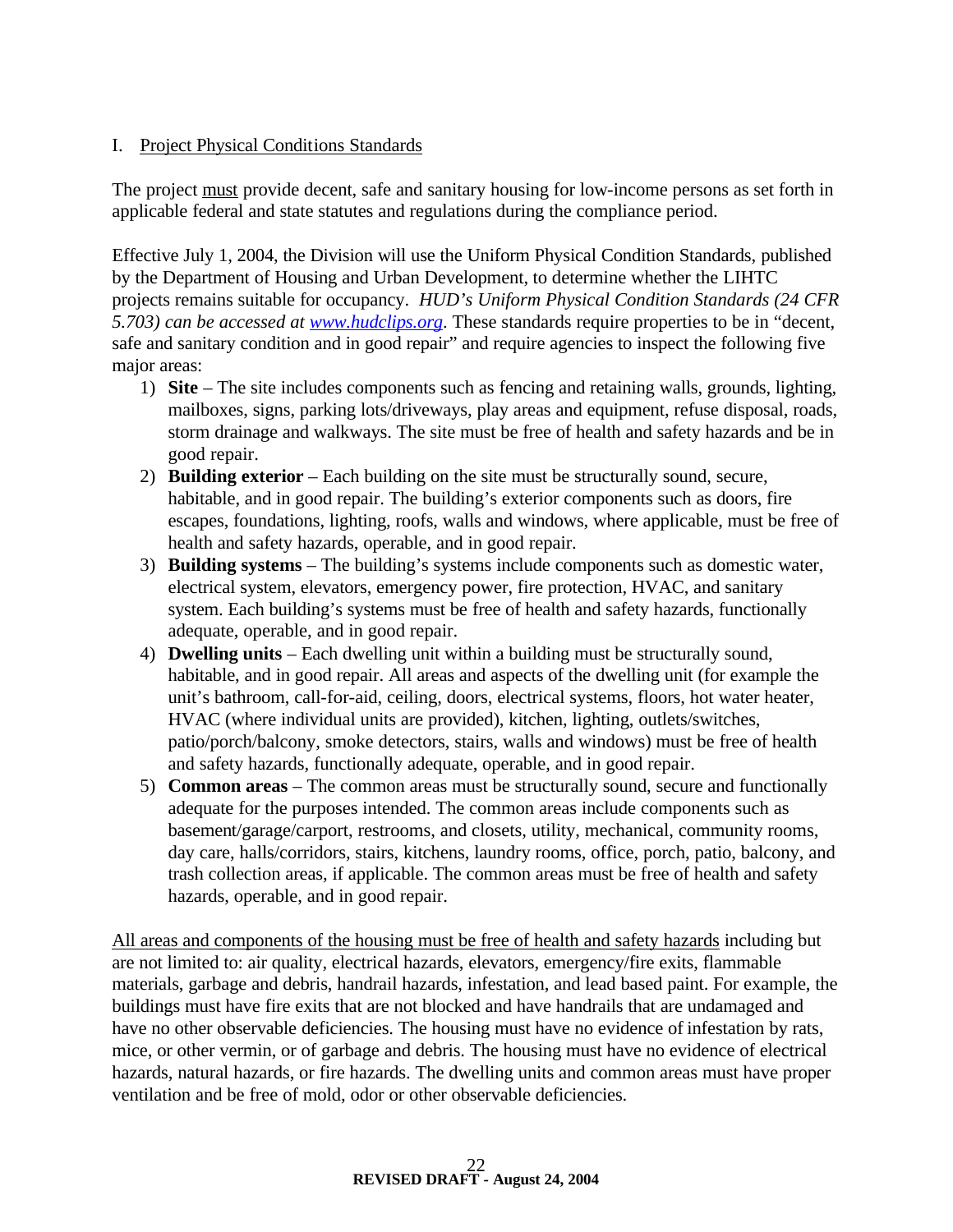## J. Project Implementation

Project Sponsors must sign the Division's Agreement to Commence Construction within 270 days in order to receive a reservation of Tax Credits. Failure to complete the Agreement within the specified period will result in the forfeiture of the awarded Tax Credits.

Projects must be closed and ready to proceed within 270 days from the date of the reservation letter. Projects not meeting this deadline may submit a written request to the Division to request a 45-day extension. The 45-day extension will be granted in instances when acts of God occur (flood, fire, earthquake, storm, etc.) resulting in the delay. (*See* NAC 319.981).

Projects that have not closed within the 270 days, or have been granted a 45-day extension and have not closed within the 45-day extension period, will have their reservation of Tax Credits terminated.

For approved Tax Credit project at Lake Tahoe, Project Sponsors may request up to a 60-day extension period.

## K. Execution of Agreement

Project Sponsors must execute an agreement to promote the Division's participation in the project during the construction phase. (See Exhibit 4 of the application).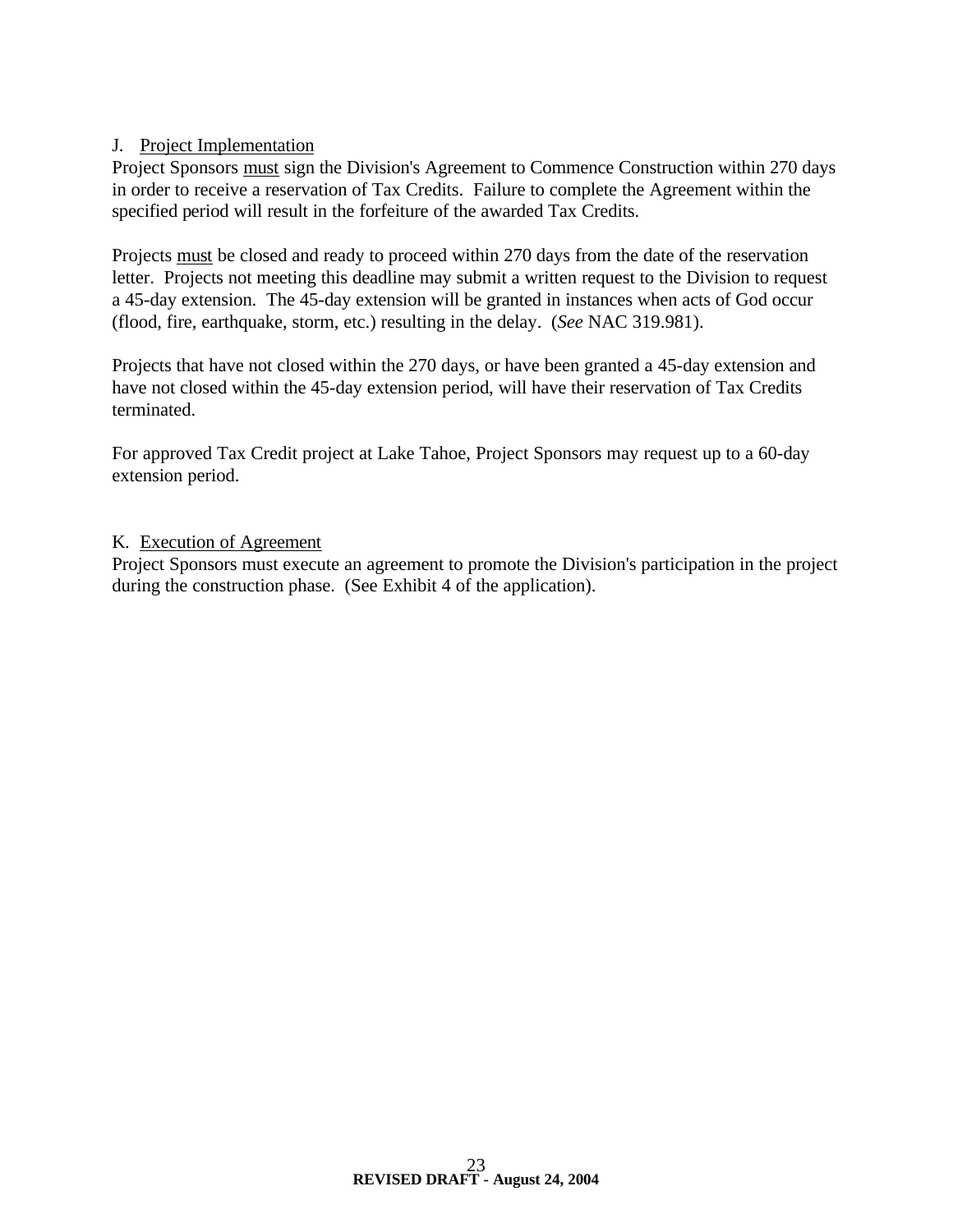## **Section 12 Project Security and Management**

## A. Project Security and Safety

Tax credit project must provide appropriate security systems and improvements to reasonably safeguard the safety of residents<sup> $10$ </sup>. For the purposes of this section, security systems include: project fencing, defensive landscaping, security doors, screens and gates, gated project access control systems using keypads or magnetic cards, self door locking door mechanisms, project/unit camera surveillance with on-site closed circuit monitor, panic attack systems, emergency lighting, burglar alarms, and other similar protective measures.

The type of security systems appropriate for a project will depend on various factors including housing type, project design and location. Other than particular security measures mandated in this section, Project Sponsors may determine what security systems and improvements are appropriate for a project.

Mandatory Security and Safety Measures:

1

- 1) For elderly housing projects, Project Sponsors must provide closed circuit monitoring systems. Alternative security systems and measures may be installed in lieu of closed circuit monitoring systems for acquisition/rehabilitation projects and/or single story projects under 50 units that serve seniors.
- 2) For elderly housing projects over 50 units, fire detection and suppression sprinkler system in each unit. Suppression sprinkler equipment not required for elderly acquisition/rehabilitation projects or single story projects under 50 units.

The Division requires Project Sponsors to provide information on security related issues. The requested information including building evacuation procedures, documentation of building breakins, vandalism and public safety concerns, police reports, and project plans for addressing security issues.

 $10$  Security requirements DO NOT apply to tenant ownership projects.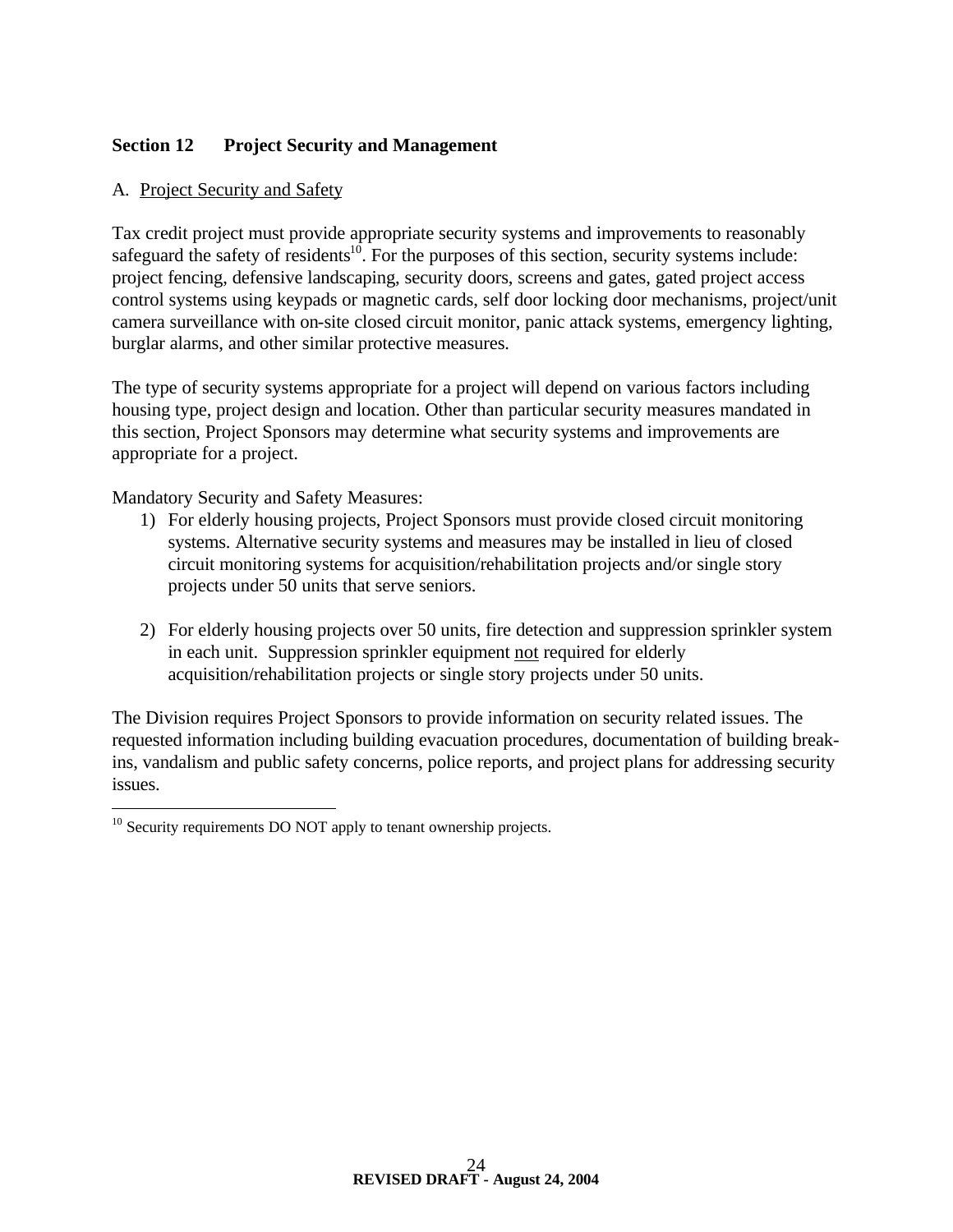## B. Project Management

At a minimum, all tax credit projects that have 50 or more units must have on-site management. For the purpose of this section, on-site management includes managers, maintenance, or security personnel.

The Project Sponsor is responsible to the Division for insuring that the LIHTC Program is properly administered. **Project Sponsors are responsible for being aware of all applicable Federal and State rules and regulations that govern their projects.** The Project Sponsor must make certain that property managers comply with all appropriate statutes, rules, regulations, and policies that govern the property.

It is the responsibility of the Project Sponsor to inform the Division of any major changes that are made to the property throughout all phases of construction, rent-up, and operation as well as the placed in service date.

The Division's *Low Income Housing Tax Credit Compliance Policies and Procedures Manual* provides guidance for complying with Internal Revenue Service regulations published under Section 42 of the Internal Revenue Code (IRC) the Nevada Administrative Code<sup>11</sup> (NAC).

The Division requires that one management company representative and one on-site Manager directly involved in the management of the project attend at least one of the Annual Compliance training sessions provided by the Division. The purpose of the compliance training session is to provide instructions for the following compliance issues:

- **Example 12** Federal laws determining eligibility for low-income tenants
- ??Division rules and regulations determining eligibility for low-income tenants
- **EX** Specific information necessary for continued LIHTC Program compliance
- ??Income Limits
- *PR* Rent Limits

1

- ??Income Verifications
- **EXAnnual Income and Assets**
- ??Annual Income Certifications
- **Examinary Status Reports**

– Assistance To Finance Housing, Sections 319.951 to 319.998 inclusive.

 $11$  The specific provisions of the NAC pertaining to Tax Credits for low-income housing are found at Chapter 319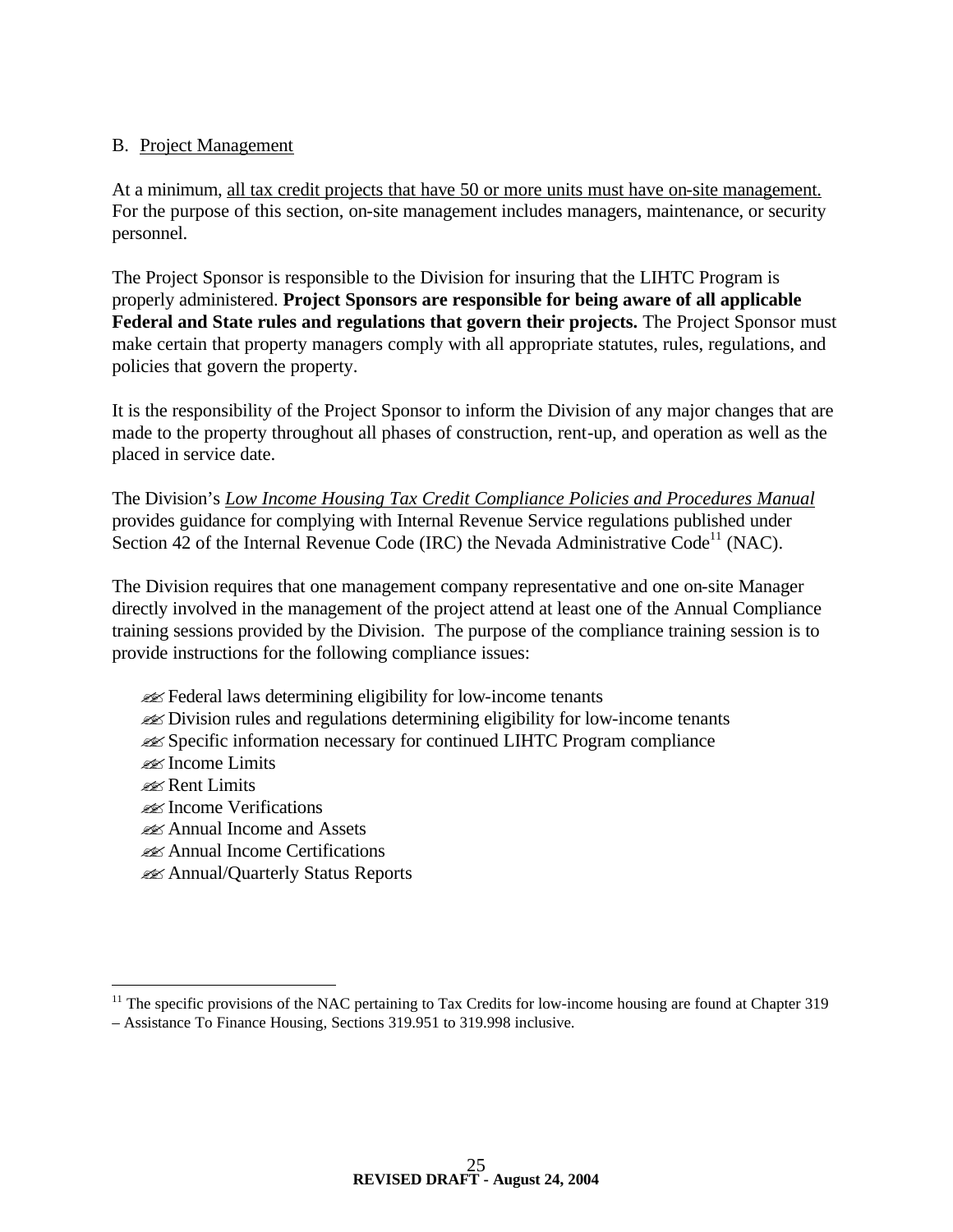## **Section 13 Mandatory Energy Conservation Requirements**

Project Sponsors must comply with Energy Efficiency Standards and requirements specified in this section as a condition of receiving Tax Credits. Projects in counties governed by the Model Energy Code (1997) and produce project energy efficiency equal to or more efficient than those prescribed below are acceptable.

#### A. Minimum Energy Conservation Standards

All Tax Credit projects must include minimum energy conservation measures prescribed below or alternate equipment, materials, or technologies that achieve energy efficiencies comparable to the measures listed above.

## 1) Mechanical Systems Standards

Heating and cooling systems must be sized using ACCA's Manual J or equivalent protocol. Information below is for heating systems and hot water heaters fueled by natural gas. For areas not served by natural gas, contact the Division.

| Equipment                                   | <b>Northern Nevada</b>   | <b>Southern Nevada</b>   |
|---------------------------------------------|--------------------------|--------------------------|
| <b>Also Conventional Forced Air Furnace</b> | 90 AFUE                  | 90 AFUE                  |
| <b>Example 1</b> System Central A/C and air | 10 SEER                  | 12 SEER or               |
| source heat pumps up to 135,000 Btuh        |                          | 8.0 HSPF or              |
|                                             |                          | <b>11 EER</b>            |
| <b>Example Space Heating/Water</b>          | 85 CAafue                | 85 CAafue                |
| Heater                                      |                          |                          |
| <b>AS Water Heater</b>                      | <b>Energy Factor .61</b> | <b>Energy Factor .61</b> |

Other requirements:

**Example 3** Heating Systems within conditioned spaces must be sealed-combustion units.

**Example Systems should have thermal expansion valves.** 

- ??Water Heaters inside conditioned spaces of dwelling units must be power vented or direct-power vented unit
- $\mathcal{L}$  Duct Leakage Total leakage of complete HVAC system and ducts 10% or less of air-handler related flow.
- ??Thermostats (New Construction Only) Programmable, dual setback thermostats. Alternatives to programmable thermostats may be used in elderly projects with prior approval.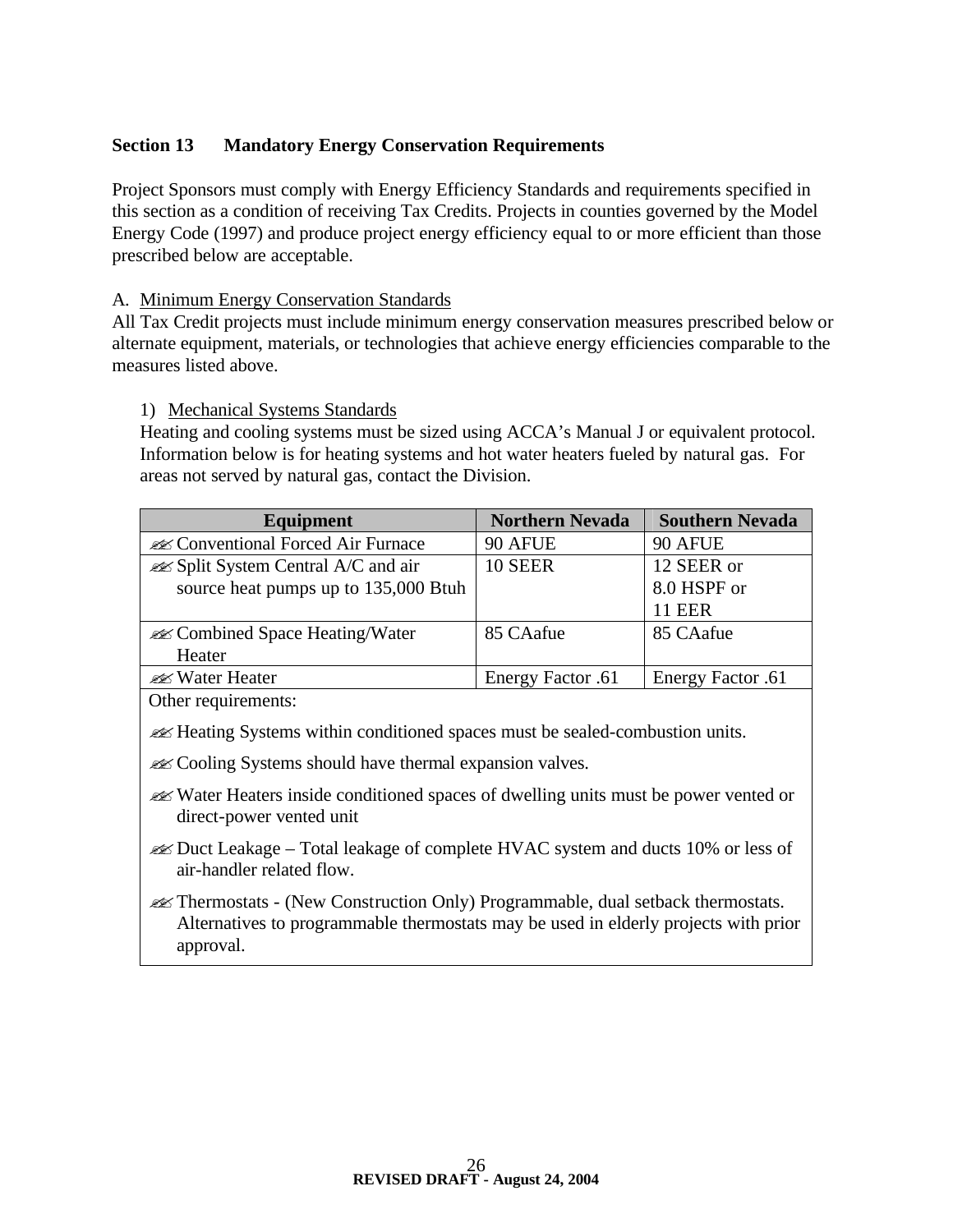## 2) Building Envelope Standards

| <b>Equipment</b>                         | <b>Northern Nevada</b>                         | <b>Southern Nevada</b>   |
|------------------------------------------|------------------------------------------------|--------------------------|
| <b>Attic/Ceiling</b>                     | <b>R38</b>                                     | <b>R30</b>               |
| <b>A</b> Walls                           | R <sub>19</sub> ; R <sub>21</sub> (Lake Tahoe) | R15                      |
| <b>Also</b> Band Joists                  | R <sub>19</sub> ; R <sub>21</sub> (Lake Tahoe) | R15                      |
| <b>EXECUTE:</b> Floors Over Crawl Spaces | R <sub>19</sub>                                | R15                      |
| <b>ASSES</b> Slab Foundations            | R10 Perimeter Insulation                       | R5 Perimeter Insulation  |
| <b>EX Windows</b>                        | U-Factor 0.36; SHGC 0.45                       | U-Factor 0.36; SHGC 0.40 |
| <b>Air Infiltration</b>                  | 0.35 average natural air changes/hour          |                          |
| <b>Other Requirements:</b>               |                                                |                          |

??Windows - All units must have dual-paned spectrally specific low-e windows designed for warm climate zones. For Clark County projects, all sun struck<sup>12</sup> exposure windows must have solar screens unless dual-paned spectrally specific low-e windows are installed.

## 3) Appliances

??All new or replacement appliances including refrigerator, dishwasher, clothes washer, and room air conditioners must be EnergyStar rated.

??All laundry facilities must have appliances that are EnergyStar rated.

4) Hot Water Conservation

**EX** Showerheads: Use 2.5 gallons per minute or less

**Example 1** Use 2.5 gallons per minute or less

## 5) Roofing

1

??Roofing systems must have minimum 40-year composition roofs, standard concrete tile, or .30 sheet metal.

 $12$  A sun struck window is one that receives at least two (2) hours of direct sunlight after sunrise and before sunset during a cooling degree-day, as defined by DOE Department of Energy in Climate Zone 5.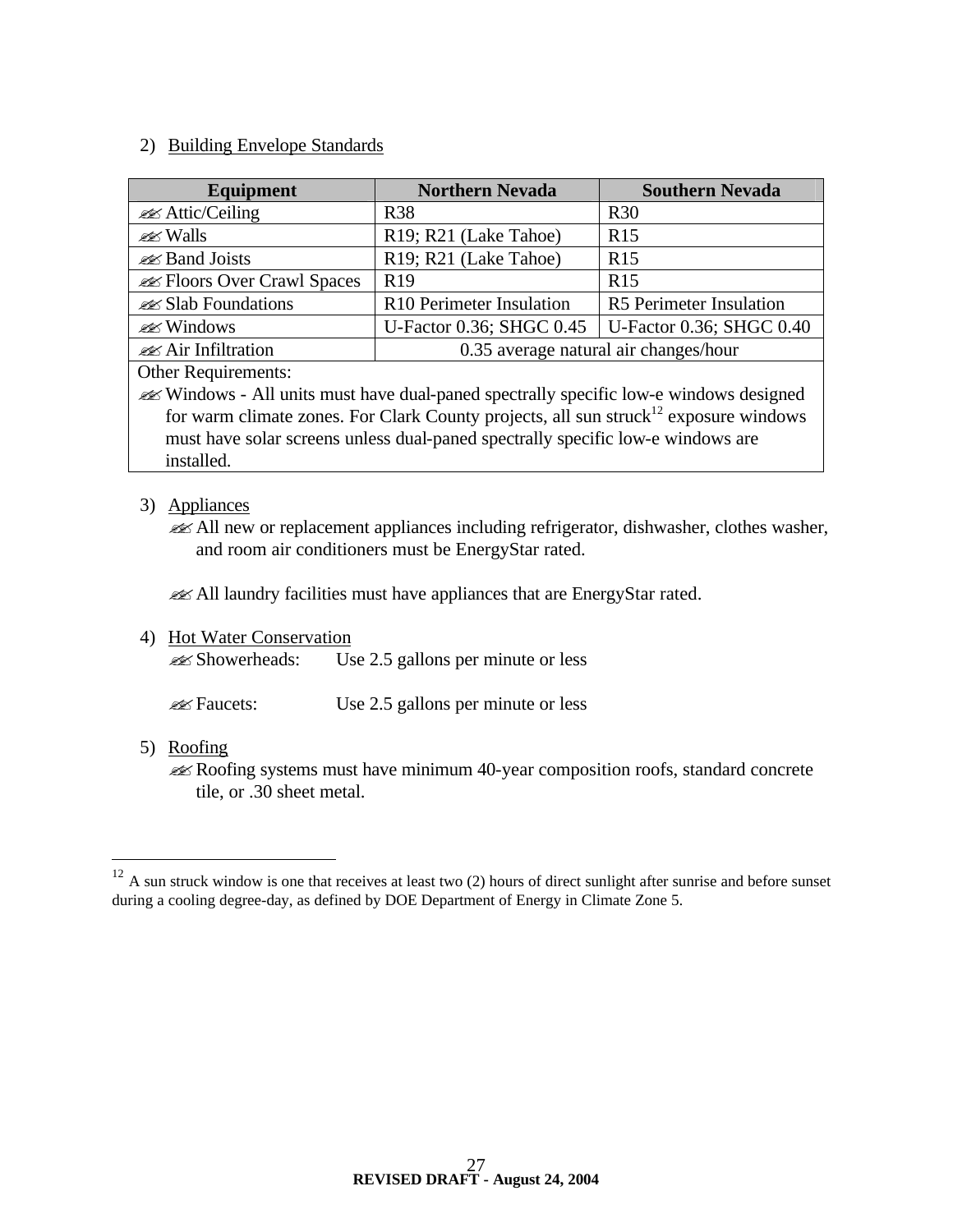- B. Energy Efficiency Requirements New Construction Projects
	- 1) Energy Efficiency Standard. The project must have an overall energy efficiency rating of at least eighty-six [86] as measured by the Architectural Energy Corporation's REM-Rate Index. This standard is equivalent to EPA's "Energy Star" level of efficiency. The REM Rate Index is a relative measurement of the energy efficiency of a residential building.
	- 2) Pre-Construction Energy Audits. All projects must undergo a Pre-Construction Energy Audits. The Pre-Construction Energy Audit will be completed using building plans and specifications. The information required to complete the Pre-Construction Energy Audit is referenced in **ATTACHMENT D**.

## The Pre-Construction Energy Audit must be completed within 90 days of application.

To complete the Pre-Construction Energy Audit the Project Sponsor must contact the Division to request/schedule the required energy audit. The Division will contract with a qualified residential energy auditing company to perform a Pre-Construction Energy Audit of the proposed project. The costs of the Energy Audit will be \$ 250.00 per unit with a minimum of 15% of the project being subject to the Energy Audit. The costs for the Pre-Construction Energy Audit will be paid separately with the application fees listed in Section 45 of the 2005 QAP.

The output from the Pre-Construction Energy Audit must include the Division's Summary of Energy Saving Recommendations form that lists the most cost-effective energy saving measures for achieving the prescribed energy efficiency standard. A copy of the list of recommended energy saving measures must be provided to the Division. Installation of the recommended energy saving measures is the responsibility of the Project Sponsor and will be monitored by the Division.

3) Interim Energy Audits and Inspections During Project Construction. The Division will perform interim energy audits and inspections of a selected sample of residential units during project construction. Sample testing will not be less than 15% of proposed units.

Project Sponsor/Project Sponsor are required to provide the Division with reasonable access to perform interim energy audits and inspections. The Interim energy audits and inspections will be performed (i) after ceiling and wall insulation is installed and prior to installing dry wall and (ii) after building duct systems are installed and prior to enclosing duct work. **The Division will conduct energy audits and inspections within ten days of receiving notice from the Project Sponsor of the project readiness.** 

The interim energy audits and inspections performed by the Division will include:

- a. Physical inspection of ceiling, wall and floor insulations
- b. Duct-Blaster tests to measure air leakage of duct systems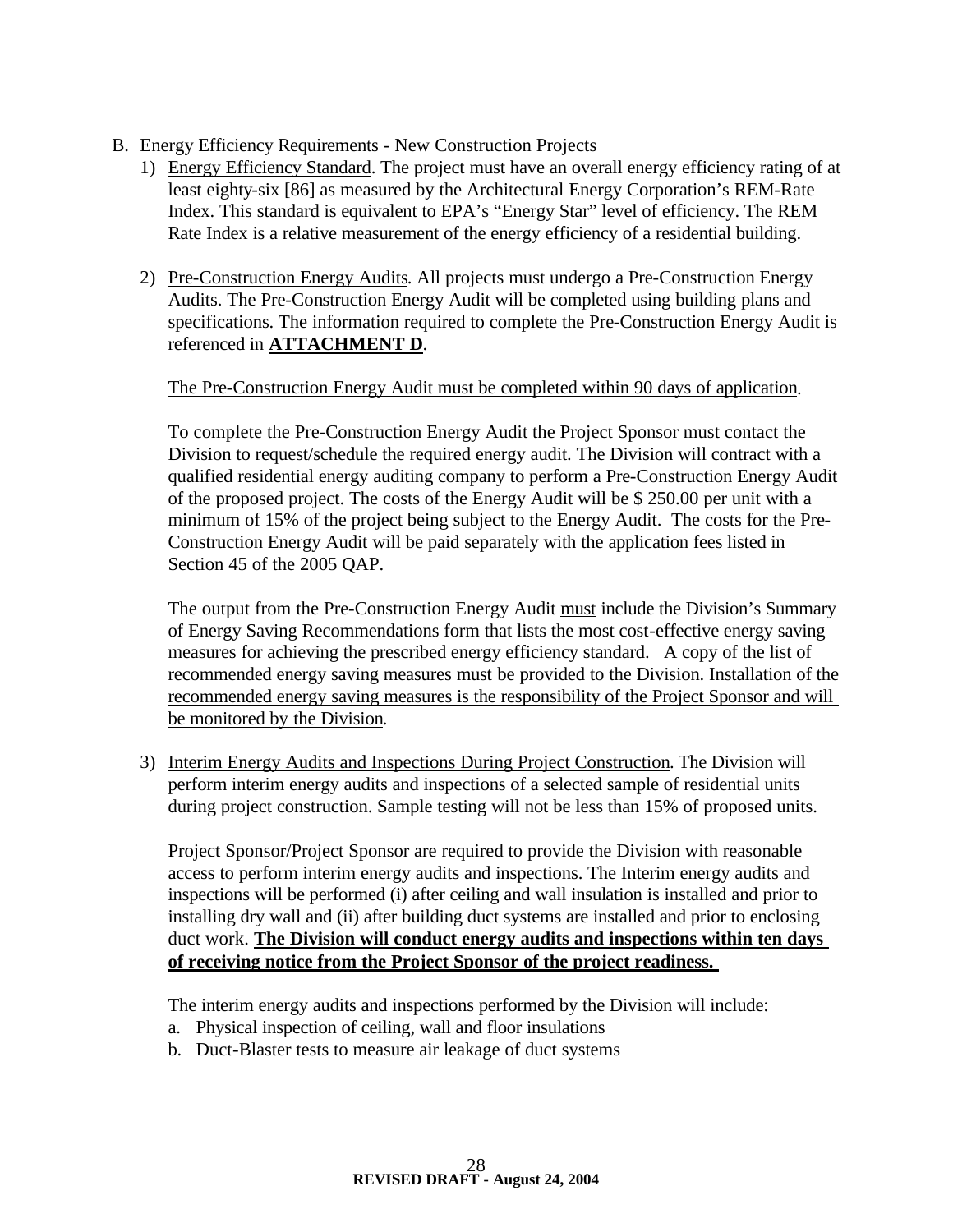4) Final Energy Audits and Inspections. The Division will perform a final energy audit and inspection of the project at the completion of project construction to determine whether or not the project achieves the energy efficiency standard and requirements specified in this section. A final energy audit will be performed 60 days prior to project completion.

The Final energy audits and inspections performed by the Division will include:

- a. REM-rate energy audit to determine the overall energy efficiency of the project and inspection of ceiling, wall and floor insulations
- b. Blower-Door test to determine unit air leakage within residential units
- c. Physical inspection of buildings and units to determine whether the energy efficiency measures identified in the Pre-construction energy audit have been installed
- 5) Remediation. In cases where the Division's post-construction energy audits determine that the REM Rate measurement is less than the required energy efficiency standard prescribed in this section, the Project Sponsor will be provided an opportunity to make improvements and enhancements to achieve the energy efficiency standard.

## C. Energy Requirements - Acquisition/Rehabilitation Projects

- 1) Energy Efficiency Standard. The project must have an overall energy efficiency rating of at least eighty-six [86] as measured by the Architectural Energy Corporation's REM-Rate Index. This standard is equivalent to EPA's "Energy Star" level of efficiency. The REM Rate Index is a relative measurement of the energy efficiency of a residential building.
- 2) Pre-Rehabilitation Energy Audits. All projects must undergo a Pre-Construction Energy Audits. The Pre-Construction Energy Audit will be completed on the existing building. The information required to complete the Pre-Construction Energy Audit is referenced in **ATTACHMENT D**. In addition, Project Sponsors undertaking acquisition/rehabilitation projects must provide a list of planned energy conservation related expenses by component category as part of the Capital Needs Assessment. The format for itemizing planned expenses by component category is available in **ATTACHMENT C**.

## The Pre-Construction Energy Audit must be completed at the time of application.

To complete the Pre-Construction Energy Audit the Project Sponsor must contact the Division to request/schedule the required energy audit. The Division will contract with a qualified residential energy auditing company to perform a Pre-Construction Energy Audit of the proposed project. The costs of the Energy Audit will be \$ 250.00 per unit with a minimum of 15% of the project being subject to the Energy Audit. The costs for the Pre-Construction Energy Audit will be paid separately with the application fees listed in Section 45 of the 2005 QAP.

The output from the Pre-Construction Energy Audit must include the Division's Summary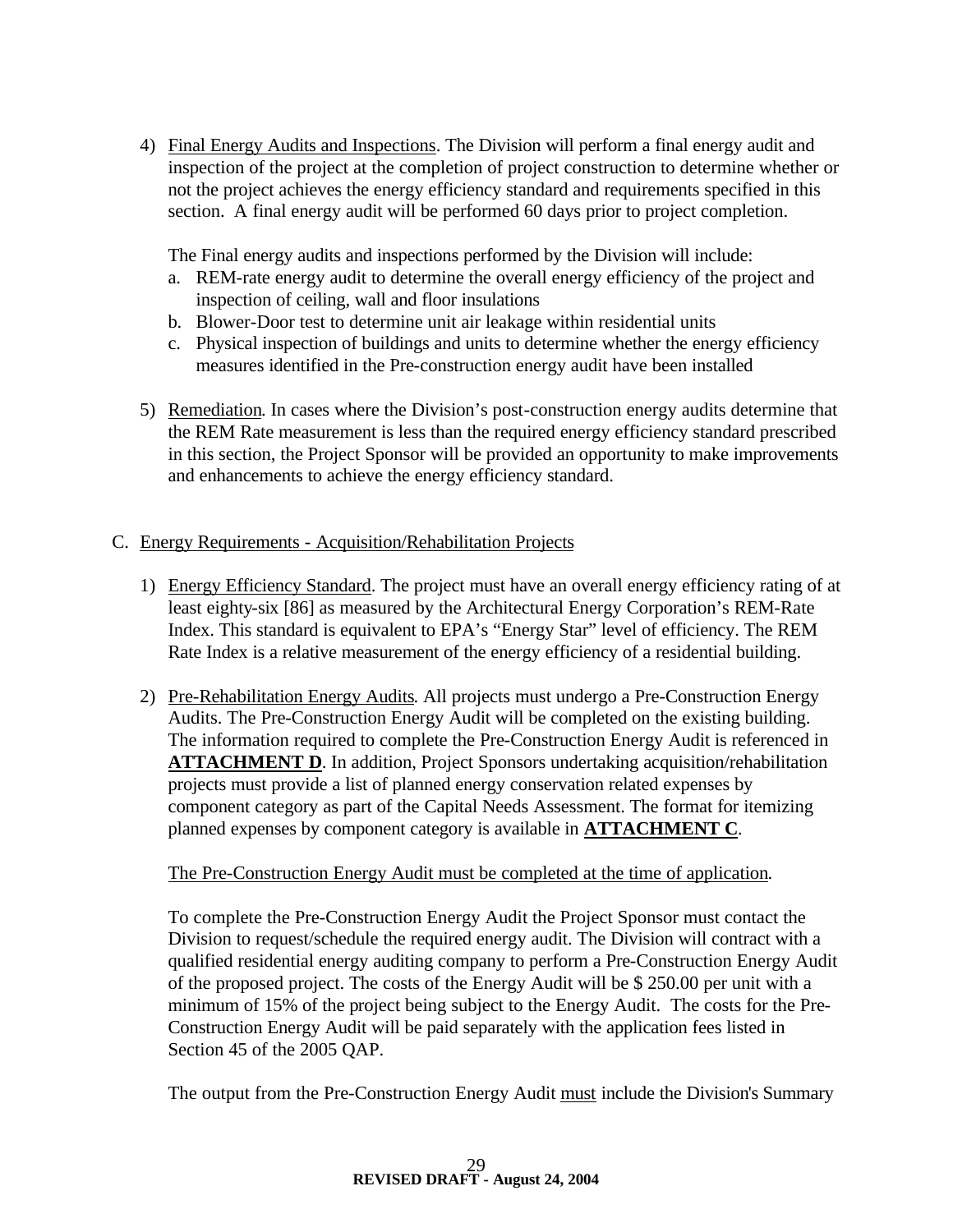of Energy Saving recommendations form listing the most cost-effective energy saving measures for achieving a REM-rate index score of 86. Installation of the of the energy saving measures listed on the form is mandatory for rehabilitation projects. A copy of the Division's Summary of Energy Saving recommendations form with the recommended energy saving measures must be provided to the Division.

Installation of the energy saving measures is the responsibility of the Project Sponsor and will be monitored by the Division.

3) Interim Energy Audits and Inspections During Project Rehabilitation. The Division will perform interim energy audits and inspections of a selected sample of residential units during project construction. Sample testing will not be less than 15% of proposed units.

Project Sponsor/Project Sponsor are required to provide the Division with reasonable access to perform interim energy audits and inspections. The Interim energy audits and inspections will be performed (i) after ceiling and wall insulation is installed and prior to installing dry wall and (ii) after building duct systems are installed and prior to enclosing duct work. **The Division will conduct energy audits and inspections within ten days of receiving notice from the Project Sponsor of the project readiness.** 

The interim energy audits and inspections performed by the Division will include:

- a. Physical inspection of ceiling, wall and floor insulations
- b. Duct-Blaster tests to measure air leakage of duct systems.
- 4) Final Energy Audits and Inspections. The Division will perform a final energy audit and inspection of the project at the completion of project construction to determine whether or not the project achieves the energy efficiency standard and requirements specified in this section. A final energy audit will be performed 60 days prior to project completion.

The Final energy audits and inspections performed by the Division will include:

- a. REM-rate energy audit to determine the overall energy efficiency of the project and inspection of ceiling, wall and floor insulations
- b. Blower-Door test to determine unit air leakage within residential units
- c. Physical inspection of buildings and units to determine whether the energy efficiency measures identified in the Pre-construction energy audit have been installed.
- 5) Remediation. In cases where the Division's post-construction energy audits determine that the REM Rate measurement is less than the required energy efficiency standard prescribed in this section, the Project Sponsor will be provided an opportunity to make improvements and enhancements to achieve the energy efficiency standard.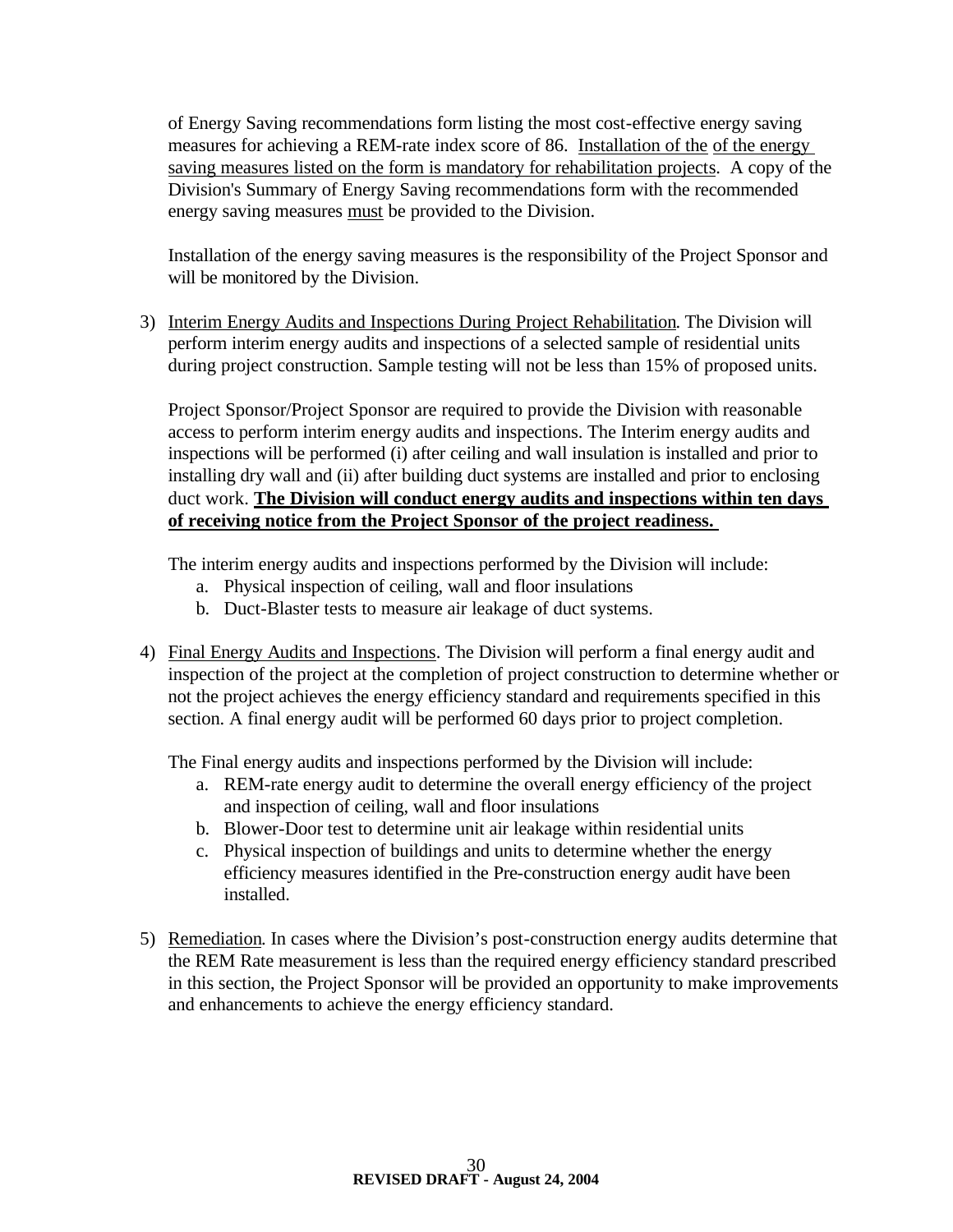## **Section 14 Mandatory Fair Housing and Accessibility Requirements**

The project must comply with federal fair housing laws, regulations and design requirements for handicapped accessibility including standards specified by the Americans with Disabilities Act (ADA) and Section 504 where applicable. The Project Sponsor is responsible for ensuring that the completed project meet all federal fair housing laws, regulations and design requirements.

## A. Safe Harbors

The United States Department of Justice and HUD currently recognize seven safe harbors for compliance with the Fair Housing Act's design and construction requirements, 42 U.S.C. § 3604 (f) (3) (C). The project must meet one of the seven Safe Harbors (listed below). The Project Sponsor must provide a written declaration to the Division stating which Safe Harbor the project will fall under. The safe harbors are:

- 1) HUD's March 6, 1991 Fair Housing Accessibility Guidelines (Guidelines) and the June 28, 1994 Supplemental Notice to Fair Housing Accessibility Guidelines
- 2) HUD's Fair Housing Act Accessibility Design Manual
- 3) ANSI A117.1-1986 \*
- 4) CABO/ANSI A117.1-1992 \*
- 5) ICC/ANSI A117.1-1998 \*
- 6) Code Requirements for Housing Accessibility 2000 (CRHA), approved and published by the International Code Council (ICC), October 2000
- 7) International Building Code 2000 (IBC) as amended by the IBC 2001 Supplement to the International Codes.

*\*Building Code must be used in conjunction with the Fair Housing Act and HUD's Regulations/ Guidelines* 

Additional information on the Safe Harbors is available in **ATTACHMENT E**.

Failure to comply with all of the accessible and adaptive design and construction requirements of the Fair Housing Act may result in loss of tax credits pursuant to 26 C.F.R. § 1.42-9. Therefore, Project Sponsors should consult with appropriate professional to ensure that the construction of the multi-family development complies with the accessible and adaptive design and construction requirements of the Fair Housing Act.

#### B. Recommended Fair Housing Accessibility Training

The Division has requested the Fair Housing Accessibility First Group to provide a training program for Project Sponsors in Nevada on compliance with federal accessibility requirements. The Division requires that appropriate representatives of the project development team attend the training provided on accessible design standards. Appropriate representatives include persons integrally involved in the design and construction of the project (e.g. architects, engineers, and contractors).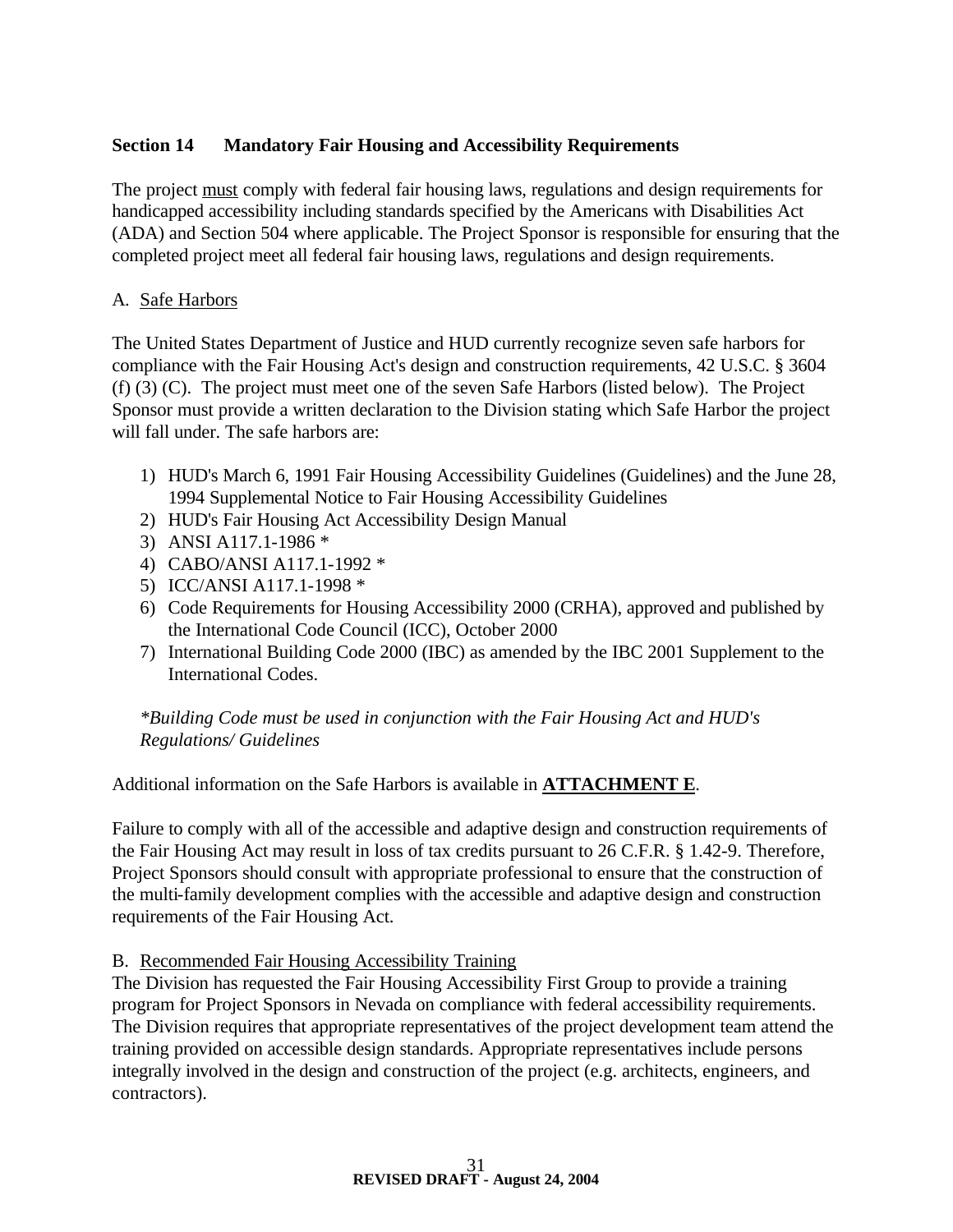## **Section 15 Project Amenity Requirements**

#### A. Amenities for Projects Serving Individuals and Families With Children

#### **New Construction Projects With 50 or More Units**

- 1) Community areas with a minimum of 500 sq. ft. to combine 32-inch color TV, entertainment system (stereo, DVD, VHS and PlayStation or similar type product), set of sofas or sofa/loveseat, two lounge chairs, end or coffee tables, carpeting and/or ceramic tile, and facilities to prepare and serve food that includes a counter area, refrigerator, microwave oven, sink, garbage disposal that are EnergyStar rated, with resilient and/or ceramic tile floor.
- 2) Washer and dryer hookup in each unit or on-site laundry facilities with a minimum of one are EnergyStar rated washer and dryer for every 10 units of housing.
- 3) Equipped playground that includes a Powerscape, GameTime, or equivalent play set, a tot lot in a softball aggregate, or equivalent site of at least 1000 sq. ft..

## **New Construction Projects With Less Than 50 Units**

4) Equipped playground that includes a Powerscape, GameTime, or equivalent play set, a tot lot in a softball aggregate, or equivalent site of at least 500 sq. ft..

#### B. Project Amenities for Elderly Housing

- 1) Community areas with a minimum of 500 sq. ft. to combine 32-inch color TV, entertainment system (a stereo system, DVD or VHS system), set of sofas or sofa/loveseat, two lounge chairs, end or coffee tables, carpeting and/or ceramic tile, and facilities to prepare and serve food that includes a counter area, refrigerator, microwave oven, sink, garbage disposal that are EnergyStar rated, with resilient and/or ceramic tile floor.
- 2) Washer and dryer hookup in each unit or laundry facility with EnergyStar rated (clothes washer) and dryer. One washer and one dryer for every 10 units.
- 3) Handrails and related hardware (hand rails, grab bars, and lever handled hardware for doors) compliant with the Fair Housing Act and ADA.
- 3) Elevator (if more than one floor).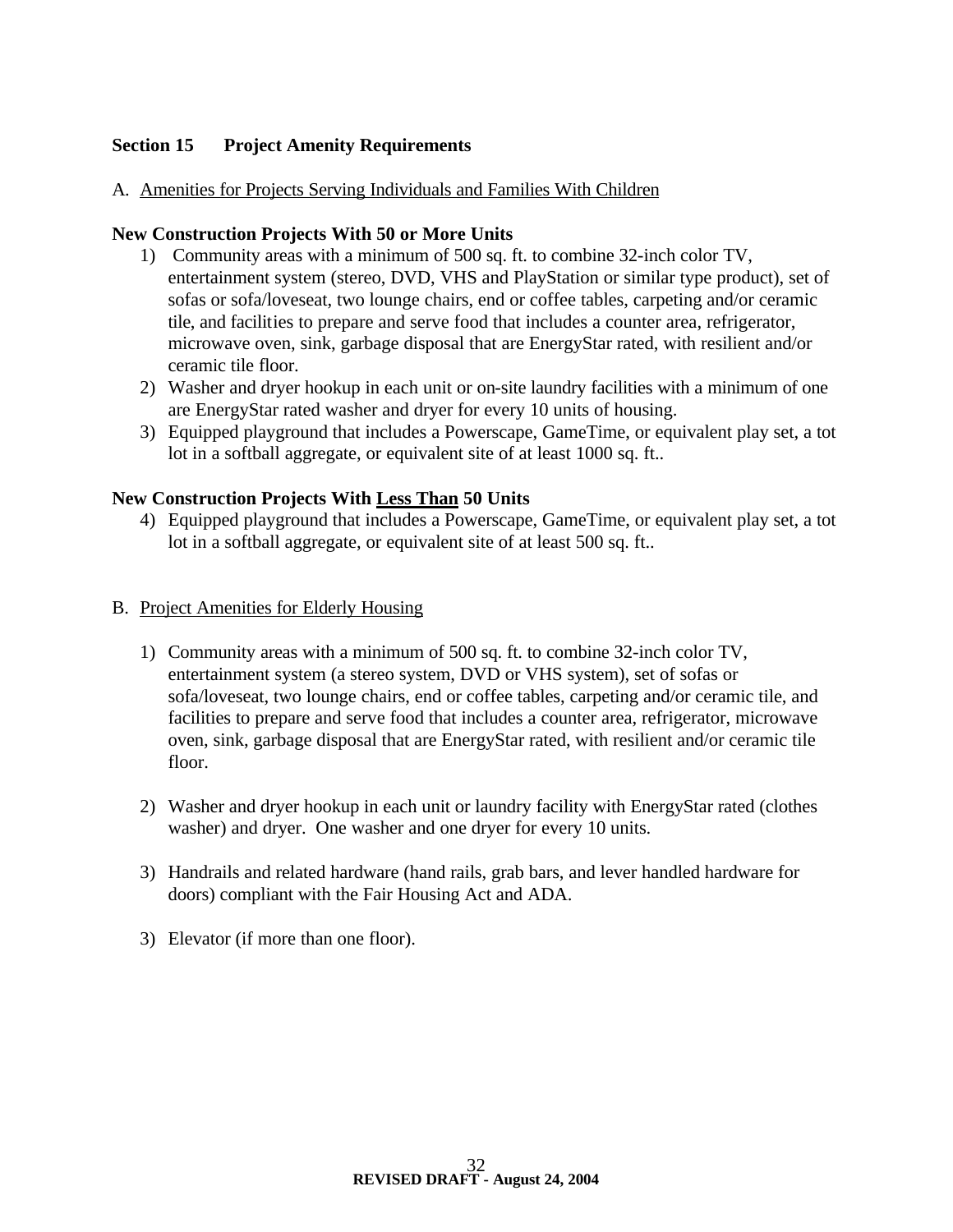## C. Project Amenities for Tenant Ownership Housing

- 1) Minimum of two-bedroom units with an average of 1,200 sq. ft. of residential area per unit excluding garages, outdoor patios, etc, but not less than 1,000 sq. ft. of residential area or minimum allowed per local zoning.
- 2) Minimum of 5,000 sq. ft. lot or the minimum allowed per local zoning.
- 3) Washer and dryer hookup in each unit.
- 4) Minimum of one car attached garage.

#### D. Project Amenities for Acquisition/Rehab/Conversion/Change of Use

## **Acquisition/Rehabilitation Projects With 50 or More Units**

- 1) Community area(s) with a minimum of 500 sq. ft.. The design and amenities in the community area should be suited to the project type. For rehabilitation projects serving special needs housing populations, the community area should be appropriate to the delivery of supportive service provided to residents. For rehabilitation projects serving individuals, families with children, and elderly populations the community area and amenities should be similar to those provided to family and elderly housing.
- 2) Laundry facility on site in a common area one washer and one dryer that are EnergyStar rated for every 10 units of housing.

#### E. Project Amenities for All Other Housing

- 1) Community area(s) with a minimum of 500 sq. ft.. The design and amenities in the community area should be suited to the project type. For assisted living and special needs housing projects the community area should be appropriate to the delivery of supportive service provided to residents. For mixed income projects, the community area and amenities should be similar to those provided to family and elderly housing.
- 2) Laundry facility on site one washer and one dryer that are EnergyStar rated for every 10 units of housing.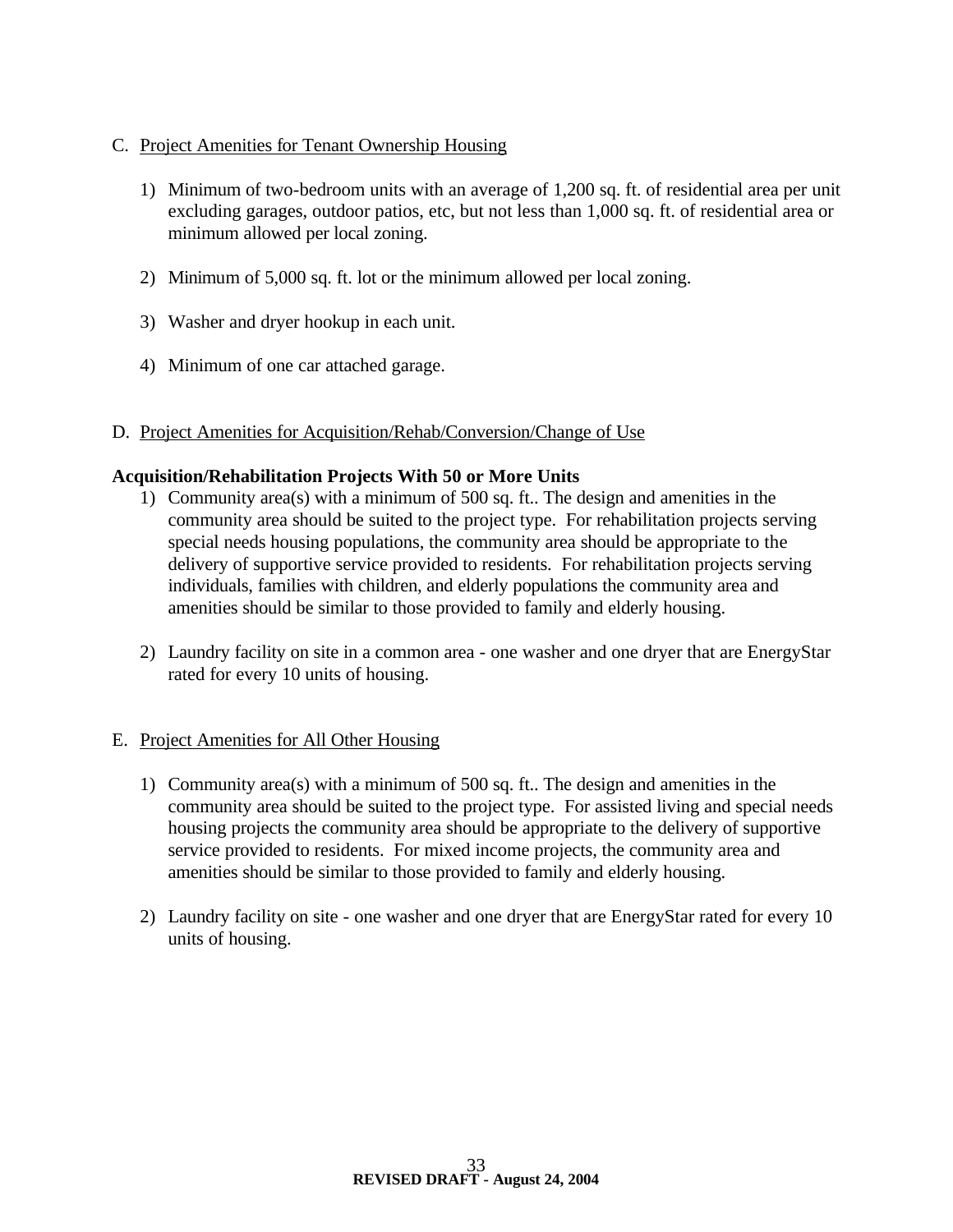# **PROJECT SCORING**

#### **Section 16 Preference Point Scoring Categories**

Each application will be scored based on the three scoring categories: Standard Scoring Factors; Project Type Priorities; and Special Scoring Factors.

#### A. Standard Scoring Factors

Standard Scoring Factors in sections 17 – 24 reflect the Division's housing development priorities for 205. All applications will be independently scored for each of the 8 (eight) Standard Scoring Factors. **Maximum Points: 50.**

#### B. Project Type Priorities

Project Type Priorities in sections  $25 - 30$  reflect the Division's housing type priorities for 2005. Applications will be grouped according to project type within each set-aside and geographic subaccount and compete for the points available for the project type. The three highest-scoring projects will be awarded points. The application with the highest score will receive the maximum points available to the project type. The application with the second highest score will receive one-half of the available points. The application with the third highest score will receive one point. In the event of a tie the points will be divided. **Maximum Points: 20.**

### C. Special Scoring Factors

Special Scoring Factors in sections 31 – 36 reflect additional policy objectives set by the Division for the 2005 QAP. All applications will be independently scored for each of the 5 (five) Special Scoring Factors. **Maximum Points: 55.**

The 2005 QAP enables applicants to self-score applications in two of the three scoring categories. The points in the self-scoring categories represent 89% of the total points available for Family, Elderly, Tenant Ownership, and Mixed Income projects; 84% of the total points available for Special Needs Housing projects; and 76% of the points available for Assisted Living projects. Accordingly, most applicants will have a near-complete picture of their score at the time they submit their application. **A project scoring sheet is available in ATTACHMENT E.**

After the Division calculates the point totals of each application projects will be ranked within each set-aside and geographic sub-account. Applicants applying for Tax Credits under more than one account will be ranked under each account.

Tax Credit reservations will be based solely on high score.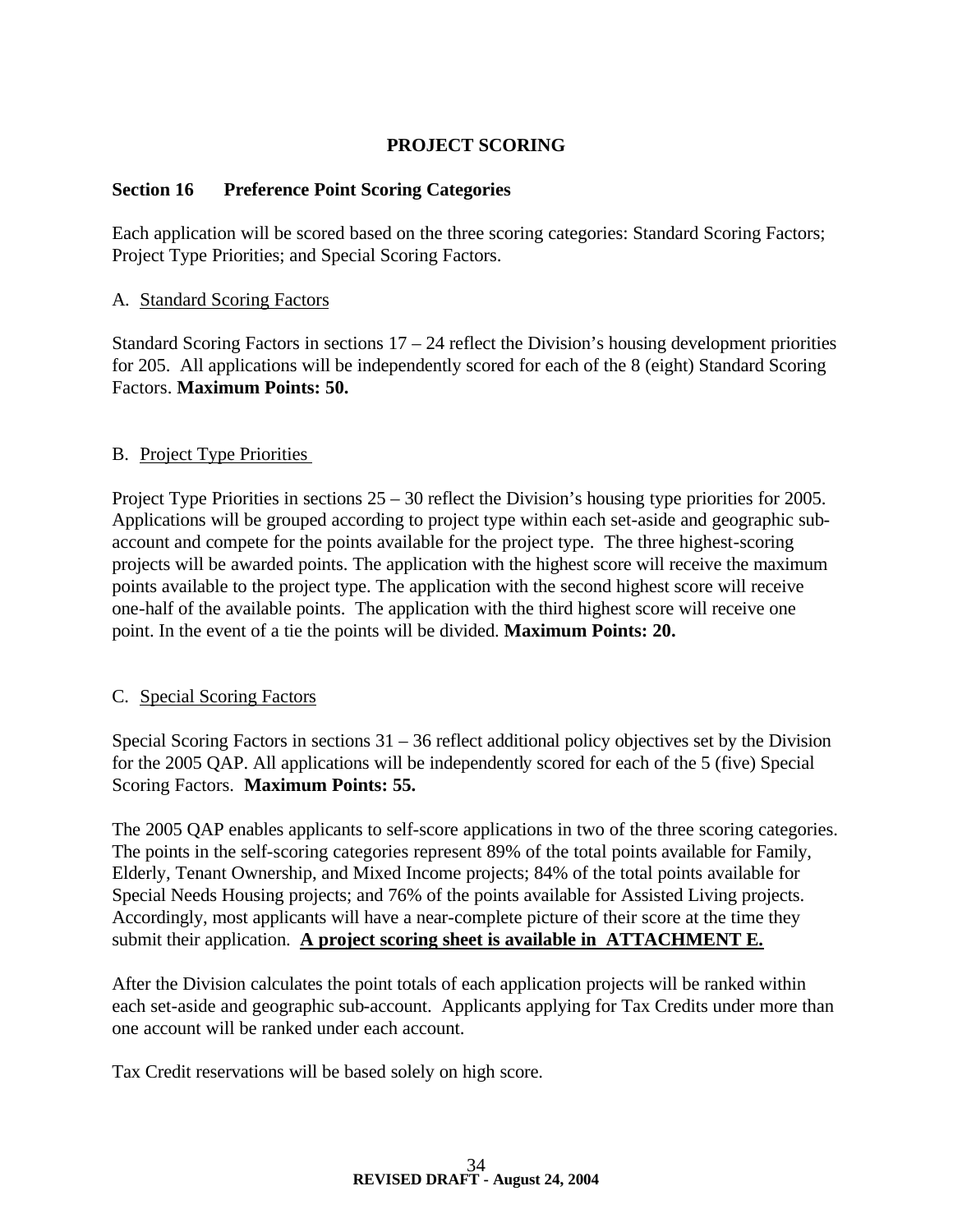# **Standard Scoring Factors**

#### **Section 17 Project Location**

Two (2) preference points will be awarded if the project meets any of the following project location criteria:

|    | <b>RATING FACTORS (Select One)</b>                                                                                                                                                               | <b>PTS</b> |
|----|--------------------------------------------------------------------------------------------------------------------------------------------------------------------------------------------------|------------|
| a) | Project is located in a Qualified Census Tract and contributes to a comprehensive<br>community revitalization plan                                                                               |            |
| b) | Project is located in a non-CDBG eligible census tract                                                                                                                                           |            |
| C) | Project is part of a Redevelopment Project Area as defined in NRS 279.412                                                                                                                        |            |
| d) | Project is located in a locally-designated priority development area                                                                                                                             |            |
| e) | Project involves the acquisition and rehabilitation of housing and is in an area<br>covered by a state or local revitalization plan/strategy targeting the rehabilitation<br>of existing housing |            |
| f  | Property involves the acquisition and rehabilitation of an at-risk property listed in<br>the National Housing Trust Publication                                                                  |            |
|    | <b>MAXIMUM LOCATION PREFERENCE POINTS</b>                                                                                                                                                        |            |

Projects claiming preference points under a-f above require certification from the local jurisdiction/government agency stating that the project is located in an area that qualifies for preference points. *See* NAC 319.989

### **Section 18 Project Readiness**

A maximum of nine (9) preference points will be awarded for achieving the following project development milestones. Documentation must be submitted to verify their completion of each milestone to the satisfaction of the Division:

|    | <b>RATING FACTORS</b>                                                     | <b>PTS</b> |
|----|---------------------------------------------------------------------------|------------|
| a) | Ownership of the land secured                                             | 2          |
| b) | Option to purchase land or a signed long-term lease                       |            |
| C) | Proper zoning of the site obtained                                        | 3          |
| d) | Soil testing completed                                                    |            |
| e) | Phase I environmental study completed                                     | 7          |
| f) | Partnership documents filed with the State of Nevada's Secretary of State |            |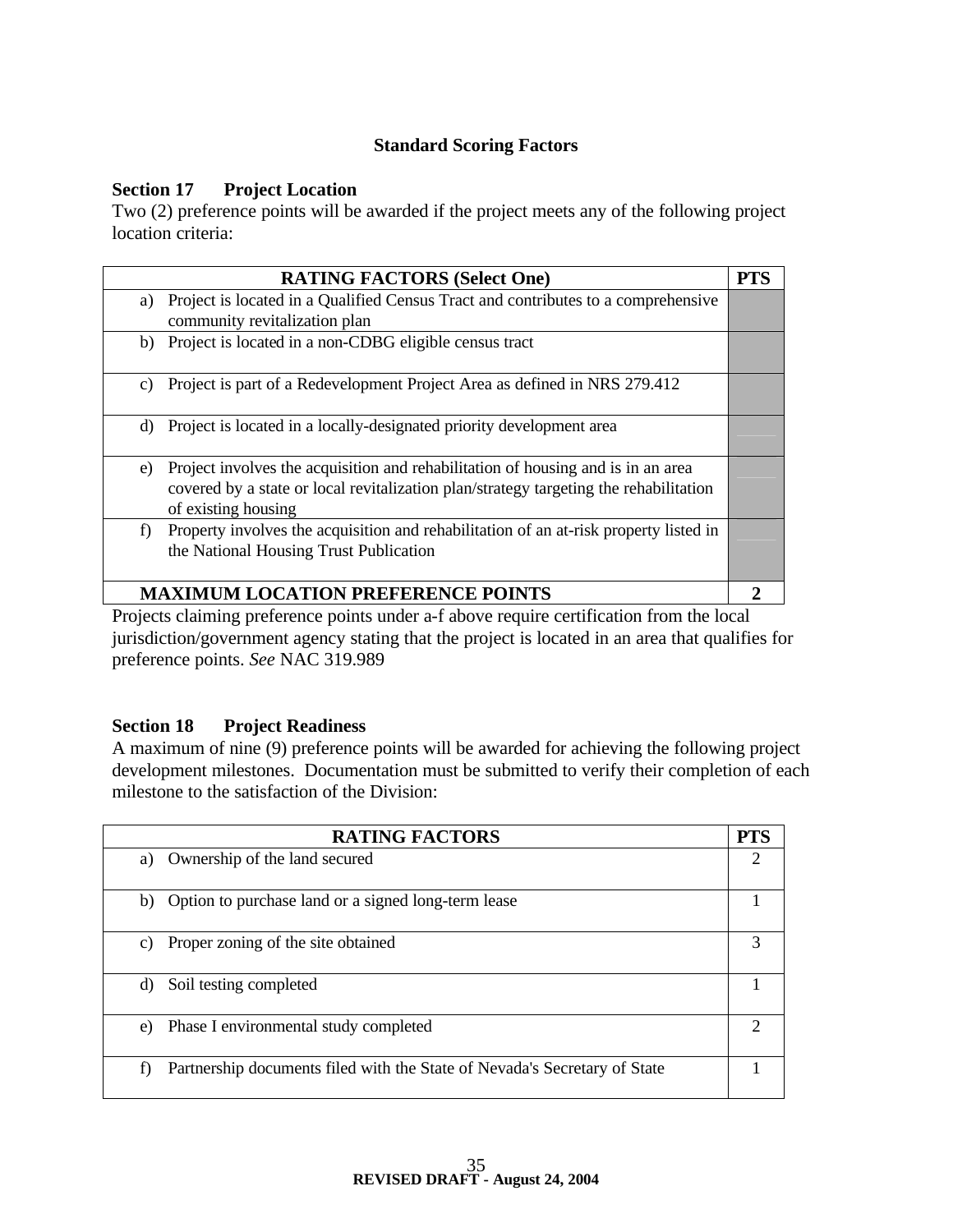| <b>MAXIMUM PROJECT READINESS PREFERENCE POINTS</b> |  |
|----------------------------------------------------|--|
|                                                    |  |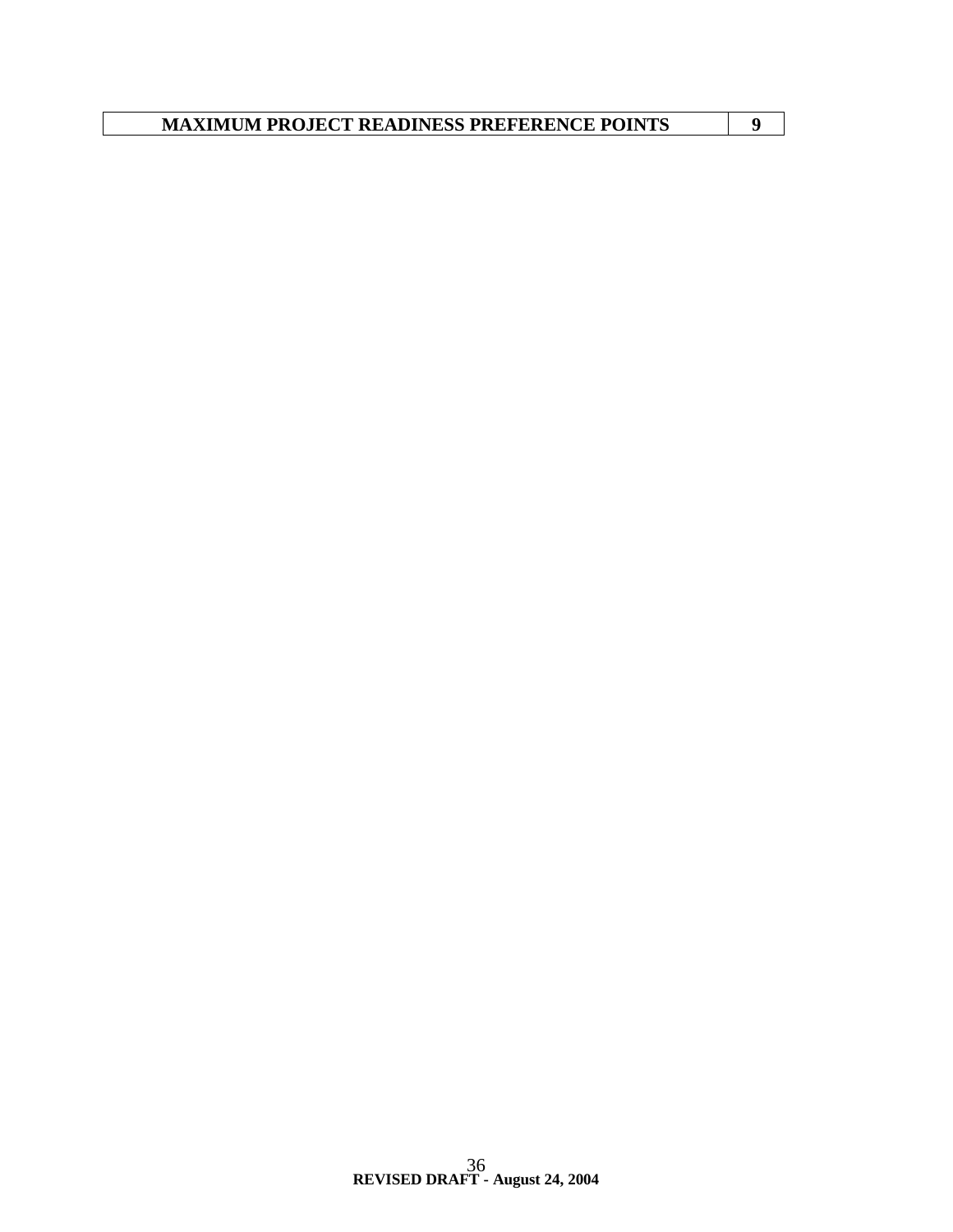# **Section 19 Additional Project Amenities<sup>13</sup>**

 $\overline{a}$ 

A maximum of fifteen (15) preference points will be awarded for the following projects and tenant amenities:

|            | <b>RATING FACTORS</b>                                                                                                                                                                                                                                                                                                                                                                                     | <b>PTS</b>     |
|------------|-----------------------------------------------------------------------------------------------------------------------------------------------------------------------------------------------------------------------------------------------------------------------------------------------------------------------------------------------------------------------------------------------------------|----------------|
|            | <b>Project Amenities - Development has:</b>                                                                                                                                                                                                                                                                                                                                                               |                |
| a)         | Elevators (Does Not Apply To Elderly Projects With 2 or More Floors and Tenant Ownerships<br>Projects)                                                                                                                                                                                                                                                                                                    | 3              |
| b)         | Picnic area equipped with a minimum of three charcoal barbecue units and three 6' picnic tables<br>with benches on separate concrete slabs no less than 200 sq. ft. evenly distributed throughout the<br>project (Does Not Apply to Tenant Ownership projects)                                                                                                                                            | 3              |
| c)         | Swimming or lap pool (Does Not Apply to Tenant Ownership projects)                                                                                                                                                                                                                                                                                                                                        | 3              |
| d)         | Kiddy pool that purifies and recycles water at a minimum four spray positions. Each position must<br>have individual timer for water spray, a 20 x 20 concrete area with drain, minimum five-foot rod<br>iron high fence with gate that locks. The 20 x 20 concrete area shall have a Cool Deck type of<br>surface. The water must recycle. (Applies To Family Rental and Tenant Ownership Projects Only) | 3              |
| e)         | In-ground spa that is a minimum of eight foot in diameter with seven jets, booster pump, blower,<br>20-minute timer, and 300,000 btu heater                                                                                                                                                                                                                                                               | $\overline{2}$ |
| f          | Equipped weight/exercise room that is a minimum 250 sq. ft. and has at least three exercise<br>machines (Does Not Apply To Tenant Ownership Projects)                                                                                                                                                                                                                                                     | $\overline{2}$ |
| g)         | Computer/study room with full Internet access that is a minimum of 250 sq. ft. and is equipped<br>with at least one computer for every 20 units (Computers specification must meet or exceed 1.8<br>GHzv Intel Pentium 4 Processor, 128 MB. DDR SDRAM, 20 GB Hard Drive, 15-in. Monitor, 32<br>MB Graphics card, 48X Max CD ROM, Microsoft Windows).                                                      | $\overline{2}$ |
| h)         | Exterior lighting with fluorescent dusk-to-dawn fixtures illuminating walking paths to entrances to<br>residential unit                                                                                                                                                                                                                                                                                   | $\overline{2}$ |
|            | <b>Tennant Unit Amenities - Each Unit has:</b>                                                                                                                                                                                                                                                                                                                                                            |                |
| $\ddot{1}$ | Picnic area equipped with one charcoal unit and 6' picnic table with benches on 64 sq. ft. concrete<br>slab or in patio area (Applies To Tenant Ownership Projects Only)                                                                                                                                                                                                                                  | 3              |
| $\ddot{J}$ | Covered patio area on concrete slab w/roof that is a minimum of 64 sq. ft. (Applies To Tenant<br>Ownership Projects Only) or<br>Patio or balcony area that is a minimum of 48 sq. ft. (Applies To All Other Projects Types)                                                                                                                                                                               | $\overline{2}$ |
| $\bf{k}$   | Attached two-car garage (Applies To Tenant Ownership Projects Only) or<br>Covered parking space (Applies To All Other Projects Types)                                                                                                                                                                                                                                                                     | $\overline{2}$ |
| $\bf{D}$   | Air conditioner or swamp cooler<br>(Does not apply to projects in Clark, Esmeralda, Lincoln, and the southern Nye)                                                                                                                                                                                                                                                                                        | $\overline{2}$ |
| m)         | Enclosed exterior wood-framed storage structure that is a minimum of 24 sq. ft. floor                                                                                                                                                                                                                                                                                                                     | $\overline{2}$ |
| n)         | Infrastructure and hook-up for Broad-band internet connection                                                                                                                                                                                                                                                                                                                                             | $\overline{2}$ |
| $\Omega$   | Ceiling fans, including a minimum of one fan in the living area and one fan in the master bedroom                                                                                                                                                                                                                                                                                                         | 1              |
|            | <b>MAXIMUM AMENITIES PREFERENCE POINTS</b>                                                                                                                                                                                                                                                                                                                                                                | 20             |

<sup>&</sup>lt;sup>13</sup> The Division reserves the right to award points to other comparable project amenities appropriate to the particular project. However, the overall total points may not exceed twenty (20). Request for the approval of other comparable project amenities must be received prior to the submission of the application and must be described and incorporated in the project application.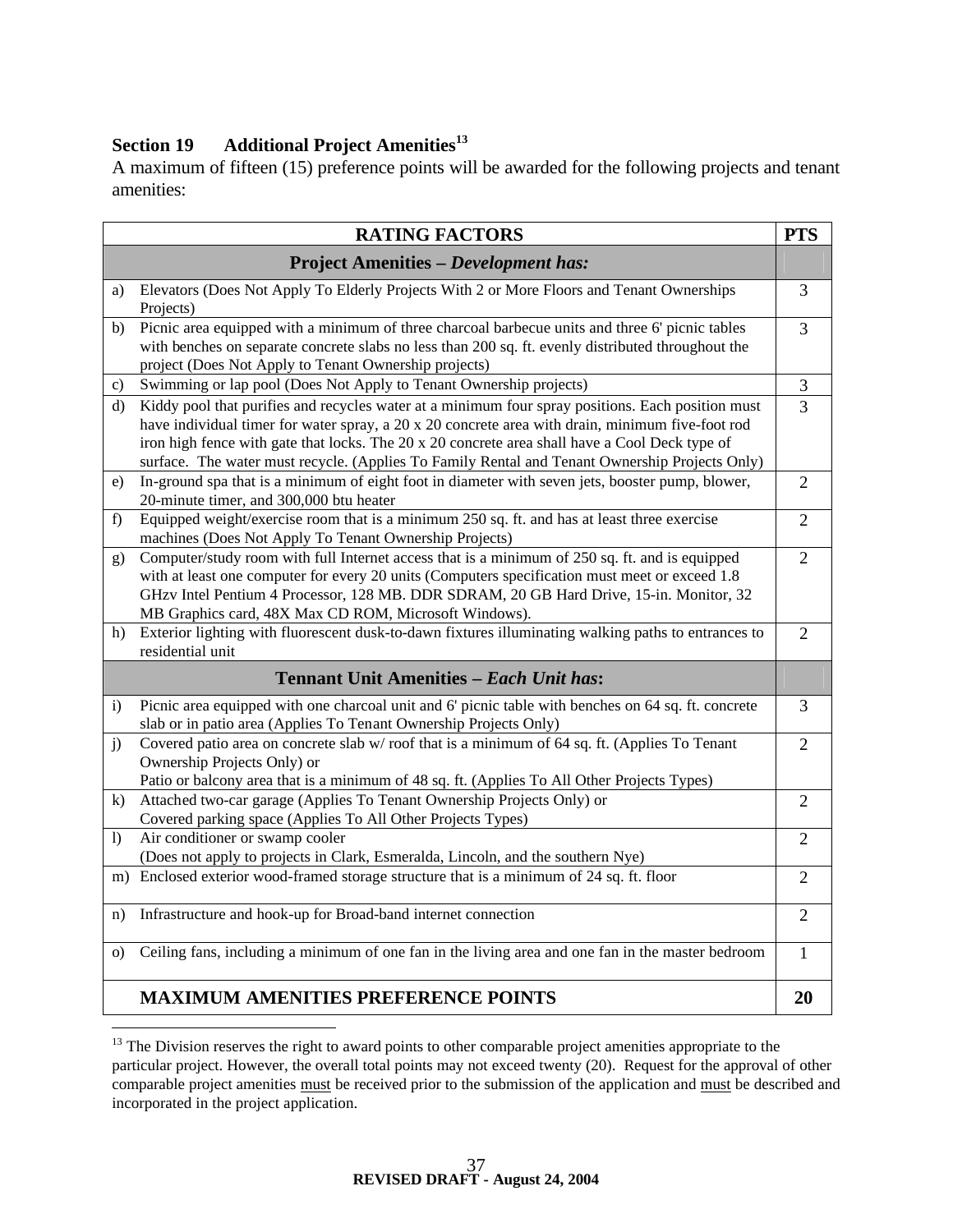38 **REVISED DRAFT - August 24, 2004**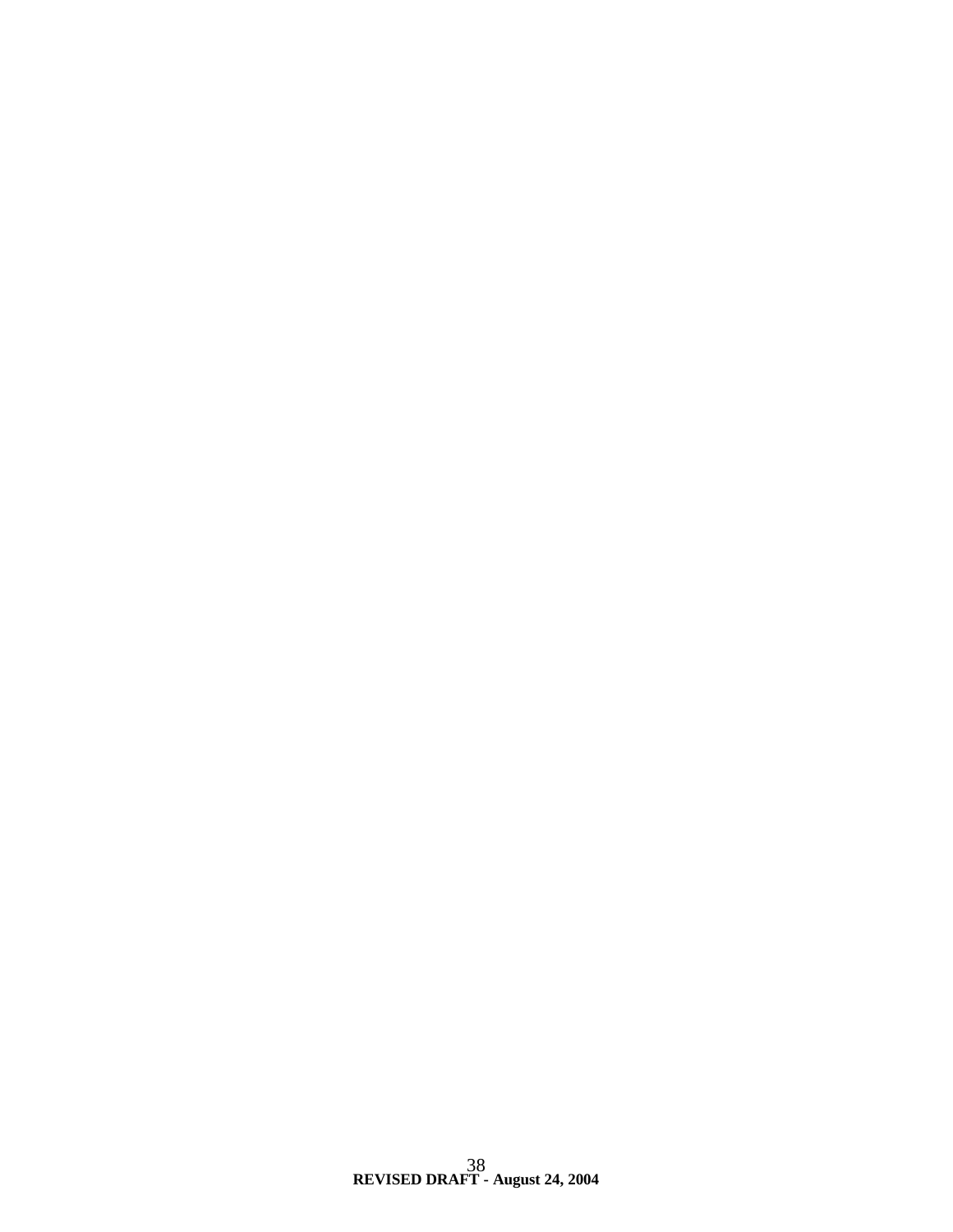# **Section 20 Nevada Based Applicant**

Ten (10) preference points will be awarded to projects if the Project Sponsor based in Nevada. To be deemed as based in Nevada, a Project Sponsor that is a natural person must be a resident of Nevada. If the Project Sponsor is a limited partnership, at least one of the general partners must meet the criteria below:

|    | <b>RATING FACTORS</b>                                                        | <b>PTS</b> |
|----|------------------------------------------------------------------------------|------------|
| a) | Applicant is organized as a corporation, partnership, limited-liability      |            |
|    | company or other principal of the entity for the last 12 months pursuant to  |            |
|    | the laws of Nevada;                                                          |            |
| b) | Applicant maintains an office in Nevada from which a general partner,        |            |
|    | managing partner, principal officer of the applicant, including a president, |            |
|    | or chief financial officer or chief operating officer, conducts regular      |            |
|    | business;                                                                    |            |
|    | c) Applicant maintains sufficient staff at in-State office to ensure that a  |            |
|    | member of the general public may visit the office to substantively discuss   |            |
|    | matters relating to the project with one of the persons identified in (2)    |            |
|    | above.                                                                       |            |
|    | M NEVADA BASED APPLICANT PREFERENCE POINTS                                   |            |

If a project is awarded preference points in this category, all correspondence, letters, facsimiles and telephone communications from the Division will be directed to the Project Sponsor's Nevada office.

### **Section 21 Nevada Based Projects by Out of State Based Applicants**

A maximum of five (5) preference points will be awarded to out of state applicants if the following criteria are met:

| <b>RATING FACTORS</b>                                                                                  | <b>PTS</b> |
|--------------------------------------------------------------------------------------------------------|------------|
| <b>Threshold Requirements:</b><br>a)                                                                   |            |
| The Project Sponsor has successful developed projects in Nevada within the<br>$\overline{\phantom{0}}$ |            |
| past 10 years.                                                                                         |            |
| The Project Sponsor is in good standing with all Division projects under the<br>$\sim 100$             |            |
| Tax Exempt Bond, HOME, Low Income Housing Trust Fund, and/or Low                                       |            |
| Income Housing Tax Credit programs.                                                                    |            |
| The applicant does not have any unresolved compliance findings on multi-<br>$\sim$                     |            |
| family projects in Nevada.                                                                             |            |
| b) One point will be given for each successful project in Nevada up to the                             |            |
| maximum of 5 points.                                                                                   |            |
| MAXIMUM OUT OF STATE PREFERENCE POINTS                                                                 |            |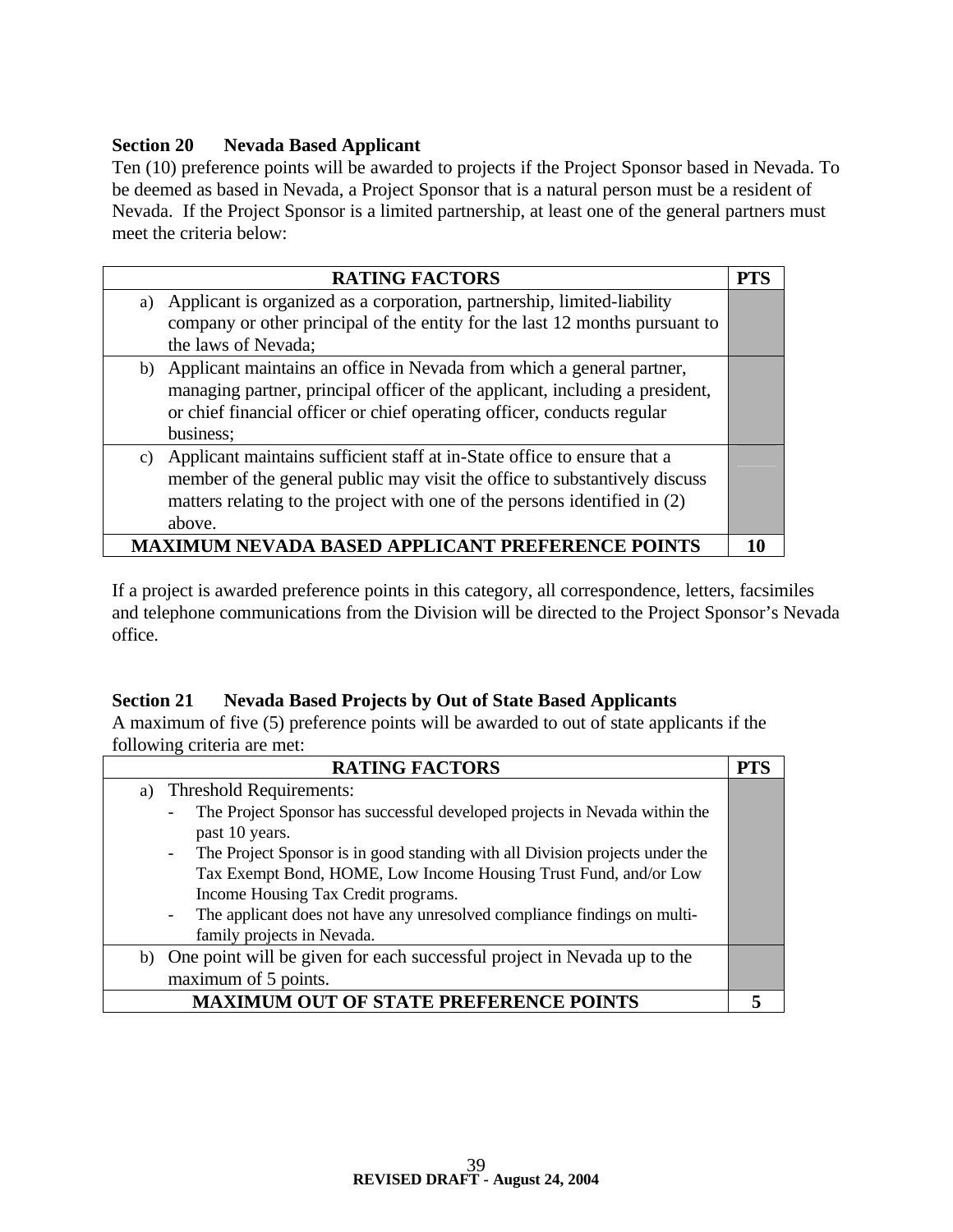# **Section 22 Affordability Period**

A maximum of four (4) preference points will be awarded to applications that extend the period of affordability beyond the required 30 years. Applications will receive one preference point for each additional 5-year period of affordability, not to exceed 50 years.

| <b>RATING FACTOR</b>                                     |  |
|----------------------------------------------------------|--|
| a) One point for each 5 years of extended affordability. |  |
|                                                          |  |
| <b>MAXIMUM AFFORDABILITY PERIOD PREFERENCE POINTS</b>    |  |

Projects developed for eventual tenant ownership and for frail elderly, assisted housing and seniors with Alzheimer's disease will not be eligible for points in this category.

### **Section 23 Water Efficiency of Landscape Design**

Five (5) preference points will be awarded to projects that have at least 75% desert and/or xeriscaped landscaping. The Project Sponsor must submit verification from a architect/landscape architect that the project satisfies the rating factor.

| <b>RATING FACTOR</b>                               |  |
|----------------------------------------------------|--|
| a) 75 percent desert and/or xeriscaped landscaping |  |
| <b>MAXIMUM LANDSCAPE DESIGN PREFERENCE POINTS</b>  |  |

### **Section 24 Negative Compliance Findings**

The Division will subtract up to twenty (20) preference points if at the time of application the Project Sponsor has unresolved negative compliance findings for active Tax Credit projects in Nevada. Negative Compliance Findings refer to specific conclusions made by the Division's Compliance Officers during compliance monitoring reviews that the housing project is in material non-compliance with specific programmatic and regulatory requirements. For the purpose of this section, only Negative Compliance Findings that are: (i) outstanding at the end of the correction period and (ii) reported to the IRS on IRS Form 8823 will be considered.

| <b>RATING FACTORS</b>                                                          | PTS     |
|--------------------------------------------------------------------------------|---------|
| a. One point subtracted for each unresolved compliance finding reported on IRS |         |
| Form 8823. Project Sponsors with more than 20 unresolved compliance            |         |
| findings will not be considered for funding.                                   |         |
| MAXIMUM POINT REDUCTIONS FOR NEGATIVE COMPLIANCE                               | $(-20)$ |
| <b>FINDINGS</b>                                                                |         |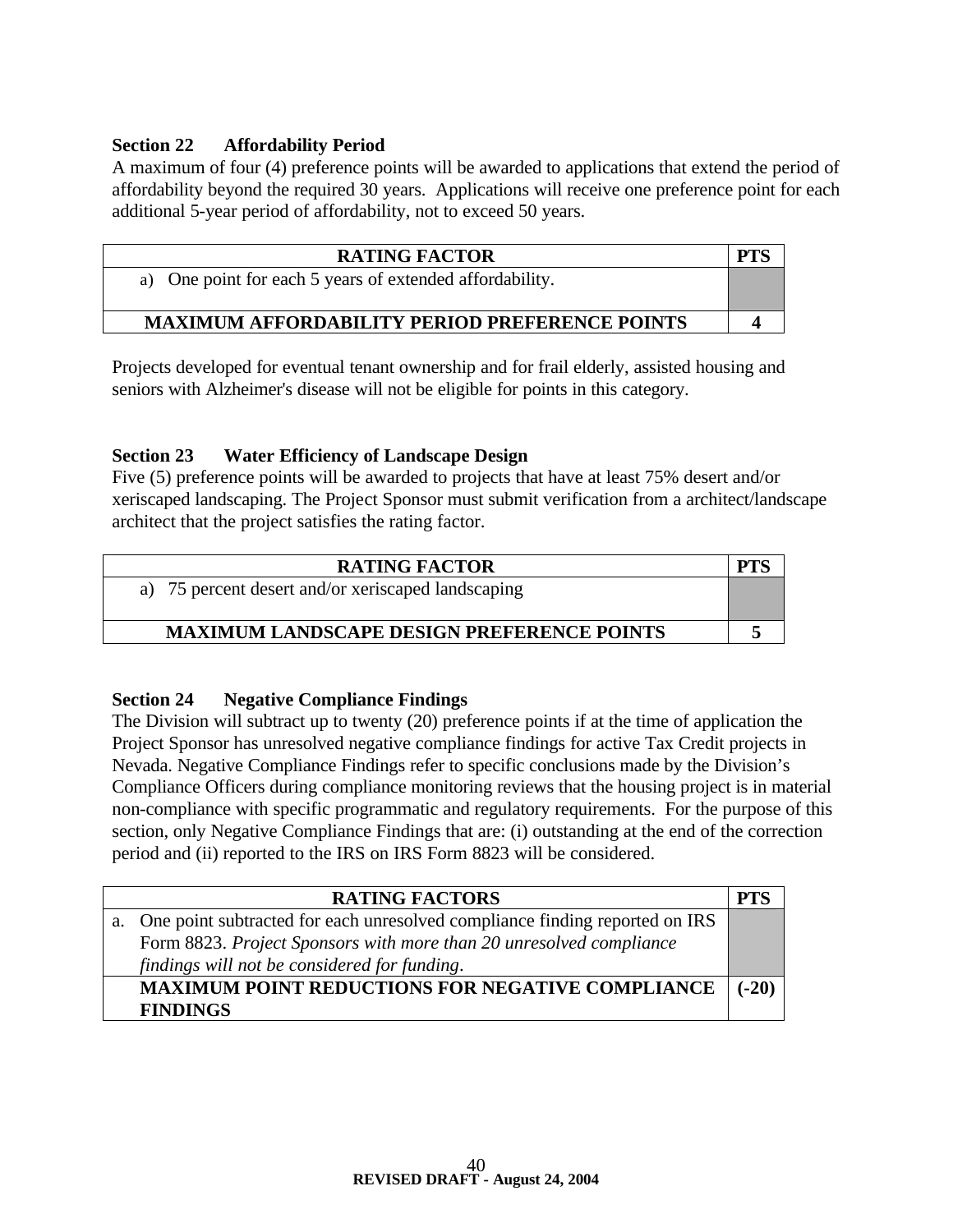# **Project Type Priorities**

The Division will award preference points for each of the project categories specified in Section 9 at the time of application review. Preference points may be claimed for only one project category.

Sections 25-30 below describe the ranking factors applicable to each project type. The application within each project-type category scoring within each set-aside and geographic sub-account will receive the maximum amount of preference points shown. The second highest scoring application will receive one-half of the maximum preference points shown. The third highest scoring application will receive 1 point. No more than three applications will be given points for each project category for each set-aside and geographic sub-account. Projects with no competing applications in the same geographic or specific set-aside in Sections 20-26 will receive the maximum point allowance by project type.

### **Section 25 Preference Points for Projects for Individuals/Families with Children**  *Maximum Points: 15.*

*Projects for Individuals/Families with Children* will be ranked based on the number amenities listed in Section 19 included in the project. In the event that two or more projects within this project type category have the same number of amenities, the Division will break the tie by determining which proposal leverages the greatest level of non Tax Credit funding.

This will be determined by dividing the total amount of Tax Credits requested by the total project costs. The project with the lowest percentage of Tax Credits to total project cost will be the successful project.

The application with the highest overall amenities in the project will receive 15 points, the second highest scoring project will receive 7.5 points, and the third highest scoring project will 1 point.

### **Section 26 Preference Points for Senior Projects Age 55 Years and Older**  *Maximum Points: 10.*

*Senior Projects for persons Age 55 Years and Older* will be ranked based on the average unit size in the project. For example, a senior project of 50 units with 30 studio apartments, averaging 450 sq. ft., (13,500 sq. ft.) 10 one-bedroom apartments averaging 600 sq. ft. (6,000 sq. ft.), and 10 two-bedroom apartments averaging 750 sq. ft., (7,500 sq. ft.) has an average unit size of 540 sq. ft. (27,000 sq. ft. divided by 50 units) in the project.

The project with the highest average per unit square footage will receive 10 points, the second highest scoring project will receive 5 points, and the third highest scoring project will receive 1 point.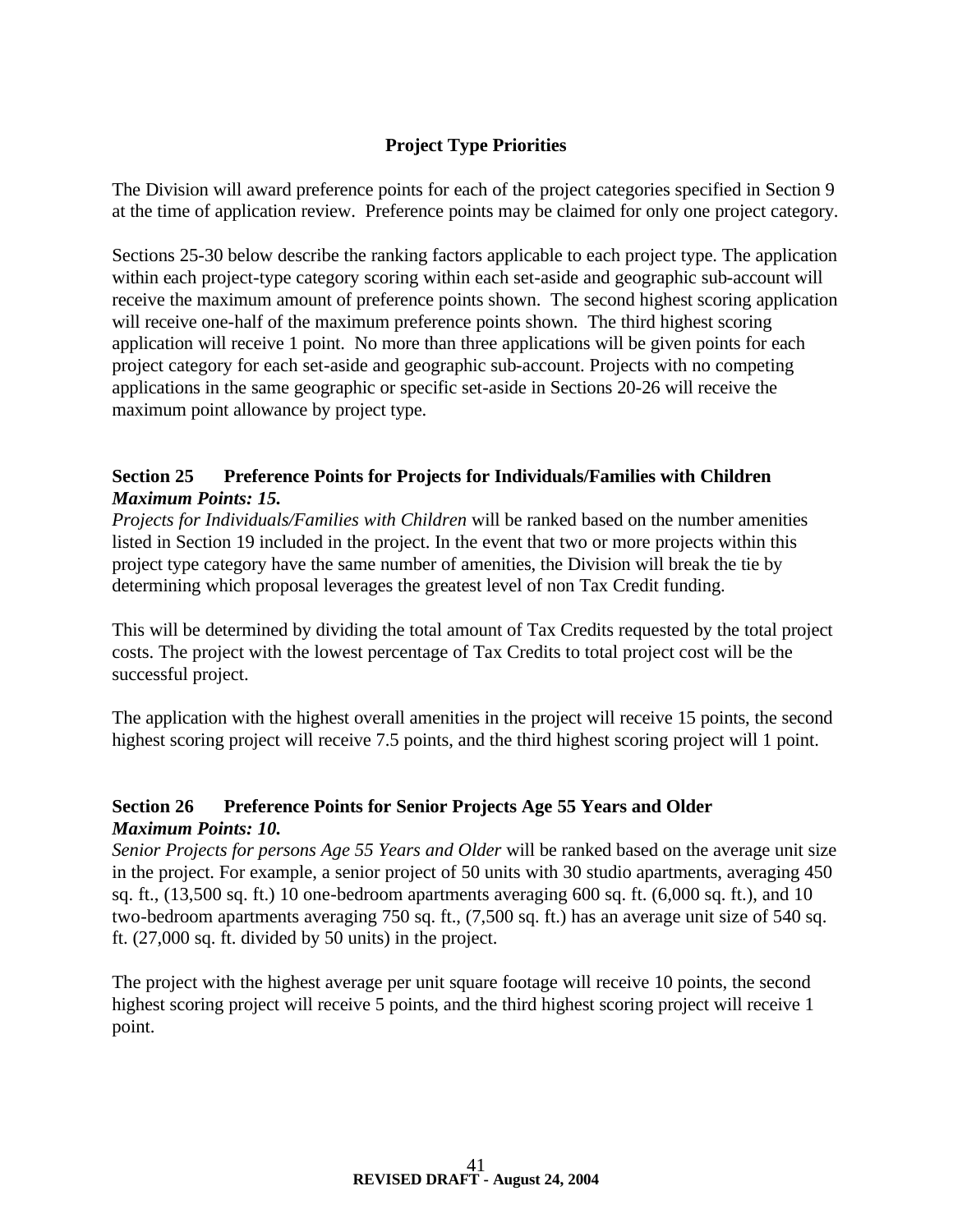#### **Section 27 Preference Points for Special Needs Projects** *Maximum Points: 20.*

*Projects for persons with Special Housing Needs* will be ranked based on the experience of the Project Sponsor/general partner in developing special needs housing and/or delivering the services relating to the special need. The Project Sponsor must list of all of the housing units developed in chronological order commencing with the year the first project was placed in to service must also be submitted. The Project Sponsor must have a minimum of three years experience verified by a dated document, such as the articles of incorporation, showing the number of years the organization has provided the service.

Applications will be ranked based on the following factors

- (1) The number of months of experience will be weighted by 70%
- (2) The number of housing units developed will be weighted by 30%.

In the example below, Applicant One possesses 12 years of experience providing services to homeless individuals and has produced 250 units of transitional housing. Applicant Two possesses seven years of experience providing services to developmentally disabled people and has produced 300 units of housing for the developmentally disabled. The scoring is as follows:

| <b>Application One</b>     | <b>Application Two</b> |
|----------------------------|------------------------|
| 144 months x $.70 = 100.8$ | 84 months x .70 = 58.8 |
| 250 units x $.30 = 75$     | 300 units x .30 = 90   |
| Total = $175.8$            | Total = $148.8$        |

The highest score as calculated above will receive 20 points, the second highest score will receive 10 points, and the third highest score will receive 1 point.

# **Section 28 Preference Points for Mixed-Income/ Mixed Use Projects**  *Maximum Points: 10.*

*Mixed-Income Projects* will be ranked based on the percentage of market-rate units in the project that exceed the minimum requirement of 10%.

The square footage and bedroom size of both market-rate and restricted units must be proportional. Targeting smaller units with fewer bedrooms as the Tax Credits units will not be allowed. For example, if a 60-unit project with 30 market rate units (50%) is 30,000 sq. ft. and has 90 bedrooms, the amount of square footage and number of bedrooms should be equal to the square footage and number of bedrooms in the market-rate units.

Restricted units may be confined to specific building(s) in the project as long as the square footage and unit mix is proportional to the market-rate units. However, the buildings must be equally placed within the project and have full access to project amenities.

The project with the highest percentage of market-rate units will receive 10 points, the project with the second highest percentage will receive 5 points, the project with the third highest percentage will receive 1 point.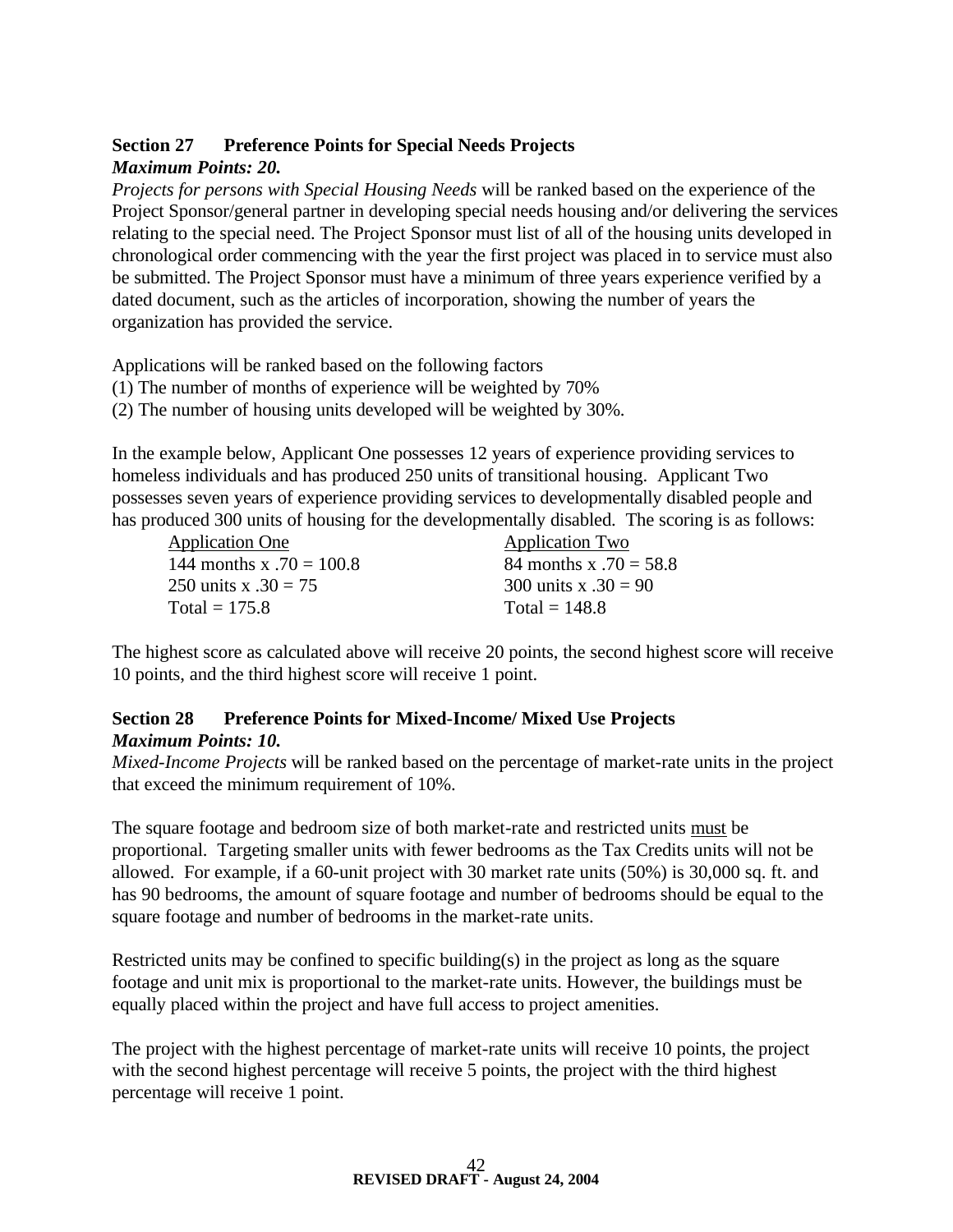*Mixed Use Projects* will be ranked based on the number amenities listed in Section 19 included in the project. In the event that two or more projects within this project type category have the same number of amenities, the Division will break the tie by determining which proposal leverages the greatest level of non Tax Credit funding.

This will be determined by dividing the total amount of Tax Credits requested by the total project costs. The project with the lowest percentage of Tax Credits to total project cost will be the successful project.

The application with the highest overall amenities in the project will receive 10 points, the second highest scoring project will receive 5 points, and the third highest scoring project will receive 1 point.

## **Section 29 Preference Points for Projects for Promoting Eventual Tenant Ownership**  *Maximum Points: 10.*

*Projects for Promoting Eventual Tenant Ownership* will be ranked based on the total overall residential square footage made available for eventual ownership. For example, a project of 20 single-family homes, each with an area of 1,200 sq. ft. would have a total of 24,000 sq. ft. of residential space.

The project with the highest amount of overall residential square footage in the project will receive 10 points, the second highest scoring project will receive 5 points, the third highest scoring project will receive 1 point.

# **Section 30 Preference Points for Acquisition/Rehab, Conversion or Change of Use Projects**

#### *Maximum Points: 10.*

*Acquisition/Rehab, Conversion or Change of Use Projects* will be ranked based on the per-unit rehabilitation investment (hard construction costs/number of units in the project).

The minimum investment per unit is \$10,000.00 and the amount for which the project is claiming preference points must be reflected in the Capital Needs Assessment. (Section 10.G.).

The project with the highest per-unit rehabilitation investment will receive 10 points, the second highest scoring project will receive 5 points, the third highest scoring project will receive 1 point.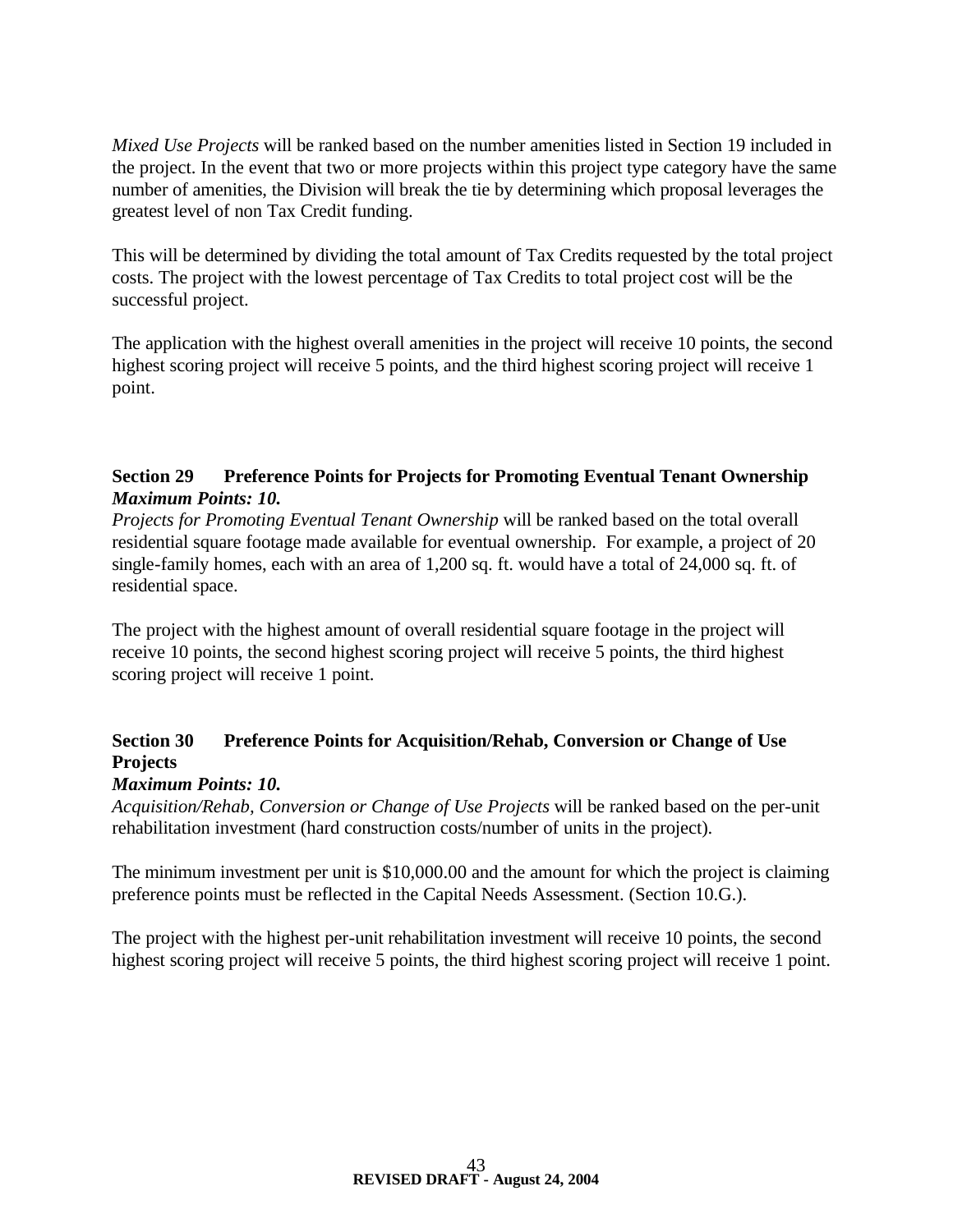# **Special Scoring Factors**

The Division identified a limited number of factors considered essential to targeting the development of housing for low income persons, expanding the level of services available to atrisk households, and providing incentives for keeping project costs down

Sections 31 – 36 describe how preference points will be awarded to achieve these goals.

#### **Section 31 Preference Points for Low Rent**

A maximum of ten (10) preference points will be awarded based on the overall rent targeting in the project. A project's overall rent level is determined by multiplying the percentage of the total units within each rent level(s) by the rent level in percentages. For Example:

|                       | <b>Project One (40)</b> | <b>Project Two</b>                         | <b>Project Three</b>  |
|-----------------------|-------------------------|--------------------------------------------|-----------------------|
|                       | units                   |                                            |                       |
| Number of Units       | 40 Units                | 40 units                                   | 52 units              |
| Distribution of Units | All units with 40%      | 15 units $w/45\%$ rents                    | All units with 35%    |
|                       | rents                   | 25 units $w/35\%$ rents                    | rents                 |
| Scoring               | 100% X.40               | $37.5\%$ X $.45 = .16875$                  | $100\% \text{ X}$ .35 |
|                       |                         | plus                                       |                       |
|                       | $Score = .4 score$      | 62.5% X .35 = .21875 $\vert$ = .3500 score |                       |
|                       |                         | $=.3875$ score                             |                       |

Preference points will be awarded in the amounts specified in the following table.

| <b>Rating Criteria</b><br>(Low Rent Score) | <b>PTS</b> |
|--------------------------------------------|------------|
| $= .30$ (100% @ 30% rents)                 | 10         |
| $> .30$ and $< .35$                        |            |
| $> .35$ and $< .40$                        |            |
| $> .40$ and $< .45$                        |            |
| $> .45$ and $< .50$                        |            |
| $> .50$ and $< .60$                        |            |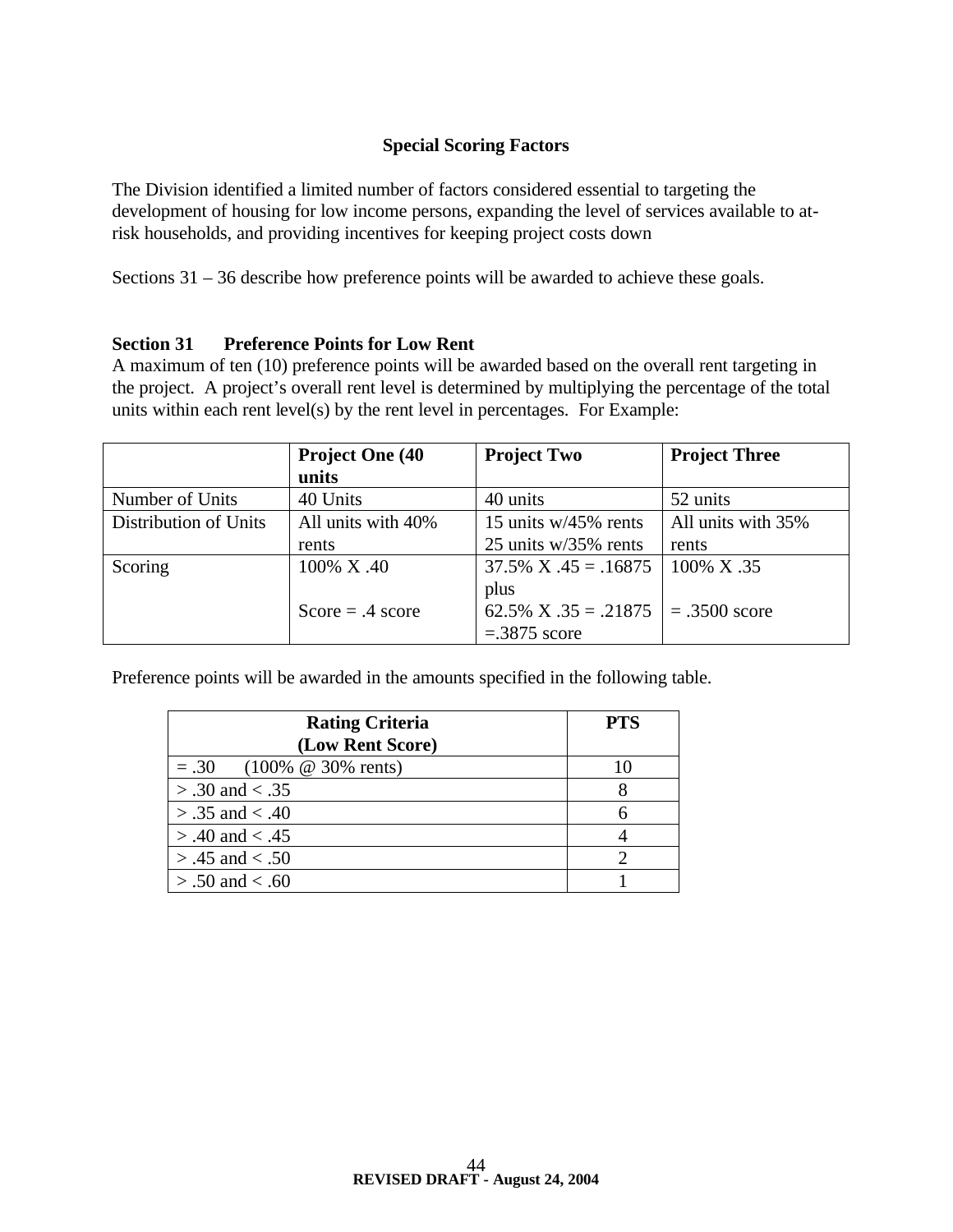# **Section 32 Preference Points for Low Income Targeting**

A maximum of ten (10) preference points will be awarded based on the overall income targeting in the project. A project's overall income level is determined by multiplying the percentage of the total units within each rent level(s) by the rent level in percentages. For Example

|                       | <b>Project One (40)</b> | <b>Project Two</b>                   | <b>Project Three</b> |
|-----------------------|-------------------------|--------------------------------------|----------------------|
|                       | units                   |                                      |                      |
| Number of Units       | 40 Units                | 40 units                             | 52 units             |
| Distribution of Units | All units $@$ 40%       | 15 units @ 45%                       | All units $@35\%$    |
|                       | <i>ncome</i>            | <i>ncome</i>                         | <i>ncome</i>         |
|                       |                         | 25 units @ 35%                       |                      |
|                       |                         | mcome                                |                      |
| Scoring               | 100% X.40               | $37.5\%$ X $.45 = .16875$            | $100\%$ X .35        |
|                       |                         | plus                                 |                      |
|                       | $Score = .4 score$      | 62.5% X .35 = .21875   = .3500 score |                      |
|                       |                         | $=.3875$ score                       |                      |

Preference points will be awarded in the amounts specified in the following table.

| <b>Rating Criteria</b>   | <b>PTS</b> |
|--------------------------|------------|
| (Low Income Score)       |            |
| $= .30$ (100% @ 30% AMI) |            |
| $> .30$ and $< .35$      |            |
| $> .35$ and $< .40$      |            |
| $> .40$ and $< .45$      |            |
| $> .45$ and $< .50$      |            |
| $> .50$ and $< .60$      |            |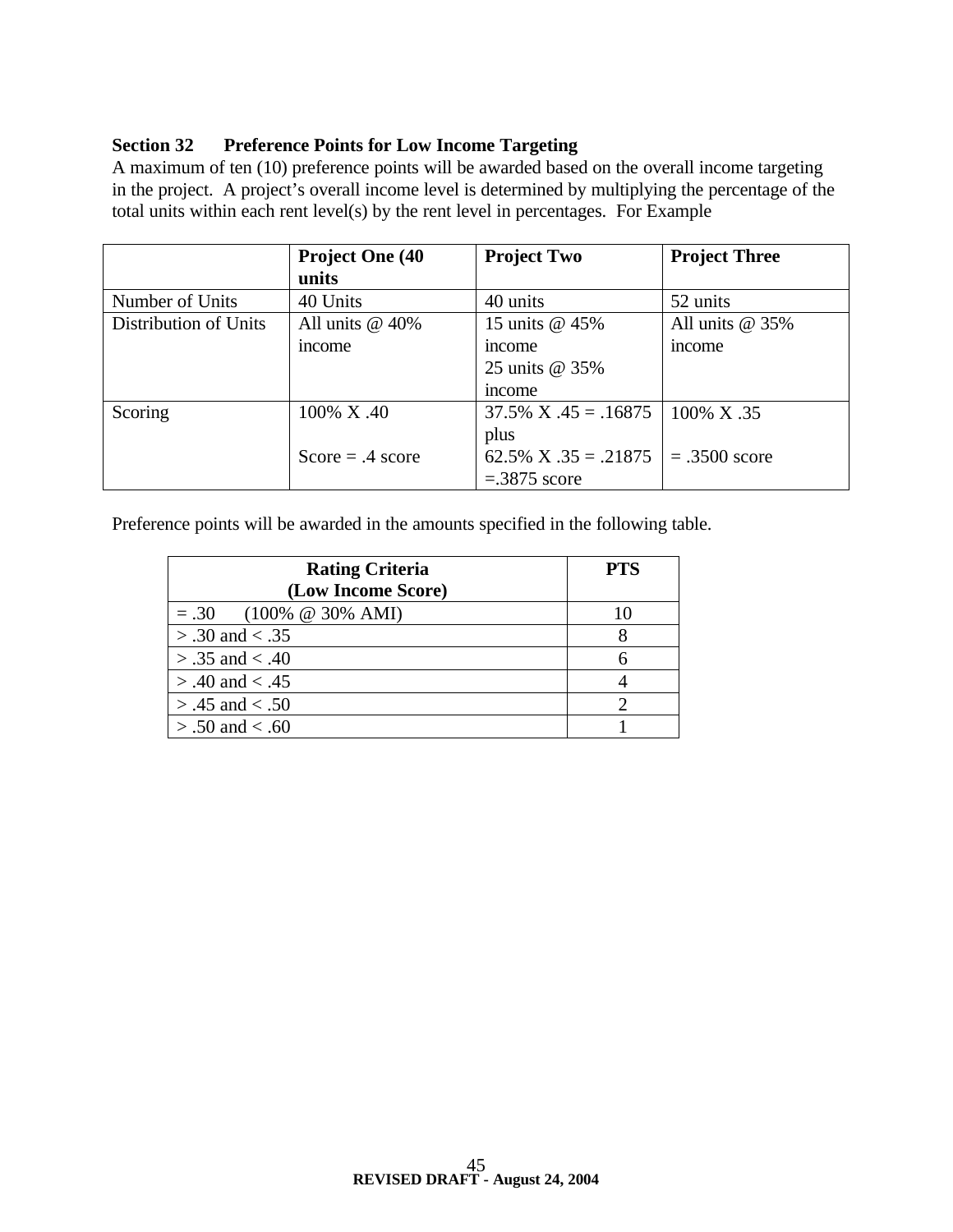# **Section 33 Preference Points for Supportive Services**

A maximum of ten (10) preference points will be awarded based on the number of supportive services provided to tenants. All supportive services must comply with all local, city, county, state and federal laws and regulations that include, but are not limited to, licensing, permits, certification and bonding and insurance requirements.

The Project Sponsor must document how the service will be provided and paid, including copies of agreements with community-based organizations for providing the service. The service must be available to all tenant families a minimum of 8 hours per week. There will be no mandatory fees for the basic service. Any fee required will be at the discretion of the Division.

A CPA must make a determination that on-site commercial and/or health care activities will not have an adverse affect on the project's eligible basis. The Project Sponsor must provide the service for the initial IRS 15 year compliance period, and must not allow more than a 30-day gap in service provided. The Project Sponsor must notify the Division within seven (7) days of the termination of service agreements/contracts. The project will be considered out of compliance if there is no new service contract executed by the time the development is audited.

| 00 QAT will award preference points for the following supportive services. |                       |
|----------------------------------------------------------------------------|-----------------------|
| <b>Rating Criteria</b>                                                     | <b>PTS</b>            |
| <b>Supportive Services Provided</b>                                        |                       |
| A. Provision of childcare services on-site or                              | $2$ (on-site)         |
| linked to outside centers.                                                 | $1$ (off-site)        |
| B. Providing health care services on-site or                               | $2$ (on-site)         |
| linked with a local health care provider.                                  | $1$ (off-site)        |
| C. Providing job-training programs on-site or                              | $2$ (on-site)         |
| linked with a local training center.                                       | $1$ (off-site)        |
| D. Providing one prepared meal on a daily                                  | $\mathcal{D}_{\cdot}$ |
| basis available to all tenants                                             |                       |
| E. Transportation services                                                 | 3                     |
| F. Computer literacy training made available                               |                       |
| to all tenants                                                             |                       |
| G. Personal finance training; that includes                                |                       |
| money management, credit counseling and                                    |                       |
| personal budgeting.                                                        |                       |
| <b>Maximum Supportive Services Preference</b>                              | 10                    |
| points available                                                           |                       |

The 2005 OAP will award preference points for the following supportive services:

The Division reserves the right to award preference points for other supportive services upon request by the Project Sponsor and approval of the proposed service plan by the Division. However, the overall total may not exceed ten (10). The approval must be received prior to the submission of the application.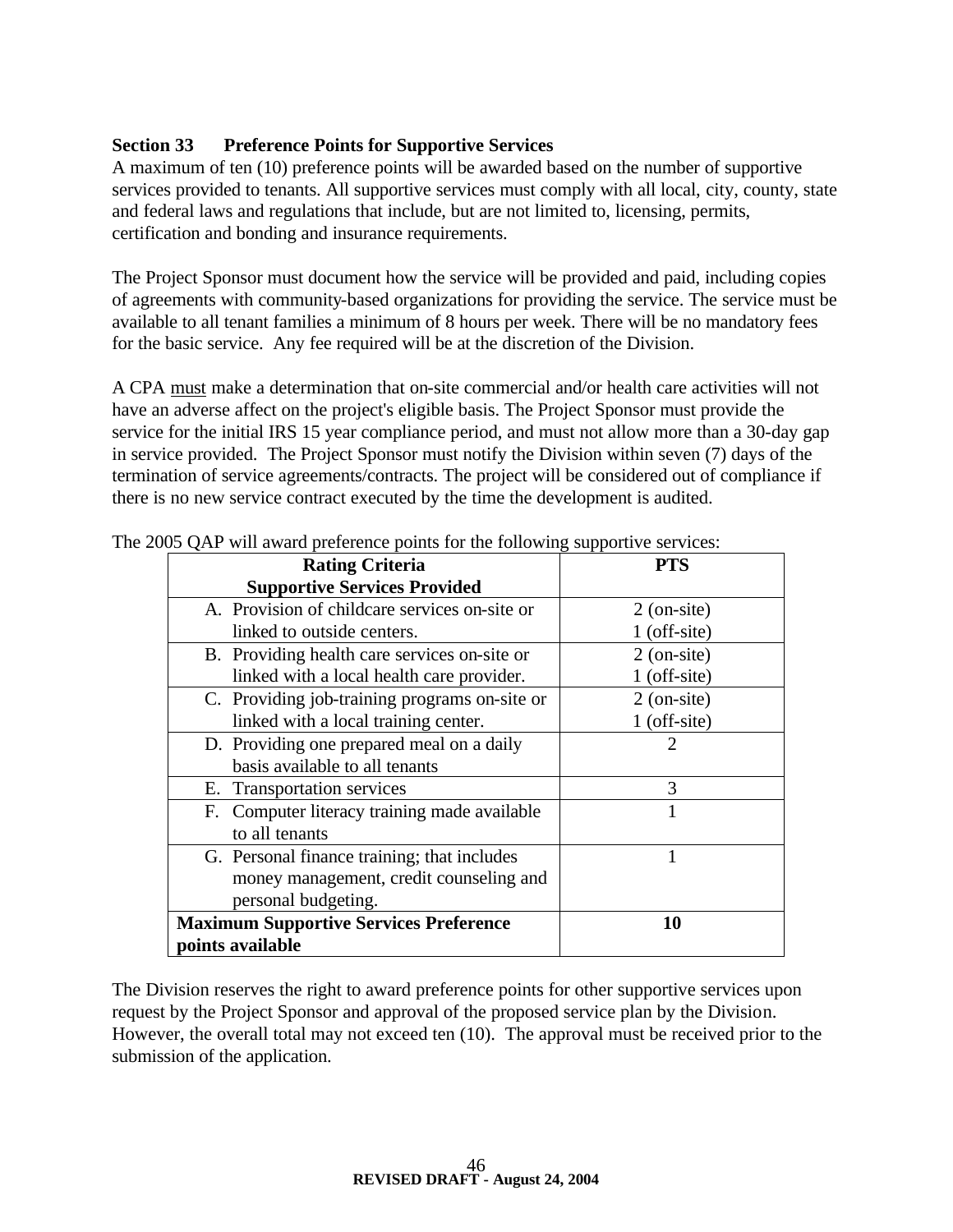# **Section 34 Preference Points for Lowest Developer Fee**

A maximum of five (5) preference points will be awarded to applications with developer fees below 15% of the ELIGIBLE BASIS. Preference points will be awarded on a basis of 1 point for each 1% reduction in developer fee up to a maximum of 5 points.

The developer fee must not exceed 15% of the ELIGIBLE BASIS of the project excluding the developer's fee. The fee includes profit and overhead of the developer, in addition to fees for consultants/processing agents. The developer fee for projects in QCTs/DDAs may include the adjusted Eligible Basis amount. The cost certification must reflect the developer fee disclosed within the original application and may not be changed for any reason.

| <b>Rating Criteria</b><br><b>Developer Fee</b> | <b>PTS</b> |
|------------------------------------------------|------------|
| A. Less Than 11%                               |            |
| B. 11.0% to 11.99%                             |            |
| C. 12.0% to 12.99%                             |            |
| D. 13.0% to 13.99%                             |            |
| E. 14.0% 10 14.99%                             |            |
| $F = 15\%$                                     |            |

# **Section 35 Preference Points for Lowest Contractor Fee**

A maximum of five (5) preference points will be awarded to applications with contractor fees below 14% of the total cost of construction. Preference points will be awarded on a basis of 1 point for each 1% reduction in contractor fee up to a maximum of 5 points.

The original contractor fee must be reflected at cost certification time and may not be changed. Contractor fees including the contractor's profit, overhead and general requirements must not exceed 14% of the total cost of construction of the project. Total construction costs are limited to on-site work, the construction of new structures/accessory buildings, and the rehabilitation of existing structures. The Division considers contractor fees greater than 14% excessive. Any contractor fee in excess of 14 percent will be taken out of the Gap Calculation for determination of the final Tax Credit allocation and issuance of IRS Form 8609. Construction costs will be limited to on-site work, the construction of new structures/accessory buildings and/or the rehabilitation of existing structures. *See* NAC 319.987

| <b>Rating Criteria</b> | <b>PTS</b> |
|------------------------|------------|
| <b>Contractor Fee</b>  |            |
| G. Less Than 10%       |            |
| H. $10.0\%$ to 10.99%  |            |
| I. 11.0% to 11.99%     |            |
| J. 12.0% to 12.99%     |            |
| K. 13.0% to 13.99%     |            |
| 14%                    |            |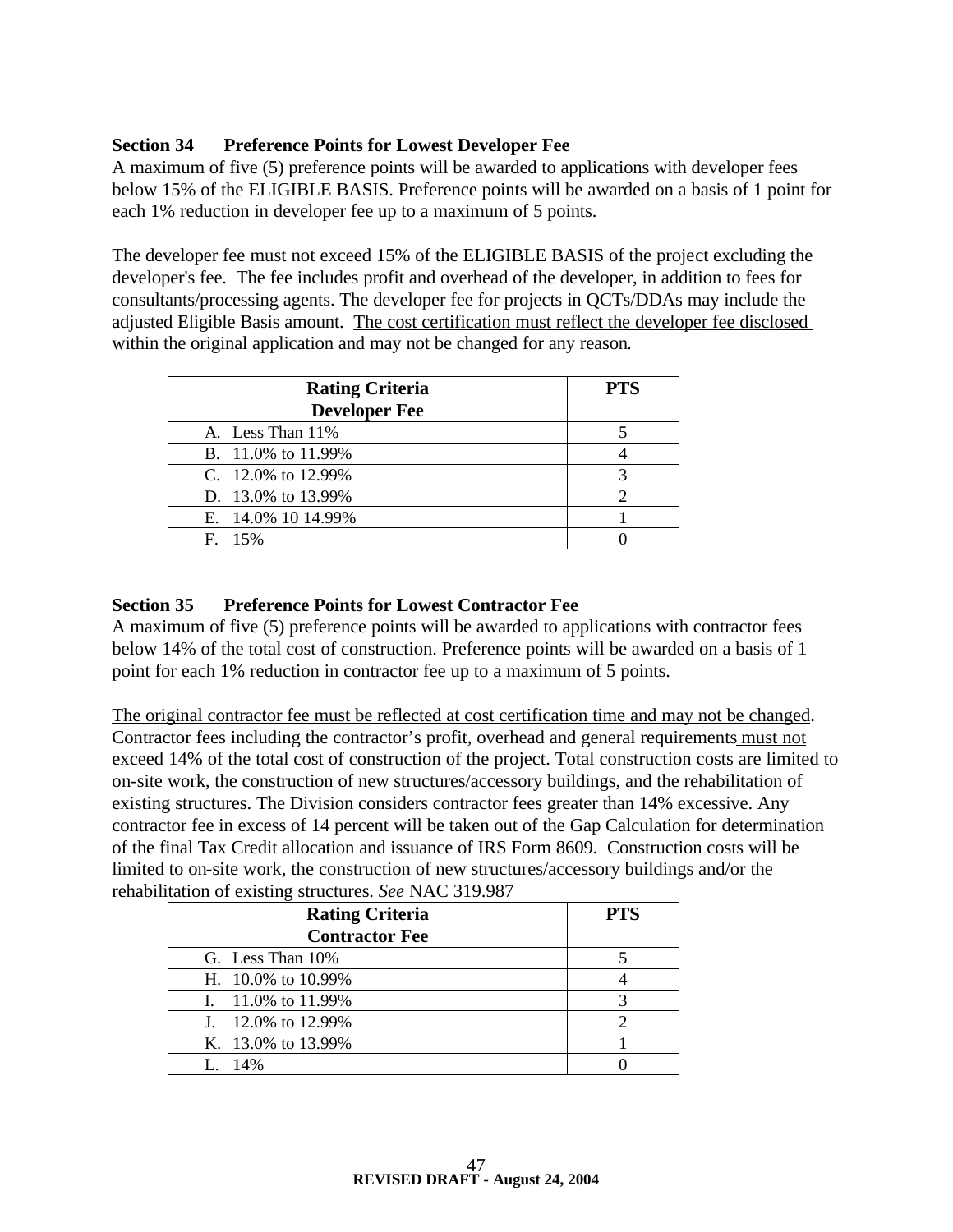# **Section 36 Special Developments Private Public Partnerships**

A maximum of fifteen (15) preference points will be awarded based the level of additional resources and funding leveraged by Tax Credits. The three factors below must be met to receive the preference points. Additional contributions may include land donations and funding commitments made by local governments, non-profit organizations, and private businesses.

| <b>Rating Criteria</b><br><b>Supportive Services Provided</b>                                                                                                                                                                                                                                                                               | PTS |
|---------------------------------------------------------------------------------------------------------------------------------------------------------------------------------------------------------------------------------------------------------------------------------------------------------------------------------------------|-----|
| A donation of land from a governmental unit<br>1)<br>(federal, state or local) or a parcel of land<br>transferred at a nominal cost from a<br>governmental unit (federal, state or local) or a<br>long-term lease of at least 50 years provided<br>to the developer at a nominal cost from a<br>governmental unit (federal, state or local) |     |
| Combined contributions from governmental,<br>2)<br>non-profit, and private sources for the<br>development of the Tax Credit Project that<br>meet or exceed 25 percent of the total project<br>costs.                                                                                                                                        |     |
| Tax Credit Equity must meet or exceed 60<br>3)<br>percent of the total project cost.                                                                                                                                                                                                                                                        |     |
| <b>Maximum Public/Private Preference points</b><br>available                                                                                                                                                                                                                                                                                | 15  |

### **Section 37 Tie Breakers**

In the event that one or more projects competing for Tax Credits in the same set-aside or geographical account receives an identical number of preference points, the Division will break the tie by determining which proposal leverages the greatest level of non Tax Credit funding.

This will be determined by dividing the total amount of Tax Credits requested by the total project costs. The project with the lowest percentage of Tax Credits to total project cost will be the successful project.

If the above fails to break the tie, the Division will conduct a lottery pursuant to NAC 319.990.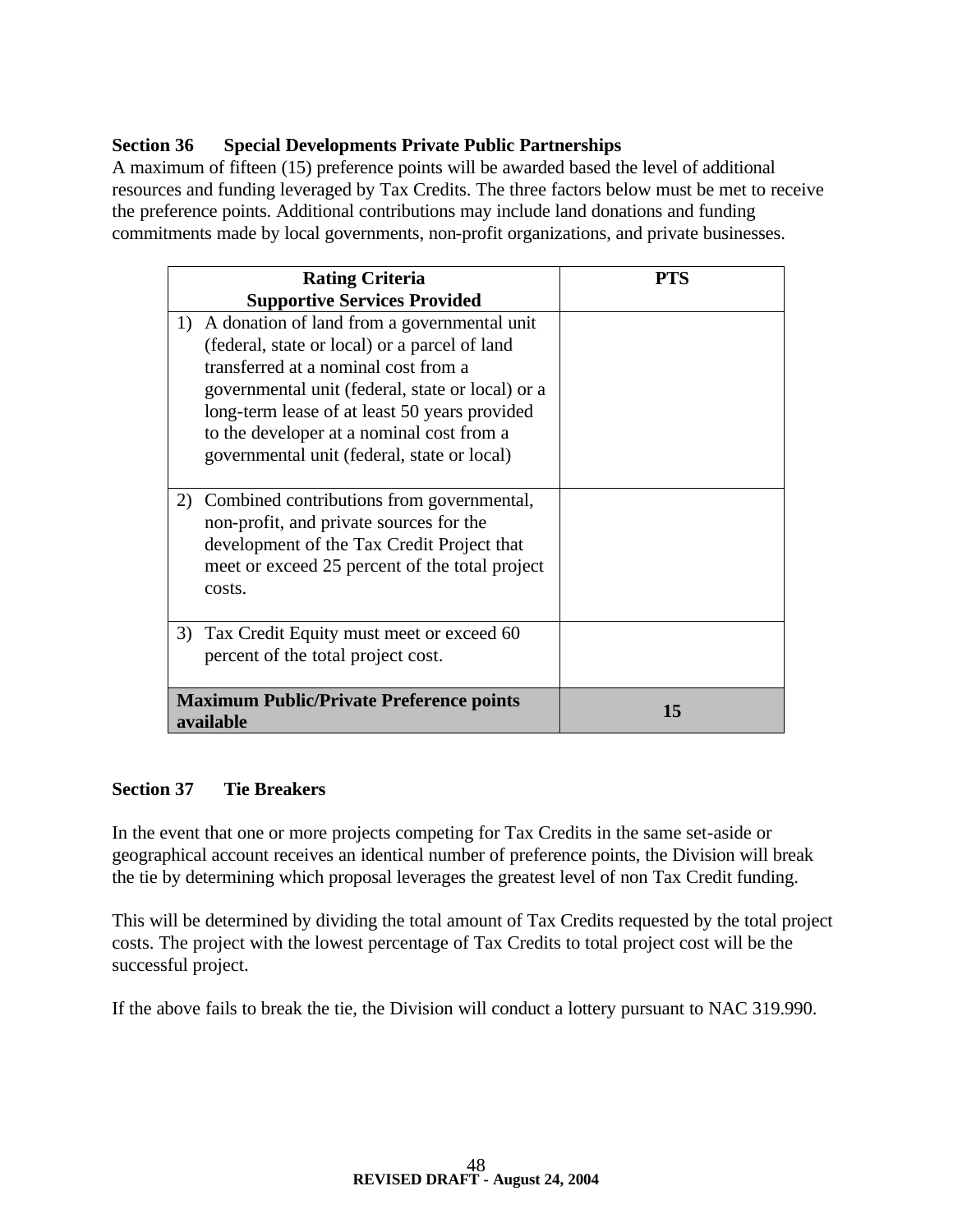#### **PROJECT DEVELOPMENT INFORMATION**

#### **Section 38 Maximum 2005 Per Unit Development Cost**

In allocating Tax Credits to a project, the Division will consider the number and size of units (based on the number of bedrooms) to the project's eligible basis.

The Division will not allocate Tax Credits for eligible basis costs that are in excess of HUD's Section 221(d)(3) per-unit cost limits plus the per unit developer fee proposed for the project. If a project's per unit eligible basis exceeds the amounts listed below plus the per unit developer fee the Project Sponsor must provide documentation to the division that the project is financially feasible. The HUD 221(d)(3) limit are shown in the table below:  $14$ 

| Area                       | <b>Base</b><br>Limits | South<br>Lake<br><b>Tahoe</b> | <b>Las Vegas</b><br><b>Clark Co</b> | Reno,<br>Sparks,<br><b>Carson</b><br>City | Lincoln<br>County | <b>Nye</b><br>County | All other<br><b>Areas</b> |
|----------------------------|-----------------------|-------------------------------|-------------------------------------|-------------------------------------------|-------------------|----------------------|---------------------------|
| <b>High Cost</b><br>Factor |                       | 1.94                          | 1.87                                | 1.95                                      | 1.69              | 1.59                 | 1.72                      |
|                            |                       |                               | Non Elevator                        |                                           |                   |                      |                           |
| 0 bdrm                     | \$42,980              | \$83,381                      | \$80,373                            | \$83,811                                  | \$72,636          | \$68,338             | \$73,926                  |
| 1 bdrm                     | \$49,557              | \$96,141                      | \$92,672                            | \$96,636                                  | \$83,751          | \$78,796             | \$85,238                  |
| 2 bdrm                     | \$59,766              | \$115,946                     | \$111,762                           | \$116,544                                 | \$101,005         | \$95,028             | \$102,798                 |
| 3 bdrm                     | \$76,501              | \$148,412                     | \$143,057                           | \$149,177                                 | \$129,287         | \$121,637            | \$131,582                 |
| 4 bdrm                     | \$85,225              | \$165,337                     | \$159,371                           | \$166,189                                 | \$144,030         | \$135,508            | \$146,587                 |
|                            | Elevator              |                               |                                     |                                           |                   |                      |                           |
| 0 bdrm                     | \$45,232              | \$87,750                      | \$84,584                            | \$88,202                                  | \$76,442          | \$71,919             | \$77,799                  |
| 1 bdrm                     | \$51,849              | \$100,587                     | \$96,958                            | \$101,106                                 | \$87,625          | \$82,440             | \$89,180                  |
| 2 bdrm                     | \$63,049              | \$122,315                     | \$117,902                           | \$122,946                                 | \$106,553         | \$100,248            | \$108,444                 |
| 3 bdrm                     | \$81,563              | \$158,232                     | \$152,523                           | \$159,048                                 | \$137,841         | \$129,685            | \$140,288                 |
| 4 bdrm                     | \$89,531              | \$173,690                     | \$167,423                           | \$174,585                                 | \$151,307         | \$142,354            | \$153,993                 |

<sup>&</sup>lt;sup>14</sup>Table of Basis & Maximum Statutory Mortgage Limits. National Housing Act. April 2, 2004. Refer to HUD website: http://www.hud.gov/offices/hsg/mfh/hicost/stats02.pdf

#### **Special Notes For Using Table**:

 $\overline{a}$ 

- (a) The Division is seeking clarification of the High Cost Percentage multipliers applicable to Nevada.
- (b) The 2005 QAP will use HUD's Section 221(d)(3) per unit limits for 2005. The amounts shown in the table will be amended when the  $221(d)3$  limits are updated by HUD. In the event that the HUD Section 221(d)(3) per unit cost limits for 2005 are lower than the amounts shown above, the per unit costs listed for 2005 may be increased by a maximum of 15 percent at the discretion of Division staff if requested by the Project Sponsor and evidenced by supporting documentation.

The 221(d)3 limits shown are effective after January 1, 2004. The table reflects an increase to the High Cost Percentage multiplier for Reno metropolitan area, pursuant to HUD guidelines. The 221(d)(3) limits for other geographic areas reflects the High Cost percentage multipliers used by HUD in 2002 and contained in the 2004 QAP.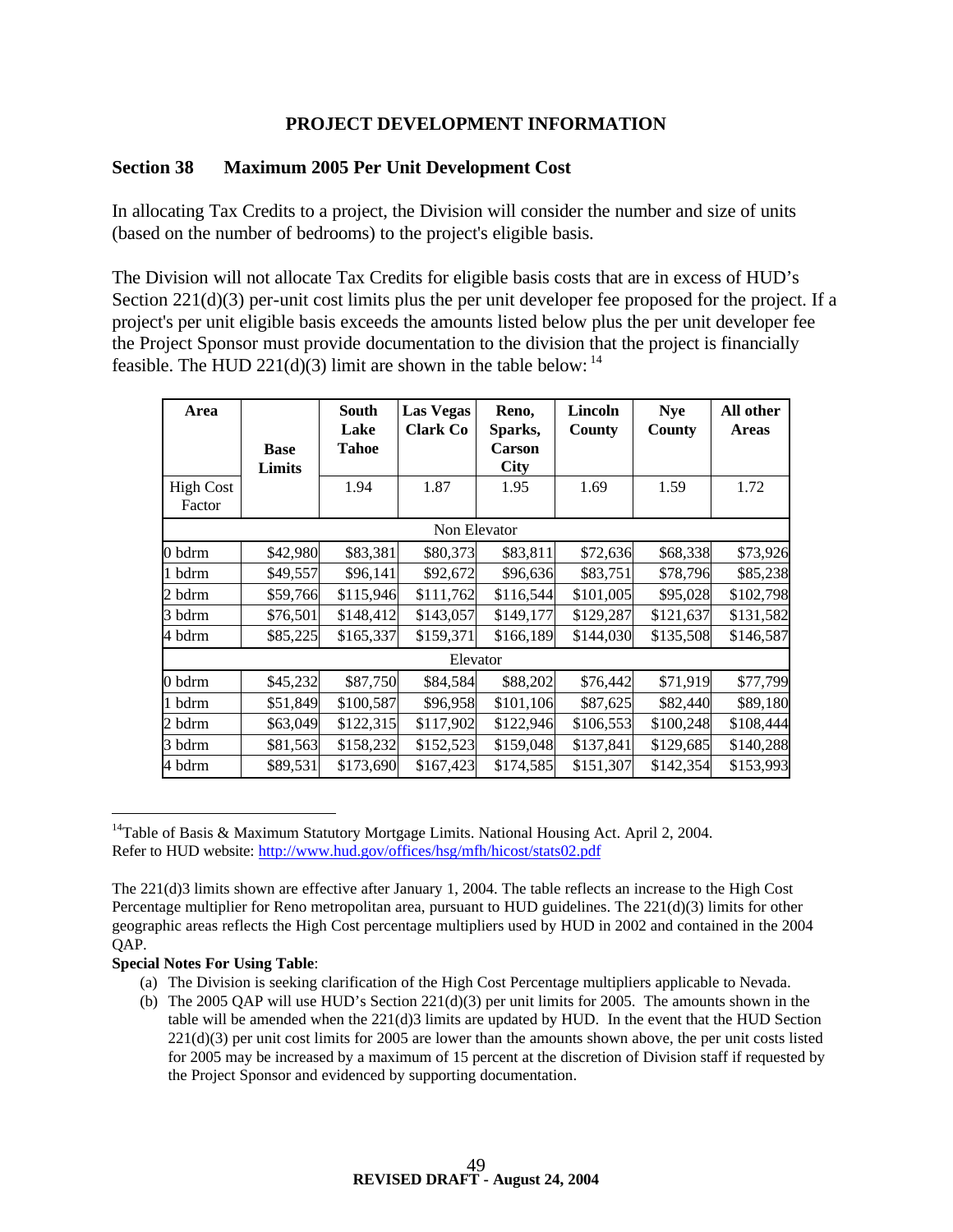#### **Section 39 Operating Expenses**

Project operating expenses between \$200.00-\$300.00 per unit/per month are typical for projects in Nevada and considered acceptable by the Division. Applications for projects with operating expenses outside this range must include an explanation of why the expenses are higher or lower. The Division reserves the right to adjust Tax Credits on projects with operating expenses greater than the \$200.00 to \$300.00 range. *See* NAC 319.987.

#### **Section 40 Estimation of Utility Allowance**

At the time of application, the Project Sponsor must estimate the amount of utility allowance applicable to each unit, considering the square footage of the unit and the proposed source of energy in accordance with Treasury Regulation § 1.42-10. The Project Sponsor assumes the risk that these estimates are reasonable and supportable. At the time the project is placed in service, the Project Sponsor must provide evidence that the utility allowance used conforms to the requirements of the Code and Treasury Regulation. Failure to do so will result in forfeiture of the Tax Credits.

The Project Sponsor may provide a survey of actual utilities being paid in the area or use the PHA utility allowance for the area. Surveys must: (1) have been conducted within 12 months of the application; (2) sampled units must be located within a radius of 50 miles from the proposed project location; (3) sampled units must be similar in size, within 10%, based on unit square footage, to those in the project; (4) include a sample size of at least 10 units; (5) the energy source must be the same as proposed for the project; and (6) include the address and square footage of each unit surveyed.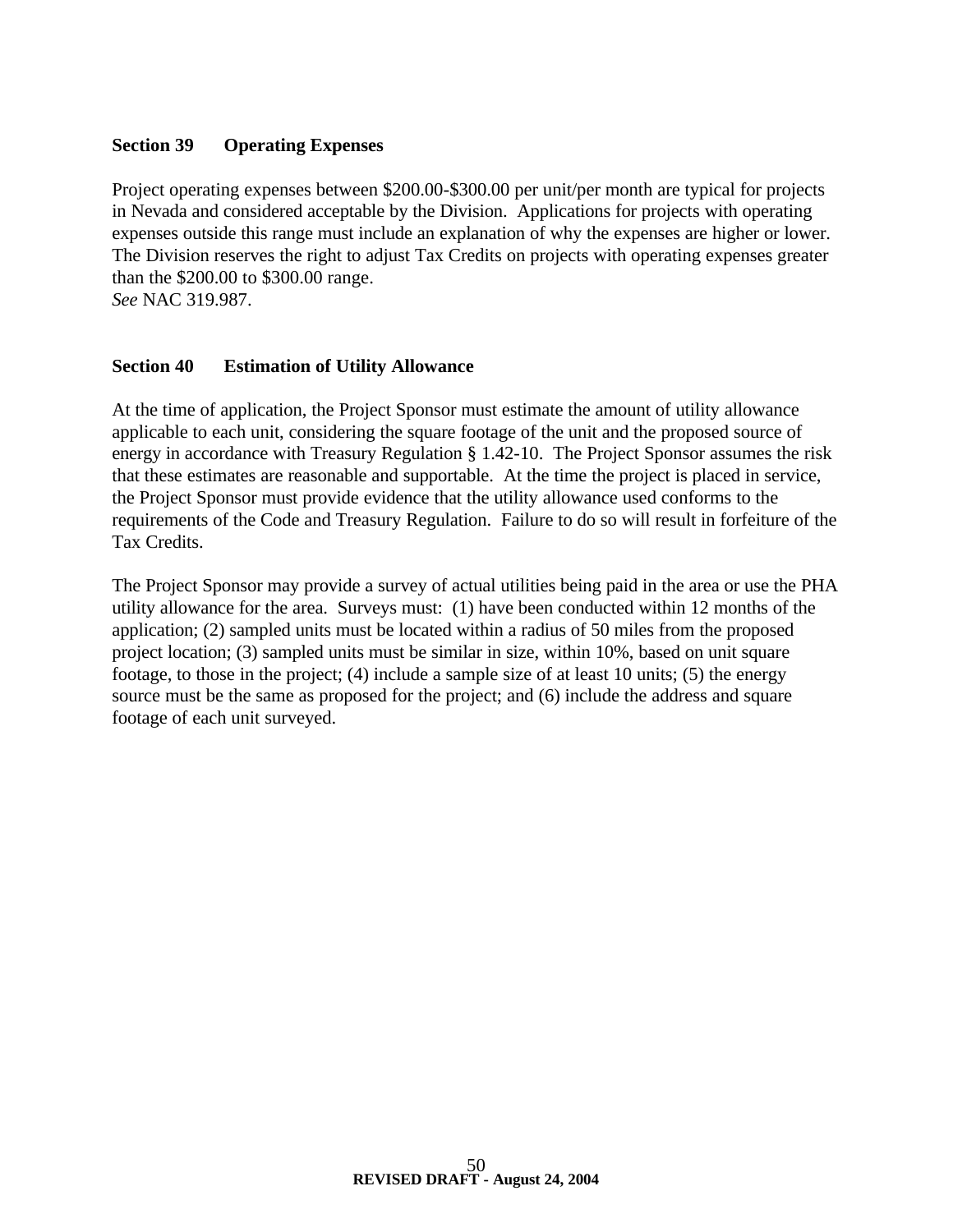# **Section 41 Adjustments to Eligible Basis for Projects Located in Qualified Census Tract and Difficult to Develop Areas**

Project Sponsors with projects located in a Qualified Census Tract (QCT) or in a Difficult to Develop Area (DDA) are authorized to utilize 130% of eligible basis as a factor in determining the adjusted eligible basis.

The determination of whether a project is in a QCT or DDA is made at the time of application. Subsequent changes in federal designations of QCTs or DDAs after the application is approved will not affect the project.

#### A. 2004 IRC Section 42(d)(5)(C) Metropolitan Qualified Census Tracts

- 1) Las Vegas Metropolitan Area: 3.01; 3.02; 4.00; 5.03; 5.04; 5.11; 5.14; 6.00; 7.00; 8.00; 9.00; 11.00; 22.01; 22.04; 24.04; 24.05; 26.01; 34.25; 38.00; 43.00; 44.00; 46.00; 47.03; 47.07; 47.08; 47.09; 47.10; and 47.13.
- 2) Reno/Sparks Metropolitan Area: 1.00; 9.00; 18.00; 19.0; and 22.03.

### B. 2004 IRC Section 42(d)(5)(C) Non-Metropolitan Qualified Census Tracts

- 1) Elko County 9403.00
- 2) Mineral County 9402.00

### C. 2004 IRC Section 42(d)(5)(C) Metropolitan Difficult To Develop Areas **EX** No areas listed.

|                                    | D. 2004 IRC Section 42(d)(5)(C) Non-Metropolitan Difficult To Develop Areas |         |           |
|------------------------------------|-----------------------------------------------------------------------------|---------|-----------|
| <b>Qualifying Nevada Counties:</b> |                                                                             |         |           |
| Carson City                        | Churchill                                                                   | Douglas | Esmeralda |
| Humboldt                           | Lincoln                                                                     | Lyon    | Mineral   |
| Pershing                           | White Pine                                                                  |         |           |

Any changes to QCT and DDA designations subsequently made by HUD that are applicable to the 2005 Tax Credit application period will be incorporated in the 2005 QAP following publication in the *Federal Register*. *See* NAC 319.991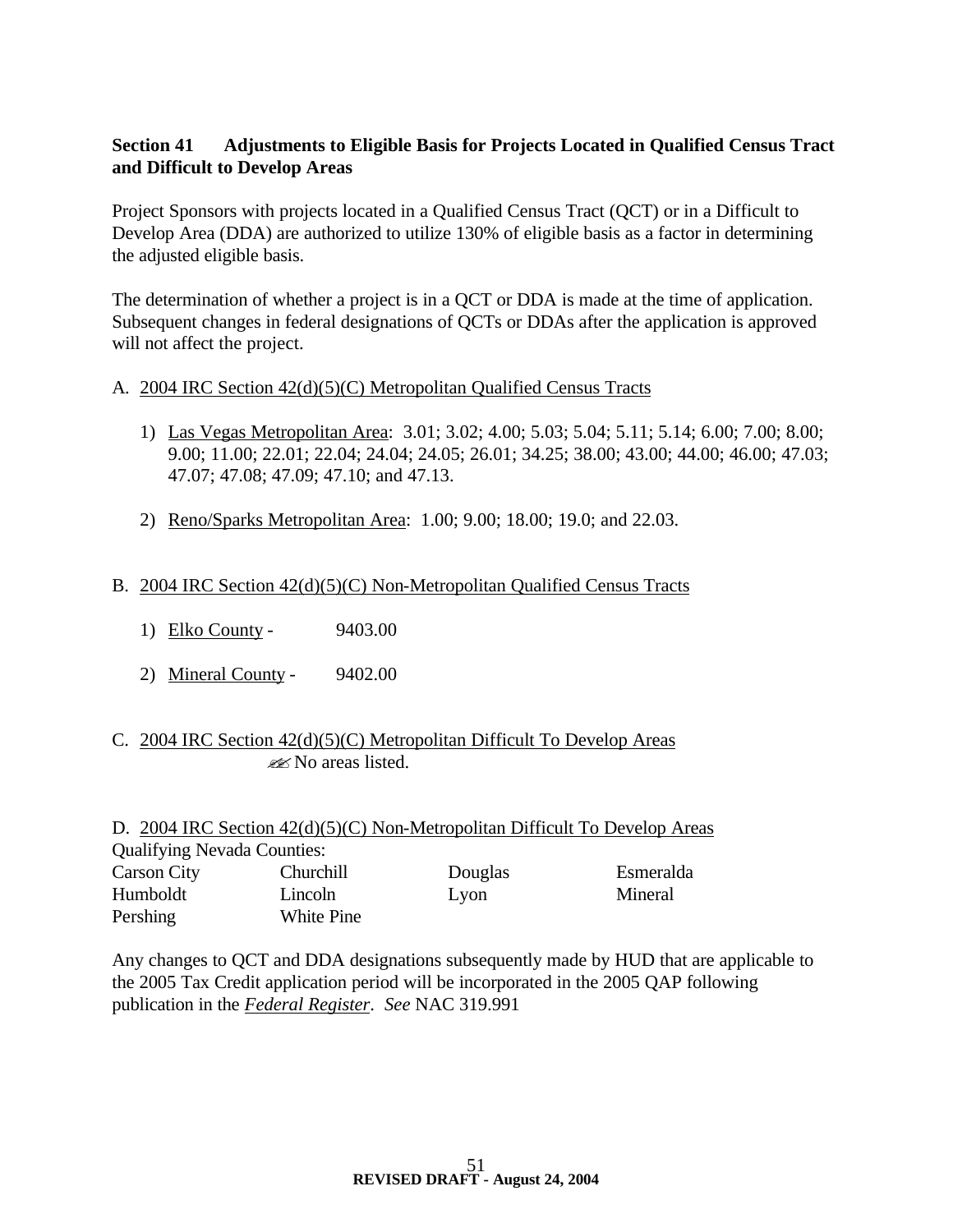# **Section 42 Maximum Amount of Tax Credits Awarded**

### A. Project Cap

The Division has elected to limit the amount of tax credits a project may receive under the 2005 plan to \$750,000.00. Application for Tax Credits in excess of \$750,000.00 will be rejected. The Division will accept applications that request Tax Credits for more than one sub-account, as long as the total amount of Tax Credits requested does not exceed the maximum limit. The Division reserves the right to award more than \$750,000.00 of Tax Credits to projects financed by the Tax Exempt Bond Program, if the project complies with all of the Division's policies, procedures and all State and federal regulations and laws. *See* NAC 319.992.

### B. Multiple Project Phases

Projects that are phased in from one Tax Credits plan year to another will not be considered as one project for the purposes of this maximum. For example, if a Project Sponsor receives Tax Credits on a project this year and next year qualifies and is appropriately ranked for an expansion or new phase of the existing project, the Project Sponsor may receive the maximum Tax Credits for the new phase. The Division reserves the right to reject multiple applications if they are determined to be for one project that has been split in order to circumvent this maximum.

#### C. Tax Credit Return

The Project Sponsor may voluntarily return Tax Credit awards before the notification of the carryover allocation. For the purposes of this section, **the carryover allocation notice for Nevada 2005 Tax Credit project will be November 1, 2005.** 

If the Project Sponsor decides to return the Tax Credits on or before the date specified in this section, the return will be considered voluntary.

If a project receives a carryover allocation and the Project Sponsor returns the Tax Credit after the date specified in this section, the return will be considered involuntary. *See* NAC 319.972. In such cases, the Project Sponsor will be barred from participating in future Tax Credit funding rounds in Nevada for the remainder of the 2005 Tax Credit Year and the subsequent Tax Credit year.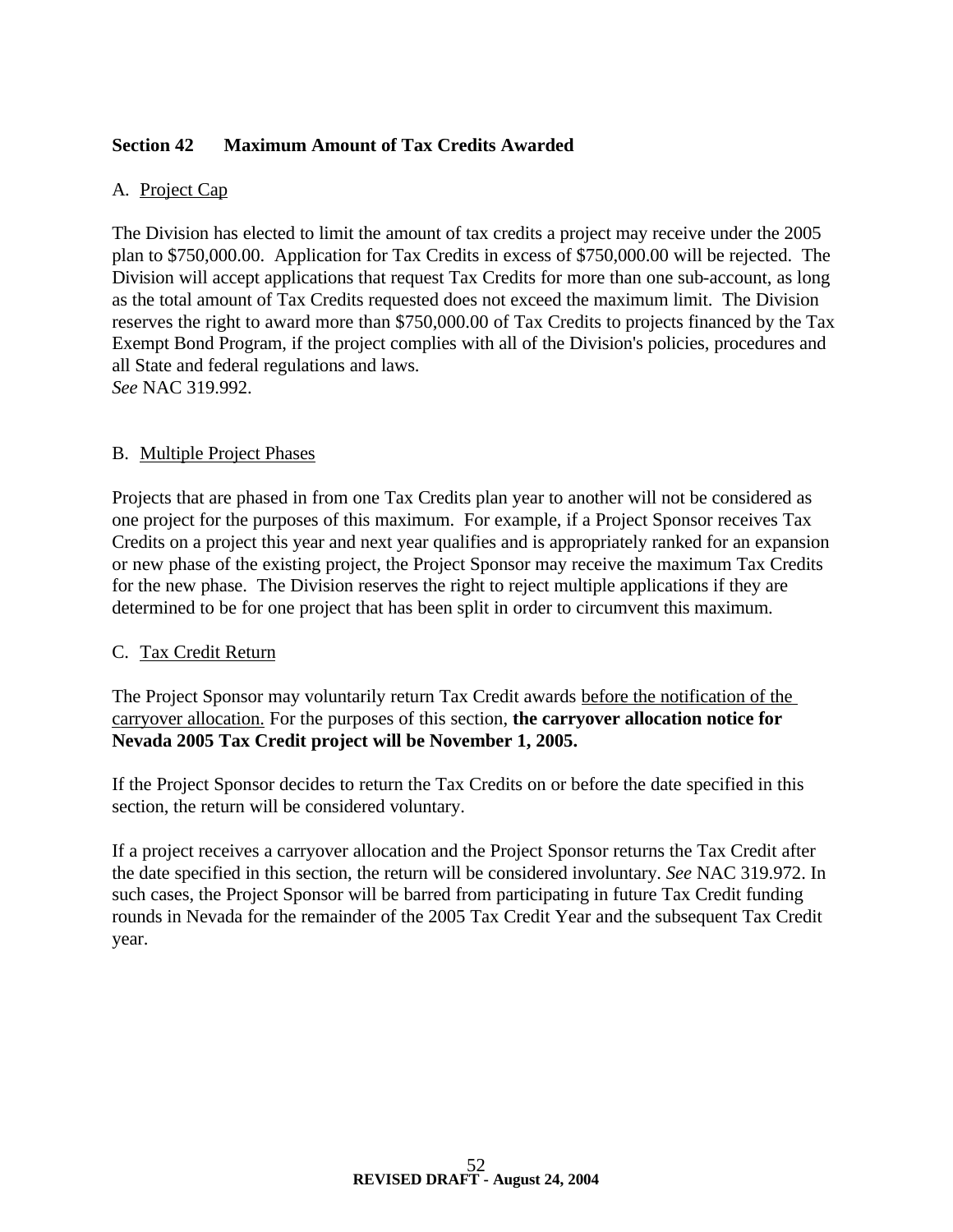# **Section 43 Final Allocation of Tax Credits**

Once all of the buildings in the project are placed in service, the Project Sponsor may request the final allocation and IRS form(s) 8609.

The following information needs to be completed to receive the IRS form(s) 8609:

- 1. Final allocation application.
- 2. CPA certification of costs. The Division will consider the initial CPA Certification of Costs as the true and correct document for the issuance of IRS Form 8609.
- 3. Final Energy Audit and Inspection. The final energy audit/inspection must show that all of the energy saving measures identified in the Pre-energy audit have been installed.
- 4. Pre 8609 inspection by Division. The inspection will include a review of proposed unit mix and amenities in the application and completeness of constriction.
- 5. Comply with Section 42 (Lease up Requirements).
- 6. Letter certifying permanent financing is in place.
- 7. Letter acknowledging project has met ADA and Fair Housing accessibility design standards.
- 8. The CPA cost breakdown must be submitted in a manner that is consistent with data input to the Division's Tax Credit software (Application Orientation Design/AOD System). Forms will be attached to the Final Allocation Application.

### **Section 44 Tax Credit Monitoring**

As of July 1, 2001, all compliance monitoring will require habitability inspection as per Treasury (IRS) Regulation 1.42.5. The Division has adopted the Uniform Physical Condition Standards established by HUD as the applicable standard for conducting physical inspections and determining compliance with IRS habitability requirements.

#### **Section 45 Fees**

All fees paid to the Division are non-refundable.

A. Application Fee The application fee is \$1,250.00

#### B. Re-submission Fee

An additional fee of \$1,000.00 will be required if the application has been withdrawn or rejected during the previous allocation round, or if the Project Sponsor desires to make any material changes to the application. Re-submitted applications will not be accepted after the application closing date of any Tax Credits round.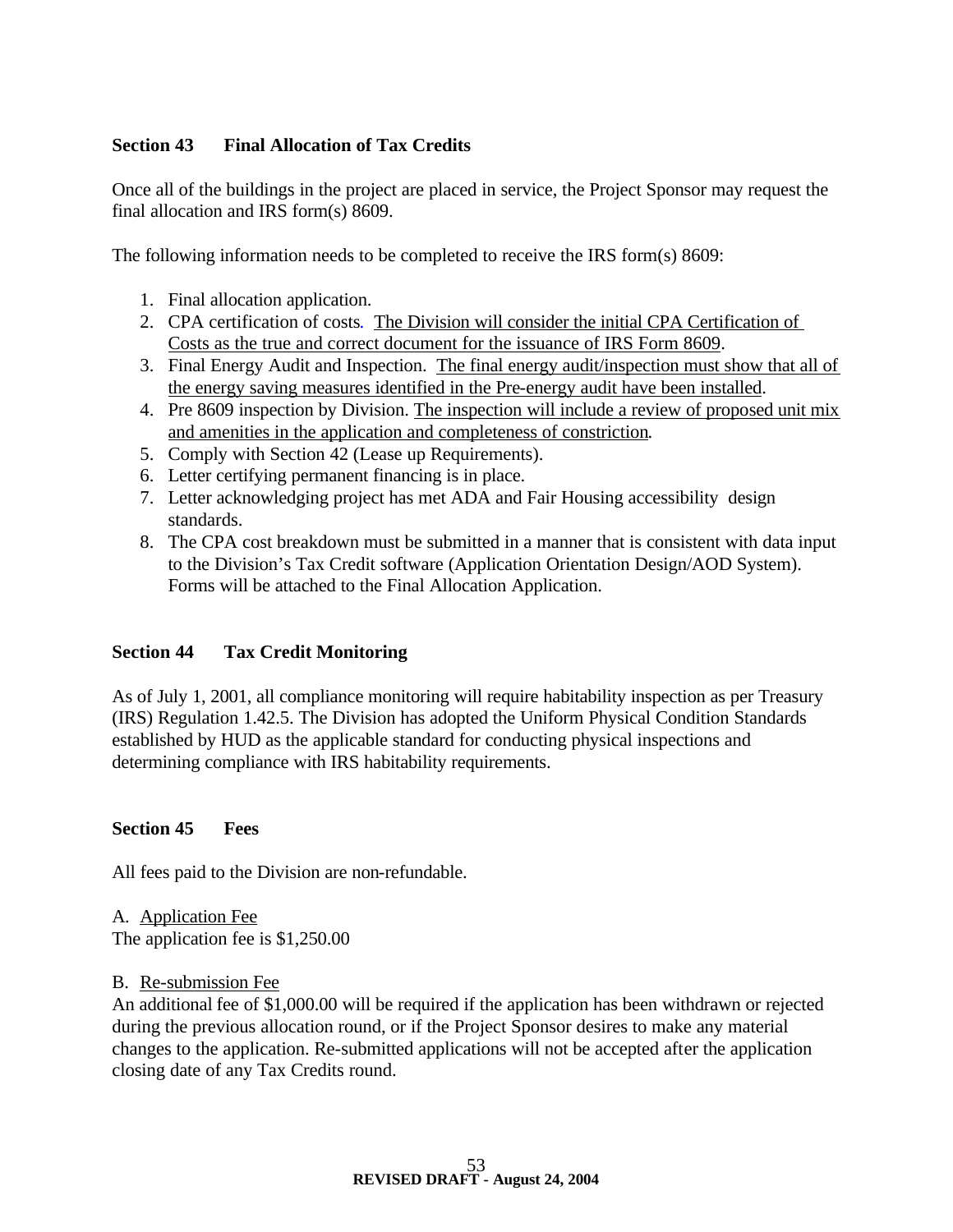#### C. Reservation Fee

A reservation fee equal to 6.8% of the Tax Credits reservation amount is payable at the time the Division reserves the Tax Credits for the project. Non-profits that are not joint-venturing or in partnership with a for-profit Project Sponsor have the option of paying 1.8% of the credit amount at the time of reservation and the balance of 5% no later than six months after the date of reservation.

The reservation fee is due upon receipt of the reservation letter **and must be paid on or before June 30, 2005**. *See* NAC 319.978(2).

### D. Carryover Fee

An administrative fee of \$400.00 will be charged for each carryover letter issued by the Division. The Project Sponsor's federal tax identification number must be supplied at the time the carryover commitment is requested.

#### E. Compliance Monitoring Fee

An annual fee of \$25.00 for each low-income unit will be charged during the compliance period. The first annual Compliance Monitoring Fee is due and payable when the project is placed in service. Thereafter, annual Compliance Monitoring Fees must be paid on or before January 31 of each year for the remaining compliance period including any extended use period.

The Division reserves the right to adjust monitoring fees as necessary on a project-by-project basis to cover the cost and expense of monitoring compliance.

#### F. Compliance Training Fee

A fee of \$50.00 per person will now be required to attend the Division's annual Tax Credit Compliance Training. The one-day training session, usually conducted in April/May of each year, is held in Las Vegas and Carson City/Reno. Attendance is mandatory for all on-site property managers. Notice of the annual training sessions will be announced once a date and site are determined.

#### G. Compliance Monitoring Fee for Second Audit

If a property receives an audit in which the property is substantially out of compliance (less than 75% of the property is in compliance or there are issues regarding the minimum set aside and the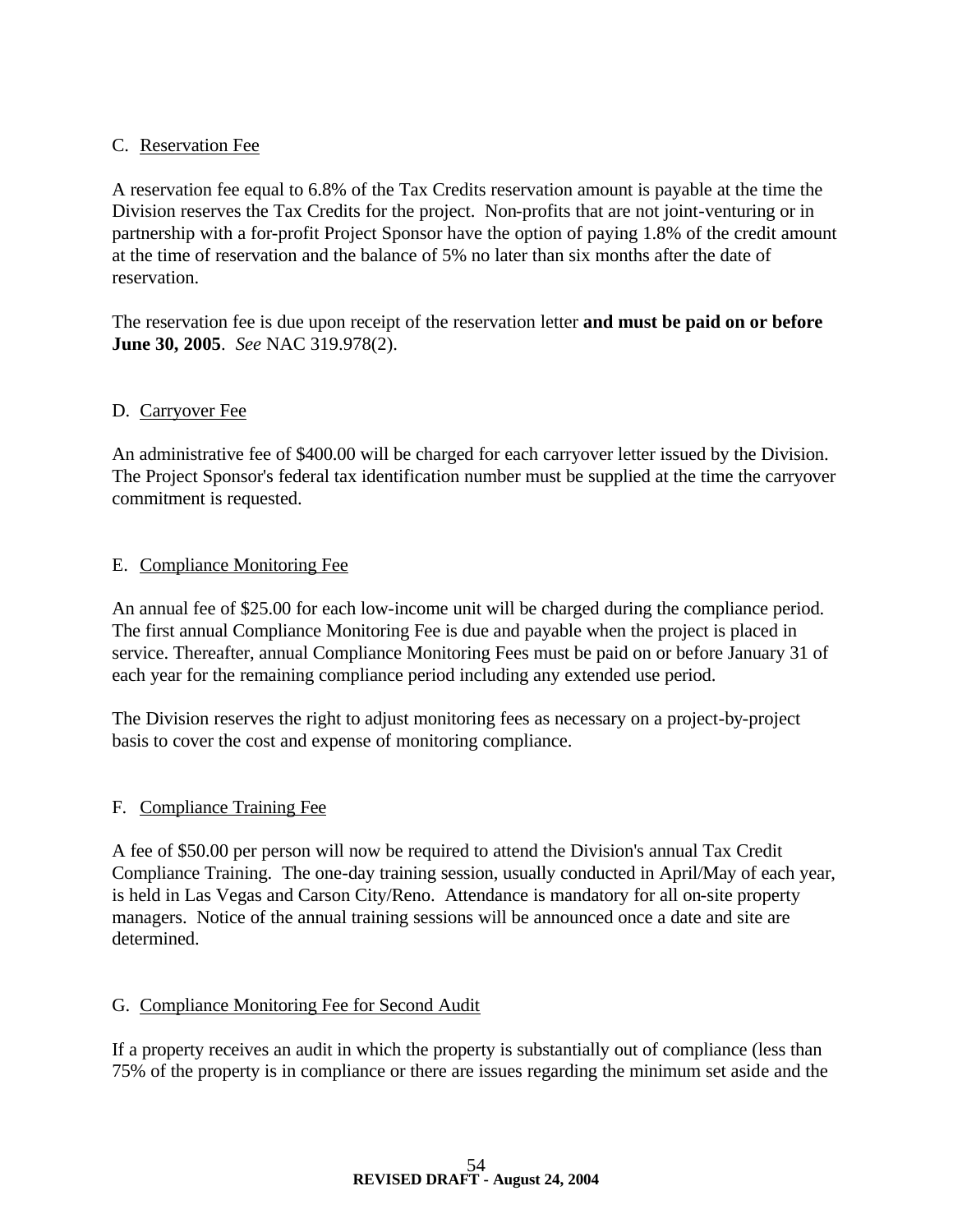property requires a second audit), there will be an additional audit fee equal to the per unit monitoring fee for each unit/file that requires a second audit.

## H. Legal Fees

If the Project Sponsor requests a change or decision that requires the Division to obtain legal advice beyond the normal guidance provided by the Division Counsel, the Project Sponsor will be billed for the legal service at a rate of \$475.00 per hour. Legal fees must be paid if the Division's Counsel or Tax Counsel performs legal work that requires more than one (1) hour of time.

# I. Energy Audit Fees

The 2005 QAP requires Project Sponsors to comply with the Division Energy Efficiency Requirements. Sponsors are required to meet Pre and Post Construction Energy Audits for new construction or rehabilitation projects. The Energy Audits are contracted by the Division with an independent certified energy-auditing contractor. The Project Sponsor will reimburse the Division the costs of the Energy Audit at a rate of \$250.00 a unit with a minimum of 15% of the project being subject to the Energy Audit. The Energy Audit fee is Northern Nevada project will be assessed mileage and per diem charges at the state rate. If additional test is required fees will be due at the time of the re testing.

# **Section 46 Debarred List**

The Administrator will have the option to reject applications for Tax Credits for the following reasons: If the Project Sponsor and/or equity partner (1) is included on the HUD Debarred List; (2) defaulted or failed to Complete Funding or Construction on a Tax-Exempt Bond Issue; (3) defaulted and/or failed to comply with a HOME and/or LIHTF and/or; (4) defaulted or failed to comply with a Tax Credit Project that receives a Tax Credit reservation or allocation by the Division.

### **Section 47 Lease-up Requirement**

Effective January 1, 2002, all Project Sponsors will be required to contact the Division once the first building in the project is issued a Certificate of Occupancy and prior to any lease-up. The Division will provide an orientation to Project Sponsors and on-site property managers regarding the long-term compliance of the property with Section 42 of the IRS Code. The Division will review the State's Tax Credit Compliance Manual with project management and discuss the Division's compliance requirements and project management responsibilities. This orientation is mandatory. Failure to contact the Division as specified above will result in a delay of the Division's issuance of IRS form(s) 8609.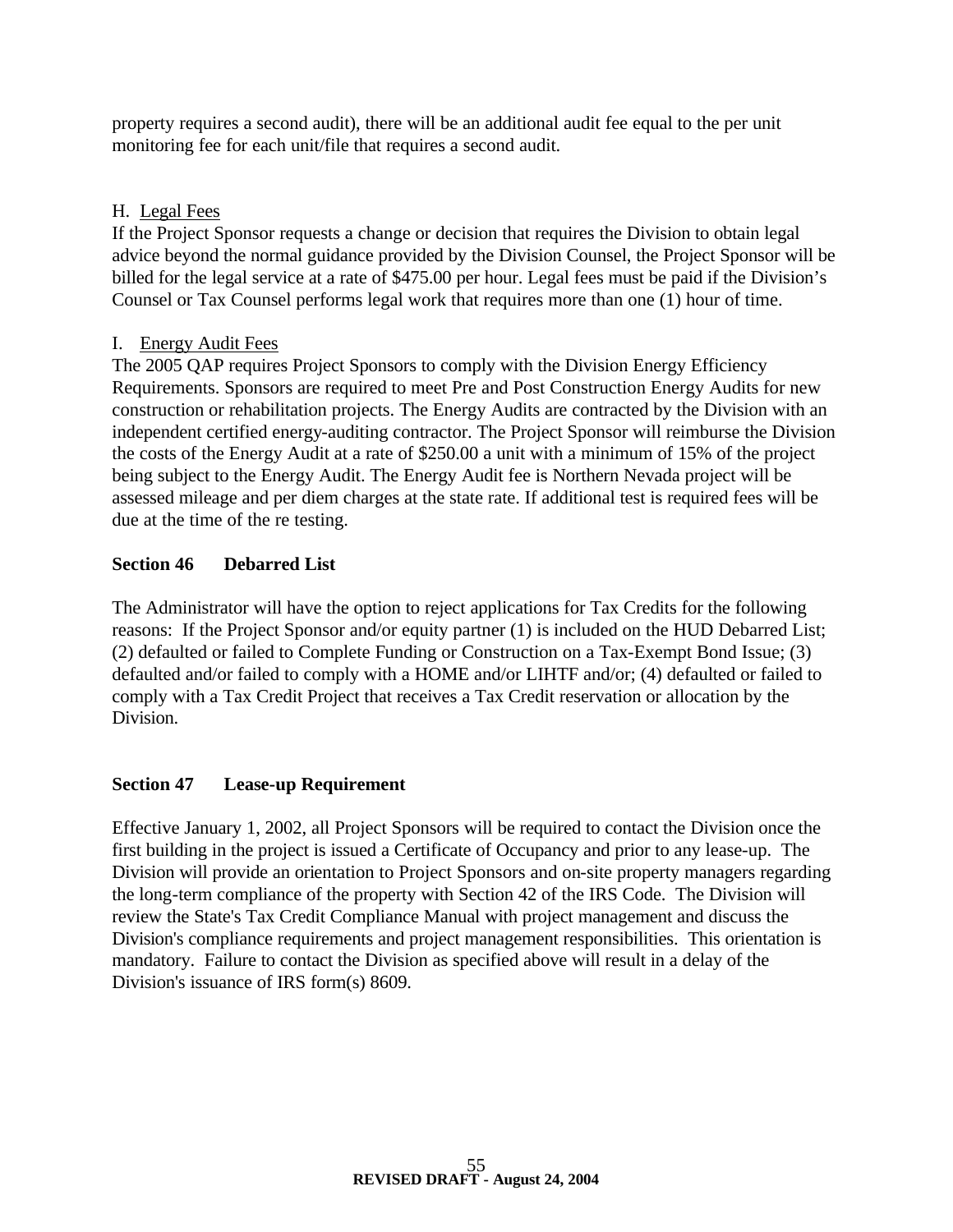### **Section 48 Waiver of Annual Income Re-certification**

Under IRS rules (Section  $42(g)$  (8) (B)), if a LIHTC project consists entirely of 100 percent low income buildings – buildings occupied by qualified low-income tenants – the Project Sponsor may request a waiver of the requirement annual re-certifications of tenant incomes This section of the manual describes the procedure for requesting a waiver from the IRS requirement for annual recertifications of tenant incomes.

### A. Procedure for Requesting Tenant Income Re-Certification Waiver

A Project Sponsors applying for the waiver for its 100 percent low-income building must:

- a) Complete and sign the applicable portions of IRS Form 8877, *Request for Waiver of Annual Re-certification Requirement for the Low-Income Housing Credi*t.
- b) Submit IRS Form 8877 to the Division for signature by the Division's Administration or authorized representative.
- c) File IRS Form with the Service pursuant to the instructions accompanying the form.

The IRS will notify the Project Sponsor whether the request for the Re-certification waiver has been approved or denied.

### B. Limited Reporting Requirements for Waiver Recipients

If the Project Sponsor obtains a waiver of the annual income re-certification requirements from the IRS, the Project Sponsor is exempt from the re-certification requirements under IRS regulations § 1.42–5(b)(1)(vi) and (vii) and § 1.42–5(c)(1)(iii) and is not required under those sections to:

- a) Keep records that show an annual income re-certification of all the low-income tenants in the building who have previously had their annual income verified, documented, and certified;
- b) Maintain third-party documentation to support that re-certification; or
- c) Certify to the Division that it has received this information.

In lieu of re-certification, Project Sponsors that receive a tenant income re-certification waiver must ensure that all tenants **annually** complete the NHD Form – **Alternate Certification [EXHIBIT Q]**. The Alternate Certification must be dated and signed by the tenant(s) and the Project Sponsor's on-site representative, and the Project Sponsor must maintain a current Alternate Certification in each tenant file. The Division will review this documentation during the annual compliance reviews. A failure by the Project Sponsor to maintain properly completed, signed, and dated Alternate Certifications may result in the revocation of the tenant income recertification waiver.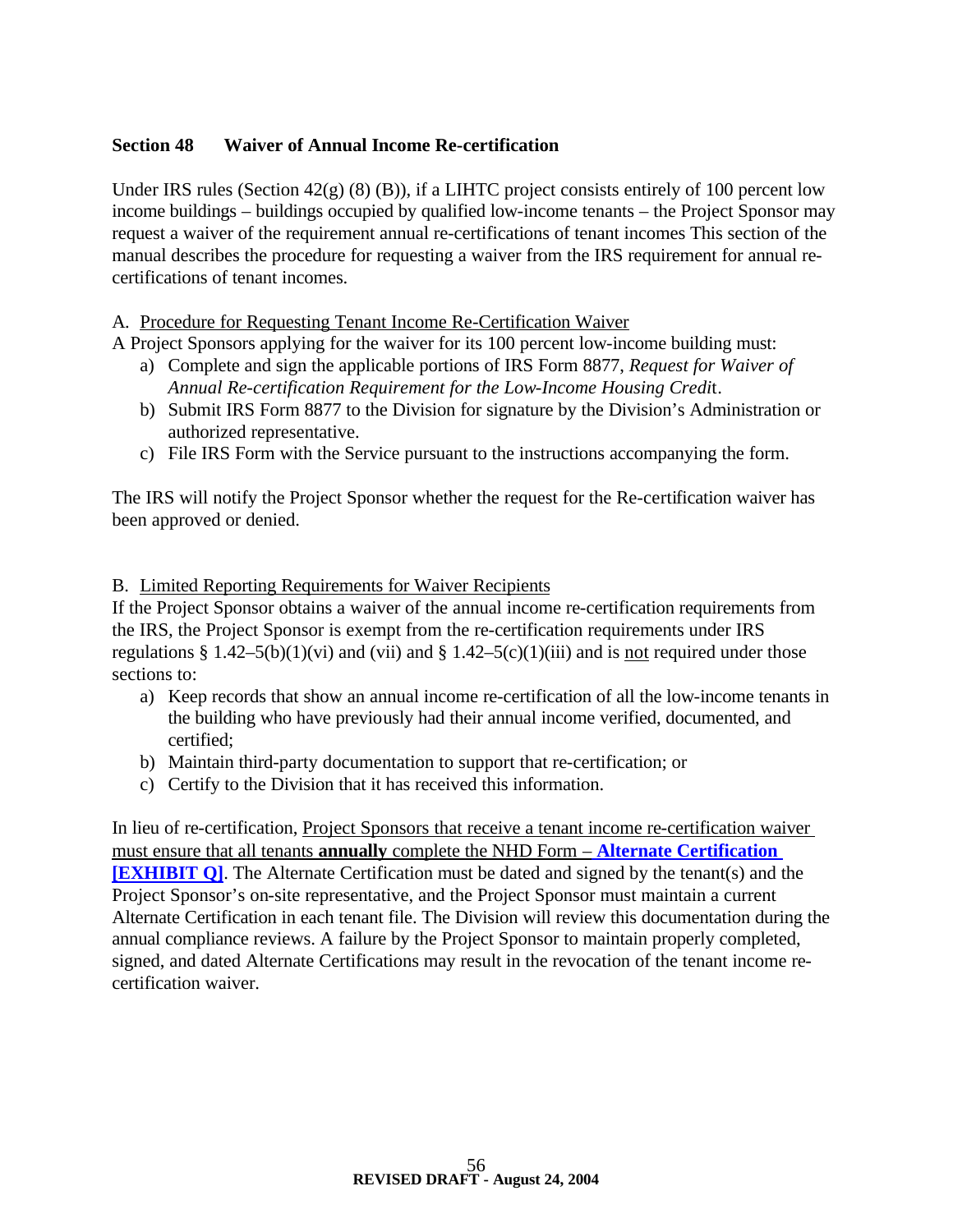## **Section 49 Tax Exempt Bond Program**

To receive 4% Tax Credits on a Tax Exempt Bond Project, Project Sponsors must comply with the following:

- 1) Final allocation application.
- 2) CPA certification of costs. The Division will consider the Initial CPA Certification of Costs as the true and correct document for the issuance of IRS Form 8609.
- 3) Final Energy Audit and Inspection. The final energy audit/inspection for new construction must have a REM Index Rating of 86 or higher. The final energy audit/inspection for rehabilitation projects must show that all of the energy saving measures identified in the Pre-energy audit have been properly installed.
- 4) Pre 8609 inspection by Division. The inspection will include a review of proposed unit mix and amenities in the application and completeness of constriction.
- 5) Comply with Section 42 (Lease up Requirements).
- 6) Letter certifying permanent financing is in place.
- 7) Letter acknowledging project has met ADA design standards.
- 8) The project must be in compliance with the Bond Regulatory Agreement.
- 9) Comply with the IRS Section 42 50% test.
- 10) The project must meet Eligible Project Category (Sec.9) requirements as outlined in the OAP.
- 11) The CPA cost breakdown must be submitted in a manner that is consistent with data input to the Division's Tax Credit software (Application Orientation Design/AOD System). Forms will be attached to the Final Allocation Application.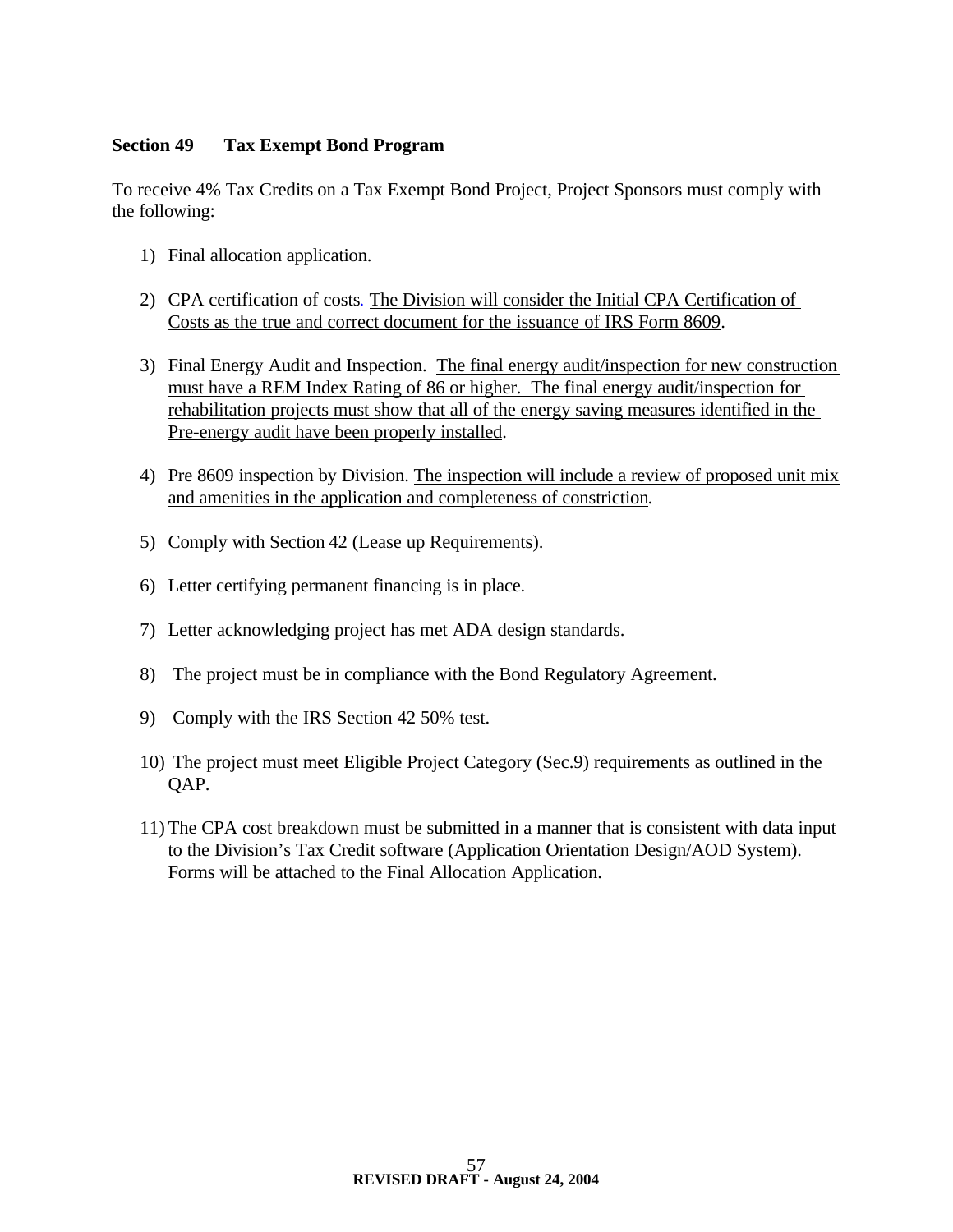#### **PUBLIC COMMENT PROCESS**

#### **Section 50 Public Comments, Distribution and Approval of QAP**

In accordance with the Regulations, the Division scheduled and conducted public hearings on the draft 2005 QAP as follows:

| A.        | August 04, 2004 in Las Vegas, Nevada | Commencing at 9:00 a.m. |
|-----------|--------------------------------------|-------------------------|
| <b>B.</b> | August 10, 2004 in Reno, Nevada      | Commencing at 9:00 a.m. |
| C.        | August 11, 2004 in Elko, Nevada      | Commencing at 9:00 a.m. |

The commenting period on the initial draft of the 2005 QAP ended on August 23, 2004. Following the public hearing and end of the initial commenting period, the Division considered public comments on the initial draft of the 2005 QAP.

A second draft of the 2005 QAP incorporating changes proposed by the Division was completed on or about August 31, 2004. The Division has made notification of this draft prior to the final public hearing on the 2005 QAP in accordance with the requirements of NAC 319.971.

The Division's final public hearing on the 2005 QAP will be held in Carson City, Nevada and Las Vegas, Nevada on September 14, 2004 as part of the regularly scheduled quarterly Nevada Housing Division Advisory Board meeting. The meeting location and time will be provided in the Division's upcoming Advisory Committee meeting notice.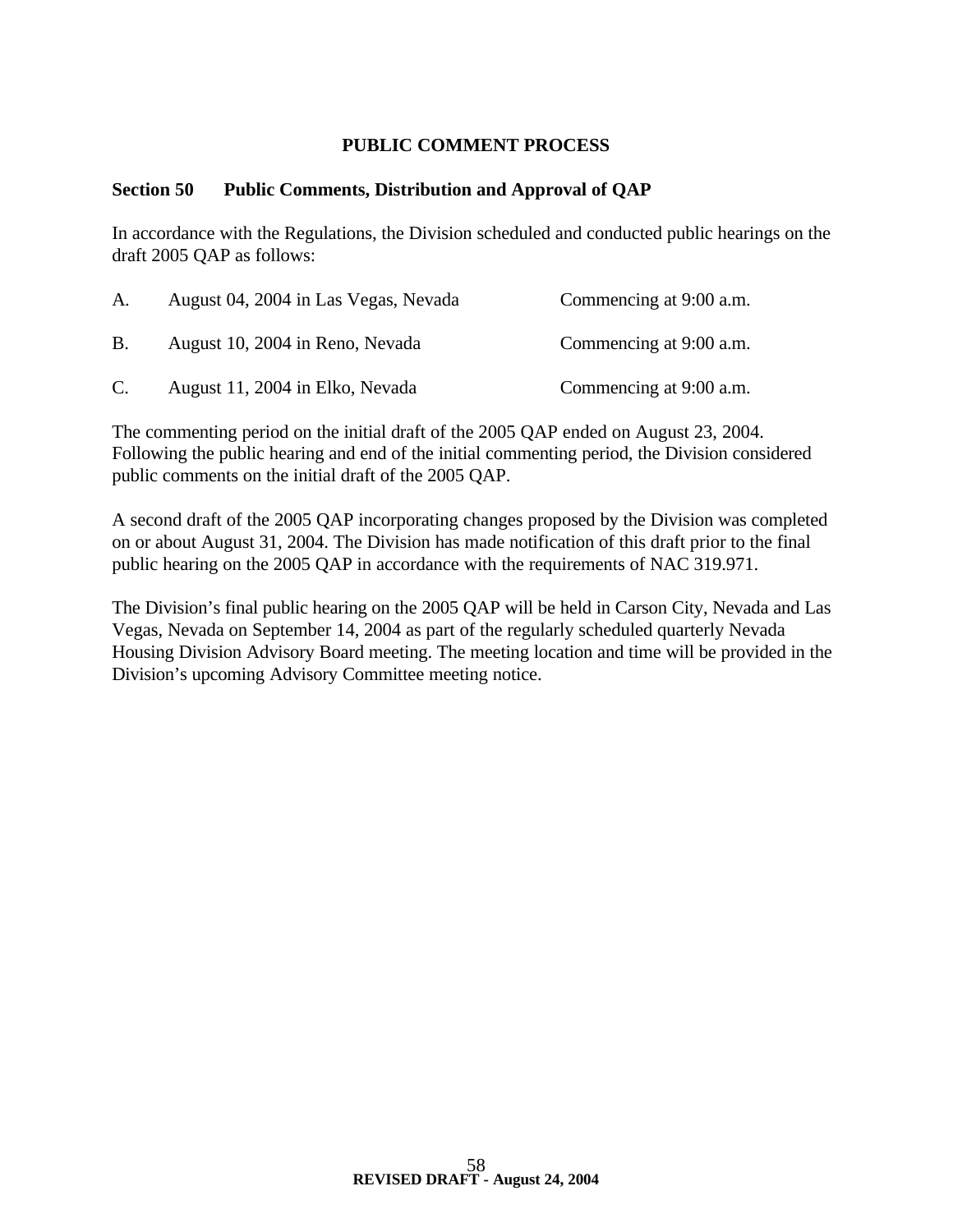#### **CONTACT INFORMATION**

#### **Section 51 Housing Division Offices**

Nevada Housing Division<br>
Nevada Housing Division 1771 East Flamingo Road, Suite 206B 1802 North Carson Street, Suite 154 Las Vegas, Nevada 89119 Carson City, Nevada 89701-1229

Telephone (702) 486-7220 Telephone (775) 687-4258 Facsimile (702) 486-7226 Facsimile (775) 687-4040

Contact Person: Contact Person: Mark Licea<br>
Federal Program Supervisor Las Vegas<br>
Chief of Federal Programs Federal Program Supervisor Las Vegas Extension 226 Extension 224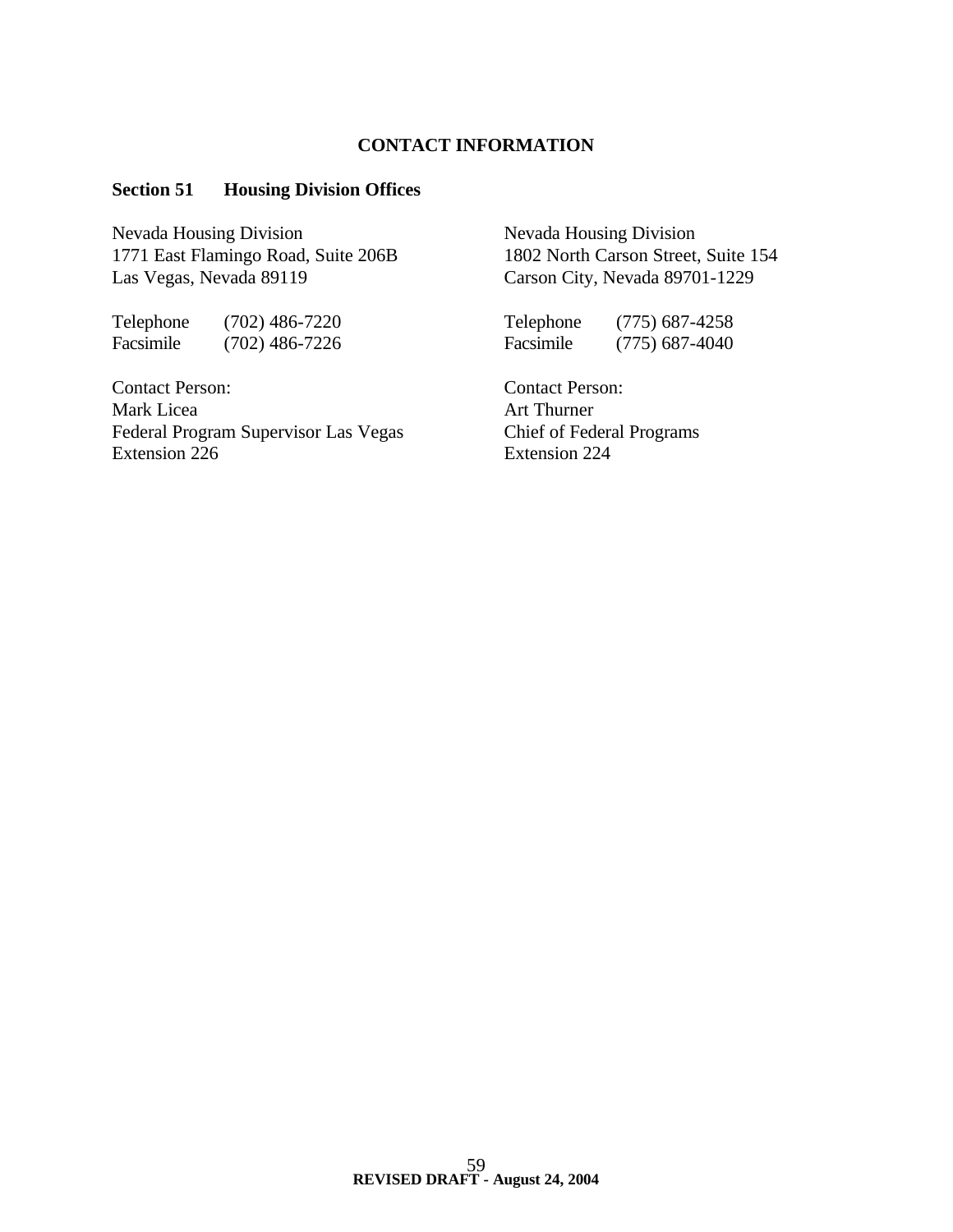# **ATTACHMENT A CRITICAL HOUSING NEEDS**

This attachment, is to be read in conjunction with Section 3 of the 2005 QAP, provides an overview of the critical housing needs identified within the Consolidated Plans produced by the State as well as various local governments.

Housing Plan Section primary target uses of Low Income Housing Tax Credits (LIHTC)

**Clark County** (includes the county, Las Vegas, North Las Vegas, Henderson, Bolder City, and Mesquite)

- 1. Support construction of Affordable Housing for renters with income levels at 60% or less of AMI.
- 2. Promote construction and rehabilitation of SRO by non-profits.
- 3. Promote construction and rehabilitation of Permanent Housing for people at 40% or less of AMI especially seniors and disabled LIHTC.
- 4. Encourage housing for persons with physical disabilities and Elderly.
- 5. Encourage housing for persons with developmental disabilities and HIV/ AIDS.

#### **Las Vegas**

1. Construct Affordable Rental Housing.

#### **North Las Vegas**

- 1. Support construction of Senior Affordable Housing for renters at 60% of AMI or less. Special Needs Elderly & physical disabilities LIHTC.
- 2. Encourage housing for persons with physical disabilities and frail elderly.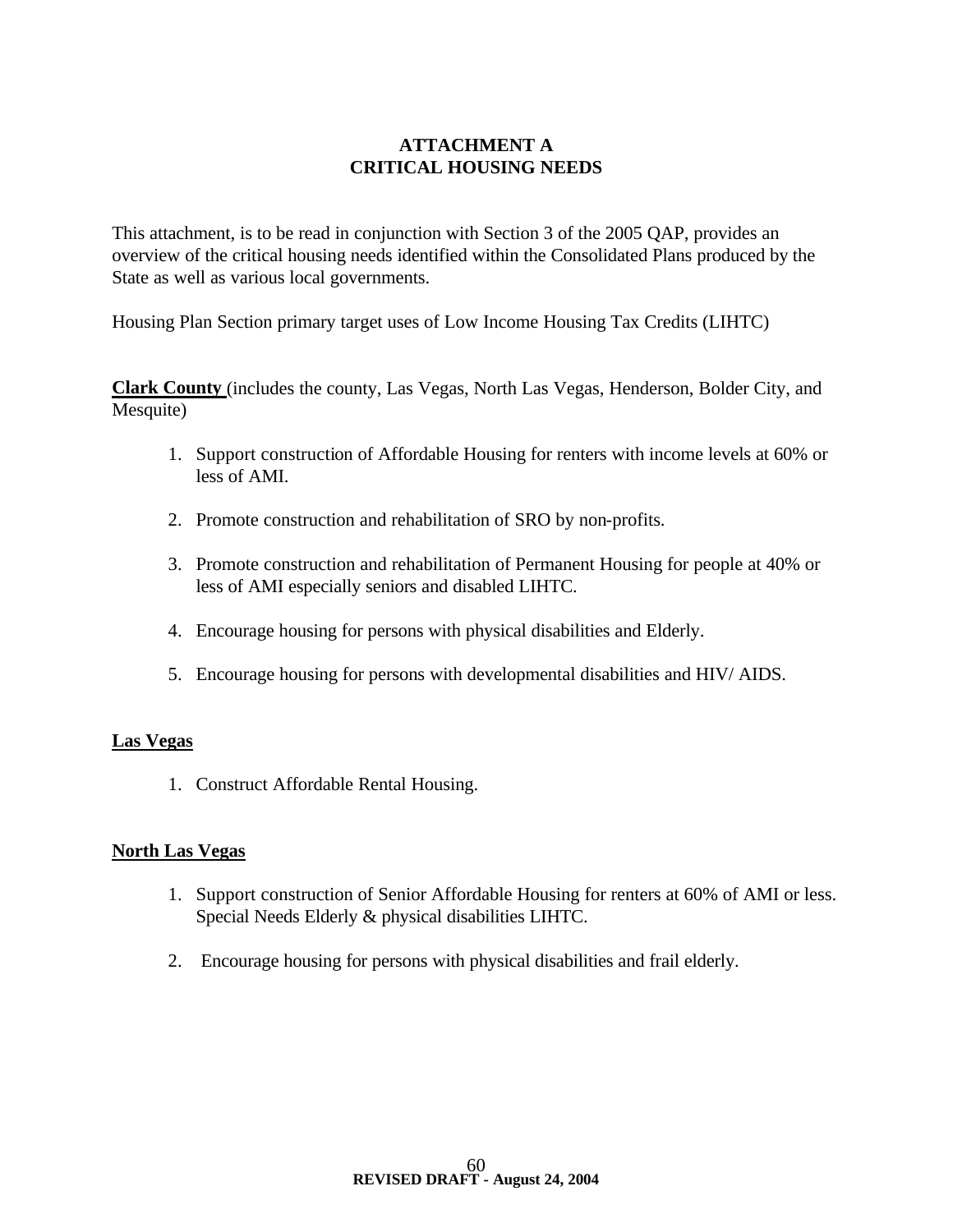#### **Washoe County (**includes the county, Reno, and Sparks)

Summary of Washoe County Housing and Community Needs

- 1. Use 70 % of available housing assistance to affordable rental housing.
- 2. Encourage the State to change LIHTC allocation policies to facilitate development of mixed income projects.
- 3. Encourage regional efforts to prioritize projects for LIHTC allocation.
- 4. Work with developers for affordable and market rate projects.
- 5. Encourage affordable housing for under represented groups in last five years.
- 6. Encourage services for affordable housing residents.

**State Plan** (overview of state plan)

The State Plan considers LIHTC as a funding source for the following housing needs.

- 1. Develop housing for Low Income Families and Elderly with incomes at 60% or less of the AMI with a Goal of 100 units per year. New Construction (Western Nevada has greatest need).
- 2. Special Needs (HIV/AIDS, SMI, Drug and Alcohol Abuse).
- 3. Housing for Elderly, New Construction. Elderly with incomes at 60% or less of the AMI.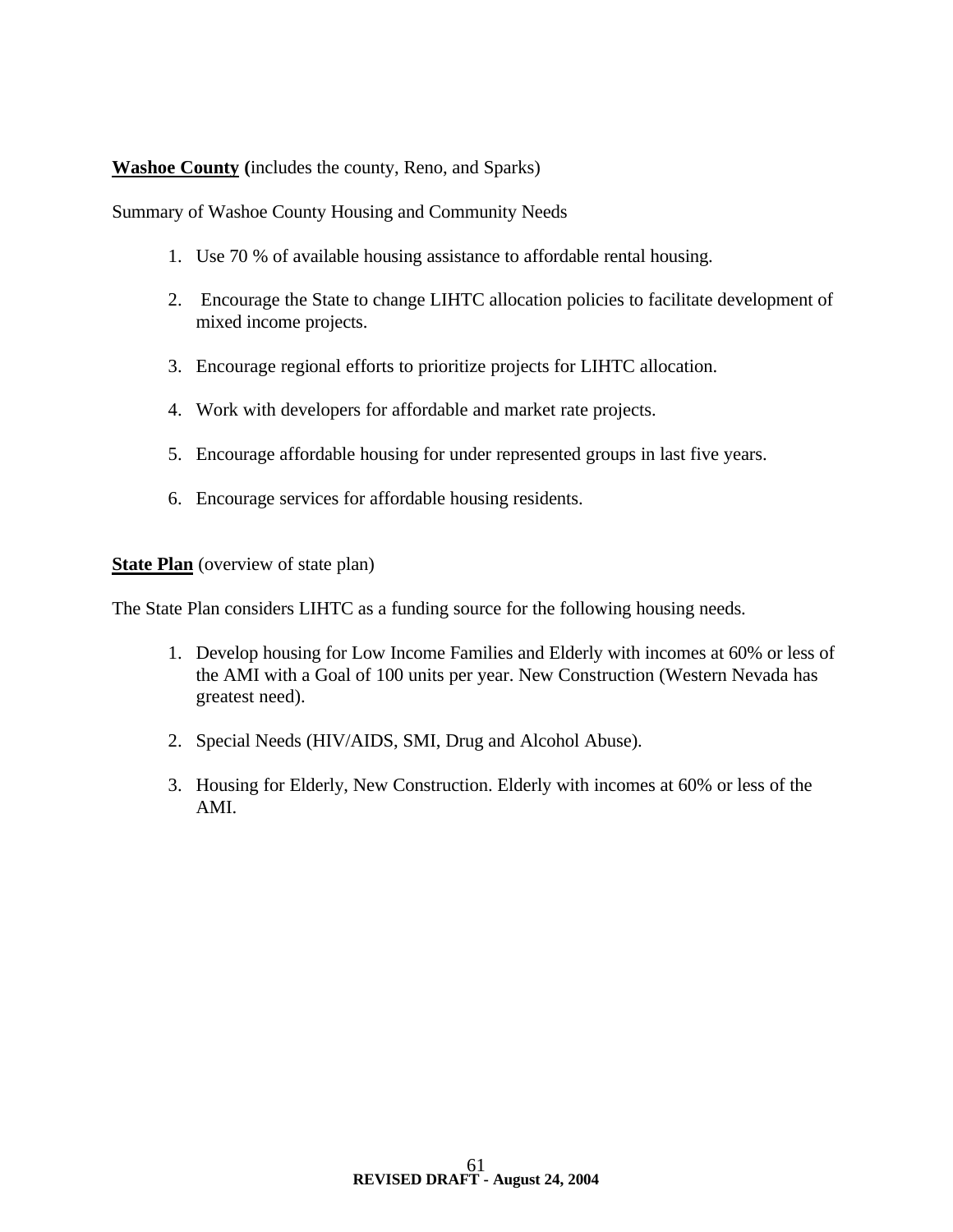### **ATTACHMENT B – NEVADA HPOPULATION ESTIMATES NEVADA HOUSING DIVISION SELECTED HOUSING MARKET DATA FOR LAS VEGAS AND RENO/SPEAKS METROPOLITAN AREAS<sup>15</sup>**

| Las Vegas Metropolitan Area  |                                                      |                                         |                        |  |
|------------------------------|------------------------------------------------------|-----------------------------------------|------------------------|--|
| <b>Housing Size</b>          | <b>Number of</b><br><b>Units In</b><br><b>Sample</b> | <b>Vacancies</b><br><b>By Unit Type</b> | <b>Vacancy</b><br>Rate |  |
| <b>Single Room Occupancy</b> | 1,360                                                | 80                                      | 2.9%                   |  |
| <b>Studio Apartments</b>     | 6,525                                                | 346                                     | 5.3%                   |  |
| 1 Bedroom Size               | 33,704                                               | 1,664                                   | 4.9%                   |  |
| 2 Bedroom Size               | 50,322                                               | 2,399                                   | 4.8%                   |  |
| 3 Bedroom Size               | 9,970                                                | 617                                     | 6.2%                   |  |
| 4 Bedroom Size               | 194                                                  | 13                                      | 6.7%                   |  |

# **Reported Vacancies By Unit Type**

| <b>Reno/Sparks Metropolitan Area</b> |                                                      |                                         |                        |  |
|--------------------------------------|------------------------------------------------------|-----------------------------------------|------------------------|--|
| <b>Housing Size</b>                  | <b>Number of</b><br><b>Units In</b><br><b>Sample</b> | <b>Vacancies</b><br><b>By Unit Type</b> | <b>Vacancy</b><br>Rate |  |
| <b>Single Room Occupancy</b>         | 721                                                  | 19                                      | 2.6%                   |  |
| <b>Studio Apartments</b>             | 2,053                                                | 208                                     | 10.1%                  |  |
| 1 Bedroom Size                       | 6,703                                                | 276                                     | 4.1%                   |  |
| 2 Bedroom Size                       | 9,865                                                | 439                                     | 4.5%                   |  |
| 3 Bedroom Size                       | 1,375                                                | 110                                     | 8.0%                   |  |
| 4 Bedroom Size                       | 131                                                  | 8                                       | 6.1%                   |  |

 $\overline{a}$ 

<sup>&</sup>lt;sup>15</sup> Source: Nevada Housing Division. NHD Apartment Facts, Second Quarter 2004. This publication is an annual publication of the Nevada Housing Division available at www.nvhousing.state.nv.us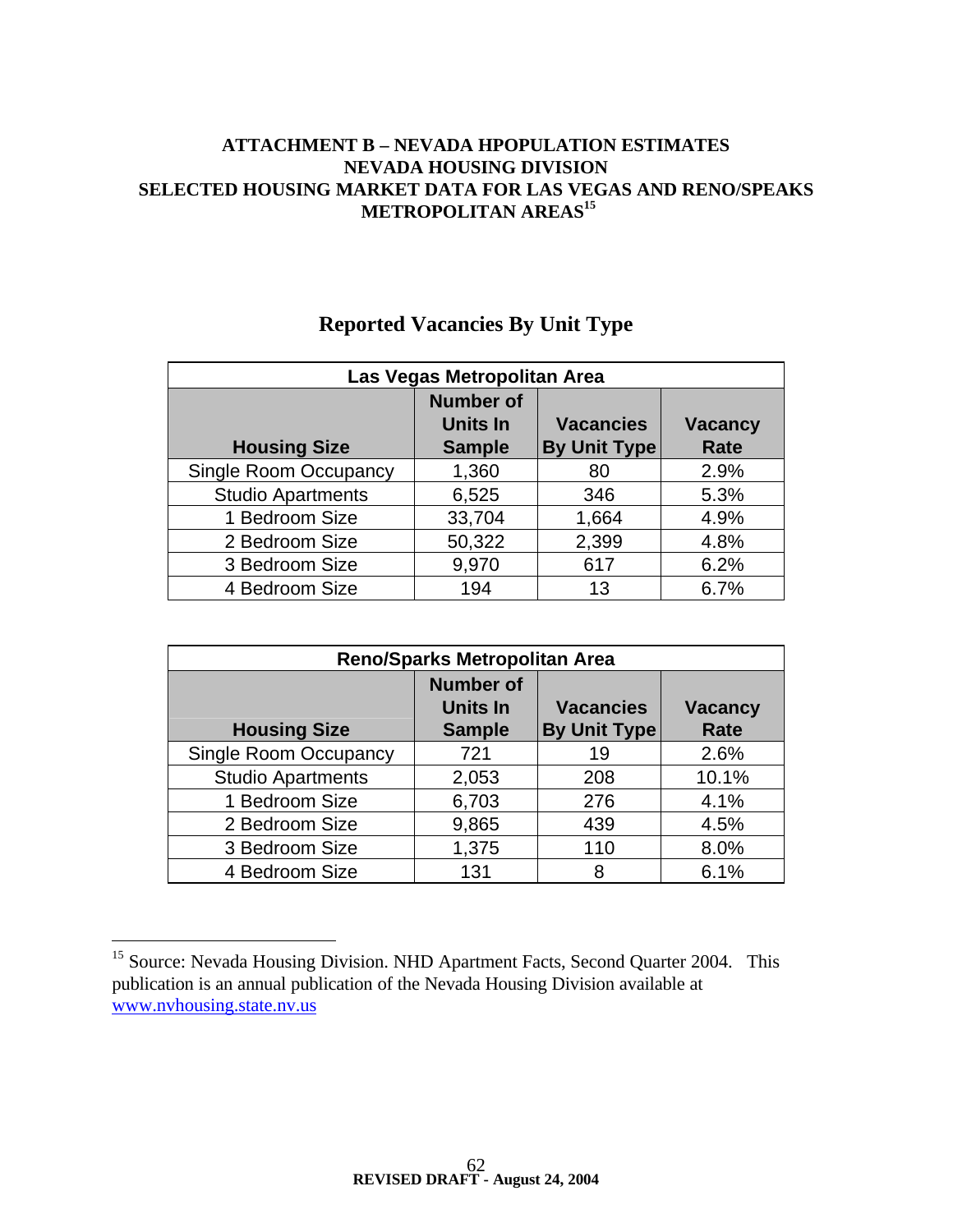| Las Vegas Metropolitan Area |                                                            |                          |  |
|-----------------------------|------------------------------------------------------------|--------------------------|--|
| Zip Code                    | <b>Total Number of Apartment</b><br>Units in Zip Code Area | Vacancy Rate By Zip Code |  |
| 89005                       | 291                                                        | 2.1%                     |  |
| 89012                       | 3,188                                                      | 4.8%                     |  |
| 89014                       | 7,469                                                      | 4.4%                     |  |
| 89015                       | 2,188                                                      | 4.2%                     |  |
| 89030                       | 2,294                                                      | 8.3%                     |  |
| 89031                       | 1,738                                                      | 2.5%                     |  |
| 89032                       | 1,566                                                      | 17.5%                    |  |
| 89036                       | 248                                                        | 2.4%                     |  |
| 89052                       | 2,252                                                      | 7.0%                     |  |
| 89074                       | 1,102                                                      | 2.0%                     |  |
| 89101                       | 6,929                                                      | 6.2%                     |  |
| 89102                       | 8,522                                                      | 4.7%                     |  |
| 89103                       | 9,908                                                      | 5.1%                     |  |
| 89104                       | 4,944                                                      | 6.6%                     |  |
| 89106                       | 2,811                                                      | 5.6%                     |  |
| 89107                       | 2,838                                                      | 5.3%                     |  |
| 89108                       | 7,023                                                      | 4.9%                     |  |
| 89109                       | 14,067                                                     | 5.8%                     |  |
| 89110                       | 3,229                                                      | 2.6%                     |  |
| 89113                       | 1,073                                                      | 5.0%                     |  |
| 89115                       | 6,361                                                      | 5.9%                     |  |
| 89117                       | 9,568                                                      | 3.0%                     |  |
| 89118                       | 3,707                                                      | 5.0%                     |  |
| 89119                       | 11,936                                                     | 5.3%                     |  |
| 89120                       | 1,705                                                      | 1.4%                     |  |
| 89121                       | 8,163                                                      | 5.1%                     |  |
| 89122                       | 3,089                                                      | 4.0%                     |  |
| 89123                       | 6,696                                                      | 6.3%                     |  |
| 89128                       | 3,778                                                      | 6.6%                     |  |
| 89129                       | 2,214                                                      | 6.8%                     |  |
| 89130                       | 1,393                                                      | 2.0%                     |  |
| 89131                       | 272                                                        | 3.3%                     |  |
| 89134                       | 288                                                        | na                       |  |
| 89135                       | 654                                                        | 5.2%                     |  |
| 89139                       | 749                                                        | 2.8%                     |  |
| 89141                       | 340                                                        | na                       |  |
| 89142                       | 1,744                                                      | 2.1%                     |  |
| 89144                       | 722                                                        | 4.7%                     |  |
| 89145                       | 548                                                        | 7.5%                     |  |
| 89146                       | 2,940                                                      | 5.4%                     |  |
| 89147                       | 3,317                                                      | 6.3%                     |  |
| 89148                       | 1,348                                                      | 5.6%                     |  |
| 89156                       | 780                                                        | 5.9%                     |  |

# **Number of Housing Units and Vacancy Rates By Zip Code**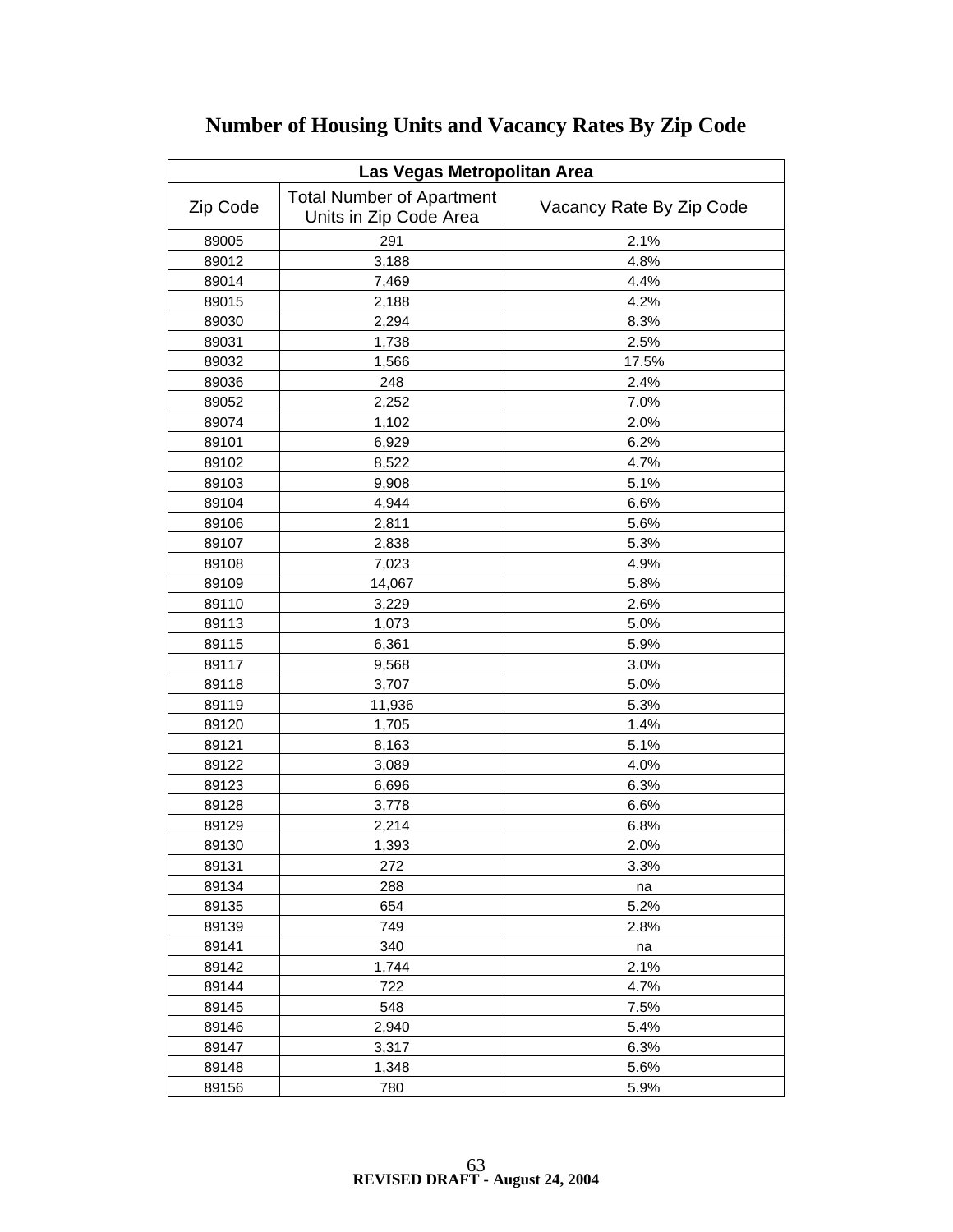| <b>Reno/Sparks Metropolitan Area</b> |                                                            |                          |
|--------------------------------------|------------------------------------------------------------|--------------------------|
| Zip Code                             | <b>Total Number of Apartment</b><br>Units in Zip Code Area | Vacancy Rate By Zip Code |
| 89431                                | 2,966                                                      | 6.1%                     |
| 89433                                | 397                                                        | 1.5%                     |
| 89434                                | 1,688                                                      | 6.5%                     |
| 89436                                | 928                                                        | 2.5%                     |
| 89501                                | 843                                                        | 9.5%                     |
| 89502                                | 5,571                                                      | 4.4%                     |
| 89503                                | 3,237                                                      | 6.6%                     |
| 89504                                | 26                                                         | 3.8%                     |
| 89506                                | 1,184                                                      | 4.9%                     |
| 89509                                | 3,925                                                      | 5.5%                     |
| 89511                                | 1,176                                                      | 1.8%                     |
| 89512                                | 2,992                                                      | 3.4%                     |
| 89521                                | 1,096                                                      | 8.8%                     |
| 89523                                | 3,318                                                      | 3.3%                     |

# **Number of Housing Units and Vacancy Rates By Zip Code**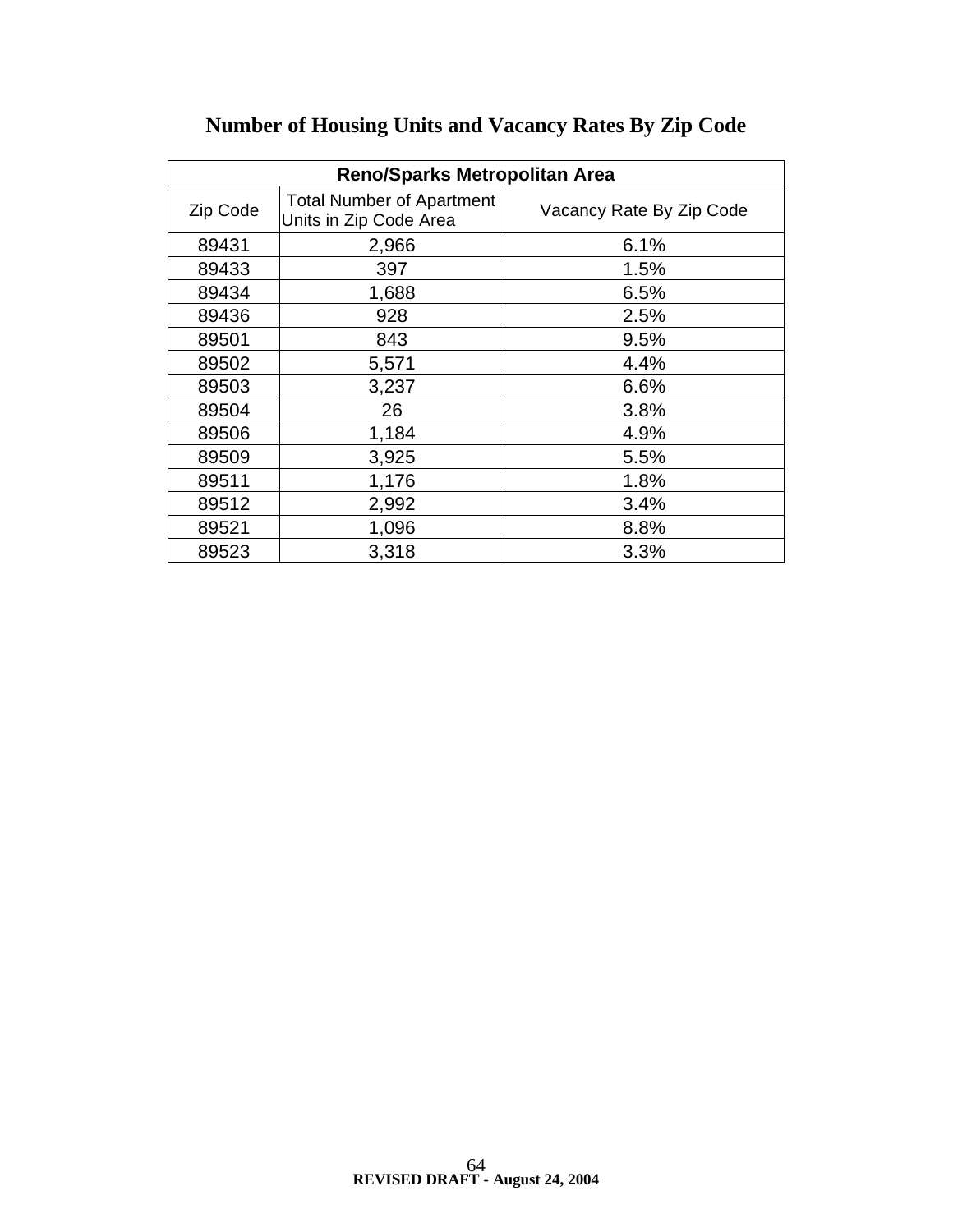# **ATTACHMENT C – PLANNED EXPENSES BY COMPONENT CATEGORY (Acquisition Rehabilitation Projects Only)**

| <b>Component</b><br><b>Categories</b>  | # Of Buildings<br><b>Affected</b> | # Of Units<br><b>Affected</b> | <b>Expected</b><br><b>Total Cost</b> |
|----------------------------------------|-----------------------------------|-------------------------------|--------------------------------------|
|                                        |                                   |                               |                                      |
|                                        | <b>MECHANICAL SYSTEMS</b>         |                               |                                      |
| Air Conditioning                       |                                   |                               |                                      |
| Heating/Thermostats                    |                                   |                               |                                      |
| Duct Repairs/ Sealing/ Cleaning        |                                   |                               |                                      |
| <b>Water Heaters</b>                   |                                   |                               |                                      |
|                                        | <b>BUILDING ENVELOPE</b>          |                               |                                      |
| Attic/ Ceiling insulation              |                                   |                               |                                      |
| Wall/ Band joists/ Floor<br>insulation |                                   |                               |                                      |
| Window repair/replacement              |                                   |                               |                                      |
| Weather stripping/sealing              |                                   |                               |                                      |
|                                        | <b>APPLIANCES</b>                 |                               |                                      |
| Refrigerators                          |                                   |                               |                                      |
| Dishwashers                            |                                   |                               |                                      |
| Clothes Washers and Dryers             |                                   |                               |                                      |
|                                        | <b>WATER CONSERVATION</b>         |                               |                                      |
| Low flow showerheads/faucets           |                                   |                               |                                      |
|                                        | <b>INTERIOR COMPONENTS</b>        |                               |                                      |
| Carpeting/flooring                     |                                   |                               |                                      |
| Painting/patching                      |                                   |                               |                                      |
| Plumbing/tubs/                         |                                   |                               |                                      |
| commodes/sinks                         |                                   |                               |                                      |
| Electrical                             |                                   |                               |                                      |
| Doors/cabinets<br>Other interior       |                                   |                               |                                      |
|                                        |                                   |                               |                                      |
| <b>EXTERIOR COMPONENTS</b>             |                                   |                               |                                      |
| Roofing systems                        |                                   |                               |                                      |
| Siding/stuccoing                       |                                   |                               |                                      |
| Foundation/walkways                    |                                   |                               |                                      |
| ADA compliance items                   |                                   |                               |                                      |
| Landscaping/Xeriscapping               |                                   |                               |                                      |

# **GRAND TOTALS:**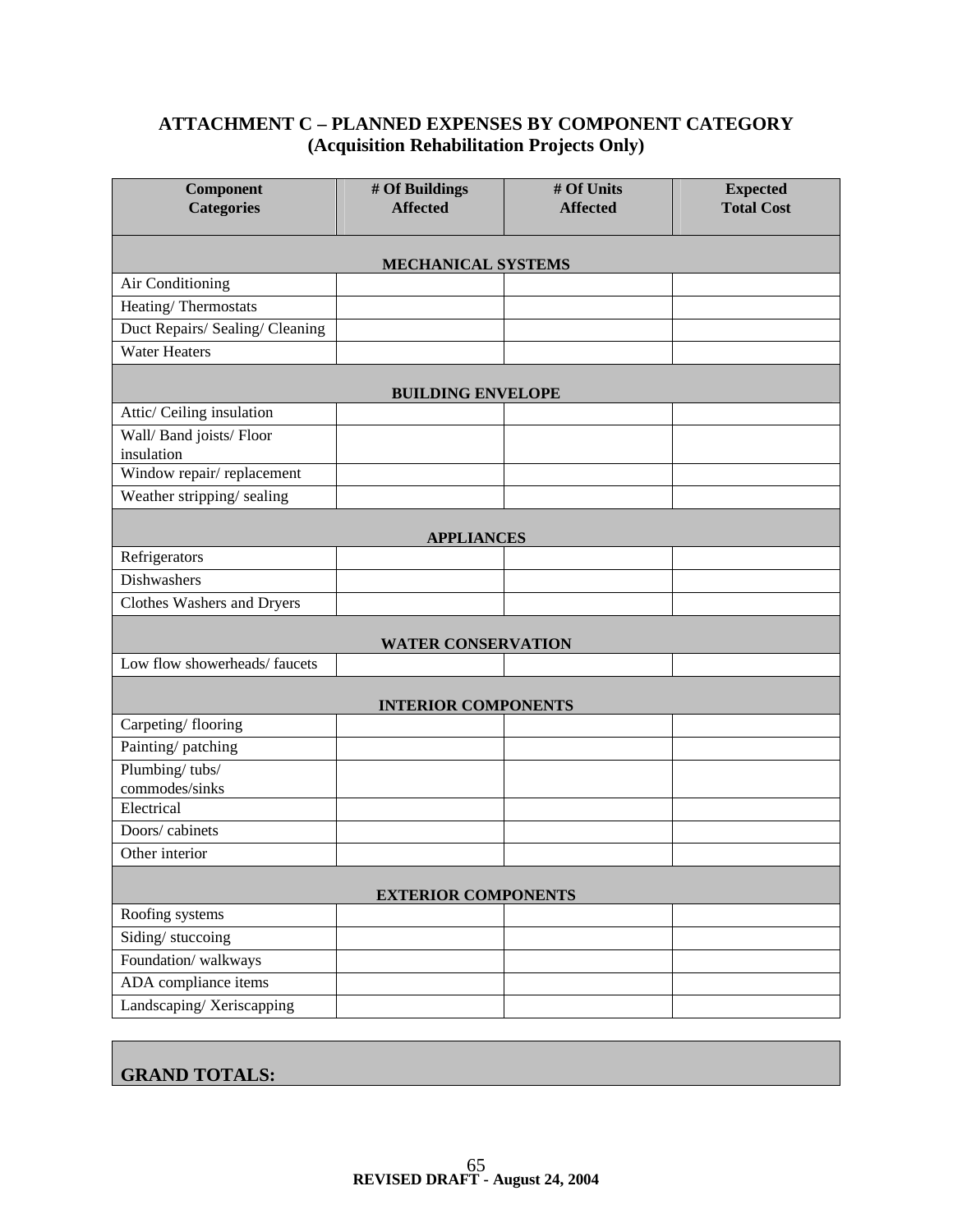## **ATTACHMENT D – REQUIRED ENERGY AUDIT FORMS Housing Division Multi-Family Building Energy Efficiency Requirements Data Collection**

|                   |                                                                | Phone__________________________ |  |
|-------------------|----------------------------------------------------------------|---------------------------------|--|
|                   |                                                                |                                 |  |
|                   |                                                                |                                 |  |
| <b>Property</b>   |                                                                |                                 |  |
|                   |                                                                |                                 |  |
| City/State /Zip   |                                                                |                                 |  |
| Building #        |                                                                |                                 |  |
|                   | Type () From Plans () Existing Building Date                   |                                 |  |
| <b>Utilities:</b> |                                                                |                                 |  |
|                   | Gas Electric Electric                                          | Other _____________             |  |
|                   | Utility type of service provided: () Residential () Commercial |                                 |  |

# **Please answer all sections that apply. The data requested is for one entire building in the complex**

| <b>Total Building Conditioned* Floor Area</b> sq ft (Common area + all living<br>space)  |  |
|------------------------------------------------------------------------------------------|--|
| Volume of Conditioned* Area entertainment of the Conditional Solume of Conditioned* Area |  |
| height)                                                                                  |  |
| Stories () 1 () Multi Year built () New () ________                                      |  |
| # of Units in Building ___________ Total # of Bedrooms__________                         |  |
| <b>Flat Ceiling Height () 8 Ft () Other ft</b>                                           |  |
| Vaulted Ceilings () No () Yes Ceiling height @ median pt _______ ft                      |  |
|                                                                                          |  |
| <i>*Conditioned area is heated and /or cooled space</i>                                  |  |
|                                                                                          |  |

| <b>Foundation Type ()</b> Crawl () Slab on grade () Other |                 |
|-----------------------------------------------------------|-----------------|
| Total Floor area over crawl or on slab foundation         | sq ft           |
| Floor Area Over Garage () No () Yes                       | Sq Ft & R Value |
| Floor Area Exposed to Outside* () No () Yes               | Sq Ft & R Value |
| *Such as cantilevered floor                               |                 |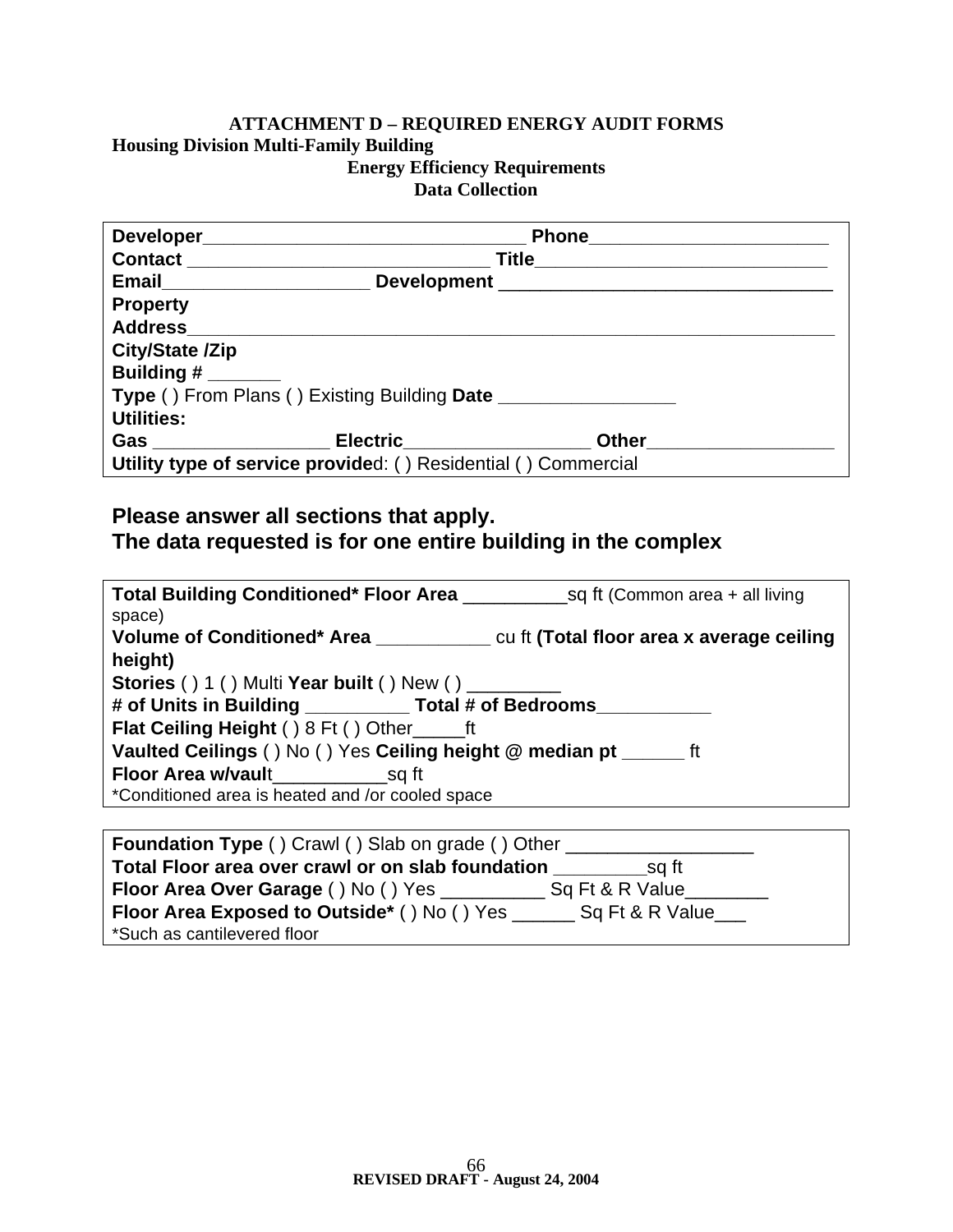# **Housing Division Multi-Family Building**

# **Energy Efficiency Requirements**

**Data Collection**

| <b>Crawlspace Foundations Only</b>                                                   |
|--------------------------------------------------------------------------------------|
| If Crawl Space () Operable vents () Unvented () Open                                 |
| <b>Type: ()</b> Concrete () Other _________________                                  |
| Total Crawl Height ______ ft Height below grade only _______ ft                      |
| Total Perimeter Length _________ft Exposed Perimeter _____________ft                 |
|                                                                                      |
| Crawl Wall Insulation () No () Yes R value __________ () Batt () Foam bd.            |
| Insulation in Floor over crawl () No () Yes R value ____________________________     |
|                                                                                      |
| <b>Slab Foundations Only</b>                                                         |
| <b>If Slab on Grade ()</b> Uninsulated () Insulated Perimeter R ________             |
| Total Perimeter Length ________ft Exposed Perimeter ___________ft                    |
|                                                                                      |
| <b>Ceiling Type &amp; Insulation</b>                                                 |
|                                                                                      |
| <b>Roof Type ()</b> Tile () Asphalt () Other <b>Framing</b> 2x___; ___ oc            |
|                                                                                      |
| Ceiling Insulation R value () R30 () R38 () Other _________________                  |
|                                                                                      |
| Vault Ceilings* on top floor () No () Yes % of Ceiling Area ______ %                 |
|                                                                                      |
| Vault Ceiling Insulation R value () R30 () R38 () Other _______________              |
| Describe Type ______________________                                                 |
| Exterior Color () Light () Medium () Dark Radiant Barrier () Yes () No               |
| * A ceiling with no attic above, otherwise include in "Attic" ceiling section        |
|                                                                                      |
| <b>Wall Type &amp; Insulation</b>                                                    |
|                                                                                      |
| () Standard Stud Frame () Other $\frac{1}{2}$ () 2x4 () 2x6 () Other $\frac{1}{2}$   |
| Total Wall Area between Conditioned & Outside ______________________ sq ft           |
| To determine wall area multiply length of walls x ceiling height, don't include band |
| joists, enter them in rim/band joist section.                                        |
| Wall Insulation R value () R13 () R 15 () Other                                      |
| Describe Type ________________                                                       |
| Exterior Color () Light () Medium () Dark                                            |
| Total Wall Area Adjacent to Garage ____________________ sq ft                        |
| Wall Insulation R value () R13 () R 15 () Other ________________________________     |
|                                                                                      |
| Total Wall Area Adjacent to Other Space ________________ sq ft                       |
| Wall Insulation R value () R13 () R 15 () Other ________________________________     |
|                                                                                      |
|                                                                                      |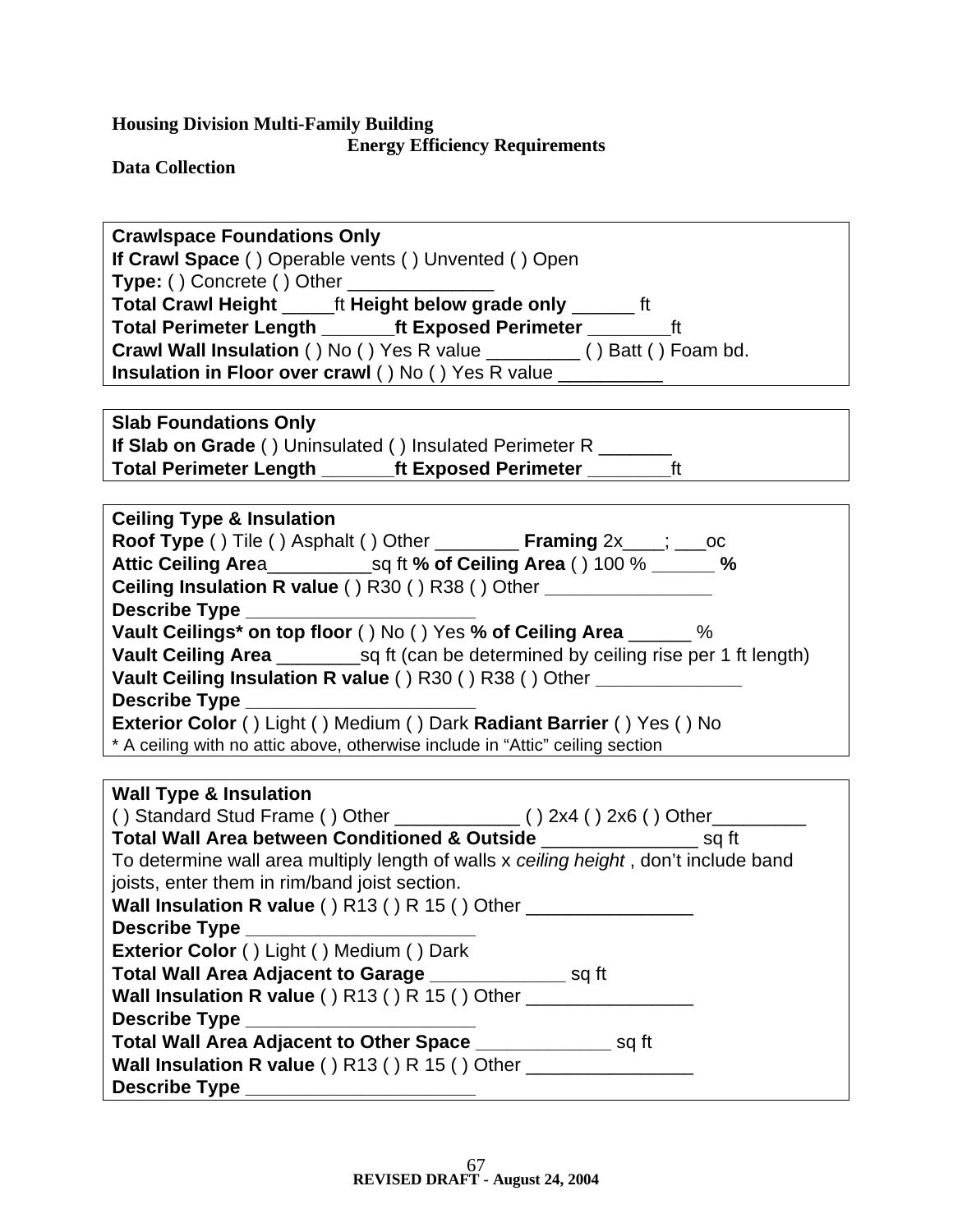68 **REVISED DRAFT - August 24, 2004**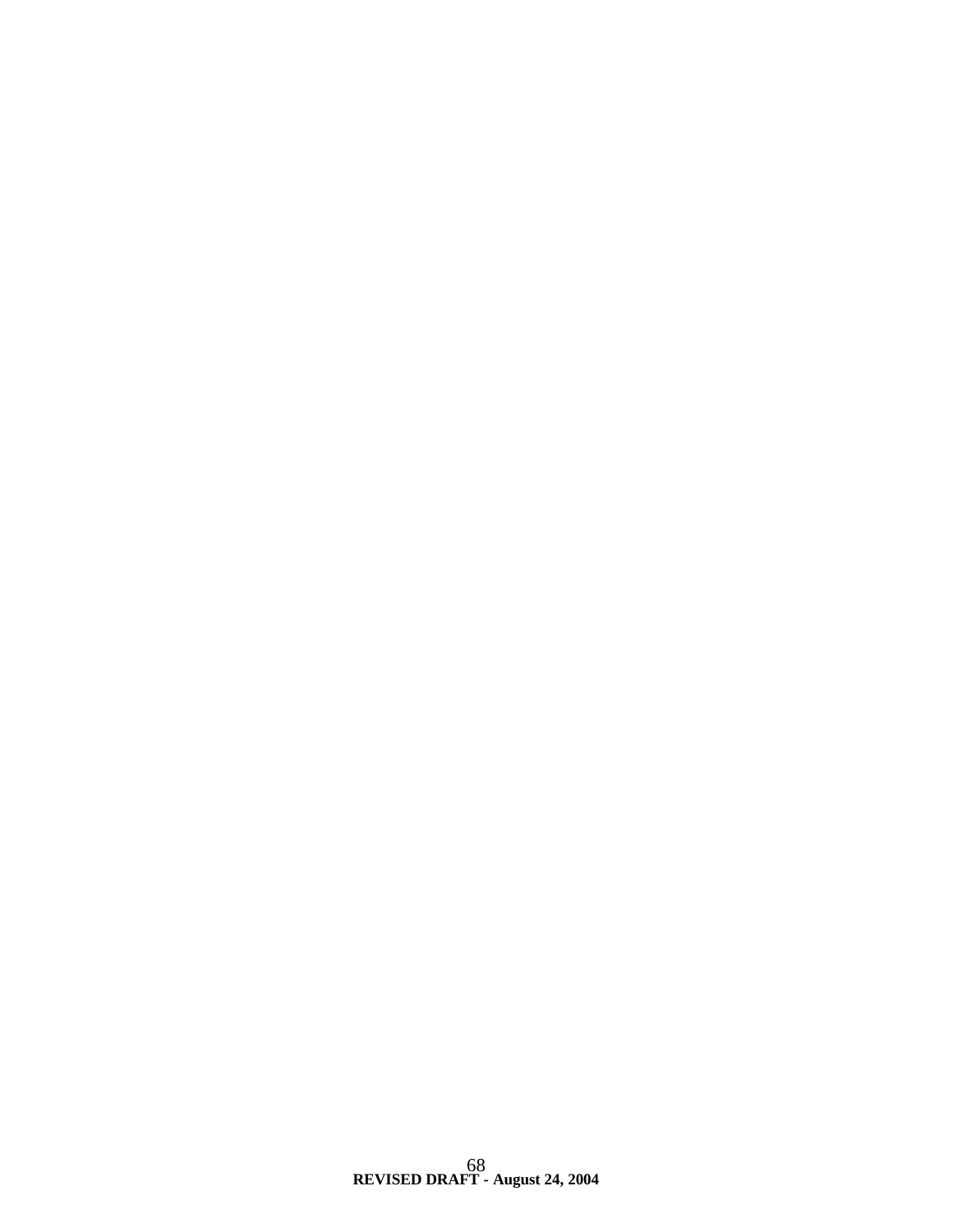#### **Housing Division Multi-Family Building**

**Energy Efficiency Requirements**

**Data Collection**

# **Rim & Band Joists**

**Rim/Band Joists between Conditioned & Outside:**

Gross Area\* **30 and Sq ft R Value Consults Insulation type \_\_\_\_\_\_\_\_** 

**Rim/Band Joists between Conditioned & Garage or Other Space**

**Gross Area\*** \_\_\_\_\_\_\_sq ft **R Value\_\_\_\_\_\_\_\_\_ Insulation type \_\_\_\_\_\_\_\_\_\_\_\_\_\_\_**

**\*** Typical rim & band joists are 12" wide so gross area = linear feet x 1.

| # Opaque Doors Between Conditioned & Outside        | Do not include |
|-----------------------------------------------------|----------------|
| sliding glass doors here                            |                |
| <b>Door Type</b> () 1 3/4" Insulated Metal () Other |                |
| Size () $3' \times 7'$ () Other                     |                |

# **Mechanical Systems – Living Units**

**Heating Systems Same system in each unit** ( ) Yes ( ) No

If no, please describe each system by copying this page and completing for each different one. **Type** ( ) Forced Air ( ) Boiler ( ) Other \_\_\_\_\_\_\_\_\_\_\_\_\_\_\_\_\_\_\_\_\_\_

**Manufacturer 2.1 and 2.1 and 2.1 and 2.1 and 2.1 and 2.1 and 2.1 and 2.1 and 2.1 and 2.1 and 2.1 and 2.1 and 2.1 and 2.1 and 2.1 and 2.1 and 2.1 and 2.1 and 2.1 and 2.1 and 2.1 and 2.1 and 2.1 and 2.1 and 2.1 and 2.1 and** 

**Efficiency** ( ) 78% AFUE ( ) Other \_\_\_\_\_\_\_\_\_\_\_ **Size** \_\_\_\_\_\_\_\_\_\_\_\_\_\_\_\_\_\_kBtu **Fuel Type** ( ) Natural gas ( ) Other \_\_\_\_\_\_\_\_\_\_\_ **Locatio**n\_\_\_\_\_\_\_\_\_\_\_\_\_\_\_\_\_

**Set Back Thermostats () Yes () No Notes \_** 

| <b>Cooling Systems Same system in each unit () Yes () No</b><br>If no, please describe each system by copying this page and completing for each different one.<br>Type () Air Conditioner () Heat Pump () Other __________________________________ |  |  |  |
|----------------------------------------------------------------------------------------------------------------------------------------------------------------------------------------------------------------------------------------------------|--|--|--|
| <b>Fuel () Electric () Other</b> _______________                                                                                                                                                                                                   |  |  |  |
|                                                                                                                                                                                                                                                    |  |  |  |
|                                                                                                                                                                                                                                                    |  |  |  |
| Ventilation () Natural, windows () Whole house fan                                                                                                                                                                                                 |  |  |  |
|                                                                                                                                                                                                                                                    |  |  |  |
| <b>Notes</b>                                                                                                                                                                                                                                       |  |  |  |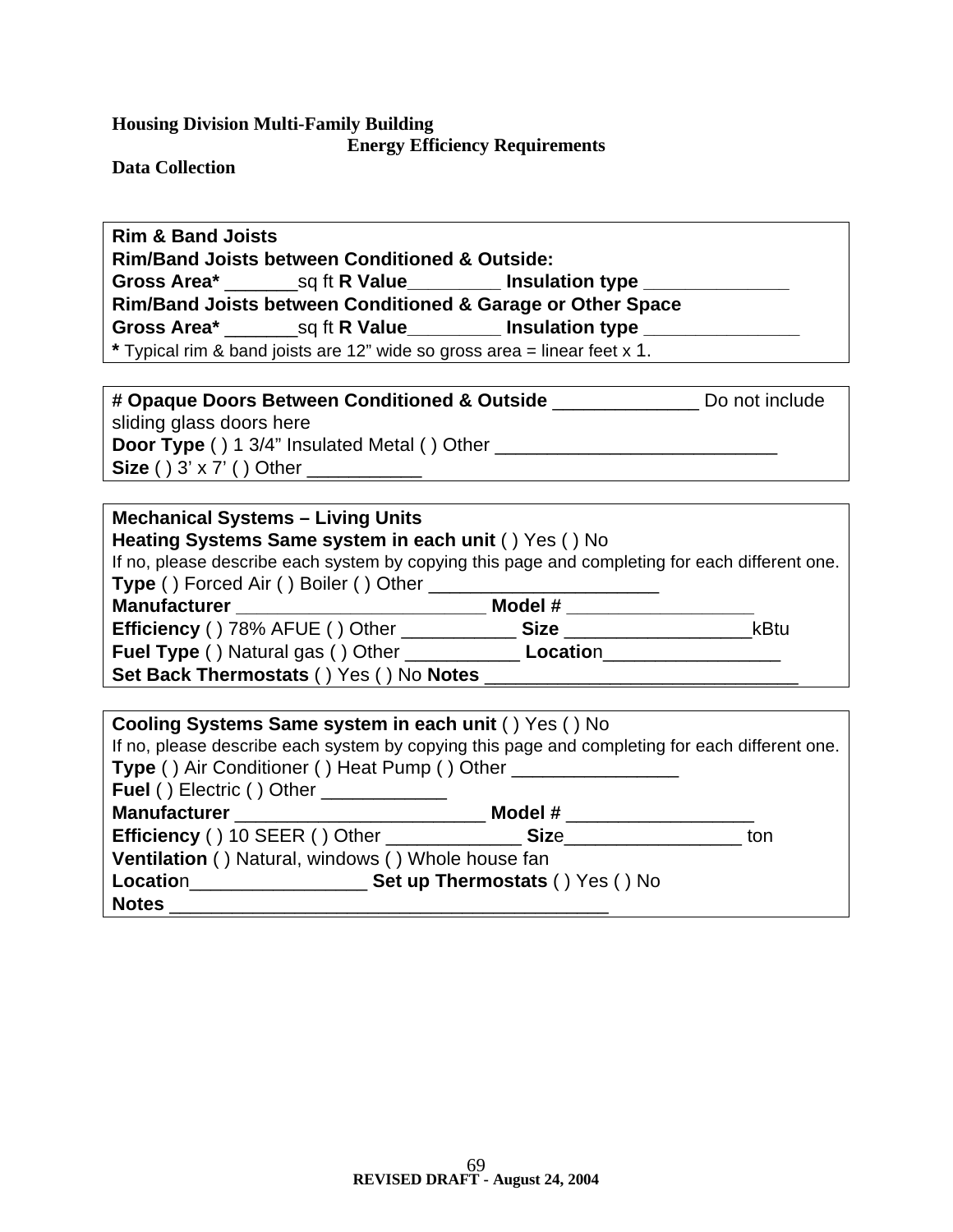## **Housing Division Multi-Family Building**

**Energy Efficiency Requirements**

**Data Collection**

| Hot Water Heaters Same system in each unit () Yes () No                                    |             |     |  |  |  |  |  |
|--------------------------------------------------------------------------------------------|-------------|-----|--|--|--|--|--|
| If no, please describe each HW by copying this page and completing for each different one. |             |     |  |  |  |  |  |
| <b>Manufacturer</b>                                                                        | Model #     |     |  |  |  |  |  |
| <b>Energy Factor</b> (if available) <b>Energy Factor</b>                                   | <b>Size</b> | aal |  |  |  |  |  |
| Type () Natural gas () Electric Location                                                   |             |     |  |  |  |  |  |

## **Mechanical Systems – Common Areas**

| Heating Systems Common Area System () Yes () No |             |      |  |  |  |  |
|-------------------------------------------------|-------------|------|--|--|--|--|
| Type () Forced Air () Boiler () Other           |             |      |  |  |  |  |
| <b>Manufacturer</b>                             | Model #     |      |  |  |  |  |
| <b>Efficiency () 78% AFUE () Other</b>          | <b>Size</b> | kBtu |  |  |  |  |
| Fuel Type () Natural gas () Other               | Location    |      |  |  |  |  |
| Set Back Thermostats () Yes () No               |             |      |  |  |  |  |

| <b>Cooling Systems Common Area System () Yes () No</b> |                        |     |  |  |  |
|--------------------------------------------------------|------------------------|-----|--|--|--|
| <b>Type ()</b> Air Conditioner () Heat Pump () Other   |                        |     |  |  |  |
| Fuel () Electric () Other ____________                 |                        |     |  |  |  |
|                                                        | Model # ______________ |     |  |  |  |
|                                                        |                        | ton |  |  |  |
| Ventilation () Natural, windows () Whole house fan     |                        |     |  |  |  |
|                                                        |                        |     |  |  |  |
|                                                        |                        |     |  |  |  |

| Hot Water Heaters Common Area System () Yes () No        |             |     |  |  |  |  |
|----------------------------------------------------------|-------------|-----|--|--|--|--|
| <b>Manufacturer</b>                                      | Model #     |     |  |  |  |  |
| <b>Energy Factor</b> (if available) <b>Energy Factor</b> | <b>Size</b> | aal |  |  |  |  |
| Type () Natural gas () Electric Location                 |             |     |  |  |  |  |
| <b>Note</b>                                              |             |     |  |  |  |  |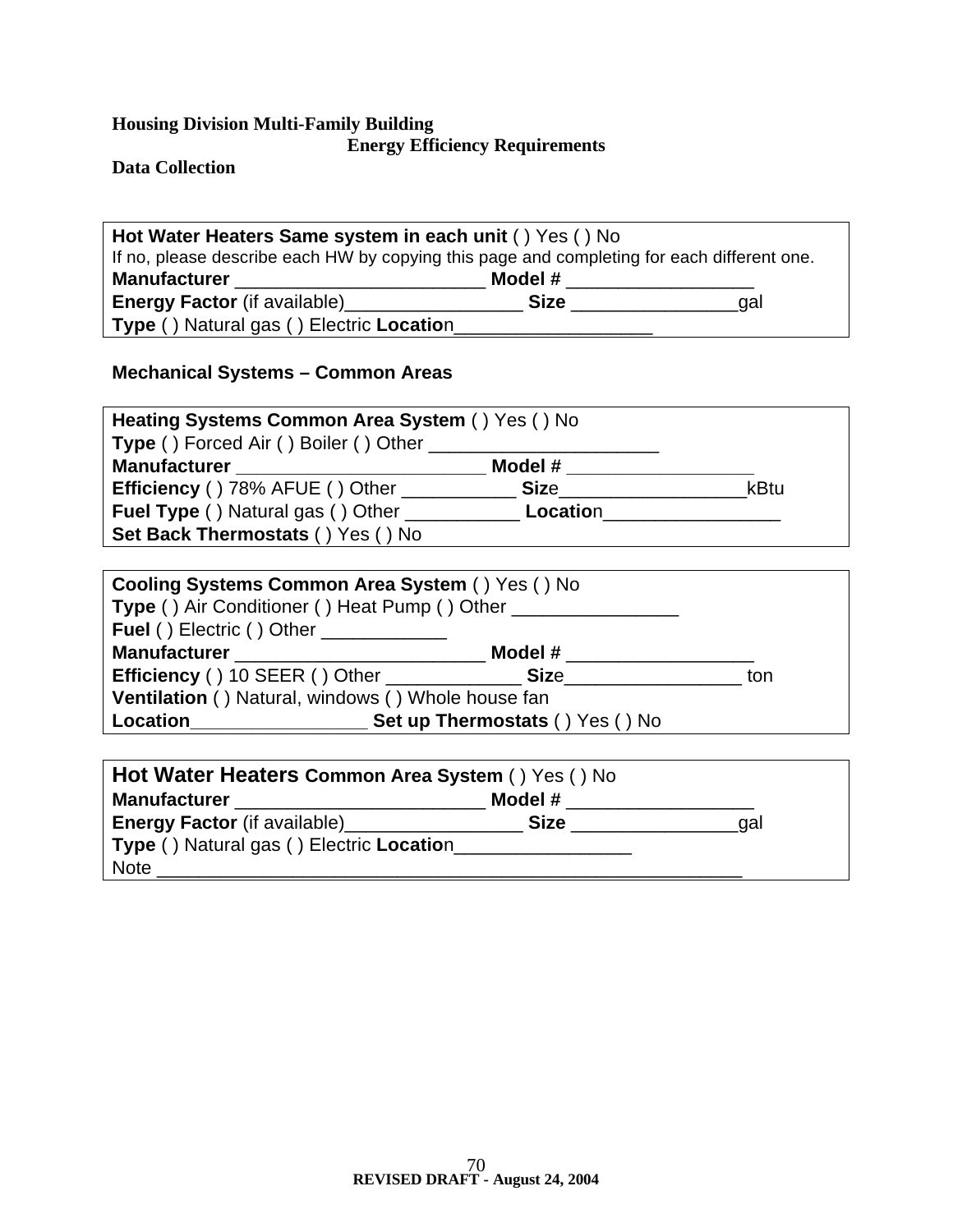#### **Housing Division Multi-Family Building**

**Energy Efficiency Requirements**

**Data Collection**

| <b>Heating and Cooling System Ducts</b>                                                                                                                                                                                        |  |  |  |  |  |  |  |  |
|--------------------------------------------------------------------------------------------------------------------------------------------------------------------------------------------------------------------------------|--|--|--|--|--|--|--|--|
| Supply Ducts Location(s)* _______                                                                                                                                                                                              |  |  |  |  |  |  |  |  |
|                                                                                                                                                                                                                                |  |  |  |  |  |  |  |  |
| Type () Flex duct R4.2 () Other ______________ () Combination_________                                                                                                                                                         |  |  |  |  |  |  |  |  |
|                                                                                                                                                                                                                                |  |  |  |  |  |  |  |  |
| Length ft Width ft Width the state of the state of the state of the state of the state of the state of the state of the state of the state of the state of the state of the state of the state of the state of the state of th |  |  |  |  |  |  |  |  |
|                                                                                                                                                                                                                                |  |  |  |  |  |  |  |  |
| * If more than 1 location indicate % in each.                                                                                                                                                                                  |  |  |  |  |  |  |  |  |

### **Indoor Air Quality Ventilation**

( ) No Automatic Ventilation\* ( ) Automatic Exhaust ( ) Automatic Supply \*Check this if occupant must turn ventilation fans on and off

| <b>Appliances</b>                                                       |                               |  |  |  |  |  |  |
|-------------------------------------------------------------------------|-------------------------------|--|--|--|--|--|--|
| <b>Oven/range ()</b> Gas () Electric () In each apt () Other # ________ |                               |  |  |  |  |  |  |
|                                                                         |                               |  |  |  |  |  |  |
| <b>Refrigerator()</b> In each apt () Other #                            |                               |  |  |  |  |  |  |
| Manufacturer Model #                                                    |                               |  |  |  |  |  |  |
| <b>Clothes Washer ()</b> In each apt () Other #                         |                               |  |  |  |  |  |  |
|                                                                         | Model # _____________________ |  |  |  |  |  |  |
| Clothes Dryer () Gas () Electric () In each apt () Other # _______      |                               |  |  |  |  |  |  |
|                                                                         | Model #                       |  |  |  |  |  |  |

## **Windows - Please include sliding glass doors as windows.**

**Type** ( ) Dbl pane, vinyl frame ( ) Low E, Dbl pane, vinyl frame ( ) Other \_\_\_\_\_\_\_\_\_\_\_\_\_\_\_\_\_\_\_\_\_\_\_\_\_\_\_\_\_\_\_\_\_\_\_\_\_\_\_\_\_\_\_\_\_\_\_\_\_\_\_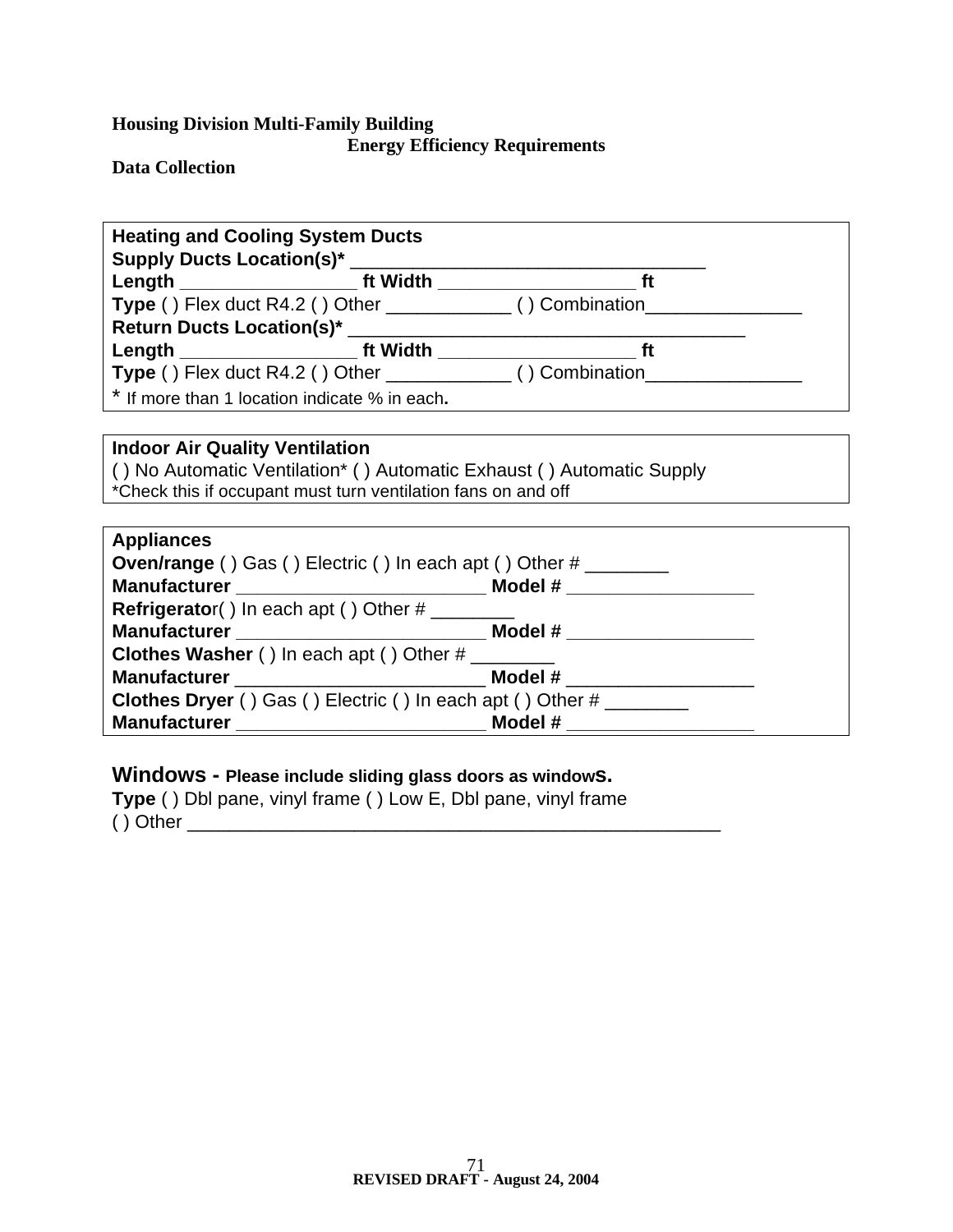### **Housing Division Multi-Family Building Energy Efficiency Requirements**

**Data Collection**

**List all windows on each side of house. Please include sliding glass doors. Copy this page for additional windows.**

| <b>Number</b>           | Rough<br><b>Opening Size</b> | <b>Side of House</b> | Shading*<br>Winter | Shading*<br><b>Summer</b> |
|-------------------------|------------------------------|----------------------|--------------------|---------------------------|
| $\mathbf 1$             |                              |                      |                    |                           |
| $\mathbf{2}$            |                              |                      |                    |                           |
| $\overline{\mathbf{3}}$ |                              |                      |                    |                           |
| $\overline{4}$          |                              |                      |                    |                           |
| $\overline{\mathbf{5}}$ |                              |                      |                    |                           |
| $\overline{\mathbf{6}}$ |                              |                      |                    |                           |
| $\overline{7}$          |                              |                      |                    |                           |
| 8                       |                              |                      |                    |                           |
| $\overline{9}$          |                              |                      |                    |                           |
| 10                      |                              |                      |                    |                           |
| 11                      |                              |                      |                    |                           |
| 12                      |                              |                      |                    |                           |
| 13                      |                              |                      |                    |                           |
| 14                      |                              |                      |                    |                           |
| 15                      |                              |                      |                    |                           |
| 16                      |                              |                      |                    |                           |
| 17                      |                              |                      |                    |                           |
| 18                      |                              |                      |                    |                           |
| 19                      |                              |                      |                    |                           |
| 20                      |                              |                      |                    |                           |
| 21                      |                              |                      |                    |                           |
| 22                      |                              |                      |                    |                           |
| 23                      |                              |                      |                    |                           |
| 24                      |                              |                      |                    |                           |
| $\overline{25}$         |                              |                      |                    |                           |

**Shading: N=None, S=Some, M=Most, C=Compete**

**Please attach a building diagram and number the sides of the house.**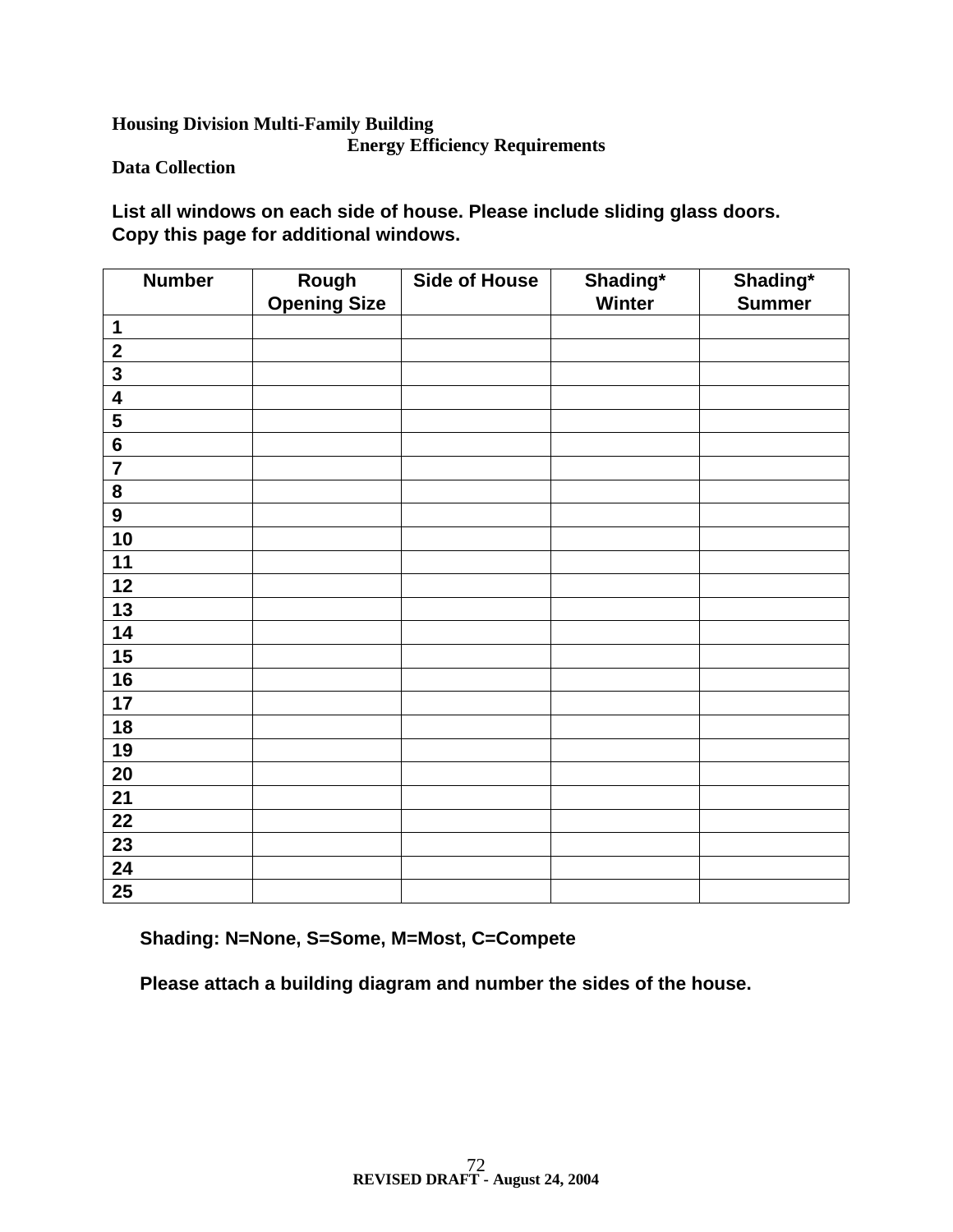### **ATTACHMENT D SEVEN SAFE HARBORS FOR COMPLIANCE WITH THE FAIR HOUSING ACT'S DESIGN AND CONSTRUCTION REQUIREMENTS**

The United States Department of Justice and the Department of Housing and Urban Development ("HUD") currently recognize seven safe harbors for compliance with the Fair Housing Act's design and construction requirements, 42 U.S.C. § 3604 (f) (3) (C). The safe harbors are:

1. HUD's March 6, 1991 Fair Housing Accessibility Guidelines (the Guidelines), and the June 28, 1994 Supplemental Notice to Fair Housing Accessibility Guidelines: Questions and Answers about the Guidelines;

2. HUD's Fair Housing Act Accessibility Design Manual;

3. ANSI A117.1-1986, used in conjunction with the Act and HUD's regulations, and the Guidelines;

4. CABO/ANSI A117.1-1992, used in conjunction with the Act, HUD's regulations, and the Guidelines;

5. ICC/ANSI A117.1-1998, used in conjunction with the Act, HUD's regulations, and the Guidelines;

6. Code Requirements for Housing Accessibility 2000 (CRHA), approved and published by the International Code Council (ICC), October 2000;

7. International Building Code 2000 (IBC) as amended by the IBC 2001 Supplement to the International Codes.

It is important to note that the ANSI A117.1 standard contains only technical criteria, whereas the Fair Housing Act, the regulations and the Guidelines contain both scoping and technical criteria. Therefore, in using any of the ANSI standards it is necessary to also consult the Act, HUD's regulations, and the Guidelines for the scoping requirements.

Failure to comply with all of the accessible and adaptive design and construction requirements of the Fair Housing Act may result in loss of tax credits pursuant to 26 C.F.R. § 1.42-9. Therefore, you should consult an attorney and/or design professional to ensure that the construction of the multi-family development complies with the accessible and adaptive design and construction requirements of the Fair Housing Act.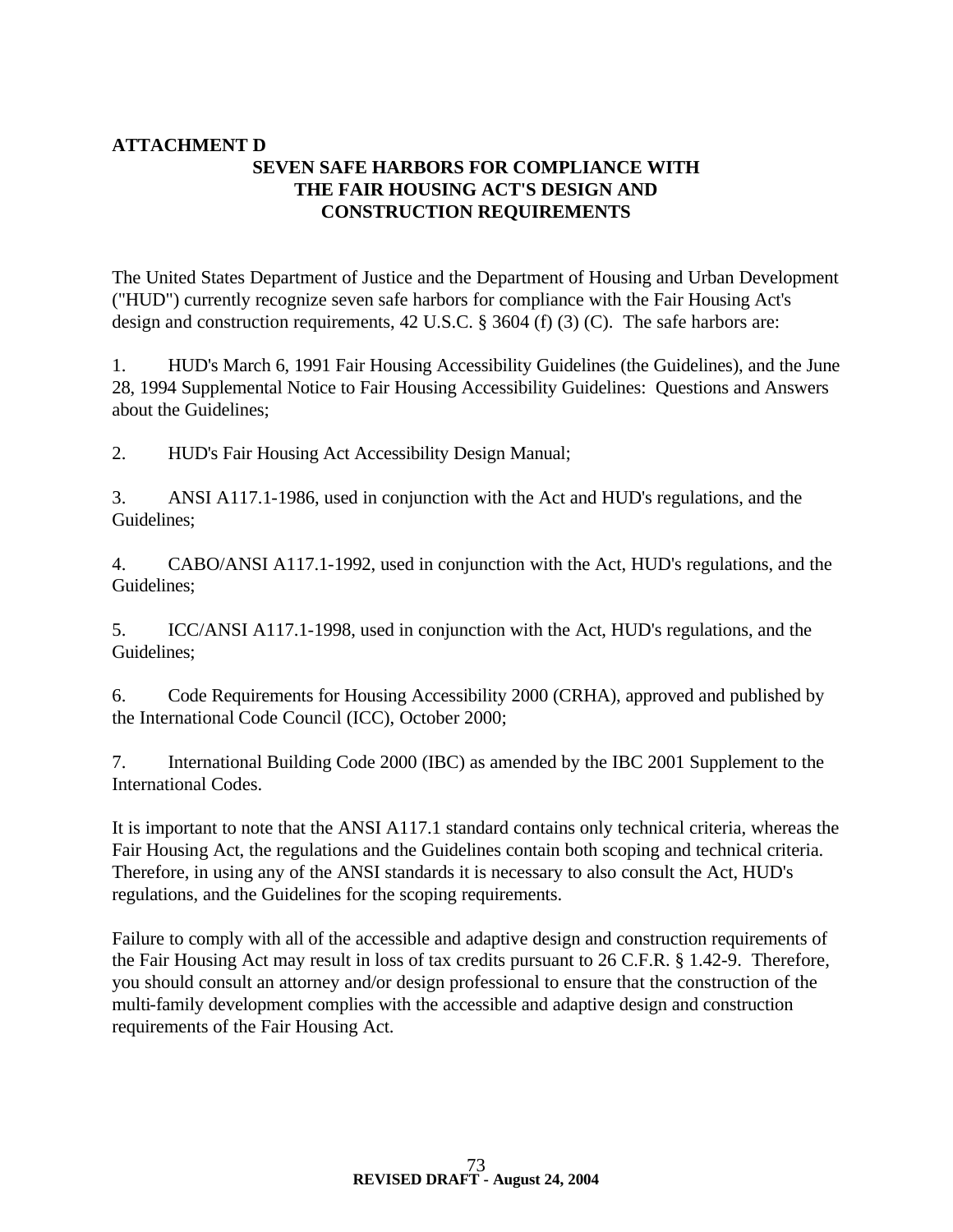### FAIR HOUSING ACT ACCESSIBILITY CHECKLIST

This checklist represents many, but not all, of the accessible and adaptive design and construction requirements of the Fair Housing Act. This checklist is not a safe harbor for compliance with the Fair Housing Act. HUD and the Department of Justice recognize the following standards as safe harbors when used in conjunction with the Fair Housing Act, regulations, and Fair Housing Act Accessibility Guidelines (i.e. scoping requirements):

1. HUD's March 6, 1991 Fair Housing Accessibility Guidelines (the Guidelines), and the June 29, 1994 Supplemental Notice to Fair Housing Accessibility Guidelines: Questions and Answers about the Guidelines;

2. HUD's Fair Housing Act Accessibility Design Manual;

3. ANSI A117.1-1986, used in conjunction with the Act and HUD's regulations, and the Guidelines;

4. CABO/ANSI A117.1-1992, used in conjunction with the Act, HUD's regulations, and the Guidelines;

5. ICC/ANSI A.117.1-1998, used in conjunction with the Act, HUD's regulations, and the Guidelines;

6. Code Requirements for Housing Accessibility 2000 (CRHA), approved and published by the International Code Council (ICC), October 2000;

7. International Building Code 2000 (IBC) as amended by the IBC 2001 Supplement to the International Codes.

Failure to comply with all of the accessible and adaptive design and construction requirements of the Fair Housing Act may result in loss of tax credits pursuant to 26 C.F.R. § 1.42-9. Therefore, you should consult an attorney and/or design professional to ensure that the construction of the multi-family development complies with the accessible and adaptive design and construction requirements of the Fair Housing Act.

## **COVERED BUILDINGS**

## IS THE DEVELOPMENT SUBJECT TO THE ACT?

- ?? Development has buildings containing 4 or more units and was designed and constructed for first occupancy on or after March 13, 1991
- ?? Building contains elevator so all units in building are "covered units"
- ?? All units in buildings with elevators are designed and constructed with features required by the Act.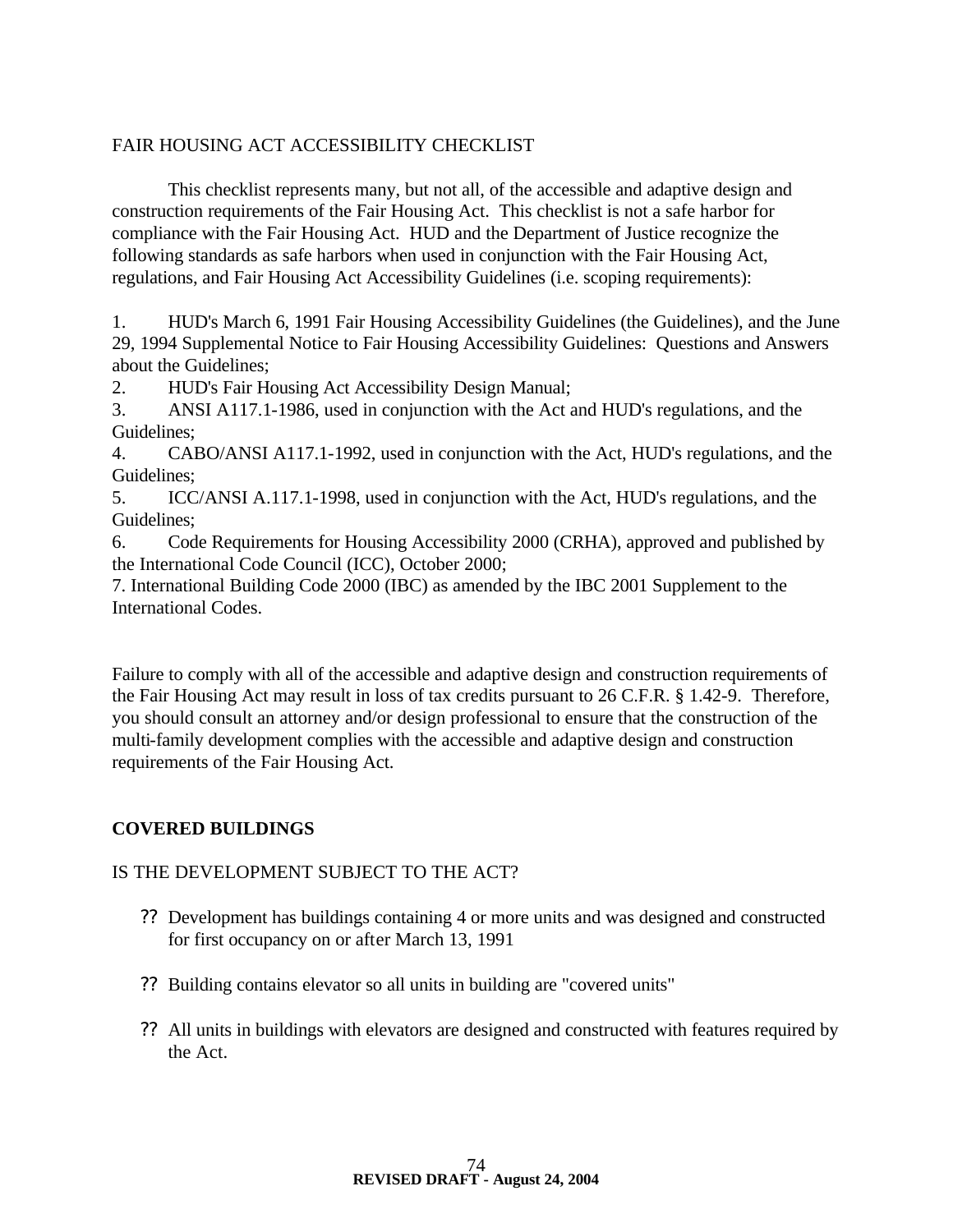- ?? Building does not contain elevator so only ground-floor units in building are "covered units".
- ?? All ground-floor units in buildings without elevators are designed and constructed with features required by the Act.
- ?? Development contains "covered units," so the public and common use facilities must be designed and constructed with features required by the Act.
- ?? NOTE: Fair Housing Act Accessibility Guidelines contains a narrow "Site Impracticality Exception" which provides that a non-elevator building does not have to meet all of the Act's requirements if it is impractical to have an accessible entrance to the building because of the natural hilly terrain or other unusual characteristics of the site.

#### **SEVEN DESIGN REQUIREMENTS**

#### 1. ACESSIBLE BUILDING ENTRANCE ON AN ACCESSIBLE ROUTE

- ?? The accessible route is a continuous, unobstructed path (no stairs) through the development that connects all buildings containing covered units and all public and common use facilities
- ?? The accessible route also connects to parking lots and to at least one public street, public sidewalk and to a public transportation stop, when provided
- ?? All slopes on the accessible route are no steeper than 8.33%
- ?? All slopes on the accessible route between 5% and 8.33% have handrails
- ?? Covered units have at least one entrance on an accessible route
- ?? There are a sufficient number of curb ramp cuts for a person using a wheelchair to reach every building in the development
- ?? Curb ramp cuts meet slope and cross slope specifications

#### 2. ACCESSIBLE COMMON AND PUBLIC USE AREAS

- ?? At least 2 percent of all parking spaces serving covered units are designated as accessible handicapped parking spaces
- ?? At least one parking space of each common and public use amenity is designated as handicapped accessible parking spaces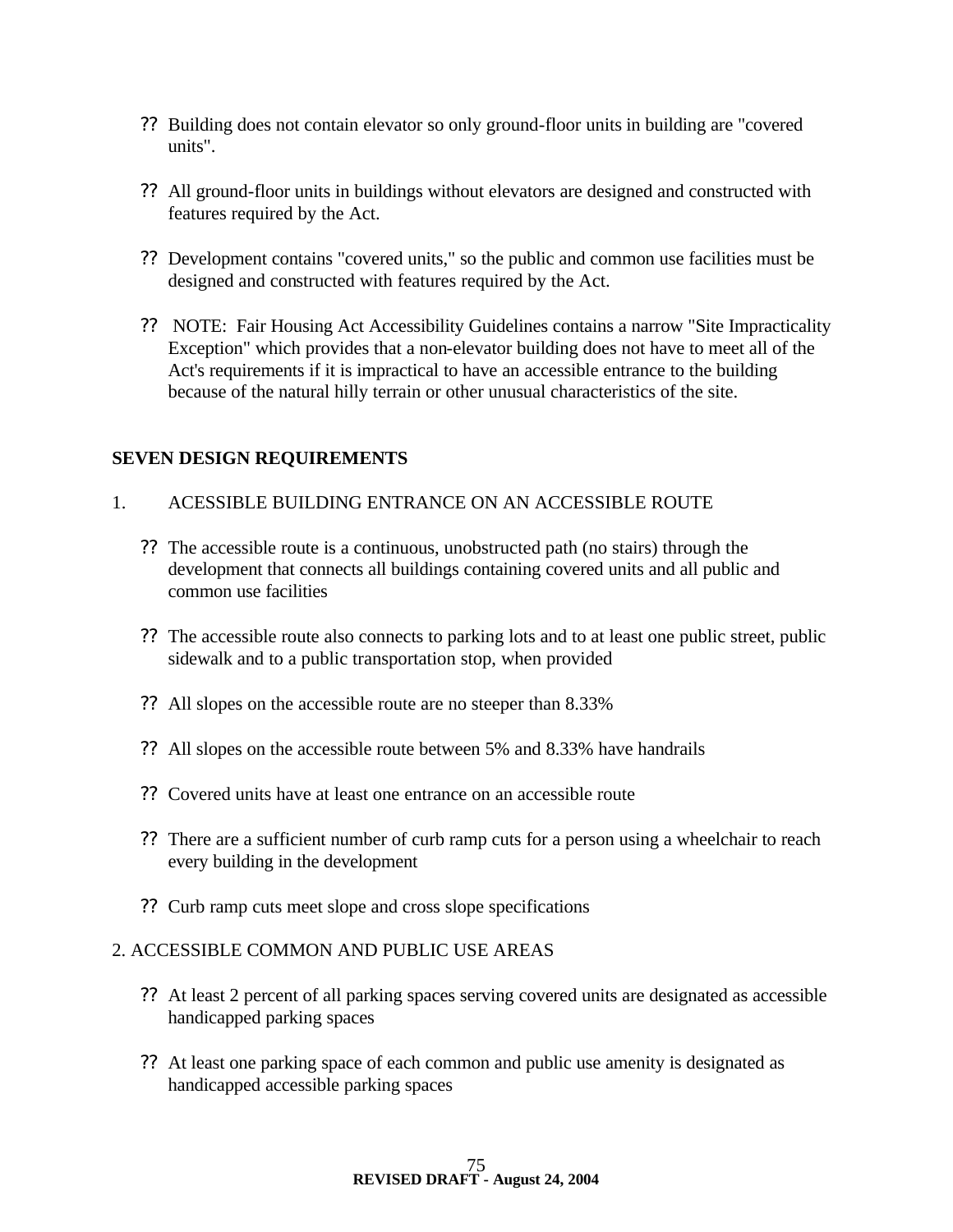- ?? All handicapped accessible parking spaces have adequate signage
- ?? All handicapped accessible parking spaces are at least 96" wide with a 60" wide access aisle which can be shared between two spaces
- ?? The accessible aisle is part of connects to a curb ramp and the accessible route
- ?? The rental or sales office is readily accessible and usable by persons with disabilities as required by both the Fair Housing Act and the Americans with Disabilities Act
- ?? A sufficient number of all mailboxes, swimming pools, tennis courts, clubhouses, rest rooms, showers, laundry facilities, trash facilities, drinking fountains, public telephones, and other common and public use amenities offered by the development are readily accessible and usable by persons with disabilities

#### 3. USABLE DOORS

- ?? All doors into and through covered units and common use facilities provide a clear opening of at least 32" nominal width
- ?? All doors leading into common use facilities have lever door handles operating hardware that does not require grasping and twisting
- ?? Thresholds at doors to common use facilities are no greater than 1/2"
- ?? All primary entrance doors to covered units have lever door handles operating hardware that does not require grasping and twisting
- ?? Thresholds at exterior primary entrance doors to covered units are no greater than 3/4" and beveled

#### 4. ACCESSIBLE ROUTE INTO AND THROUGH THE COVERED UNIT

?? All routes through all rooms in the covered units are no less than 36" wide

#### 5. ACCESSIBLE ENVIRONMENTAL CONTROLS

?? All light switches, electrical outlets, thermostats, and other environmental controls are no less than 15" and no greater than 54" from the floor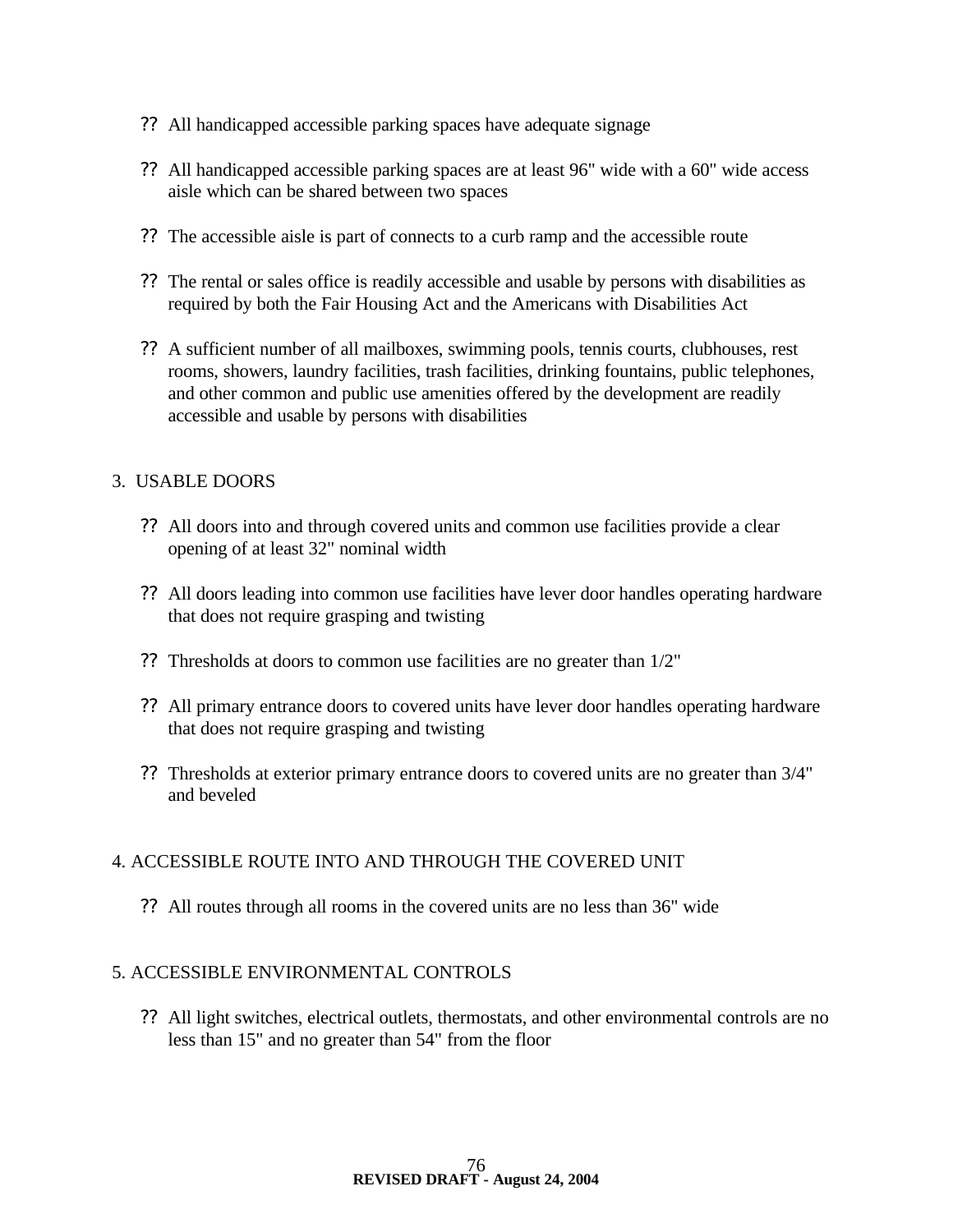#### 6. REINFORCED BATHROOM WALLS FOR GRAB BARS

?? Reinforcements are built into the bathroom walls surrounding toilets, showers, and bathtubs for the later installation of grab bars

#### 7. USABLE KITCHENS & BATHROOMS

#### USABLE KITCHENS

- ?? 30 x 48" clear floor space outside the swing of the door
- ?? 40" of clear floor space between opposing elements (i.e. cabinets, appliances, etc.)
- ?? U-shaped kitchens with sink or cook top at end have 60" diameter turning space or have sink or cook top base with removable cabinets

#### USABLE BATHROOMS

Type A Bathroom

- ?? 30 x 48" clear floor space outside the swing of the door
- ?? 30 x 48" clear floor space at lavatory (if centered for parallel approach cabinet may be fixed)
- ?? Toilet next to the tub allowing a perpendicular approach
- ?? Centerline of toilet is 18" from bathtub and 15" from lavatory

#### Type B Bathroom

- ?? 30 x 48" of clear floor space outside swing of door
- ?? 30 x 48" of clear floor space centered in front of sink
- ?? 30 x 48" of clear floor space adjacent to the bathtub
- ?? If at least one Type B bathroom is included, the other bathroom(s) is exempt from only the maneuvering space requirements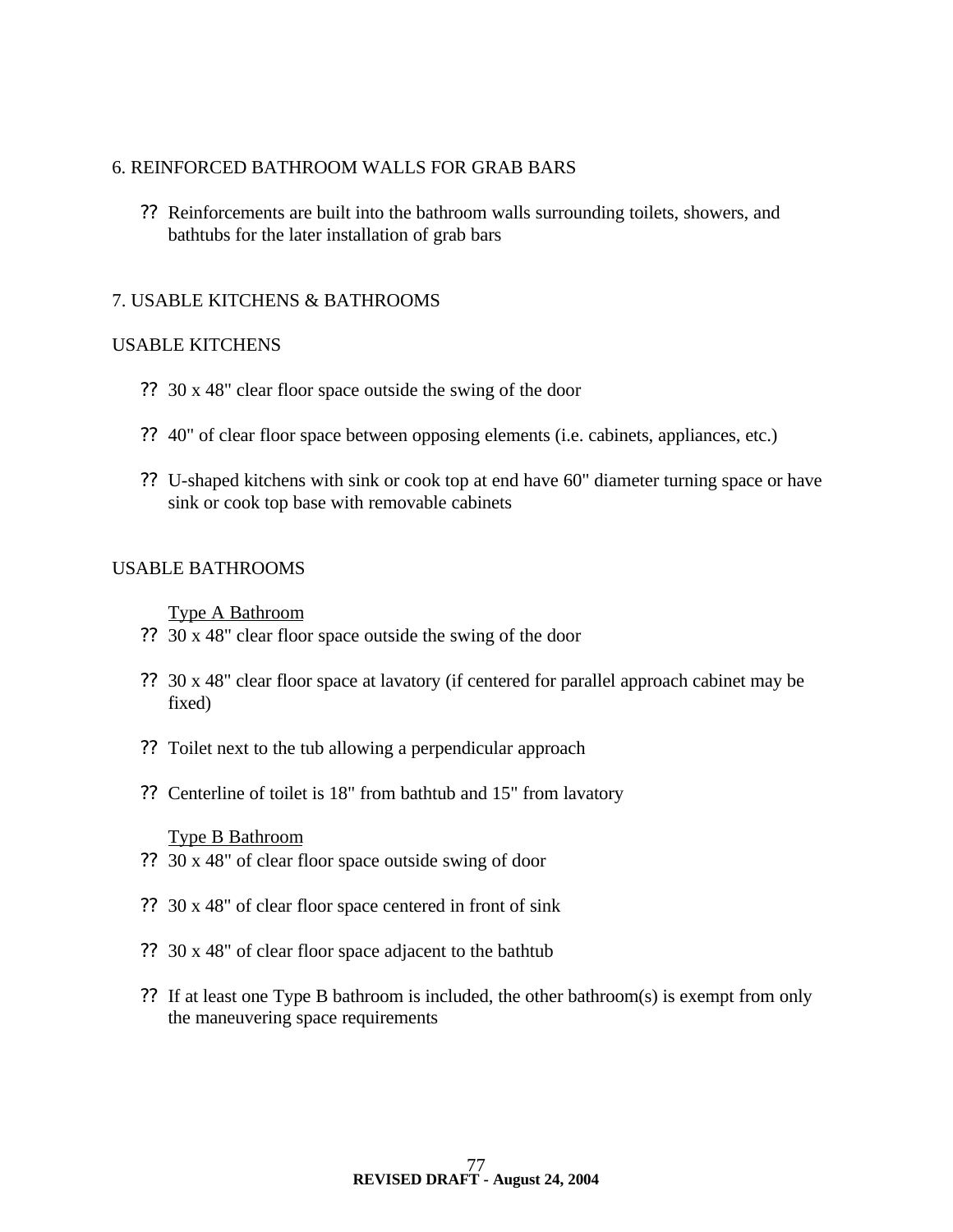### **ATTACHMENT E 2005 TAX CREDIT SCORING SHEET**

#### **Maximum Score Chart**

| <b>OAP Reference</b>                             | <b>Section 25</b>                                           | <b>Section 26</b>               | <b>Section 27</b>                                | <b>Section 28</b>                           | <b>Section 29</b>                      | <b>Section 30</b>                  |
|--------------------------------------------------|-------------------------------------------------------------|---------------------------------|--------------------------------------------------|---------------------------------------------|----------------------------------------|------------------------------------|
| <b>Project Type Categories</b>                   | <b>Individuals</b><br>and<br>Families w/<br><b>Children</b> | <b>Senior</b><br><b>Housing</b> | <b>Special</b><br><b>Needs</b><br><b>Housing</b> | <b>Mixed</b><br>Income/<br><b>Mixed Use</b> | Eventual<br><b>Tenant</b><br>Ownership | <b>Acquisition</b><br><b>Rehab</b> |
| <b>Maximum Score</b><br>(Nevada Based Developer) | 120                                                         | 115                             | $125*$                                           | 115                                         | 111                                    | 115                                |
| <b>Maximum Score</b><br>(Out-Of-State Developer) | 115                                                         | 110                             | $110*$                                           | 110                                         | 106                                    | 110                                |

\* The maximum point scores should be reduced by 4 points for Special Needs projects serving frail elderly, and Alzheimer populations because such projects are not eligible for preference points for extending the affordability period.

## **Project Type Scoring**

| <b>OAP Reference</b>         | <b>Section 25</b>                                           | <b>Section 26</b>               | <b>Section 27</b>                                | <b>Section 28</b>       | <b>Section 29</b>                                         | <b>Section 30</b>                  |
|------------------------------|-------------------------------------------------------------|---------------------------------|--------------------------------------------------|-------------------------|-----------------------------------------------------------|------------------------------------|
| <b>Project Type Category</b> | <b>Individuals</b><br>and<br>Families w/<br><b>Children</b> | <b>Senior</b><br><b>Housing</b> | <b>Special</b><br><b>Needs</b><br><b>Housing</b> | <b>Mixed</b><br>Income/ | <b>Eventual</b><br><b>Tenant</b><br>Mixed Use   Ownership | <b>Acquisition</b><br><b>Rehab</b> |
| <b>PROJECT TYPE SCORING</b>  | 15                                                          | 10                              | 20                                               | 10                      | 10                                                        | 10                                 |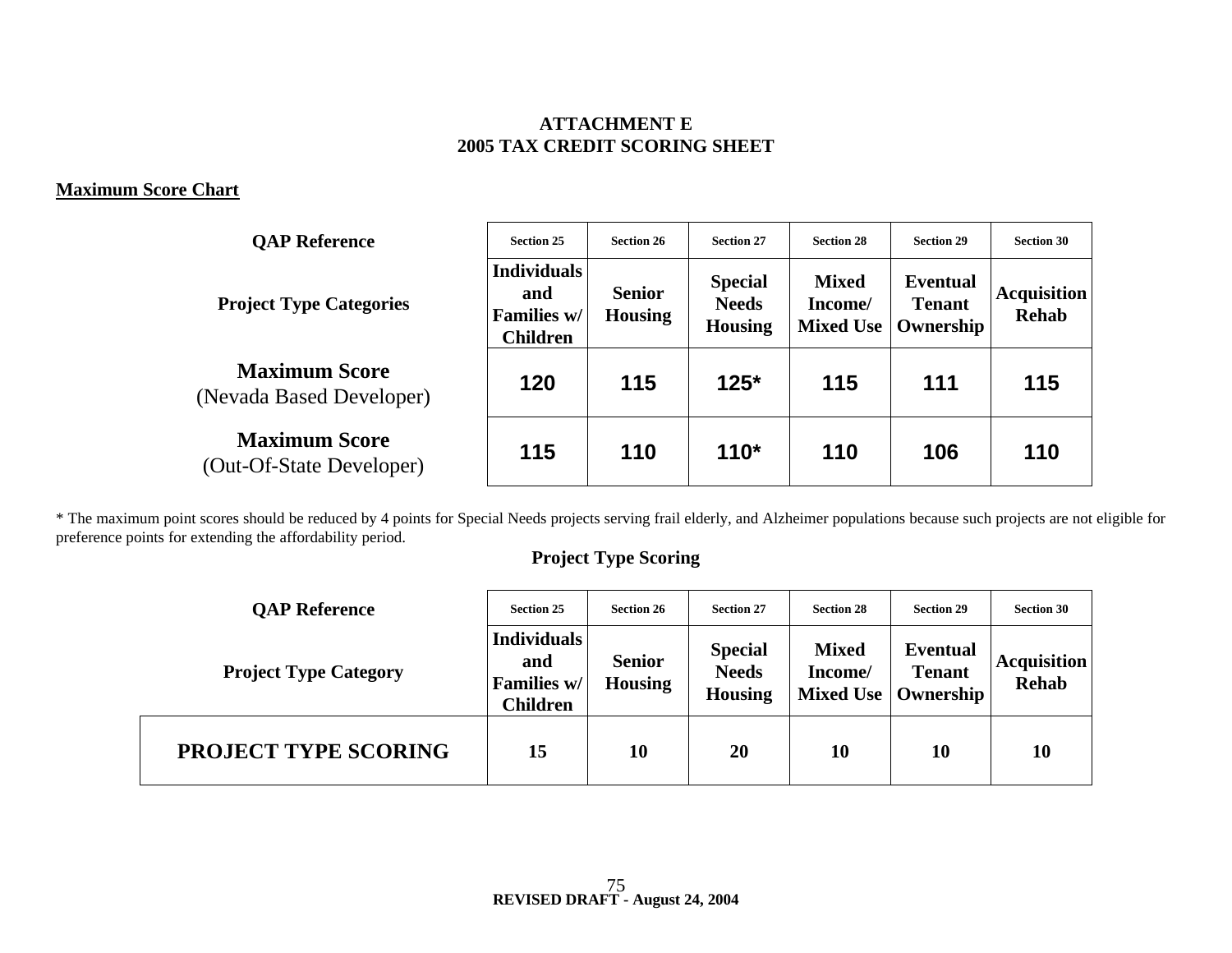| <b>Standard Scoring Factors</b>                                                                                                                                                                                                                                                     |                                                    |                                                             |                                 |                                                  |                                             |                                               |                                    |
|-------------------------------------------------------------------------------------------------------------------------------------------------------------------------------------------------------------------------------------------------------------------------------------|----------------------------------------------------|-------------------------------------------------------------|---------------------------------|--------------------------------------------------|---------------------------------------------|-----------------------------------------------|------------------------------------|
| <b>OAP Reference</b>                                                                                                                                                                                                                                                                |                                                    | <b>Section 25</b>                                           | <b>Section 26</b>               | <b>Section 27</b>                                | <b>Section 28</b>                           | <b>Section 29</b>                             | <b>Section 30</b>                  |
| <b>Project Type Categories</b>                                                                                                                                                                                                                                                      |                                                    | <b>Individuals</b><br>and<br>Families w/<br><b>Children</b> | <b>Senior</b><br><b>Housing</b> | <b>Special</b><br><b>Needs</b><br><b>Housing</b> | <b>Mixed</b><br>Income/<br><b>Mixed Use</b> | <b>Eventual</b><br><b>Tenant</b><br>Ownership | <b>Acquisition</b><br><b>Rehab</b> |
| <b>STANDARD SCORING</b><br><b>FACTORS</b>                                                                                                                                                                                                                                           | Max.<br><b>Score</b>                               | 50                                                          | 50                              | 50                                               | 50                                          | 50                                            | 50                                 |
| <b>Section 17 - Project Location</b>                                                                                                                                                                                                                                                | Max.<br><b>Score</b>                               | $\overline{2}$                                              | $\overline{2}$                  | $\overline{2}$                                   | $\overline{2}$                              | $\overline{2}$                                |                                    |
| Projects located in a Qualified Census Tract<br>Projects located in non-CDBG eligible census tract<br>Projects in Redevelopment Project Area<br>Local Jurisdiction Priority Area<br>Acquisition/Rehab project in revitalization plan<br>NV At-Risk Properties listed by Nat'l Trust | <b>Maximum Score</b><br>if any factor<br>satisfied |                                                             |                                 |                                                  |                                             |                                               |                                    |

| <b>Section 18 - Project Readiness</b>      | Max.<br><b>Score</b> |  |  |  |
|--------------------------------------------|----------------------|--|--|--|
| Ownership of the land                      |                      |  |  |  |
| Option to purchase land or long-term lease |                      |  |  |  |
| Proper zoning of the site                  |                      |  |  |  |
| Soil testing completed                     |                      |  |  |  |
| Phase I environmental study completed      |                      |  |  |  |
| Partnership documents filed                |                      |  |  |  |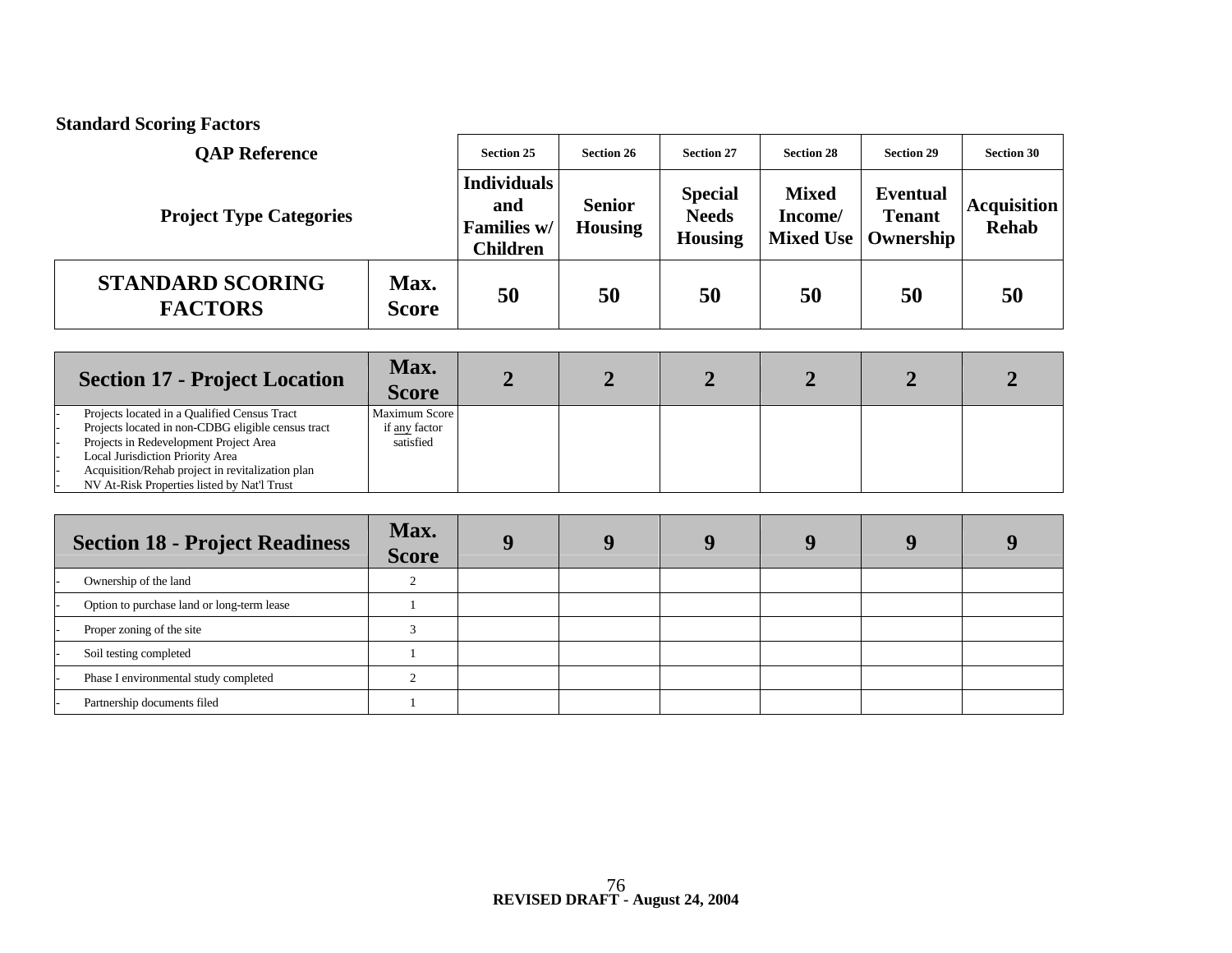# **Standard Scoring Factors (Continued)**

| <b>QAP Reference</b>                                      |                      | <b>Section 25</b>                                           | <b>Section 26</b>               | <b>Section 27</b>                                | <b>Section 28</b>                           | <b>Section 29</b>                             | <b>Section 30</b>                  |
|-----------------------------------------------------------|----------------------|-------------------------------------------------------------|---------------------------------|--------------------------------------------------|---------------------------------------------|-----------------------------------------------|------------------------------------|
| <b>Project Type Categories</b>                            |                      | <b>Individuals</b><br>and<br>Families w/<br><b>Children</b> | <b>Senior</b><br><b>Housing</b> | <b>Special</b><br><b>Needs</b><br><b>Housing</b> | <b>Mixed</b><br>Income/<br><b>Mixed Use</b> | <b>Eventual</b><br><b>Tenant</b><br>Ownership | <b>Acquisition</b><br><b>Rehab</b> |
| <b>Section 19 -Amenities</b>                              | Max.<br><b>Score</b> | 20                                                          | 20                              | 20                                               | 20                                          | 20                                            | 20                                 |
| <b>PROJECT WIDE AMENITIES</b>                             |                      |                                                             |                                 |                                                  |                                             |                                               |                                    |
| Elevator                                                  | $\overline{3}$       |                                                             | N/A                             |                                                  |                                             | NA                                            |                                    |
| Picnic Area with required equipment                       | 3                    |                                                             |                                 |                                                  |                                             | Inc as tenant unit<br>amenity                 |                                    |
| Swimming or lap pool                                      | $\mathbf{3}$         |                                                             |                                 |                                                  |                                             | N/A                                           |                                    |
| Kiddy Pool                                                | $\mathbf{3}$         |                                                             | N/A                             | N/A                                              | N/A                                         |                                               | N/A                                |
| In-ground Spa                                             | $\overline{2}$       |                                                             |                                 |                                                  |                                             |                                               |                                    |
| Exercise/weight room with required equipment              | $\overline{2}$       |                                                             |                                 |                                                  |                                             | N/A                                           |                                    |
| Computer/study with required equipment                    | $\overline{2}$       |                                                             |                                 |                                                  |                                             | Inc. as tenant unit<br>amenity                |                                    |
| <b>Exterior lighting</b>                                  | $\overline{2}$       |                                                             |                                 |                                                  |                                             |                                               |                                    |
| TENANT UNIT AMENITIES                                     |                      |                                                             |                                 |                                                  |                                             |                                               |                                    |
| Picnic Area with required equipment                       | 3                    | N/A                                                         | N/A                             | N/A                                              | N/A                                         |                                               | N/A                                |
| Covered patio area or balcony area                        | $\overline{c}$       |                                                             |                                 |                                                  |                                             |                                               |                                    |
| Two car garage or covered parking                         | $\overline{c}$       |                                                             |                                 |                                                  |                                             |                                               |                                    |
| Air conditioning/swamp cooler                             | 2                    |                                                             |                                 |                                                  |                                             |                                               |                                    |
| Enclosed storage area                                     | 2                    |                                                             |                                 |                                                  |                                             |                                               |                                    |
| Infrastructure/hook up for broad-band internet connection | 2                    |                                                             |                                 |                                                  |                                             |                                               |                                    |
| Ceiling fans                                              | $\mathbf{1}$         |                                                             |                                 |                                                  |                                             |                                               |                                    |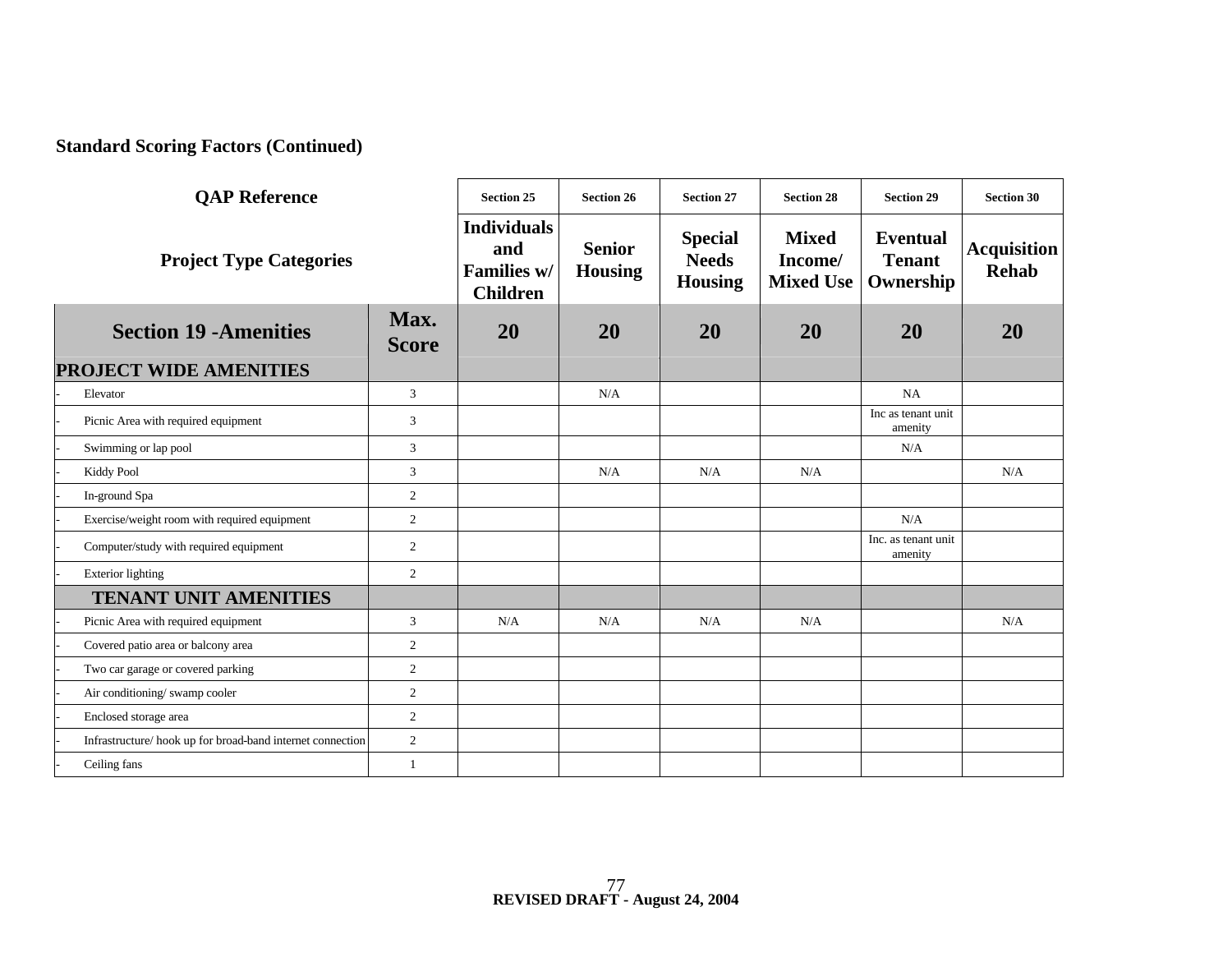## **Standard Scoring Factors (Continued)**

 $\overline{a}$ 

| <b>QAP Reference</b>                                                    |                                                  |                                                             | <b>Section 25</b>               | <b>Section 26</b>                                | <b>Section 27</b>                           | <b>Section 28</b>                             | <b>Section 29</b>                  | <b>Section 30</b> |
|-------------------------------------------------------------------------|--------------------------------------------------|-------------------------------------------------------------|---------------------------------|--------------------------------------------------|---------------------------------------------|-----------------------------------------------|------------------------------------|-------------------|
| <b>Project Type Categories</b>                                          |                                                  | <b>Individuals</b><br>and<br>Families w/<br><b>Children</b> | <b>Senior</b><br><b>Housing</b> | <b>Special</b><br><b>Needs</b><br><b>Housing</b> | <b>Mixed</b><br>Income/<br><b>Mixed Use</b> | <b>Eventual</b><br><b>Tenant</b><br>Ownership | <b>Acquisition</b><br><b>Rehab</b> |                   |
|                                                                         | Section 20 – Nevada Based<br><b>Applicant</b>    | Max.<br><b>Score</b>                                        | 10                              | 10                                               | 10                                          | 10                                            | 10                                 | 10                |
| Maintain an office in Nevada<br>In-State office is sufficiently staffed | NV corp., partnership, limited-liability company | Maximum Score<br>if all factors<br>satisfied                |                                 |                                                  |                                             |                                               |                                    |                   |

| Section 21 – Out of State<br><b>Applicant</b>                 | Max.<br><b>Score</b> |  |                    |  |  |
|---------------------------------------------------------------|----------------------|--|--------------------|--|--|
| One point for each Nevada project up to 5 points if following | Maximum score if     |  | All special needs  |  |  |
| conditions are satisfied:                                     | all conditions are   |  | populations except |  |  |
| Previously developed projects in Nevada                       | satisfied and        |  | frail elderly,     |  |  |
| Applicants are in good standing with Division                 | applicant has 5      |  | Alzheimer, and     |  |  |
| No outstanding IRS compliance findings                        | Nevada projects      |  | assisted living    |  |  |
|                                                               |                      |  | projects           |  |  |

| <b>Section 22 – Affordability</b><br>Period <sup>16</sup>              | Max.<br><b>Score</b>                                       |  |  |     |  |
|------------------------------------------------------------------------|------------------------------------------------------------|--|--|-----|--|
| One point for each 5 years of extended affordability up to<br>20 years | Maximum score<br>for 20 years<br>extended<br>affordability |  |  | N/A |  |

<sup>&</sup>lt;sup>16</sup> Projects developed for eventual tenant ownership, assisted living or frail elderly, and Alzheimer special needs populations are not eligible for preference points for extending the affordability period.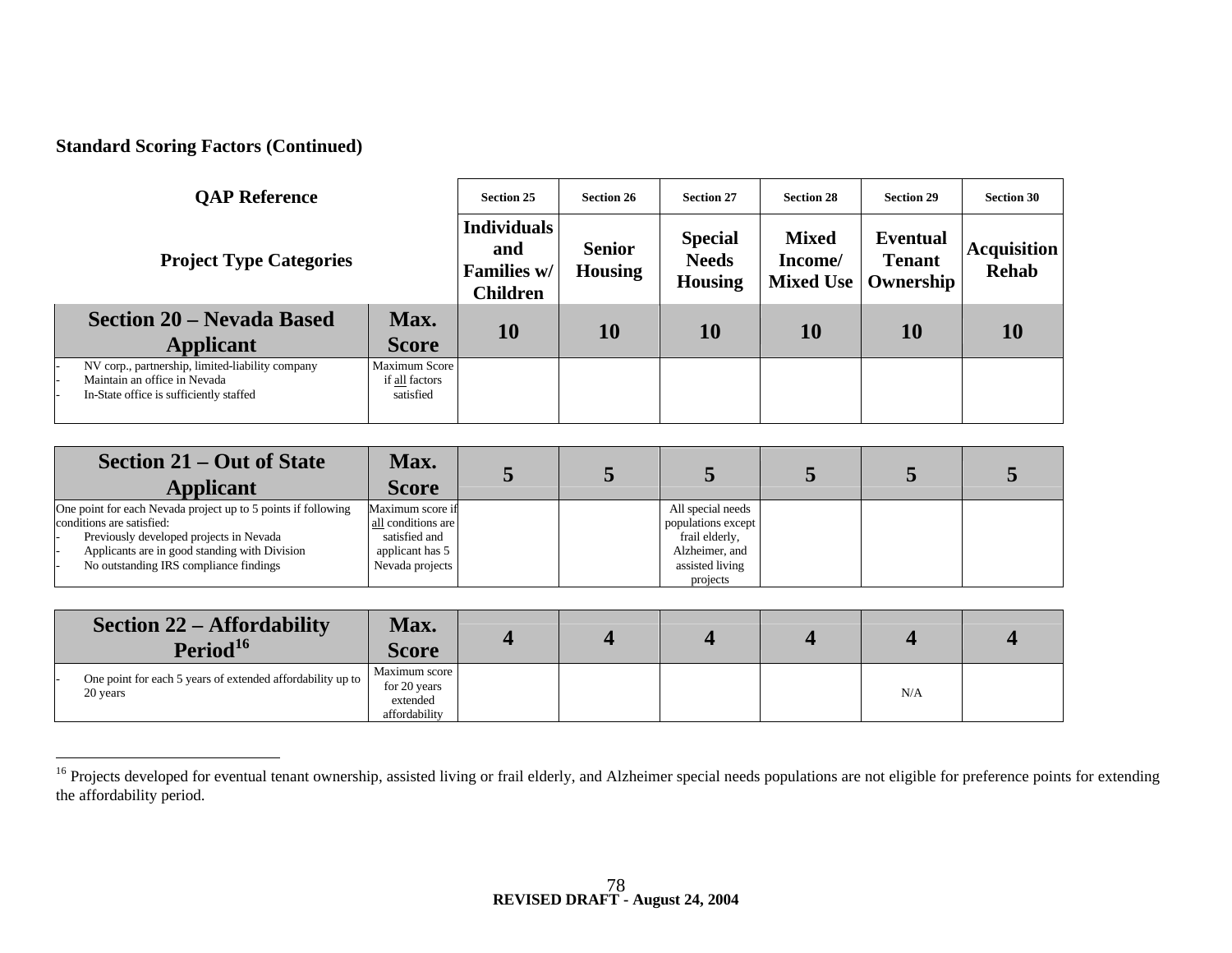# **Standard Scoring Factors (Continued)**

| <b>OAP Reference</b>                                         |                                                            | <b>Section 25</b>                                           | <b>Section 26</b>               | <b>Section 27</b>                                | <b>Section 28</b>                           | <b>Section 29</b>                             | <b>Section 30</b>                  |
|--------------------------------------------------------------|------------------------------------------------------------|-------------------------------------------------------------|---------------------------------|--------------------------------------------------|---------------------------------------------|-----------------------------------------------|------------------------------------|
| <b>Project Type Categories</b>                               |                                                            | <b>Individuals</b><br>and<br>Families w/<br><b>Children</b> | <b>Senior</b><br><b>Housing</b> | <b>Special</b><br><b>Needs</b><br><b>Housing</b> | <b>Mixed</b><br>Income/<br><b>Mixed Use</b> | <b>Eventual</b><br><b>Tenant</b><br>Ownership | <b>Acquisition</b><br><b>Rehab</b> |
| <b>Section 23 – Water Efficiency</b>                         | Max.<br><b>Score</b>                                       | 5                                                           | 5                               | 5                                                | 5                                           | 5                                             |                                    |
| 75 percent desert/zero landscaped                            | Maximum score<br>for 20 years<br>extended<br>affordability |                                                             |                                 |                                                  |                                             |                                               |                                    |
|                                                              |                                                            |                                                             |                                 |                                                  |                                             |                                               |                                    |
| <b>Section 24 – Negative</b><br>$\alpha$ is the $\mathbf{r}$ | Max.<br>$\sim$ $\sim$                                      | $\boldsymbol{0}$                                            | $\bf{0}$                        | $\boldsymbol{0}$                                 | $\boldsymbol{0}$                            |                                               |                                    |

| DUCTION $27 - 1$                                         | плал               |  |  |  |
|----------------------------------------------------------|--------------------|--|--|--|
| <b>Compliance Findings</b>                               | Score              |  |  |  |
| One point subtracted for each unresolved compliance      | Subtract one point |  |  |  |
| finding reported on IRS Form 8823 up to a maximum of $-$ | per negative       |  |  |  |
| 20 points.                                               | compliance         |  |  |  |
|                                                          | finding            |  |  |  |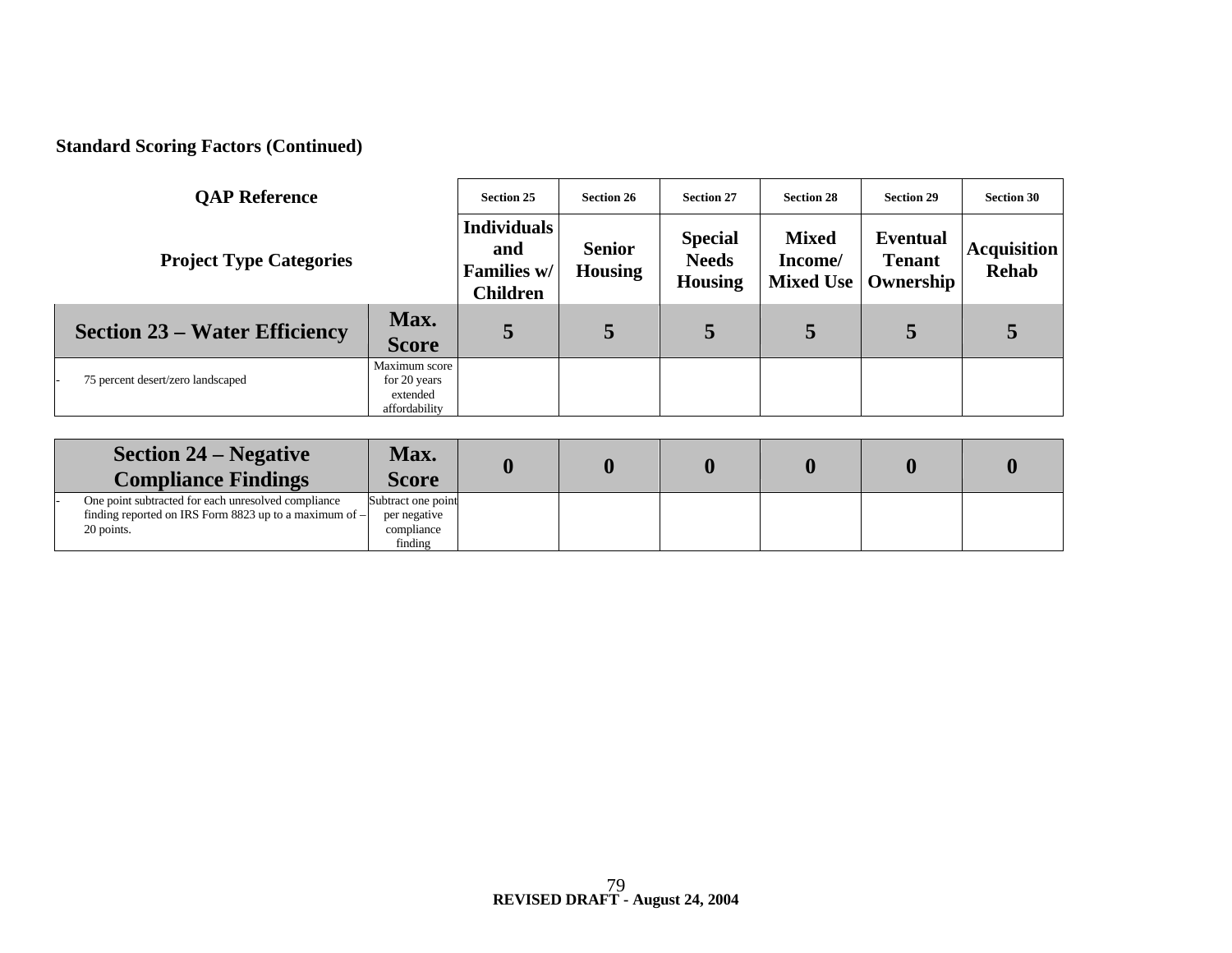| <b>OAP Reference</b><br><b>Project Type Categories</b> |                      | <b>Section 25</b>                                           | <b>Section 26</b>               | <b>Section 27</b>                                | <b>Section 28</b>       | <b>Section 29</b>                                         | <b>Section 30</b>                  |
|--------------------------------------------------------|----------------------|-------------------------------------------------------------|---------------------------------|--------------------------------------------------|-------------------------|-----------------------------------------------------------|------------------------------------|
|                                                        |                      | <b>Individuals</b><br>and<br>Families w/<br><b>Children</b> | <b>Senior</b><br><b>Housing</b> | <b>Special</b><br><b>Needs</b><br><b>Housing</b> | <b>Mixed</b><br>Income/ | <b>Eventual</b><br><b>Tenant</b><br>Mixed Use   Ownership | <b>Acquisition</b><br><b>Rehab</b> |
| <b>SPECIAL SCORING FACTORS</b>                         | Max.<br><b>Score</b> | 55                                                          | 55                              | 55                                               | 55                      | 55                                                        | 55                                 |

| <b>Section 31 – Low Rent Targeting</b> | Max.<br><b>Score</b> | 10 | 10 | 10 | 10 | 10 | 10 |
|----------------------------------------|----------------------|----|----|----|----|----|----|
| $(100\% \ @ \ 30\% \$ Rents)<br>$=.30$ | 10                   |    |    |    |    |    |    |
| $> .30$ and $< .35$                    |                      |    |    |    |    |    |    |
| $> .35$ and $< .40$                    |                      |    |    |    |    |    |    |
| $> .40$ and $< .45$                    |                      |    |    |    |    |    |    |
| $> .45$ and $< .50$                    | ◠                    |    |    |    |    |    |    |
| $> .50$ and $< .60$                    |                      |    |    |    |    |    |    |

| <b>Section 32 – Low Income</b><br><b>Targeting</b> | Max.<br><b>Score</b> | 10 | 10 | 10 | 10 | 10 | 10 |
|----------------------------------------------------|----------------------|----|----|----|----|----|----|
| $=.30$ (100% @ 30% AMI)                            | 10                   |    |    |    |    |    |    |
| $> .30$ and $< .35$                                |                      |    |    |    |    |    |    |
| $> .35$ and $< .40$                                | 'n                   |    |    |    |    |    |    |
| $> .40$ and $< .45$                                |                      |    |    |    |    |    |    |
| $> .45$ and $< .50$                                | $\mathfrak{D}$       |    |    |    |    |    |    |
| $> .50$ and $< .60$                                |                      |    |    |    |    |    |    |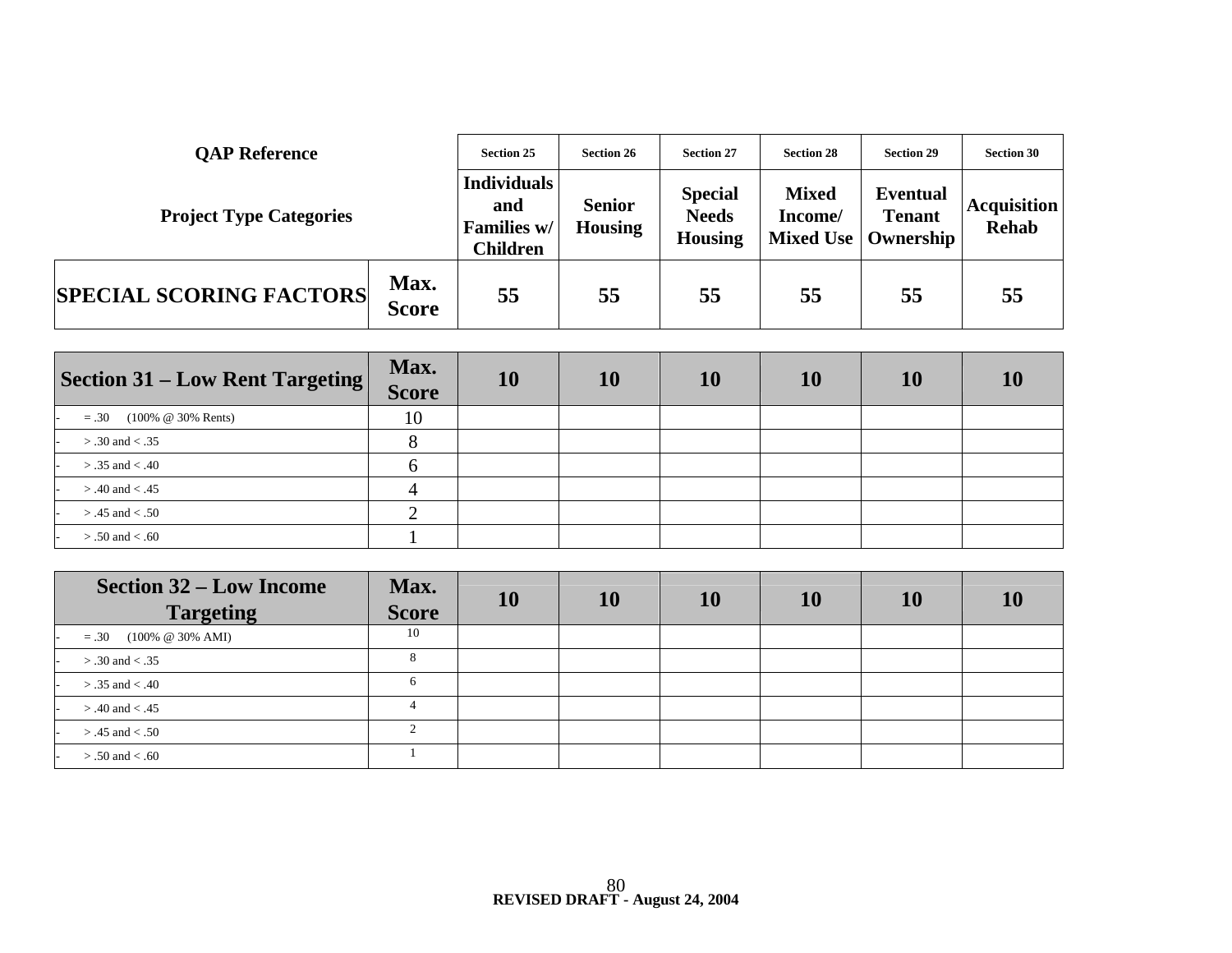# **Special Scoring Factors (Continued)**

| <b>OAP Reference</b>           | <b>Section 25</b>                                    | <b>Section 26</b>               | <b>Section 27</b>                                | <b>Section 28</b>       | <b>Section 29</b>                                         | <b>Section 30</b>                  |
|--------------------------------|------------------------------------------------------|---------------------------------|--------------------------------------------------|-------------------------|-----------------------------------------------------------|------------------------------------|
| <b>Project Type Categories</b> | <b>Individuals</b><br>and<br>Families w/<br>Children | <b>Senior</b><br><b>Housing</b> | <b>Special</b><br><b>Needs</b><br><b>Housing</b> | <b>Mixed</b><br>Income/ | <b>Eventual</b><br><b>Tenant</b><br>Mixed Use   Ownership | <b>Acquisition</b><br><b>Rehab</b> |

| <b>Section 33 – Supportive Services</b> | Max.<br><b>Score</b>                  | 10 | 10 | 10 | 10 | 10 |  |
|-----------------------------------------|---------------------------------------|----|----|----|----|----|--|
| Childcare services                      | 2 pt. if on-site<br>pt. if off site   |    |    |    |    |    |  |
| Health care services                    | 2 pt. if on-site<br>1 pt. if off site |    |    |    |    |    |  |
| Job-training programs                   | 2 pt. if on-site<br>b pt. if off site |    |    |    |    |    |  |
| Prepared meal on a daily basis          | $\overline{2}$                        |    |    |    |    |    |  |
| Transportation                          | 3                                     |    |    |    |    |    |  |
| Computer literacy training              |                                       |    |    |    |    |    |  |
| Personal finance training               |                                       |    |    |    |    |    |  |

| <b>Section 34 – Low Developer Fee</b> | Max.<br><b>Score</b> |  |  |  |
|---------------------------------------|----------------------|--|--|--|
| Less than 11% of Eligible Basis       |                      |  |  |  |
| 11.0% to 11.99% of Eligible Basis     |                      |  |  |  |
| 12.0% to 12.99% of Eligible Basis     |                      |  |  |  |
| 13.0% to 13.99% of Eligible Basis     |                      |  |  |  |
| 14.0% to 14.99% of Eligible Basis     |                      |  |  |  |
| 15%                                   |                      |  |  |  |